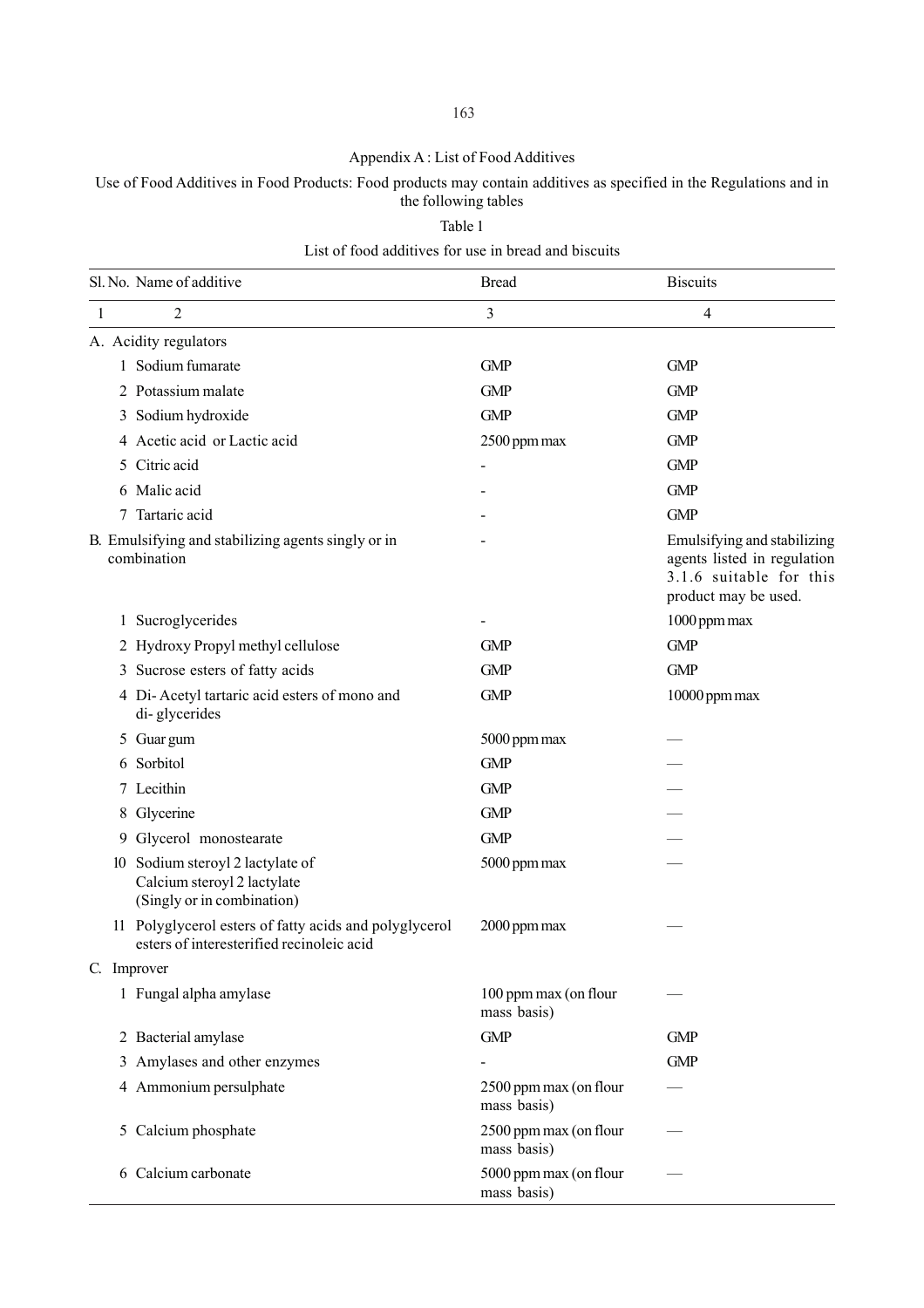| 1  |    | 2                                                                                      | 3                                     | 4                                         |
|----|----|----------------------------------------------------------------------------------------|---------------------------------------|-------------------------------------------|
|    |    | 7 Potassium bromate and/or Potassium iodate                                            | 50 ppm max (On flour<br>mass basis)   |                                           |
|    |    | D. Flour treatment agent                                                               |                                       |                                           |
|    |    | 1 Ammonium chloride                                                                    | 500 ppm max (on flour<br>mass basis)  |                                           |
|    |    | 2 L-cystein mono hydrochloride                                                         | 90 ppm max (on flour<br>mass basis)   |                                           |
|    | 3  | Ammonium phosphate                                                                     | 2500 ppm max (on flour<br>mass basis) |                                           |
|    |    | 4 Benzoyl peroxide                                                                     | 40 ppm max                            | 40 ppm max                                |
| E. |    | Antioxidant                                                                            |                                       | As per regulation 3.1.5                   |
|    |    | 1 Ascorbic acid                                                                        | <b>GMP</b>                            | <b>GMP</b>                                |
| F. |    | Preservatives/ Mould inhibitors singly or in combination                               |                                       |                                           |
|    |    | 1 Calcium or sodium propionate                                                         | 5000 ppm max                          |                                           |
|    |    | 2 Sorbic acid or its Sodium, Potassium or Calcium salts<br>(calculated as sorbic acid) | 1000 ppm max                          |                                           |
|    |    | 3 Acid calcium phosphate                                                               | 10000 ppm max                         |                                           |
|    | 4  | Sodium diacetate                                                                       | 4000 ppm max                          |                                           |
|    |    | 5 Acid sodium pyrophosphate                                                            | 5000 ppm max                          |                                           |
| G  |    | Colours (can be used singly or in combination within<br>the specified limits)          |                                       |                                           |
| a. |    | Natural                                                                                |                                       |                                           |
|    |    | Chlorophyll                                                                            |                                       | <b>GMP</b>                                |
|    | 2  | Caramel                                                                                |                                       |                                           |
|    | 3  | Curcumin or turmeric                                                                   |                                       |                                           |
|    | 4  | Beta carotene                                                                          |                                       |                                           |
|    | 5  | Beta apo-8 carotenal                                                                   |                                       |                                           |
|    |    | 6 Methyl ester of Beta apo-8 carotenic acid                                            |                                       |                                           |
|    |    | 7 Ethyl ester of Beta apo-8 carotenic acid                                             |                                       |                                           |
|    | 8  | Canthaxanthin                                                                          |                                       |                                           |
|    | 9  | Riboflavin, Lactoflavin                                                                |                                       |                                           |
|    | 10 | Annato                                                                                 |                                       |                                           |
|    | 11 | Saffron                                                                                |                                       |                                           |
| b. |    | Synthetic                                                                              |                                       |                                           |
|    |    | 1 Ponceau 4R                                                                           |                                       | 100 ppm max (singly or in<br>combination) |
|    | 2  | Carmoisine                                                                             |                                       |                                           |
|    | 3  | Erythrosine                                                                            |                                       |                                           |
|    | 4  | Tartrazine                                                                             |                                       |                                           |
|    | 5  | <b>Sunset Yellow FCF</b>                                                               |                                       |                                           |
|    | 6  | Indigo carmine                                                                         |                                       |                                           |
|    | 7  | <b>Brilliant blue FCF</b>                                                              |                                       |                                           |
|    |    | 8 Fast green FCF                                                                       |                                       |                                           |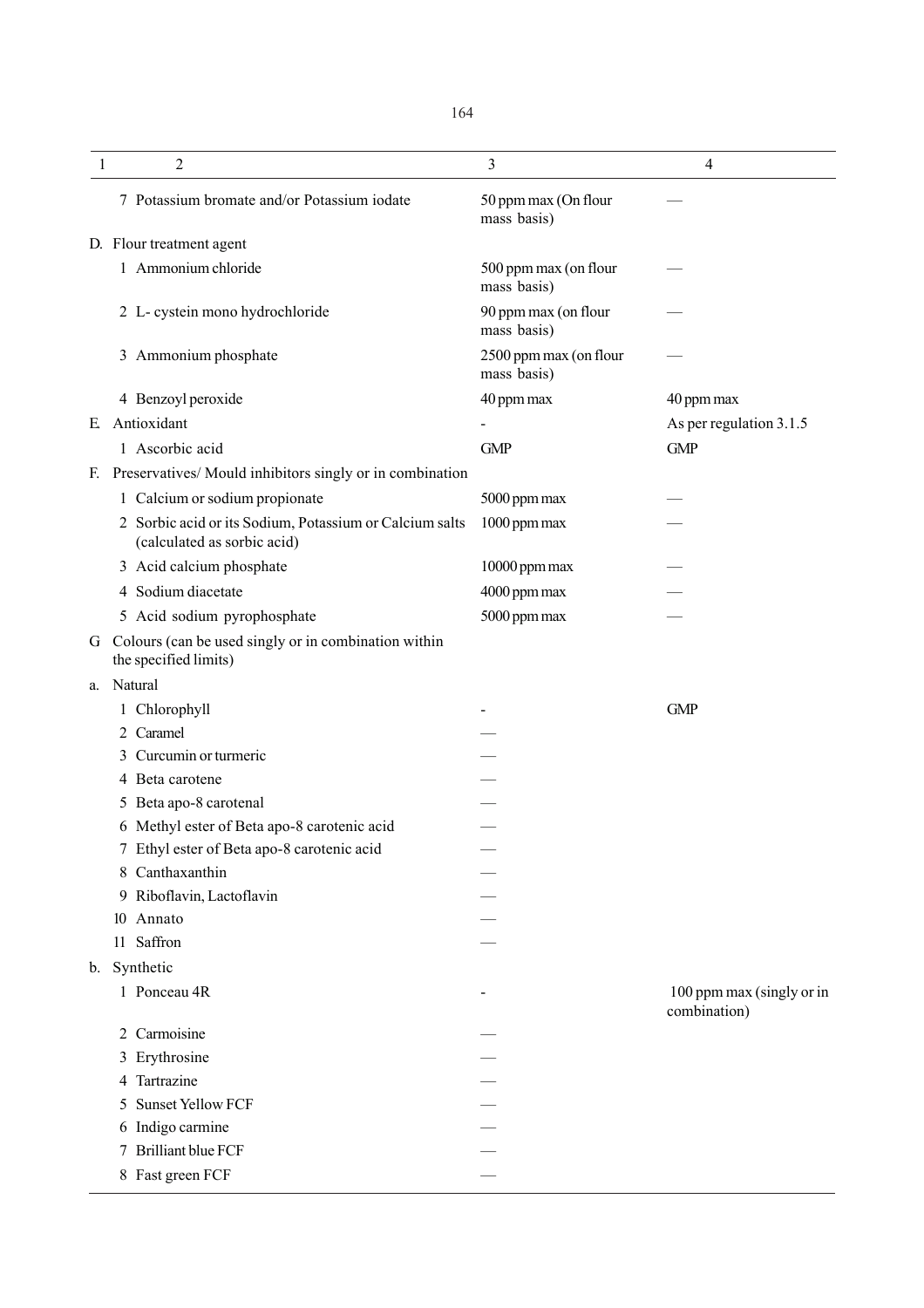|    | 2                                                                                    | 3            | 4            |
|----|--------------------------------------------------------------------------------------|--------------|--------------|
|    | H. Artificial sweeteners (Singly)                                                    |              |              |
|    | 1 Aspartame                                                                          | 2200 ppm max | 2200 ppm max |
|    | 2 Acesulphame K                                                                      | 1000 ppm max | 1000 ppm max |
|    | Sucralose<br>3                                                                       | 750 ppm max  | 750 ppm max  |
| I. | Leavening agents                                                                     |              |              |
|    | 1 Baking powder                                                                      | <b>GMP</b>   | <b>GMP</b>   |
|    | Ammonium bi-carbonate<br>2                                                           | <b>GMP</b>   | <b>GMP</b>   |
|    | Ammonium carbonate<br>3                                                              | 5000 ppm max | 5000 ppm max |
| J. | Flavours                                                                             |              |              |
|    | 1 Natural flavours and natural flavouring<br>substances/ Nature identical flavouring |              |              |
|    | substances/ Artificial flavouring substances                                         |              | <b>GMP</b>   |
|    | K. Flavour improver/enhancer                                                         |              | <b>GMP</b>   |
| L  | Nutrient                                                                             |              |              |
|    | 1 Calcium and ferrous salts                                                          |              | <b>GMP</b>   |
|    | 2 Potassium iodate                                                                   |              | <b>GMP</b>   |
|    | M. Dough conditioners                                                                |              |              |
|    | 1 Sodium bisulphite                                                                  |              | <b>GMP</b>   |
|    | 2 Sodium metabisulphite                                                              |              | <b>GMP</b>   |
|    | N. Yeast                                                                             | <b>GMP</b>   | <b>GMP</b>   |
|    | O. Jellifying agents                                                                 |              | <b>GMP</b>   |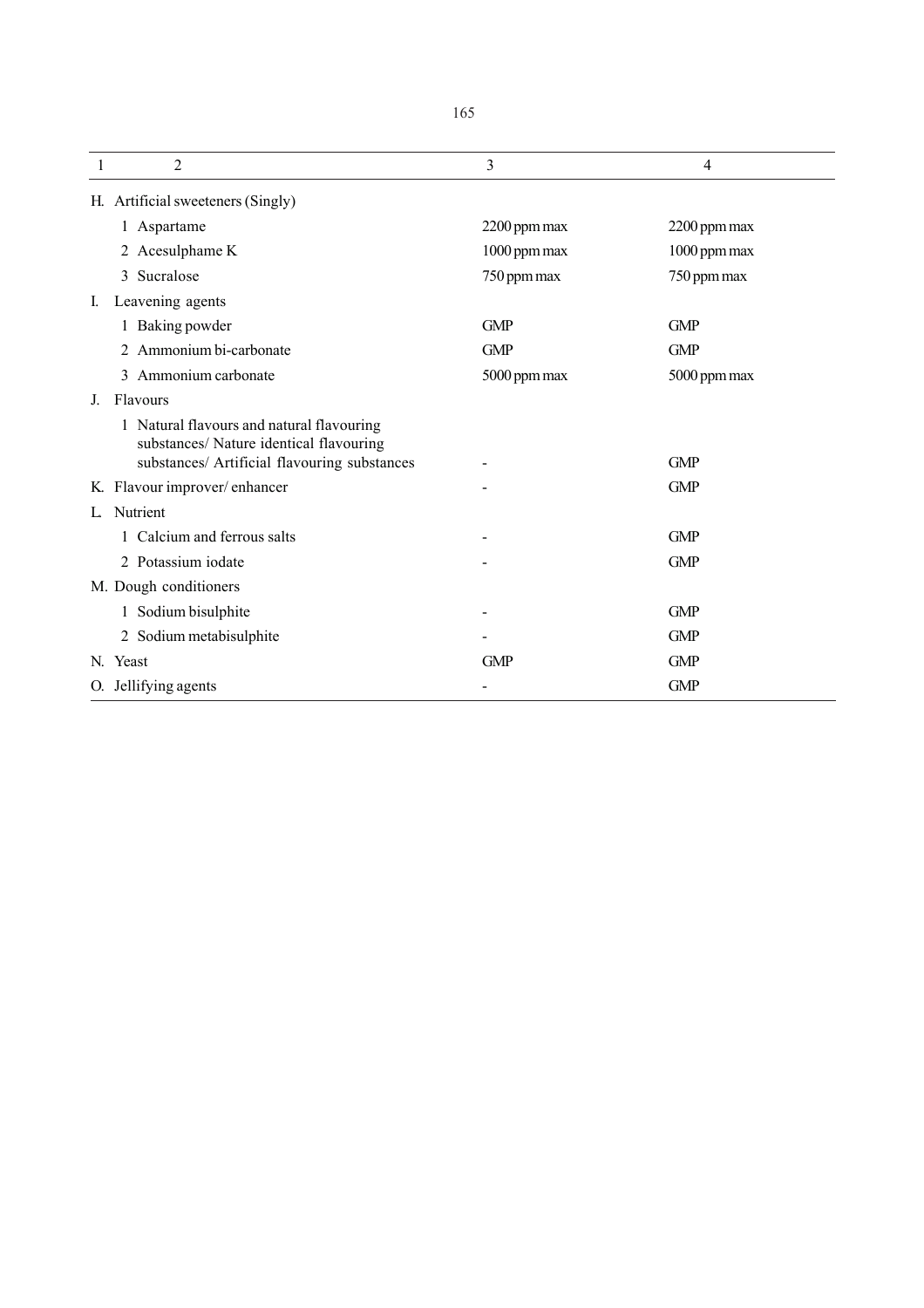| 166 |
|-----|
|-----|

| Table 2                                 |  |
|-----------------------------------------|--|
| List of Food Additives for use in Foods |  |

| [Sl. No.     | Additives                                                                                 | Fried dals,<br>banana chips and similar fried products<br>Kadubale,<br>(Fried Products)<br>Dalmoth,<br>s<br>S<br>Spiced<br>Savouries<br>sold by any name<br>Bhujia,<br>Kharaboondi,<br>Chiwda,<br>Snacks/ | product based):- Halwa, Mysore Pak,<br>Boondi Ladoo, Jalebi, Khoya Burfi, Peda,<br>Milk<br>product based sweets sold by any name<br>Gulab Jamun, Rasogolla and Similar milk<br>Sweets (Carbohydrates based and | Istant mixes such as idli mix, dosa mix,<br>upma mix, pongal mix, puliyogare mix,<br>gulab jamun mix, jalebi mix, vadā mix, etc. | and Pulses based Papads<br>Rice | Beverages Tea/Coffee<br>Ready-to-Serve<br>based | gum<br>gum/Bubble<br>Chewing | Sugar free confectionery<br>Sugar based/ | Chocolates | syrup for dispensers<br>Synthetic | Lozenges |
|--------------|-------------------------------------------------------------------------------------------|-----------------------------------------------------------------------------------------------------------------------------------------------------------------------------------------------------------|----------------------------------------------------------------------------------------------------------------------------------------------------------------------------------------------------------------|----------------------------------------------------------------------------------------------------------------------------------|---------------------------------|-------------------------------------------------|------------------------------|------------------------------------------|------------|-----------------------------------|----------|
| $\,1$        | $\overline{2}$                                                                            | 3                                                                                                                                                                                                         | $\overline{\mathbf{4}}$                                                                                                                                                                                        | 5                                                                                                                                | 6                               | $\boldsymbol{7}$                                | 8                            | 9                                        | $10\,$     | 11                                | 12       |
| A            | Antioxidants                                                                              |                                                                                                                                                                                                           |                                                                                                                                                                                                                |                                                                                                                                  |                                 |                                                 |                              |                                          |            |                                   |          |
| $\mathbf{1}$ | Tocopherol                                                                                | <b>GMP</b>                                                                                                                                                                                                | <b>GMP</b>                                                                                                                                                                                                     |                                                                                                                                  |                                 |                                                 |                              |                                          |            |                                   |          |
| 2            | Lecithin                                                                                  | <b>GMP</b>                                                                                                                                                                                                | <b>GMP</b>                                                                                                                                                                                                     |                                                                                                                                  |                                 |                                                 |                              |                                          |            |                                   |          |
| 3            | Butylated hydroxy anisole                                                                 |                                                                                                                                                                                                           |                                                                                                                                                                                                                |                                                                                                                                  |                                 |                                                 |                              |                                          |            |                                   |          |
|              | (BHA)                                                                                     | 200 ppm max                                                                                                                                                                                               | 200 ppm max                                                                                                                                                                                                    |                                                                                                                                  |                                 |                                                 | 250<br>ppm<br>max            |                                          |            |                                   |          |
| 4            | Tertiary butyl hydro quinone 200 ppm max 200 ppm max<br>(TBHQ)                            |                                                                                                                                                                                                           |                                                                                                                                                                                                                |                                                                                                                                  |                                 |                                                 |                              |                                          |            |                                   |          |
| B            | Emulsifier/Stabiliser                                                                     |                                                                                                                                                                                                           |                                                                                                                                                                                                                |                                                                                                                                  |                                 |                                                 |                              |                                          |            |                                   |          |
| $\mathbf{1}$ | Methyl cellulose                                                                          | $0.5\%$ max                                                                                                                                                                                               | $0.5\%$ max                                                                                                                                                                                                    |                                                                                                                                  |                                 |                                                 |                              |                                          |            |                                   |          |
| 2            | Carboxymethyl cellulose                                                                   | $0.5\%$ max                                                                                                                                                                                               | $0.5\%$ max                                                                                                                                                                                                    |                                                                                                                                  |                                 |                                                 |                              |                                          |            |                                   |          |
| 3            | Gellan gum                                                                                |                                                                                                                                                                                                           |                                                                                                                                                                                                                |                                                                                                                                  |                                 |                                                 |                              | 2%                                       |            |                                   |          |
|              |                                                                                           |                                                                                                                                                                                                           |                                                                                                                                                                                                                |                                                                                                                                  |                                 |                                                 |                              | max                                      |            |                                   |          |
|              |                                                                                           |                                                                                                                                                                                                           |                                                                                                                                                                                                                |                                                                                                                                  |                                 |                                                 |                              | (in                                      |            |                                   |          |
|              |                                                                                           |                                                                                                                                                                                                           |                                                                                                                                                                                                                |                                                                                                                                  |                                 |                                                 |                              | sugar                                    |            |                                   |          |
|              |                                                                                           |                                                                                                                                                                                                           |                                                                                                                                                                                                                |                                                                                                                                  |                                 |                                                 |                              | boiled                                   |            |                                   |          |
|              |                                                                                           |                                                                                                                                                                                                           |                                                                                                                                                                                                                |                                                                                                                                  |                                 |                                                 |                              | confec-                                  |            |                                   |          |
|              |                                                                                           |                                                                                                                                                                                                           |                                                                                                                                                                                                                |                                                                                                                                  |                                 |                                                 |                              | tionery                                  |            |                                   |          |
| C            | Preservatives                                                                             |                                                                                                                                                                                                           |                                                                                                                                                                                                                |                                                                                                                                  |                                 |                                                 |                              | only)                                    |            |                                   |          |
| $\mathbf{1}$ | Sorbic acid and its sodium,<br>potassium and calcium salts<br>(calculated) as sorbic acid |                                                                                                                                                                                                           | $1000$ ppm<br>max                                                                                                                                                                                              | 0.5%<br>max                                                                                                                      | 0.1%<br>max                     | 300<br>ppm<br>max                               |                              |                                          |            |                                   |          |
| 2            | Benzoic acid                                                                              |                                                                                                                                                                                                           | 300 ppm max                                                                                                                                                                                                    |                                                                                                                                  |                                 |                                                 |                              |                                          |            |                                   |          |
| D            | Anticaking agents                                                                         |                                                                                                                                                                                                           |                                                                                                                                                                                                                |                                                                                                                                  |                                 |                                                 |                              |                                          |            |                                   |          |
| $\mathbf{1}$ | Carbonates of calcium and<br>Magnesium                                                    |                                                                                                                                                                                                           |                                                                                                                                                                                                                | Not<br>more<br>than<br>2.0%                                                                                                      |                                 |                                                 |                              |                                          |            |                                   |          |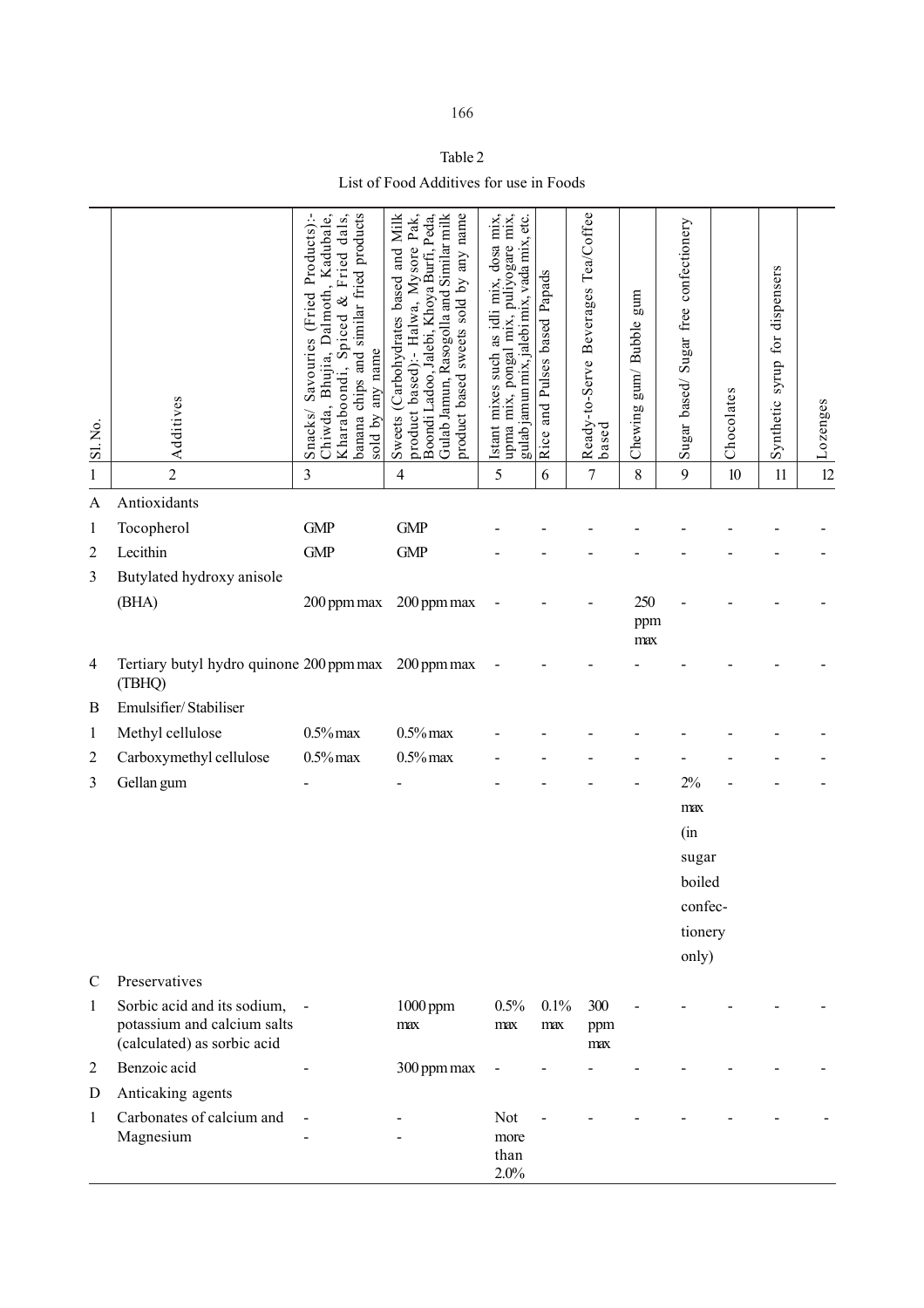| 1              | $\overline{2}$                                                                                    | 3 | $\overline{4}$ | 5                                           | 6              | $\boldsymbol{7}$ | 8                   | 9                   | 10                 | 11                  | 12             |
|----------------|---------------------------------------------------------------------------------------------------|---|----------------|---------------------------------------------|----------------|------------------|---------------------|---------------------|--------------------|---------------------|----------------|
|                |                                                                                                   |   |                | max,<br>singly<br>or in<br>combina-<br>tion |                |                  |                     |                     |                    |                     |                |
| $\overline{2}$ | Phosphates of calcium and<br>Magnesium                                                            |   |                |                                             |                |                  |                     |                     |                    |                     |                |
| 3              | Silicates of Calcium,<br>Magnesium, or Sodium<br>or Silicon dixoide                               |   |                |                                             |                |                  |                     |                     |                    |                     |                |
| 4              | Myristates, palmitates or<br>stearates of aluminium,<br>ammonium, calcium,<br>potassium or sodium |   |                |                                             |                |                  |                     |                     |                    |                     |                |
| E              | Arificial sweeteners (singly)                                                                     |   |                |                                             |                |                  |                     |                     |                    |                     |                |
| $\mathbf{1}$   | Aspertame                                                                                         |   | 200 ppm max    |                                             |                |                  | 10000<br>ppm<br>max | 10000<br>ppm<br>max | 2000<br>ppm<br>max | 3000<br>ppm<br>max  |                |
| $\overline{2}$ | Acesulphame K                                                                                     |   | 500 ppm max    |                                             |                |                  | 5000<br>ppm<br>max  | 3500<br>ppm<br>max  | 500<br>ppm<br>max  | 15000<br>ppm<br>max | $\overline{a}$ |
| 3              | Saccharin Sodium                                                                                  |   | 500 ppm max    |                                             |                |                  | 3000<br>ppm<br>max  | 3000<br>ppm<br>max  | 500<br>ppm<br>max  | 4500<br>ppm<br>max  |                |
| $\overline{4}$ | Sucralose                                                                                         |   | 750 ppm max    |                                             |                |                  |                     |                     |                    | 1500<br>ppm<br>max  |                |
| $\mathbf F$    | Polyols (singly or in combination)                                                                |   |                |                                             |                |                  |                     |                     |                    |                     |                |
| $\mathbf{1}$   | Sorbitol                                                                                          |   | <b>GMP</b>     |                                             |                |                  | <b>GMP</b>          | <b>GMP</b>          | <b>GMP</b>         |                     | <b>GMP</b>     |
| $\overline{2}$ | Manitol                                                                                           |   | <b>GMP</b>     |                                             |                |                  | <b>GMP</b>          | <b>GMP</b>          | <b>GMP</b>         | $\overline{a}$      | <b>GMP</b>     |
| 3              | Xylitol                                                                                           |   | <b>GMP</b>     |                                             |                |                  | <b>GMP</b>          | <b>GMP</b>          | <b>GMP</b>         | $\sim$              | <b>GMP</b>     |
| 4              | Isomalt                                                                                           |   |                |                                             |                |                  | <b>GMP</b>          | <b>GMP</b>          | <b>GMP</b>         |                     | <b>GMP</b>     |
| 5              | Lactitol                                                                                          |   |                |                                             |                |                  | ${\rm GMP}$         | <b>GMP</b>          | <b>GMP</b>         |                     | <b>GMP</b>     |
| 6              | Maltitol                                                                                          |   |                |                                             |                |                  | <b>GMP</b>          | GMP                 | <b>GMP</b>         | $\overline{a}$      | <b>GMP</b>     |
| G              | Glazing agents                                                                                    |   |                |                                             |                |                  |                     |                     |                    |                     |                |
| $\mathbf{1}$   | Shellac                                                                                           |   |                |                                             |                |                  |                     |                     |                    |                     |                |
| $\overline{c}$ | Beeswax (white and yellow) -                                                                      |   |                |                                             |                |                  |                     |                     |                    |                     |                |
| 3              | Candelilla wax                                                                                    |   |                |                                             |                |                  |                     |                     |                    |                     |                |
| $\overline{4}$ | Gum arabic                                                                                        |   |                |                                             |                |                  |                     |                     |                    |                     |                |
| 5              | Pectin                                                                                            |   |                |                                             |                |                  |                     |                     |                    |                     |                |
| H              | Bulking agents                                                                                    |   |                |                                             |                |                  |                     |                     |                    |                     |                |
| $\mathbf{1}$   | Polydextrose A and N                                                                              |   |                |                                             |                |                  |                     |                     | $GMP -$            |                     |                |
| I              | Miscellaneous                                                                                     |   |                |                                             |                |                  |                     |                     |                    |                     |                |
| $\mathbf{1}$   | Sodium bicarbonate                                                                                |   |                | GMP                                         |                |                  |                     |                     |                    |                     |                |
| $\sqrt{2}$     | Sodium acetate                                                                                    |   |                | GMP                                         |                |                  |                     |                     |                    |                     |                |
| 3              | Tartaric acid                                                                                     |   |                | <b>GMP</b>                                  | $\blacksquare$ |                  |                     |                     |                    |                     |                |
| 4              | Citric acid                                                                                       |   |                | <b>GMP</b>                                  |                |                  |                     |                     |                    |                     |                |
| 5              | Malic acid                                                                                        |   |                | ${\rm GMP}$                                 | $\blacksquare$ |                  |                     |                     |                    |                     |                |
|                |                                                                                                   |   |                |                                             |                |                  |                     |                     |                    |                     |                |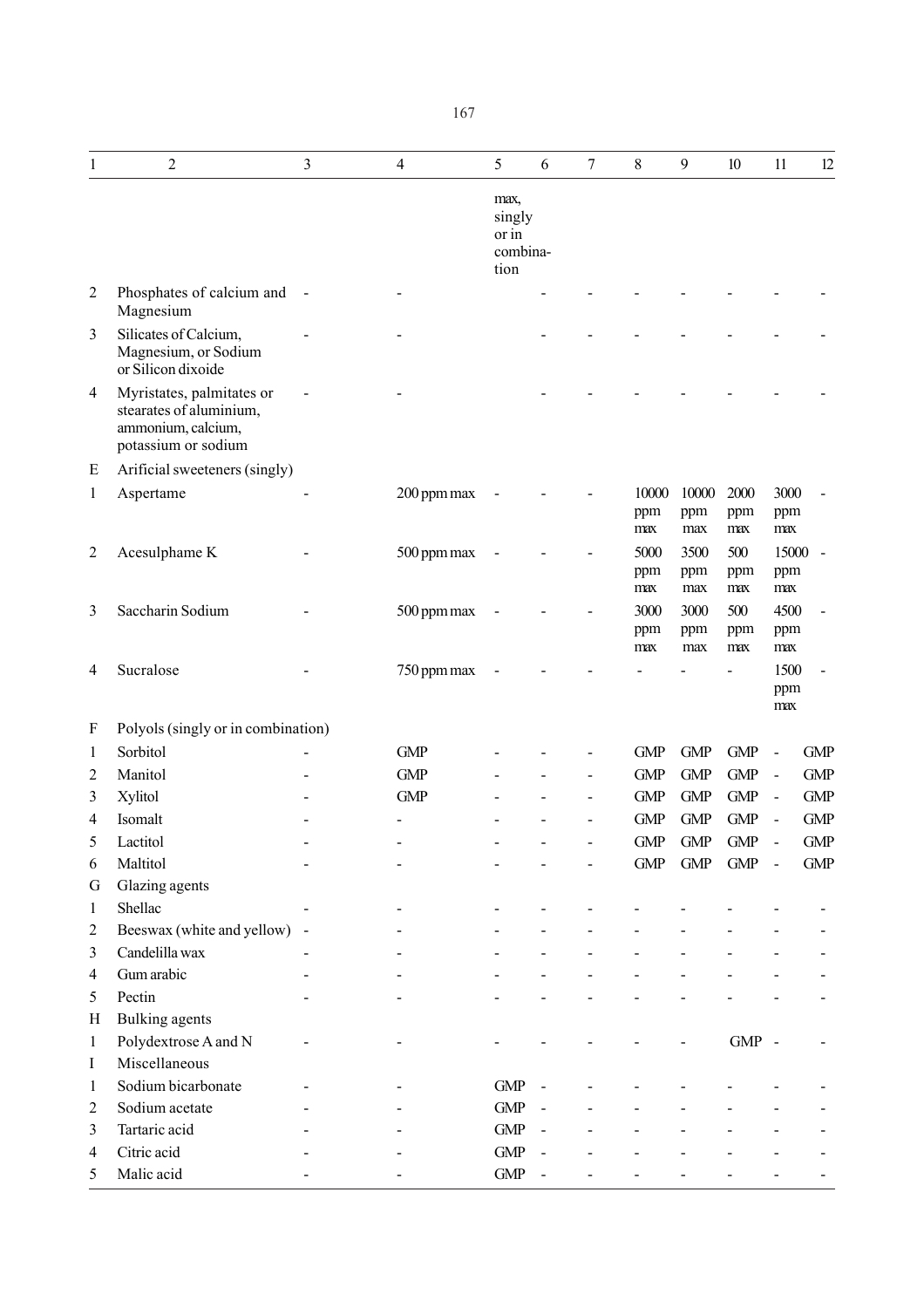# Table 3 Food Additives in Foods not specified

| S.<br>No.      | Name of the product Colours                                                                                                                                    |                                                                                                                                                                                             | Preservatives  | Emulsifiers/<br>Stabilisers                                                                                                                                                                                                                                                                                                     | Flavour<br>enhancers caking                                                | Anti-<br>agents                                     | Acid<br>regu-<br>lators | Impro-<br>ver/<br>Leave-<br>ning<br>agents | Anti-<br>oxi-<br>dants   |
|----------------|----------------------------------------------------------------------------------------------------------------------------------------------------------------|---------------------------------------------------------------------------------------------------------------------------------------------------------------------------------------------|----------------|---------------------------------------------------------------------------------------------------------------------------------------------------------------------------------------------------------------------------------------------------------------------------------------------------------------------------------|----------------------------------------------------------------------------|-----------------------------------------------------|-------------------------|--------------------------------------------|--------------------------|
| $\mathbf{1}$   | $\overline{2}$                                                                                                                                                 | $\mathfrak{Z}$                                                                                                                                                                              | $\overline{4}$ | 5                                                                                                                                                                                                                                                                                                                               | 6                                                                          | 7                                                   | $8\,$                   | 9                                          | 10                       |
| 1              | Desert jelly                                                                                                                                                   |                                                                                                                                                                                             |                | Carageenan<br><b>GMP</b>                                                                                                                                                                                                                                                                                                        | $\overline{a}$                                                             | $\overline{\phantom{0}}$                            | $\overline{a}$          |                                            | $\overline{\phantom{a}}$ |
| $\overline{c}$ | Dairy based drinks,<br>flavoured and/or<br>fermented (e.g<br>chocolate, milk,<br>cocoa, eggnog) UHT<br>sterilized milk shelf<br>life more than three<br>months |                                                                                                                                                                                             |                | Carageenan-<br>Singly-<br><b>GMP</b><br>Pectin-Singly-<br>GMP Mono<br>diglycerides<br>of fatty acids -<br>Singly - GMP<br>lecithin - Singly<br>GMP sodium<br>alginate and<br>calcium alginate-<br>singly GMP,<br>Xantham Gum,<br>singly- GMP,<br>Microcrystalline<br>cellulose singly<br>GMP, Guar<br>Gum-Singly-<br><b>GMP</b> |                                                                            |                                                     |                         |                                            |                          |
| 3              | Powdered Soft Drink Titanium Dioxide<br>concenterate mix/<br>fruit beverage<br>drink                                                                           | 100 ppm maximum,<br>Ponceau 4R<br>carmoisine/<br>Erythrosine/<br>Tartrazine/<br><b>Sunset Yellow</b><br>FCF/Indigo<br>Carmine/Brilliant<br>Blue FCF/fast<br>green FCF<br>100 ppm<br>maximum |                |                                                                                                                                                                                                                                                                                                                                 |                                                                            | Sodium<br>Aluminium<br>Silicate-<br>0.5%<br>maximum |                         |                                            |                          |
| 4              | Soups, Bullions a<br>nd Taste Makers                                                                                                                           |                                                                                                                                                                                             |                |                                                                                                                                                                                                                                                                                                                                 | Di-<br>Sodium 5<br>Guanalate<br>(Di-Sodium<br>5- Inosinate)-<br><b>GMP</b> |                                                     |                         |                                            |                          |
| 5              | Custard Powder,<br>Jelly Crystal,<br>icecandy, Thread,<br>Candies, Wafers                                                                                      | Ponceau 4R/<br>carmoisine/<br>Erythrosine/<br>Tartrazine/Sunset<br>Yellow FCF/<br>Indigo Carmine/<br>Brilliant Blue FCF/                                                                    |                |                                                                                                                                                                                                                                                                                                                                 |                                                                            |                                                     |                         |                                            |                          |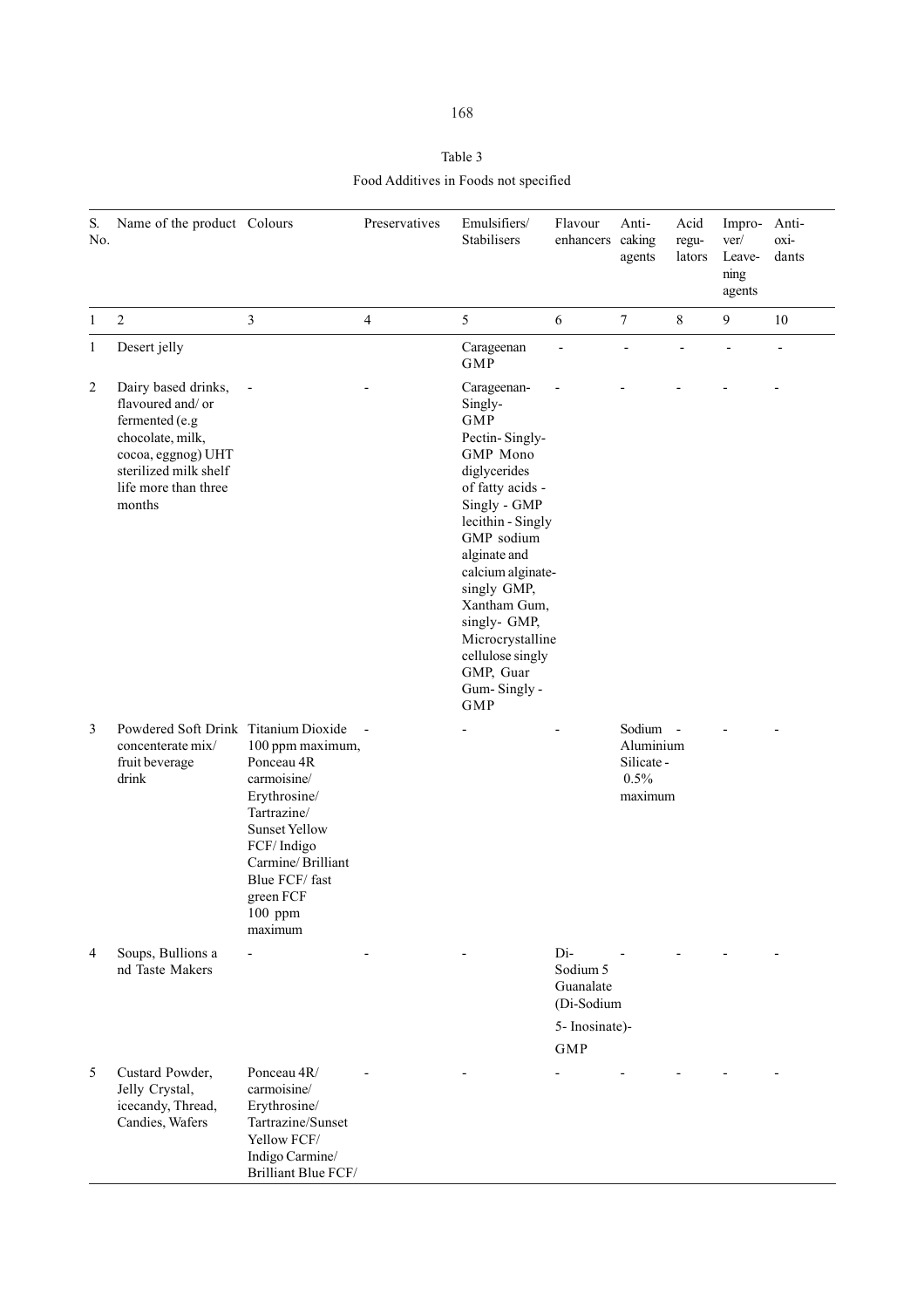| 1  | 2                                                                                                           | 3                                                                                                                                                                                                    | $\overline{4}$                                                     | 5                                                                                                                     | 6 | 7 | 8 | 9 | 10                                                                                                                |
|----|-------------------------------------------------------------------------------------------------------------|------------------------------------------------------------------------------------------------------------------------------------------------------------------------------------------------------|--------------------------------------------------------------------|-----------------------------------------------------------------------------------------------------------------------|---|---|---|---|-------------------------------------------------------------------------------------------------------------------|
|    |                                                                                                             | fast green FCF-100<br>ppm maximum                                                                                                                                                                    |                                                                    |                                                                                                                       |   |   |   |   |                                                                                                                   |
| 6  | Flavour Emulsion,<br>Flavour Paste (for<br>carbonated and non<br>carbonated water<br>only)                  | Ponceau<br>4R/carmoisine/<br>Erythrosine/<br>Tartrazine/<br>Sunset Yellow FCF/<br>Indigo Carmine/<br>Brilliant Blue FCF/<br>fast green FCF<br>100 ppm maximum<br>as per instructions<br>on the label | Benzoic Acid<br>including salt<br>thereof GMP                      | Edible Gums<br>(Arabic and<br>Gum ghatti),<br>glycerols esters<br>of wood resins<br>$($ ester gum $)$ -<br><b>GMP</b> |   |   |   |   | TBHQ<br>(tertiary<br>butyl<br>hydro<br>quinine<br>and BHA<br>(butylated<br>hydroxyl<br>anisole) -<br>max<br>0.01% |
| 7  | Sausages and<br>Sausage meat<br>containing raw meat,<br>cereals and condiments                              |                                                                                                                                                                                                      | Sulphur dixoide- -<br>450 ppm max                                  |                                                                                                                       |   |   |   |   |                                                                                                                   |
| 8  | Corn flour and such<br>like starches                                                                        | $\overline{\phantom{a}}$                                                                                                                                                                             | Sulphur dixoide- -<br>100 ppm max                                  |                                                                                                                       |   |   |   |   |                                                                                                                   |
| 9  | Corn syrup                                                                                                  |                                                                                                                                                                                                      | Sulphur dixoide--<br>450 ppm max                                   |                                                                                                                       |   |   |   |   |                                                                                                                   |
| 10 | Canned rasgolla<br>(the cans shall be<br>internally lacquered<br>with sulphur dioxide<br>resistant lacquer) |                                                                                                                                                                                                      | Nisin-5 ppm<br>maximum                                             |                                                                                                                       |   |   |   |   |                                                                                                                   |
| 11 | Gelatin                                                                                                     |                                                                                                                                                                                                      | Sulphur dixoide--<br>1000 ppm max                                  |                                                                                                                       |   |   |   |   |                                                                                                                   |
| 12 | Beer                                                                                                        |                                                                                                                                                                                                      | Sulphur dixoide--<br>70 ppm max                                    |                                                                                                                       |   |   |   |   |                                                                                                                   |
| 13 | Cider                                                                                                       |                                                                                                                                                                                                      | Sulphur dixoide--<br>200 ppm max                                   |                                                                                                                       |   |   |   |   |                                                                                                                   |
| 14 | Alcoholic wines                                                                                             |                                                                                                                                                                                                      | Sulphur dixoide--<br>450 ppm max                                   |                                                                                                                       |   |   |   |   |                                                                                                                   |
| 15 | Non Alcoholic wines -                                                                                       |                                                                                                                                                                                                      | Sulphur dixoide--<br>350 ppm max                                   |                                                                                                                       |   |   |   |   |                                                                                                                   |
| 16 | Ready-to-serve<br>beverages                                                                                 |                                                                                                                                                                                                      | Sulphur dixoide- -<br>70 ppm max or<br>Benzoic acid-120<br>ppm max |                                                                                                                       |   |   |   |   |                                                                                                                   |
| 17 | Brewed ginger beer                                                                                          |                                                                                                                                                                                                      | Benzoic acid-<br>120 ppm max                                       |                                                                                                                       |   |   |   |   |                                                                                                                   |
| 18 | Coffee extract                                                                                              |                                                                                                                                                                                                      | Benzoic Acid-<br>450 ppm maximum                                   | $\overline{\phantom{a}}$                                                                                              |   |   |   |   |                                                                                                                   |
| 19 | Danish tinned caviar -                                                                                      |                                                                                                                                                                                                      | Benzoic Acid-<br>50 ppm<br>maximum                                 | $\overline{\phantom{a}}$                                                                                              |   |   |   |   |                                                                                                                   |
| 20 | Dried ginger                                                                                                |                                                                                                                                                                                                      | Sulphur dioxide- -<br>2000 ppm<br>maximum                          |                                                                                                                       |   |   |   |   |                                                                                                                   |
| 21 | Flour confectionery                                                                                         |                                                                                                                                                                                                      | Sorbic Acid<br>including<br>Sodium,                                |                                                                                                                       |   |   |   |   |                                                                                                                   |

Potasium and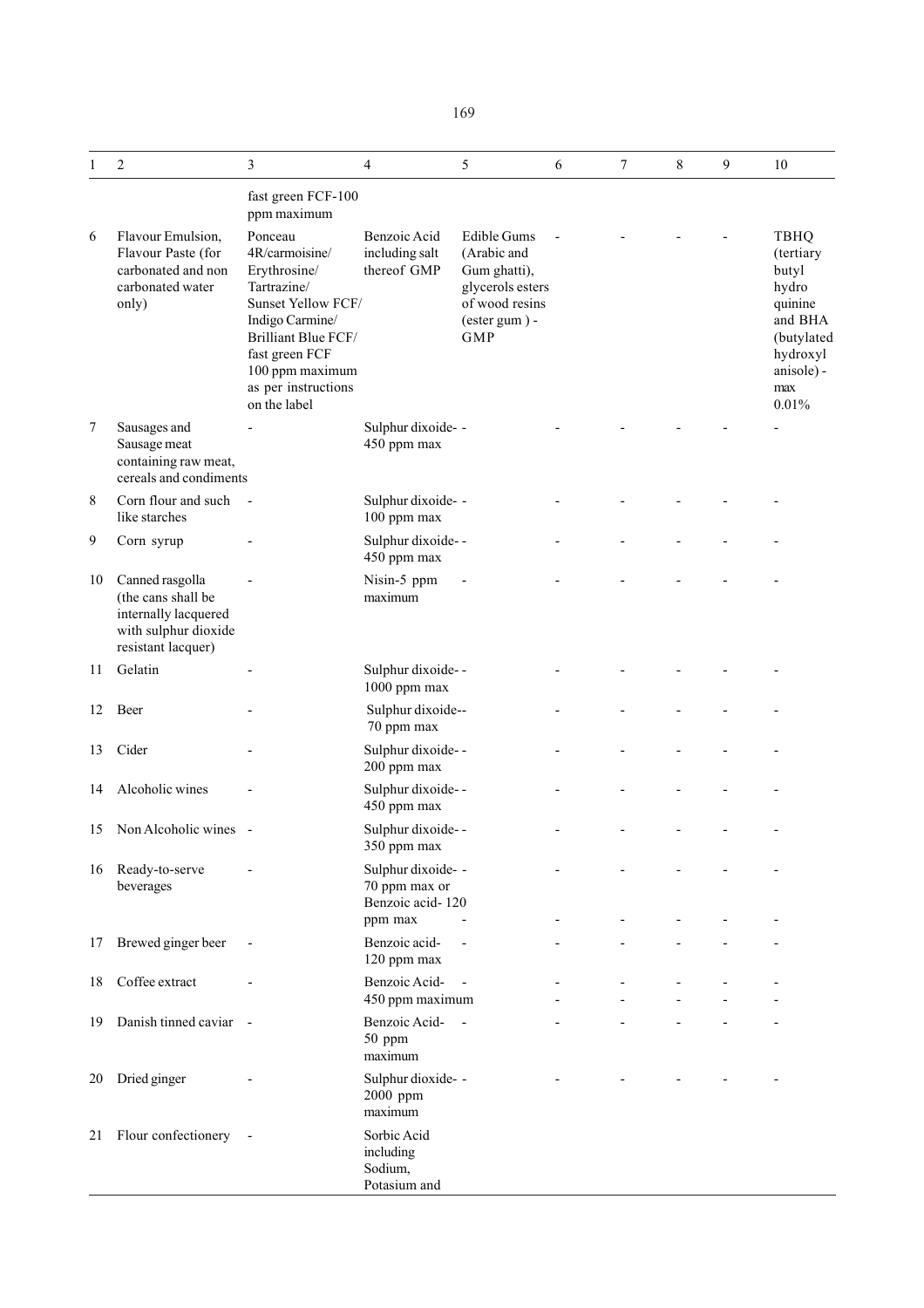| ۰.<br>× |
|---------|
|---------|

| 1  | $\mathbf{2}$                                                                            | 3 | $\overline{4}$                                                                                                                                                                                                                                            | 5 | 6 | $\boldsymbol{7}$ | $\,8\,$ | 9 | 10 |
|----|-----------------------------------------------------------------------------------------|---|-----------------------------------------------------------------------------------------------------------------------------------------------------------------------------------------------------------------------------------------------------------|---|---|------------------|---------|---|----|
|    |                                                                                         |   | Calcium Salt<br>Calculated as<br>Sorbic Acid)-<br>1500 ppm<br>maximum                                                                                                                                                                                     |   |   |                  |         |   |    |
| 22 | Smoked fish<br>(in wrappers)                                                            |   | Sorbic Acid-<br>only wrapper<br>may be<br>impregnated<br>with<br>Sorbic Acid                                                                                                                                                                              |   |   |                  |         |   |    |
| 23 | Dry mix of rasogollas -                                                                 |   | Sulphur dioxide--<br>100 ppm<br>maximum                                                                                                                                                                                                                   |   |   |                  |         |   |    |
| 24 | Preserved chapatis                                                                      |   | Sorbic Acid-<br>1500 ppm<br>maximum                                                                                                                                                                                                                       |   |   |                  |         |   |    |
| 25 | fat spread                                                                              |   | Sorbic acid and -<br>its sodium<br>potassium and<br>calcium salts<br>(calculated as<br>sorbic acid)-<br>1000 ppm<br>maximum or<br>Benzoic Acid<br>and its sodium<br>and potassium<br>salts (Calculated<br>as benzoic acid)<br>or both-1000<br>ppm maximum |   |   |                  |         |   |    |
| 26 | Prunes                                                                                  |   | Potassium<br>Sorbate<br>(Calculated as<br>Sorbic Acid) - 1000<br>ppm maximum                                                                                                                                                                              |   |   |                  |         |   |    |
| 27 | Bakes food<br>confections and<br>bakes foods                                            |   | Ammonia<br>Carbonate-<br>5000ppm<br>maximum<br>Ammonium<br>Bi-carbonate-<br>GMP, Baking<br>powder-GMP                                                                                                                                                     |   |   |                  |         |   |    |
| 28 | Flour for baked foods -                                                                 |   | Sodium<br>Diacetate-2500<br>ppm maximum<br>or Methyl propyl<br>hydroxy<br>Benzoate-500<br>ppm maximum                                                                                                                                                     |   |   |                  |         |   |    |
| 29 | Fruit, fruit pulp<br>or juice (not dried)<br>for conversion into<br>jam or crystallised |   |                                                                                                                                                                                                                                                           |   |   |                  |         |   |    |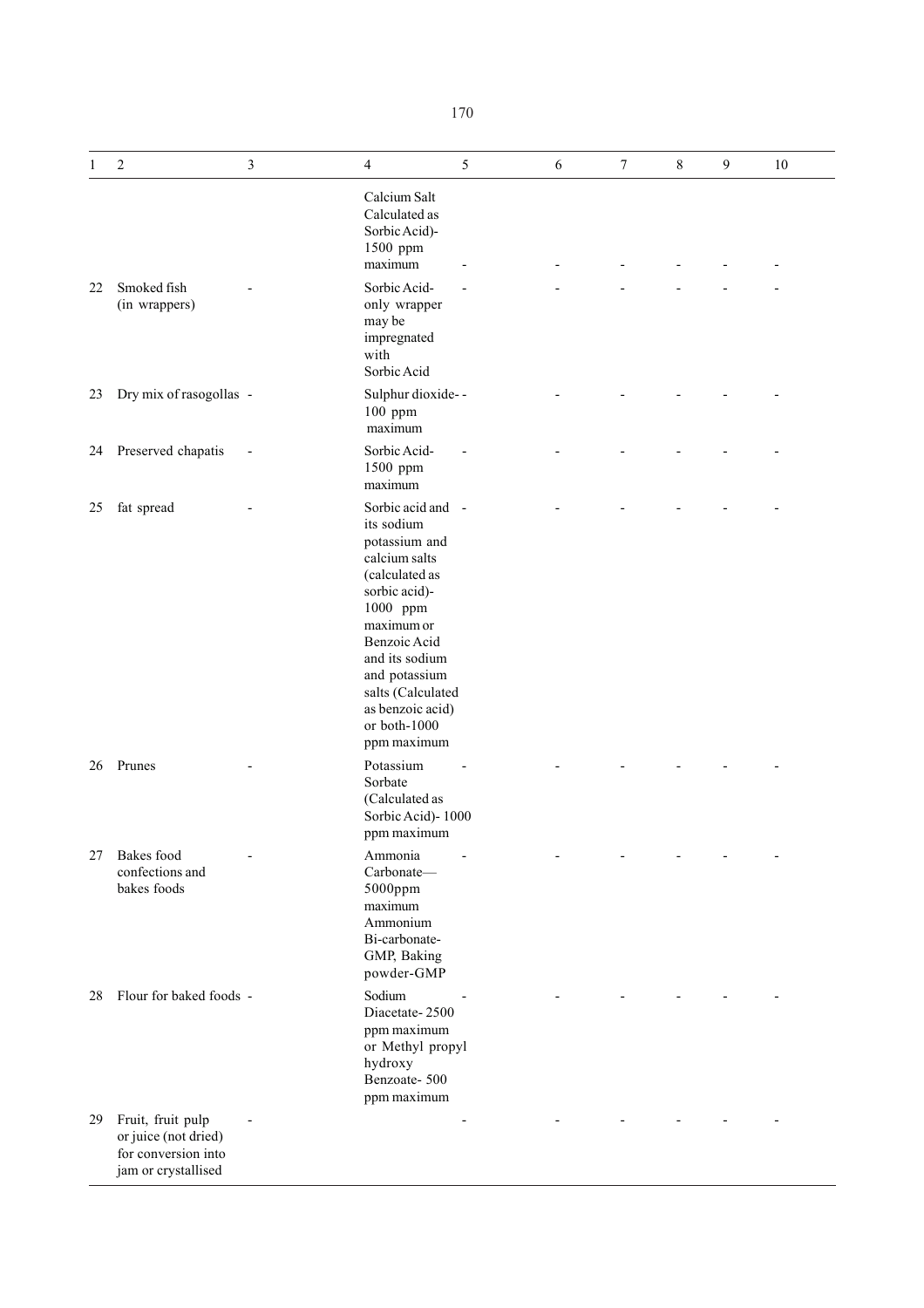| 1  | $\overline{c}$                            | 3 | $\overline{4}$                                                                                                                               | 5                                                                                                                              | 6 | $\overline{7}$ | 8                             | 9                                                                                                                                                                                              | 10 |
|----|-------------------------------------------|---|----------------------------------------------------------------------------------------------------------------------------------------------|--------------------------------------------------------------------------------------------------------------------------------|---|----------------|-------------------------------|------------------------------------------------------------------------------------------------------------------------------------------------------------------------------------------------|----|
|    | glace or cured fruit<br>or other products |   |                                                                                                                                              |                                                                                                                                |   |                |                               |                                                                                                                                                                                                |    |
|    | (a) Cherries                              |   | Sulphur dioxide-<br>2000 ppm<br>maximum                                                                                                      |                                                                                                                                |   |                |                               |                                                                                                                                                                                                |    |
|    | (b) Strawsberries and -<br>Raspberries    |   | Sulphur dioxide- -<br>2000 ppm<br>maximum                                                                                                    |                                                                                                                                |   |                |                               |                                                                                                                                                                                                |    |
|    | (c) Other fruits                          |   | Sulphur dioxide- -<br>1000 ppm<br>$maximum-$                                                                                                 |                                                                                                                                |   |                |                               |                                                                                                                                                                                                |    |
|    | (d) Dehydrated<br>Vegetables              |   | Sulphur dioxide- -<br>2000 ppm<br>maximum                                                                                                    |                                                                                                                                |   |                |                               |                                                                                                                                                                                                |    |
| 30 | Paneer                                    |   | Nisin-12.5 ppm -<br>maximum                                                                                                                  |                                                                                                                                |   |                |                               |                                                                                                                                                                                                |    |
| 31 | Cakes and Pastries                        |   | Sorbic Acid<br>including Sodium, (only In cakes),<br>Potassium and<br>Calcium Salt<br>(Calculated as<br>Sorbic Acid)-<br>1500 ppm<br>maximum | Sucroglycerides -<br>(only In cakes),<br>Hydroxypropyl<br>Methyl Cellulose,<br>Sucrose esters<br>of fatty acids-<br><b>GMP</b> |   |                | hydro-<br>xide-<br><b>GMP</b> | Sodium Bacterial-<br>fumarate, Amylase<br>Potassium Baking<br>Malate, Powder,<br>Sodium Ammo-<br>nium<br>bicarbo-<br>nate-<br>GMP,<br>Ammo-<br>nium<br>Carbo-<br>nate- $500$<br>ppm<br>maximum |    |
| 32 | Prepacked Coconut<br>Water                |   | Nisin-5000 IU<br>maximum                                                                                                                     |                                                                                                                                |   |                |                               |                                                                                                                                                                                                |    |
| 33 | Canned Rasogula                           |   | Nisin- $5.0$ ppm<br>maximum                                                                                                                  | $\overline{\phantom{a}}$                                                                                                       |   |                |                               |                                                                                                                                                                                                |    |

171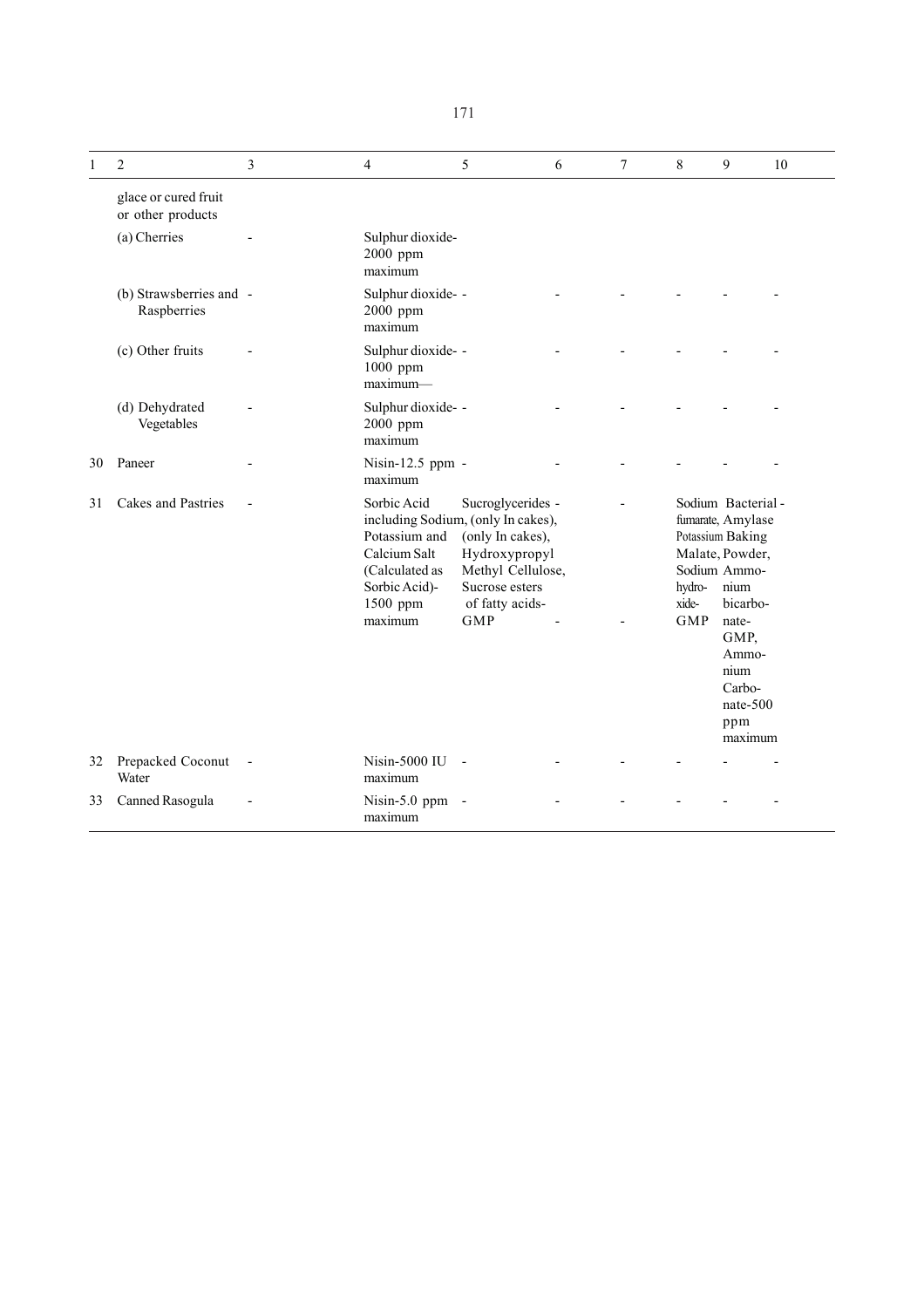# Table 4 List of food additives for use in edible oils and fats

|              | Name of food additive                                                                                                                                 | Tallow                                      | Lard                                        | Edible vegetable<br>oils and fats           | Table margarine/<br>Bakery and<br>industrial<br>Margarine/<br>Fat spread |
|--------------|-------------------------------------------------------------------------------------------------------------------------------------------------------|---------------------------------------------|---------------------------------------------|---------------------------------------------|--------------------------------------------------------------------------|
| $\mathbf{1}$ | $\overline{c}$                                                                                                                                        | 3                                           | 4                                           | 5                                           | 6                                                                        |
| A            | Antioxidant (Singly or in combination)                                                                                                                |                                             |                                             |                                             |                                                                          |
| 1            | Lecithin                                                                                                                                              | GMP                                         | <b>GMP</b>                                  | <b>GMP</b>                                  | <b>GMP</b>                                                               |
| 2            | Ascorbic acid                                                                                                                                         | <b>GMP</b>                                  | <b>GMP</b>                                  | <b>GMP</b>                                  | <b>GMP</b>                                                               |
| 3            | Propyl gallate, ethyl gallate, Octyl gallate,<br>Dodecyl gallate or a mixture thereof                                                                 | 100 ppm max                                 | 100 ppm max                                 | 100 ppm max                                 | 200 ppm max                                                              |
| 4            | Butylated Hydroxy Anisole (BHA)                                                                                                                       | 200 ppm max                                 | 200 ppm max                                 | 200 ppm max                                 | 200 ppm max                                                              |
| 5            | Any combination of propl gallate, BHA within<br>limits of gallate and BHA                                                                             | 200 ppm max                                 | 200 ppm max                                 | 200 ppm max                                 | 200 ppm max                                                              |
| 6            | Natural and synthetic tocopherols                                                                                                                     | GMP                                         | <b>GMP</b>                                  | <b>GMP</b>                                  | <b>GMP</b>                                                               |
| 7            | Ascorbyl palmitate/ stearate singly or in<br>combination                                                                                              | 500 ppm max                                 | 500 ppm max                                 | 500 ppm max                                 | 500 ppm max                                                              |
| 8            | Citric acid, Tartaric acid, Gallic acid                                                                                                               | <b>GMP</b>                                  | <b>GMP</b>                                  | <b>GMP</b>                                  | <b>GMP</b>                                                               |
| 9            | Resin guinace                                                                                                                                         | 100 ppm max                                 | 100 ppm max                                 | 100 ppm max                                 | 500 ppm max                                                              |
| 10           | <b>TBHQ</b>                                                                                                                                           | 200 ppm max                                 | 200 ppm max                                 | 200 ppm max                                 | 200 ppm max                                                              |
| В.           | Antioxidant Synergist                                                                                                                                 |                                             |                                             |                                             |                                                                          |
| 1            | Sodium citrate                                                                                                                                        | <b>GMP</b>                                  | <b>GMP</b>                                  | <b>GMP</b>                                  | <b>GMP</b>                                                               |
| 2            | Isopropyl citrate mixture                                                                                                                             | 100 ppm max,<br>Singly or in<br>combination | 100 ppm max,<br>Singly or in<br>combination | 100 ppm max,<br>Singly or in<br>combination | 100 ppm max,<br>Singly or in<br>combination                              |
| 3            | Phosphoric acid                                                                                                                                       |                                             |                                             |                                             |                                                                          |
| 4            | Monoglyceride citrate                                                                                                                                 |                                             |                                             |                                             |                                                                          |
| C.           | Antifoaming agents                                                                                                                                    |                                             |                                             |                                             |                                                                          |
| $\mathbf{1}$ | Dimethyl polysiloxane singly or in combination<br>with silicon dioxide                                                                                | 10 ppm max                                  | 10 ppm max                                  | 10 ppm max                                  |                                                                          |
| D.           | Emulsifying agents                                                                                                                                    |                                             |                                             |                                             |                                                                          |
| $\mathbf{1}$ | Mono and di glycerides of fatty acids                                                                                                                 |                                             |                                             |                                             | <b>GMP</b>                                                               |
| 2            | Mono and di glycerides of fatty acids esterified<br>with acetic, acetyl tartric, citric, lactic, tartaric<br>acids and their sodium and calcium salts |                                             |                                             |                                             | 10g/kg max                                                               |
| 3            | Lecithin                                                                                                                                              |                                             |                                             |                                             | <b>GMP</b>                                                               |
| 4            | Polyglycerol esters of fatty acids                                                                                                                    |                                             |                                             |                                             | 5g/kg max                                                                |
| 5            | 1,2- Propylene glycol esters of fatty acids                                                                                                           |                                             |                                             |                                             | 20g/kg max                                                               |
| 6            | Sorbitan monopalmitate/ Sorbitan monostearate/<br>Tristearate                                                                                         |                                             |                                             |                                             | $10g/kg$ max                                                             |
| 7            | Sucrose esters of fatty acids                                                                                                                         |                                             |                                             |                                             | 10g/kg max                                                               |
| Е.           | Preservatives (Singly or in combination)                                                                                                              |                                             |                                             |                                             |                                                                          |
| $\mathbf{1}$ | Sorbic acid                                                                                                                                           |                                             |                                             |                                             | 1000 mg/kg max:                                                          |
| 2            | Sodium/Potassium/Calcium sorbate expressed as<br>Sorbic acid                                                                                          |                                             |                                             |                                             | Table maragrine/<br>Fat spread                                           |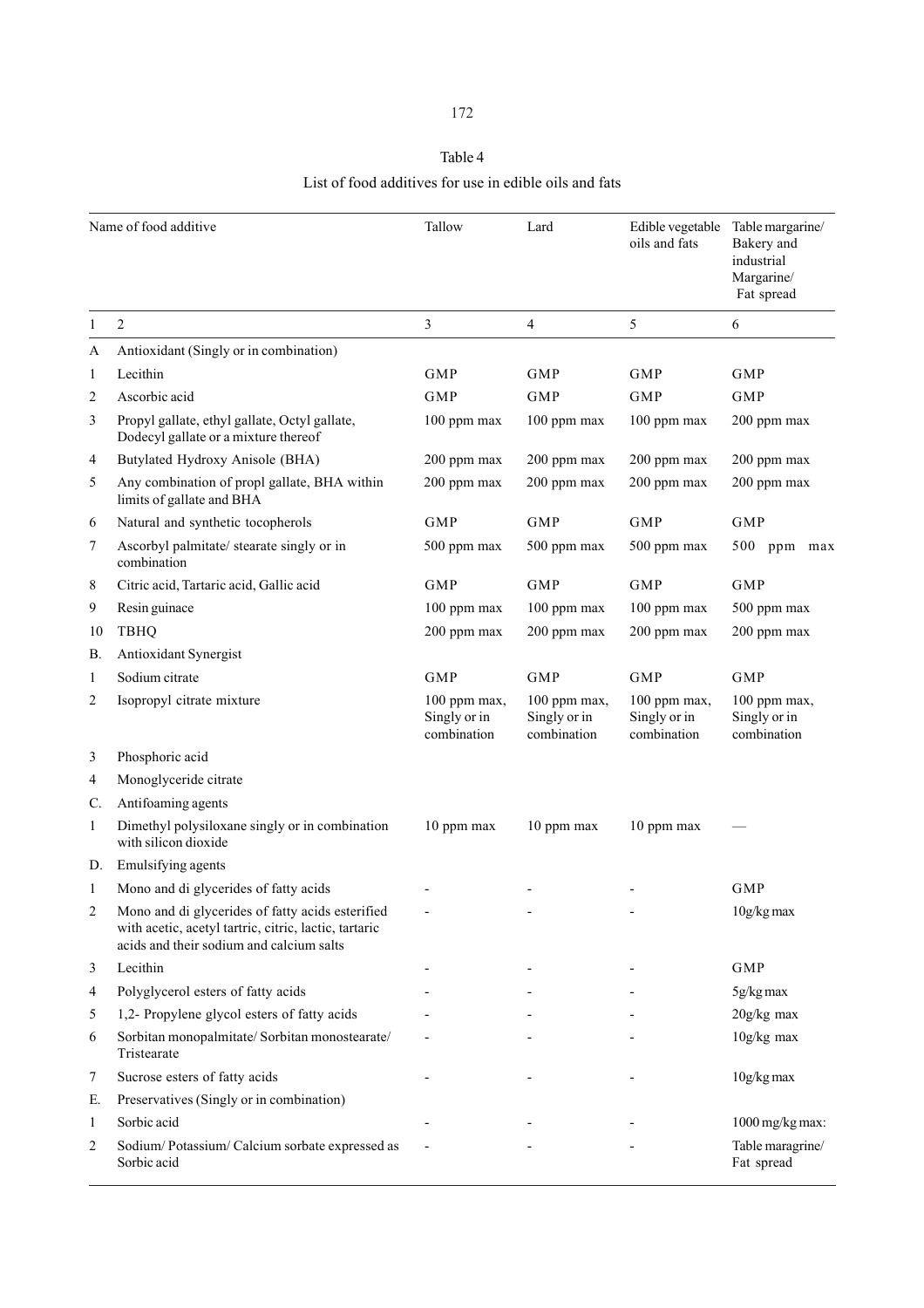| Ξ | I | I<br>×<br>۰. |
|---|---|--------------|
|   |   |              |

| 1              | 2                                                                                                                                 | 3 | $\overline{4}$ | 5 | 6                                                                  |
|----------------|-----------------------------------------------------------------------------------------------------------------------------------|---|----------------|---|--------------------------------------------------------------------|
| 3              | Benzoic acid                                                                                                                      |   |                |   |                                                                    |
| 4              | Sodium/Potassium/benzoate expressed<br>as Benzoic acid                                                                            |   |                |   |                                                                    |
| F.             | Natural colours                                                                                                                   |   |                |   |                                                                    |
| $\mathbf{1}$   | Beta carotene                                                                                                                     |   |                |   | 25 mg/kg max:<br>Table maragrine/<br>Fat spread                    |
| $\overline{2}$ | Annatto extracts (as bixin/norbixin)                                                                                              |   |                |   | 20 mg/kg max:<br>Table maragrine/<br>Fat spread                    |
| 3              | Curcumin or turmeric (As curcumin)                                                                                                |   |                |   | 5 mg/kg max: Table<br>maragrine/ Fat<br>spread                     |
| 4              | Beta - apo - 8' - carotenal                                                                                                       |   |                |   | 25 mg/kg max:<br>Table maragrine/<br>Fat spread                    |
| 5              | Methyl and ethyl esters of beta - apo - 8' -                                                                                      |   |                |   | 25 mg/kg max:<br>carotenoic acid<br>Table maragrine/<br>Fat spread |
| G.             | Acidity regulators                                                                                                                |   |                |   |                                                                    |
| 1              | Citric acid                                                                                                                       |   |                |   | GMP: Table<br>maragrine/Fat<br>spread                              |
| $\overline{c}$ | Lactic acid                                                                                                                       |   |                |   | GMP: Table<br>maragrine/Fat<br>spread                              |
| 3              | Sodium and potassium salt of citric and lactic acid                                                                               |   |                |   | GMP: Table<br>maragrine/Fat<br>spread                              |
| $\overline{4}$ | Calcium disodium ethylene diamine tetra acetate                                                                                   |   |                |   | 50 mg/kg max:<br>Table maragrine/<br>Fat spread                    |
| Н.             | Flavours                                                                                                                          |   |                |   |                                                                    |
| $\mathbf{1}$   | Natural flavours and natural flavouring<br>substances/Nature identical flavouring<br>substances/ Artificial flavouring substances |   |                |   | GMP: Table<br>maragrine/Fat<br>spread                              |
| $\overline{c}$ | Diacetyl                                                                                                                          |   |                |   | 4 mg/kg max:<br>Table maragrine/<br>Fat spread                     |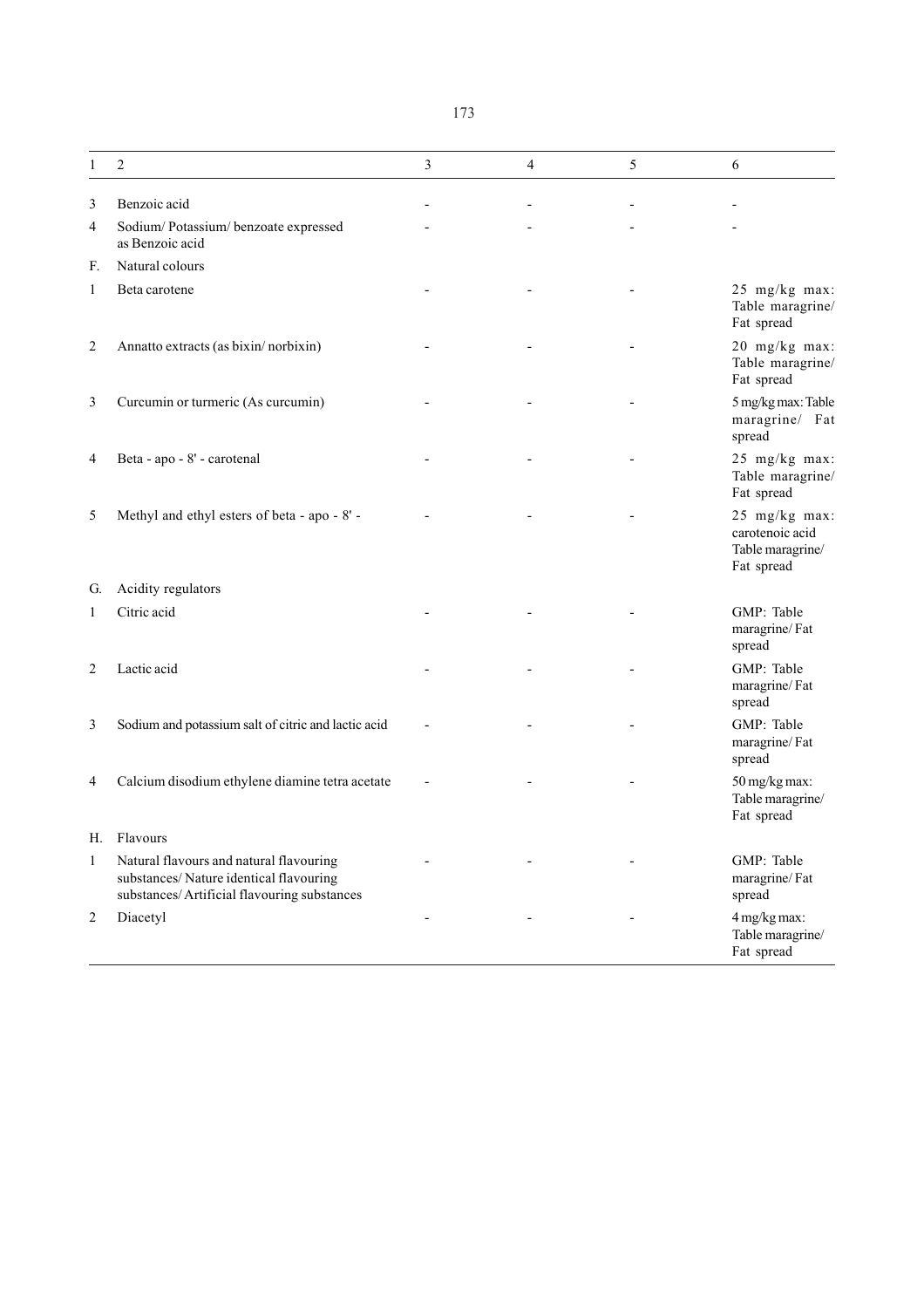| I | ٦ |
|---|---|
|---|---|

# Table 5

List of Food Additives for use in Fish and Fish Products

|                | Name of the Additive<br>Frozen<br>shrimps<br>$\overline{2}$<br>3<br>1                             |                                                        | Frozen<br>Lobsters Fish                                         | Salted                                               | Frozen<br>finfish      | Canned<br>finfish | Canned<br>Canned<br>Sardines<br>Shrimps |            | Canned<br>Tuna and Crab<br>Bonito                                                                                | Canned<br>meat             | Frozen<br>Fish<br>Fillets                                 |
|----------------|---------------------------------------------------------------------------------------------------|--------------------------------------------------------|-----------------------------------------------------------------|------------------------------------------------------|------------------------|-------------------|-----------------------------------------|------------|------------------------------------------------------------------------------------------------------------------|----------------------------|-----------------------------------------------------------|
|                |                                                                                                   |                                                        |                                                                 | $\overline{4}$                                       | 5                      | 6                 | $\overline{7}$                          | 8          | 9                                                                                                                | 10                         | 11                                                        |
| A              | Antioxidants                                                                                      |                                                        |                                                                 |                                                      |                        |                   |                                         |            |                                                                                                                  |                            |                                                           |
| $\mathbf{1}$   | Ascorbic Acid                                                                                     | GMP                                                    |                                                                 |                                                      |                        |                   |                                         |            |                                                                                                                  |                            |                                                           |
| 2              | Sodium and<br>Potassium<br>Associate singly<br>or in combination<br>expressed as<br>Ascorbic acid |                                                        | 1gm/kg<br>maximum                                               | $\blacksquare$                                       | $1$ gm/kg -<br>maximum |                   |                                         |            |                                                                                                                  |                            | $1$ gm $/$ kg<br>maximum                                  |
| B              | Acidifying Agents                                                                                 |                                                        |                                                                 |                                                      |                        |                   |                                         |            |                                                                                                                  |                            |                                                           |
| $\mathbf{1}$   | Acetic Acid                                                                                       |                                                        |                                                                 |                                                      |                        | <b>GMP</b>        |                                         | <b>GMP</b> | <b>GMP</b>                                                                                                       |                            |                                                           |
| 2              | Citric acid                                                                                       | <b>GMP</b>                                             |                                                                 |                                                      |                        | <b>GMP</b>        | <b>GMP</b>                              | <b>GMP</b> | <b>GMP</b>                                                                                                       | <b>GMP</b>                 | $1$ gm/kg<br>maximum in<br>minced fish<br>flesh only      |
| 3              | Lactic Acid                                                                                       |                                                        |                                                                 |                                                      |                        | <b>GMP</b>        |                                         | <b>GMP</b> | <b>GMP</b>                                                                                                       |                            |                                                           |
| $\mathbf C$    | Moisture Retention Agents singly or in combination including natural phosphate expressed as P2O5  |                                                        |                                                                 |                                                      |                        |                   |                                         |            |                                                                                                                  |                            |                                                           |
| $\mathbf{1}$   | Sodium polypho-<br>sphate expressed as<br>P2O5                                                    |                                                        |                                                                 |                                                      |                        |                   |                                         |            | 100gms/kg100gms/kg100gms/kg<br>maximummaximummaximum<br>expressed expressed expressed<br>as P2O5 as P2O5 as P2O5 |                            |                                                           |
| $\overline{2}$ | Potassium Polypho-<br>sphate expressed as<br>P <sub>2</sub> O <sub>5</sub>                        | 10 gms/kg<br>maximum                                   |                                                                 | 10 gms/kg<br>maximum                                 |                        |                   |                                         |            | natural<br>phos-<br>phate)                                                                                       | natural<br>phos-<br>phate) | (including (including (including<br>natural<br>phosphate) |
| 3              | Calcium polypho-<br>sphate expressed as<br>P2O5                                                   |                                                        |                                                                 |                                                      |                        |                   |                                         |            |                                                                                                                  |                            |                                                           |
| 4              | Orthophosphoric acid                                                                              |                                                        |                                                                 |                                                      |                        |                   | $850$ mg/ -<br>kg<br>maximum            |            |                                                                                                                  |                            |                                                           |
| D              | Preservatives                                                                                     |                                                        |                                                                 |                                                      |                        |                   |                                         |            |                                                                                                                  |                            |                                                           |
| 1              | Potassium bisulphate<br>expressed as sulphur<br>dioxide                                           | $100$ mg/<br>kg                                        | $100$ mg/ $-$<br>kg<br>maximum maximum<br>raw edible raw edible |                                                      |                        |                   |                                         |            |                                                                                                                  |                            |                                                           |
| 2.             | Potassium Sulphite<br>expressed as sulphur<br>dioxide                                             | 30mg/<br>kg<br>cooked                                  | 30mg/<br>kg<br>maximummaximum<br>cooked                         | $\sim$                                               |                        |                   |                                         |            |                                                                                                                  |                            |                                                           |
| 3.             | Sodium metabisulphate<br>expressed as<br>sulphur dioxide                                          | Singly<br>or in                                        | product. product. -<br>Singly<br>or in<br>combina-combina-      |                                                      |                        |                   |                                         |            |                                                                                                                  |                            |                                                           |
| 4.             | Sodium sulphite<br>expressed as<br>sulphur dioxide                                                | tion ex- tion<br>pressed as product<br>SO <sub>2</sub> |                                                                 | $\blacksquare$                                       |                        |                   |                                         |            |                                                                                                                  |                            |                                                           |
| 5.             | Sodium sorbate<br>expressed as sorbic<br>acid                                                     |                                                        |                                                                 | $200$ mg/<br>kg<br>maximum<br>singly or<br>in combi- |                        |                   |                                         |            |                                                                                                                  |                            |                                                           |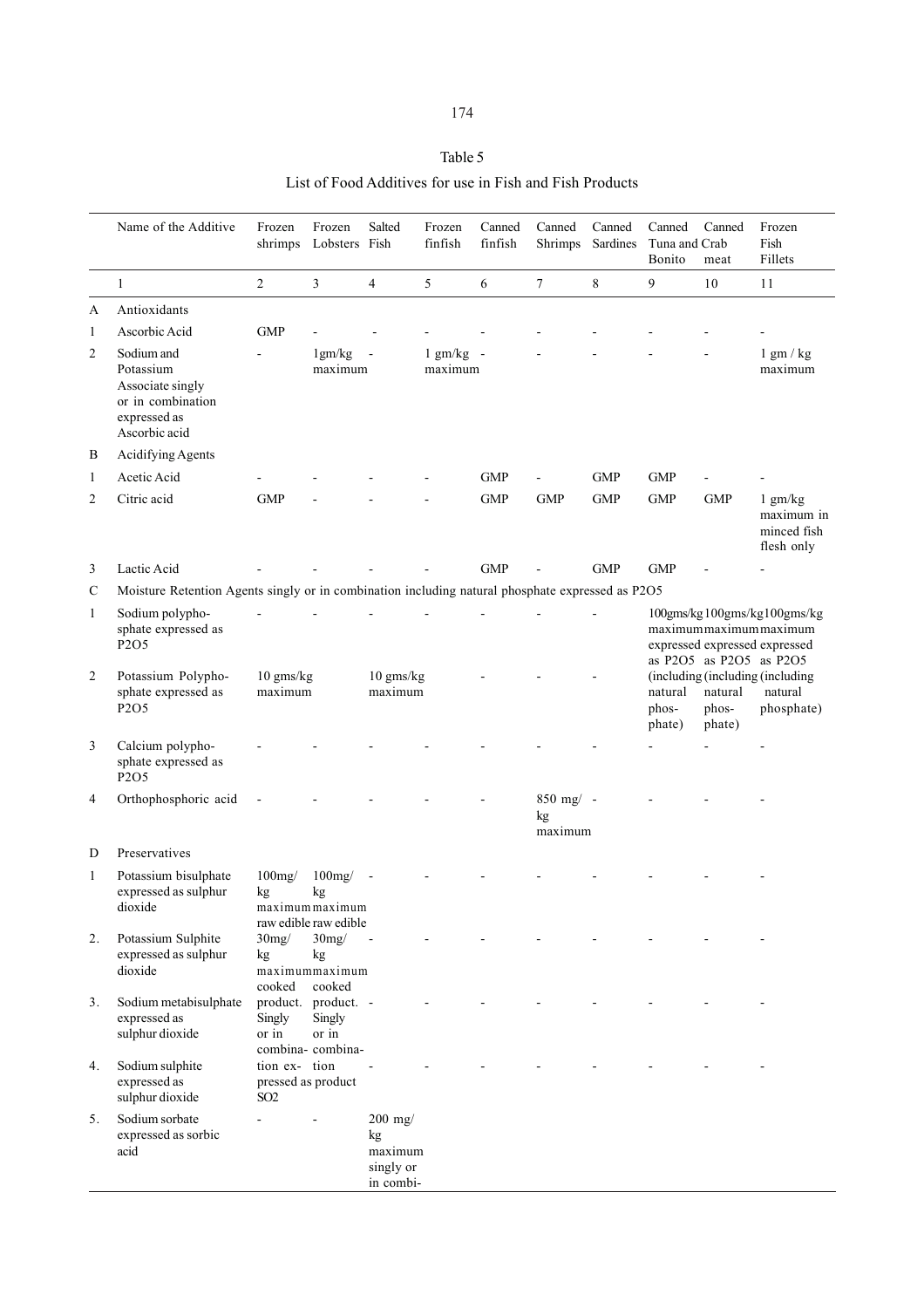|                | $\mathbf{1}$                                     | $\overline{c}$                          | 3              | $\overline{4}$           | 5 | 6                      | $\overline{7}$                     | $\,8\,$                           | 9                                            | 10 | 11                                          |
|----------------|--------------------------------------------------|-----------------------------------------|----------------|--------------------------|---|------------------------|------------------------------------|-----------------------------------|----------------------------------------------|----|---------------------------------------------|
|                |                                                  |                                         |                | nation ex-<br>pressed as |   |                        |                                    |                                   |                                              |    |                                             |
|                |                                                  | sorbic acid                             |                |                          |   |                        |                                    |                                   |                                              |    |                                             |
| 6.             | Calcium sorbate<br>expressed as sorbic<br>acid   |                                         |                |                          |   |                        |                                    |                                   |                                              |    |                                             |
| 7.             | Potassium sorbate<br>expressed as sorbic<br>acid |                                         |                |                          |   |                        |                                    |                                   |                                              |    |                                             |
| 8.             | Sorbic Acid                                      |                                         |                |                          |   |                        |                                    |                                   |                                              |    |                                             |
| E              | Colours                                          |                                         |                |                          |   |                        |                                    |                                   |                                              |    |                                             |
| $\mathbf{1}$   | Ponceau 4 R                                      | 30 mg/kg -<br>maximum<br>cooked<br>mass |                |                          |   |                        |                                    |                                   |                                              |    |                                             |
| 2.<br>3.       | <b>Sunset Yellow</b><br>Tartarazine              |                                         |                |                          |   |                        | 30 mg/kg -<br>maximum<br>singly or |                                   |                                              |    |                                             |
|                |                                                  |                                         |                |                          |   |                        | in combi-<br>nation                |                                   |                                              |    |                                             |
| F.             | Thickening Agents                                |                                         |                |                          |   |                        |                                    |                                   |                                              |    |                                             |
| $\mathbf{1}$   | Pectin                                           |                                         |                |                          |   | 2.5 gm/kg-<br>maximum- |                                    |                                   | $2.5$ gm/kg-<br>maximum                      |    |                                             |
| $\overline{c}$ | Tragacanth Gum                                   |                                         |                |                          |   |                        |                                    |                                   | 20 gm/kg 20 gm/kg -<br>maximummaximum        |    |                                             |
| 3.             | Xanthan Gum                                      |                                         |                |                          |   |                        | ÷,                                 |                                   | singly or singly or -<br>in combi- in combi- |    |                                             |
| 4.             | Sodium/Potassium/<br>Calcium Alginate            |                                         |                |                          |   |                        |                                    | packing packing<br>medium<br>only | nation in nation in -<br>medium<br>only      |    | 5 mg/kg<br>maximum<br>as Sodium<br>Alginate |
| 5.             | Carboxy Methyl Cellulose                         |                                         |                |                          |   |                        | $25$ gm/kg-<br>maximum             |                                   |                                              |    |                                             |
| G              | Modified Starches                                |                                         |                |                          |   |                        |                                    |                                   |                                              |    |                                             |
| $\mathbf{1}$   | Acid Treated Starch                              | $\overline{\phantom{a}}$                |                |                          |   | 60 gm/kg -<br>maximum  |                                    |                                   | 60 gm/kg 60 gm/kg -<br>maximummaximum        |    |                                             |
| 2              | Alkali Treated Starch                            | $\overline{a}$                          |                |                          |   | singly or              |                                    |                                   | singly or singly or -                        |    | ٠                                           |
| $\mathfrak{Z}$ | Balanced starched                                |                                         |                |                          |   | in combi-<br>nation in |                                    |                                   | in combi- in combi-<br>nation in nation in - |    |                                             |
| 4              | Distarch adipate acetylated                      |                                         |                |                          |   | packing<br>medium      |                                    | packing packing<br>medium         | medium -                                     |    |                                             |
|                |                                                  |                                         |                |                          |   | only                   | $\overline{a}$                     | only                              | only                                         |    |                                             |
| 5              | Distarch glycerol                                |                                         |                |                          |   |                        | ÷,                                 |                                   |                                              |    |                                             |
| 6              | Distarch glycerol<br>acetylated                  |                                         |                |                          |   |                        |                                    |                                   |                                              |    |                                             |
| $\tau$         | Distarch glycerol,<br>hydroxypropyl              |                                         |                |                          |   |                        |                                    |                                   |                                              |    |                                             |
| 8              | Distarch phosphate                               |                                         |                |                          |   |                        |                                    |                                   |                                              |    |                                             |
| 9              | Distarch phosphate,<br>acetylated                |                                         |                |                          |   |                        |                                    |                                   |                                              |    |                                             |
| 10             | Distarch phosphate<br>hydroxypropyl              |                                         |                |                          |   |                        |                                    |                                   |                                              |    |                                             |
| 11             | Monostarch phosphate                             | $\sim$                                  |                |                          |   |                        |                                    |                                   |                                              |    |                                             |
| 12             | Oxidized starch                                  |                                         |                |                          |   |                        |                                    |                                   |                                              |    |                                             |
| 13             | Starch acetate                                   |                                         |                |                          |   |                        |                                    |                                   |                                              |    |                                             |
| 14             | Starch, hydroxypropyl                            | $\blacksquare$                          | $\blacksquare$ |                          |   |                        |                                    |                                   |                                              |    |                                             |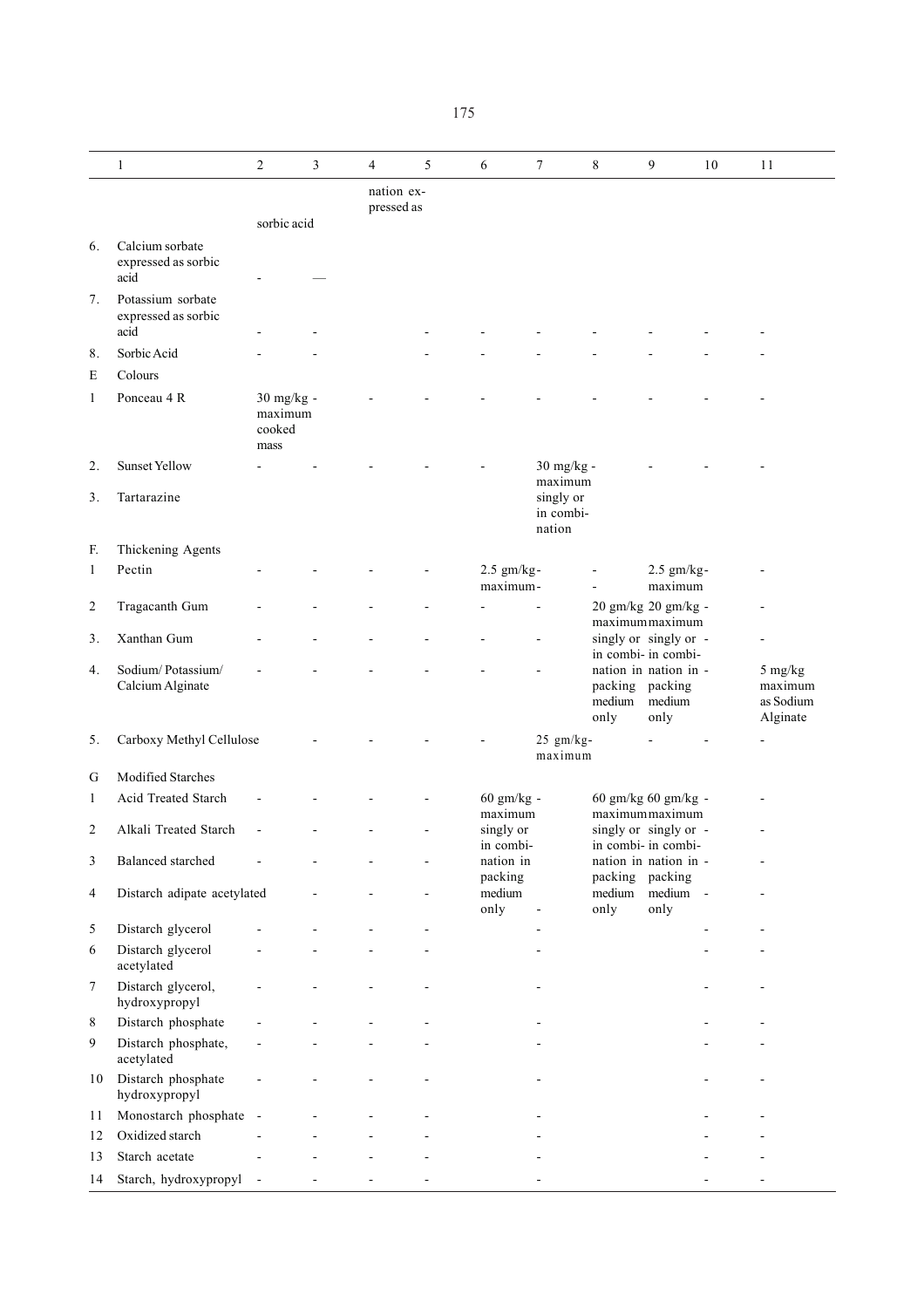|              |                                                          | 2              | 3 | $\overline{4}$           | 5 | 6<br>$7\phantom{.0}$     |                                      | 8<br>9     |            | 10                       | 11 |
|--------------|----------------------------------------------------------|----------------|---|--------------------------|---|--------------------------|--------------------------------------|------------|------------|--------------------------|----|
| Н            | Natural Flavours                                         |                |   |                          |   |                          |                                      |            |            |                          |    |
| $\mathbf{1}$ | Natural flavours and<br>natural flavouring<br>substances | $\blacksquare$ |   |                          |   | <b>GMP</b>               | $\overline{\phantom{a}}$             | <b>GMP</b> | <b>GMP</b> | $\overline{\phantom{a}}$ |    |
| Ι            | <b>Flavour Enhancers</b>                                 |                |   |                          |   |                          |                                      |            |            |                          |    |
|              | Monosodium Glutamate -                                   |                |   |                          |   |                          |                                      |            |            | $500$ mg/kg -<br>maximum |    |
| J            | Seqestering Agents                                       |                |   |                          |   |                          |                                      |            |            |                          |    |
| 1.           | Calcium Disodium<br><b>EDTA</b>                          |                |   | $\overline{\phantom{a}}$ |   | $\overline{\phantom{a}}$ | $250 \text{ mg/kg}$<br>maximum-<br>- |            |            | 250 mg/kg -<br>maximum   |    |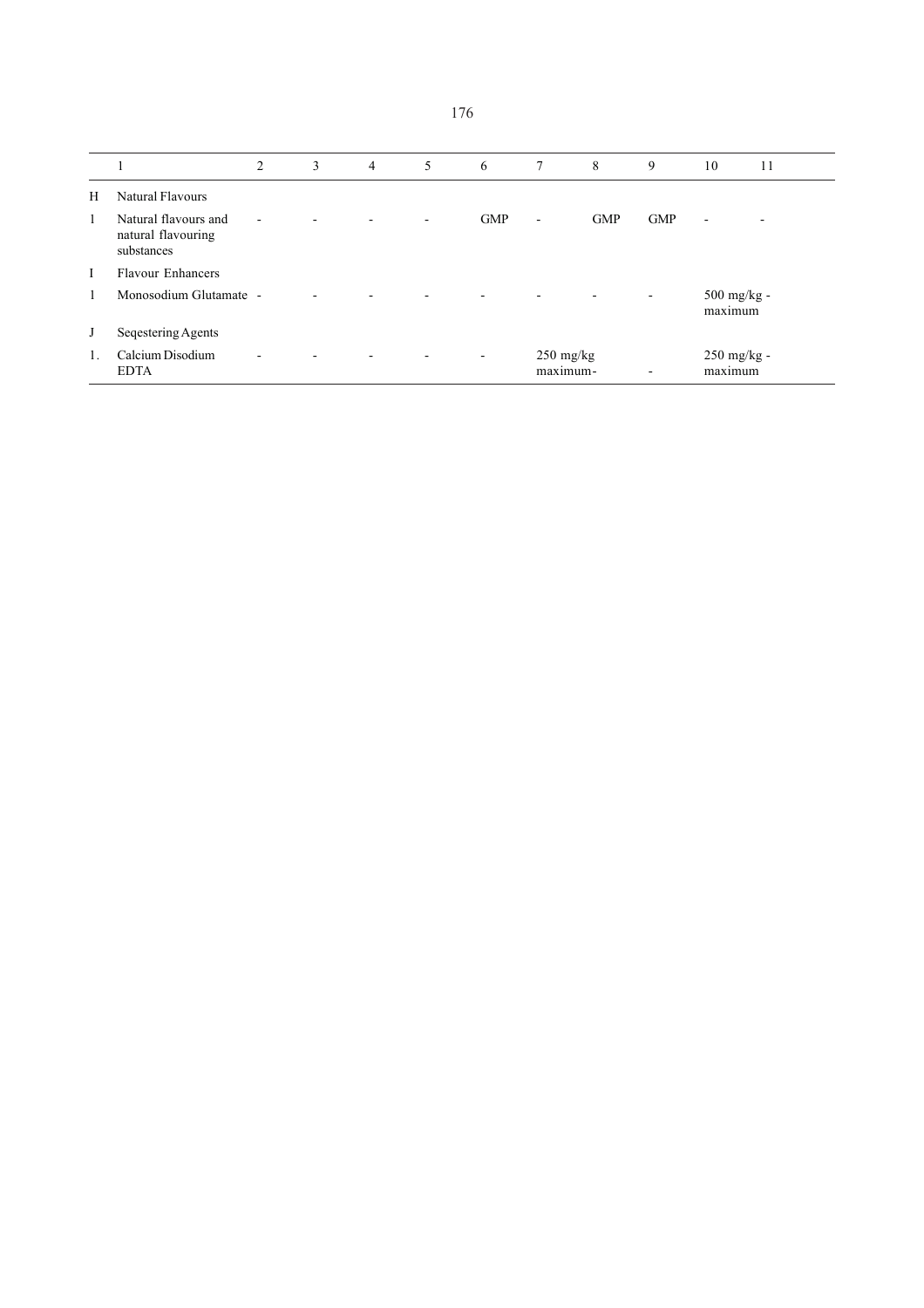| $°N$ 'S                                       |                 |                                                             |             |              |             | $\mathbf{\Omega}$  |                                        | $\cup$             |                                    | $\Box$      |                                     | Е                                                        |              |             | $\mathbf{\sim}$ | 3                    |
|-----------------------------------------------|-----------------|-------------------------------------------------------------|-------------|--------------|-------------|--------------------|----------------------------------------|--------------------|------------------------------------|-------------|-------------------------------------|----------------------------------------------------------|--------------|-------------|-----------------|----------------------|
| Additives<br>Jo <mark>ome</mark> N            | $\sim$          | Acidifying Agents (Singly or in Combination)<br>Acetic Acid | Citric Acid | Fumaric Acid | Lactic Acid | Ant-clouding Agent | Methyl Cellulose                       | Antifoaming Agents | Polisiloxane<br>Dimethyl           | Antioxidant | Ascorbic Acid                       | Colours (can be used singly or in combination within the | (a) Natural: | Chlorophyll | Caramel         | Curcumin or turmeric |
| Peaches                                       | 3               |                                                             | GMP         |              |             |                    |                                        |                    |                                    |             | maxi-<br>mum<br>ppm<br>550          |                                                          |              |             |                 |                      |
| Grape Fruits                                  | 4               | ï                                                           | GMP         |              |             |                    | maxi-<br>mum<br>ppm<br>$\overline{10}$ |                    |                                    |             | $maxi$ -<br>mum<br>ppm<br>550       |                                                          |              |             |                 |                      |
| Pineapple                                     | 5               |                                                             | GMP         |              |             |                    |                                        |                    | maxi-<br>mum<br>ppm<br>$\subseteq$ |             | ı                                   |                                                          |              |             |                 |                      |
| $sum_{d}$                                     | $\circ$         |                                                             | GMP         |              |             |                    |                                        |                    |                                    |             | ı                                   |                                                          |              |             |                 |                      |
| Raspberries                                   | $\overline{ }$  |                                                             | GMP         | ı            |             |                    |                                        |                    |                                    |             | ı                                   |                                                          |              |             |                 |                      |
| $_{\rm p}$ esa                                | $\infty$        |                                                             | GMP         |              | GMP         |                    |                                        |                    |                                    |             | maxi-<br>mum<br>ppm<br>550          | specified limits                                         |              |             |                 |                      |
| Strawberries                                  | $\circ$         |                                                             | GMP         |              | GMP         |                    |                                        |                    |                                    |             | $\mathbf{I}$                        |                                                          |              |             |                 |                      |
| $O$ range                                     | $\overline{10}$ |                                                             | GMP         |              |             |                    | maxi-<br>mum<br>ppm<br>$\frac{1}{10}$  |                    |                                    |             | maxi-<br>ppm<br>mum<br>550          |                                                          |              |             |                 |                      |
| Cocktail<br>Tropical Fruit<br>Fruit Cocktail/ | $\Box$          |                                                             | GMP         |              |             |                    |                                        |                    |                                    |             | maxi-<br>mum<br>$_{\rm ppm}$<br>550 |                                                          |              |             | 200             | ppm                  |
| Apricot                                       | 12              |                                                             | GMP         |              | GMP         |                    |                                        |                    | $\mathbf{I}$                       |             | $\mathbf{I}$                        |                                                          |              |             |                 |                      |
| <sup>o</sup> iimia <sup>q</sup>               | 13              |                                                             | GMP         |              |             |                    |                                        |                    |                                    |             | maxi-<br>mum<br>ppm<br>550          |                                                          |              |             |                 |                      |
| Mangoes                                       | $\overline{14}$ |                                                             | GMP         |              |             |                    |                                        |                    |                                    |             | maxi-<br>ppm<br>mum<br>550          |                                                          |              |             |                 |                      |
| Guava                                         | $\frac{5}{1}$   |                                                             | GMP         |              | GMP         |                    |                                        |                    |                                    |             | $maxi-$<br>$550$<br>ppm<br>mum      |                                                          |              |             |                 |                      |
| Chicu                                         | $\overline{16}$ |                                                             | GMP         |              | GMP         |                    |                                        |                    |                                    |             | $maxi$ -<br>mum<br>ppm<br>550       |                                                          |              |             |                 |                      |
| $\mathfrak{pA}$                               | 17              |                                                             | GMP         |              | GMP         |                    |                                        |                    |                                    |             | maxi-<br>ppm<br>mum<br>550          |                                                          |              |             |                 |                      |
| Lichi                                         | $18\,$          |                                                             | GMP         |              | GMP         |                    | $\mathbf{I}$                           |                    |                                    |             | $maxi$ -<br>mum<br>550<br>ppm       |                                                          |              |             |                 |                      |
| Renn                                          | $\overline{19}$ |                                                             | GMP         |              | GMP         |                    |                                        |                    |                                    |             | maxi-<br>mum<br>ppm<br>550          |                                                          |              |             |                 |                      |
| Pomegranate                                   | 20              |                                                             | GMP         | Î.           | GMP         |                    |                                        |                    |                                    |             | maxi-<br>mum<br>ppm<br>550          |                                                          |              |             |                 |                      |
| Custard Apple                                 | $\overline{21}$ |                                                             | GMP         |              | GMP         |                    | $\mathbf{I}$                           |                    |                                    |             | $maxi$ -<br>mum<br>550<br>ppm       |                                                          |              |             |                 |                      |
| poutied<br>Fruits not                         | 22              |                                                             | GMP         |              | GMP         |                    |                                        |                    |                                    |             | maxi-<br>mum<br>ppm<br>550          |                                                          |              |             |                 |                      |

2 Caramel - - - - - 200 -  $3.5$  Curcumin or turneric -  $3.5$  Curcumin or turneric -  $\sim$  -  $3.5$  Curcumin or turneric  $\sim$   $\sim$  $+$   $\frac{1}{2}$   $\frac{1}{2}$   $\frac{1}{2}$   $\frac{1}{2}$   $\frac{1}{2}$   $\frac{1}{2}$   $\frac{1}{2}$   $\frac{1}{2}$   $\frac{1}{2}$   $\frac{1}{2}$   $\frac{1}{2}$   $\frac{1}{2}$   $\frac{1}{2}$   $\frac{1}{2}$   $\frac{1}{2}$   $\frac{1}{2}$   $\frac{1}{2}$   $\frac{1}{2}$   $\frac{1}{2}$   $\frac{1}{2}$   $\frac{1}{2}$   $\frac{1}{2$ 5 Beta apo-8 carotenal - - - - - mum -

 $\bar{1}$  $\hat{\mathbf{r}}$  $\mathbf{r}$ 

 $\overline{a}$  $\sim$ 

 $\bar{1}$  $\bar{\mathbf{r}}$  $\mathbf{r}$ 

 $\begin{array}{c} \text{ppm} \\ \text{maxi} \end{array}$  $mum$ 

 $\alpha$  ,  $\alpha$  ,  $\alpha$ 

 $\mathcal{A}^{\mathcal{A}}$  $\bar{1}$ 

 $\mathbf{r}$ 

 $\overline{\phantom{a}}$  $\bar{1}$ 

Beta apo-8 carotenal Beta-carotene

 $\mathbf{r}=(\mathbf{r}_1,\ldots,\mathbf{r}_N)$  ,  $\mathbf{r}_1,\ldots,\mathbf{r}_N$ 

List of Food Additives for use in Thermally Processed Fruits List of Food Additives for use in Thermally Processed Fruits

Table 6

177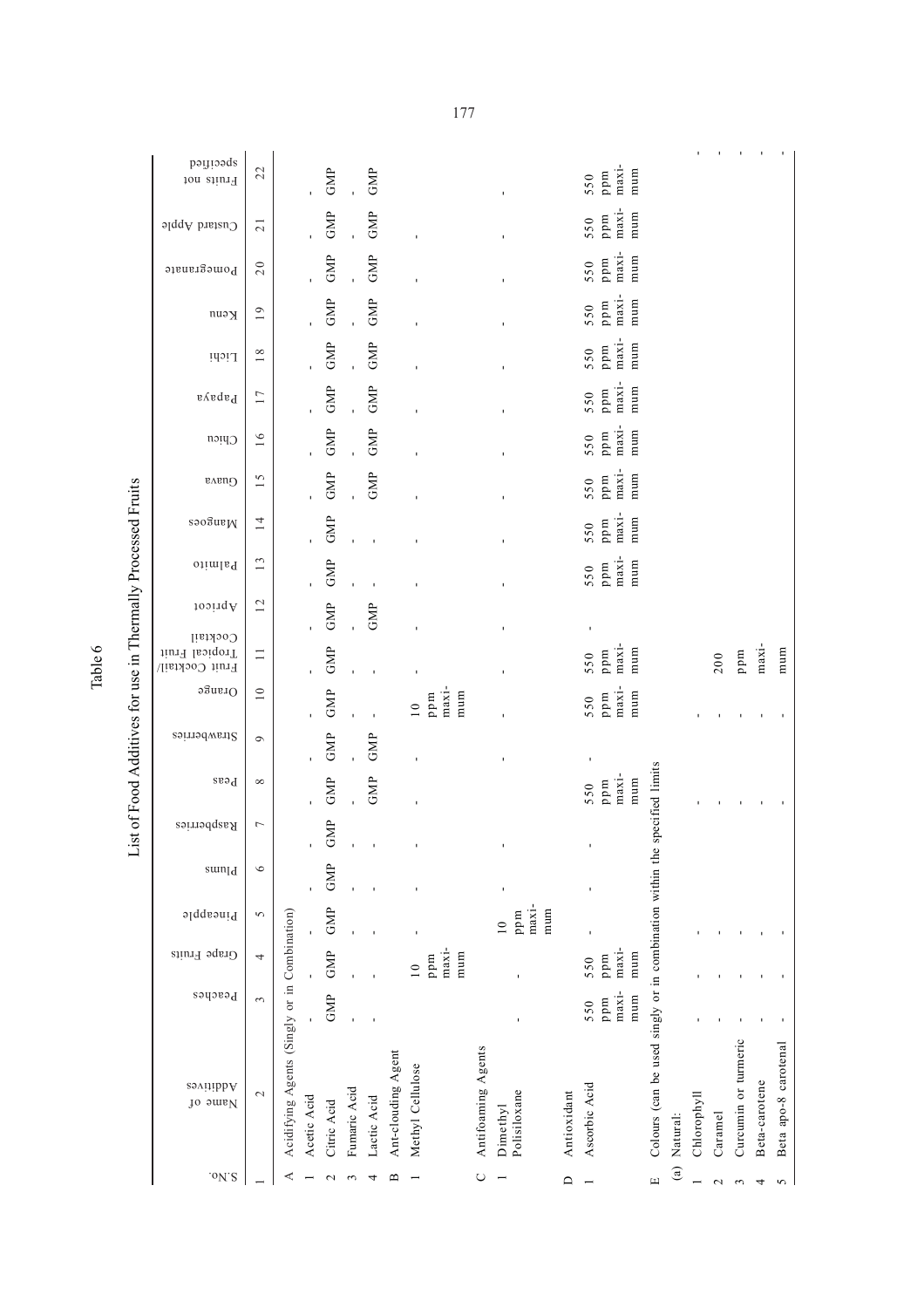|                 |                                                 |                     |               |                         | $\mathbf{I}$   | $\blacksquare$ |               |                          |                       |               | $\mathbf I$ | $\mathbf I$ | $\blacksquare$    | $\mathbf I$    | $\mathbf{I}$              |                |                                           |                                                          |                                         |                               |                          |                         |                                        |                 |
|-----------------|-------------------------------------------------|---------------------|---------------|-------------------------|----------------|----------------|---------------|--------------------------|-----------------------|---------------|-------------|-------------|-------------------|----------------|---------------------------|----------------|-------------------------------------------|----------------------------------------------------------|-----------------------------------------|-------------------------------|--------------------------|-------------------------|----------------------------------------|-----------------|
| 22              | $maxi-$<br>mum<br>ppm<br>200                    |                     |               |                         |                |                |               | 200                      | maxi-<br>mum<br>ppm   |               |             |             |                   |                |                           |                |                                           |                                                          |                                         |                               |                          |                         | $\mathbf{I}$                           |                 |
| $\overline{21}$ | maxi-<br>mum<br>ppm<br>200                      |                     |               |                         |                |                |               | 200                      | maxi-<br>mum<br>ppm   |               |             |             |                   |                |                           |                |                                           |                                                          |                                         |                               |                          |                         | $\blacksquare$                         |                 |
| 20              | $maxi-$<br>mum<br>ppm<br>200                    |                     |               |                         |                |                |               | 200                      | $maxi-$<br>mum<br>ppm |               |             |             |                   |                |                           |                |                                           |                                                          |                                         |                               |                          |                         | $\mathbf{I}$                           |                 |
| 19              | $maxi$ -<br>mum<br>ppm<br>200                   |                     |               |                         |                |                |               | 200                      | maxi-<br>mum<br>ppm   |               |             |             |                   |                |                           |                |                                           |                                                          |                                         |                               |                          |                         | $\mathbf{I}$                           |                 |
| $18\,$          | $maxi$ -<br>mum<br>ppm<br>200                   |                     |               |                         |                |                |               | 200                      | $maxi-$<br>mum<br>ppm |               |             |             |                   |                |                           |                |                                           |                                                          |                                         |                               |                          |                         | ı                                      |                 |
| 17              | $maxi-$<br>mum<br>ppm<br>200                    |                     |               |                         |                |                |               | 200                      | $maxi-$<br>mum<br>ppm |               |             |             |                   |                |                           |                |                                           |                                                          |                                         |                               |                          |                         | ı                                      |                 |
| 16              | $maxi$ -<br>mum<br>ppm<br>200                   |                     |               |                         |                |                |               | 200                      | maxi-<br>mum<br>ppm   |               |             |             |                   |                |                           |                |                                           |                                                          |                                         |                               |                          |                         | ı                                      |                 |
| 15              | maxi-<br>mum<br>ppm<br>200                      |                     |               |                         |                |                |               | 200                      | maxi-<br>mum<br>ppm   |               |             |             |                   |                |                           |                |                                           |                                                          |                                         |                               |                          |                         | ı                                      |                 |
| 14              |                                                 |                     |               |                         |                |                |               |                          |                       |               |             |             |                   |                |                           |                |                                           |                                                          |                                         |                               |                          |                         |                                        |                 |
| 13              |                                                 |                     |               |                         |                |                |               |                          |                       |               |             |             |                   |                |                           |                |                                           |                                                          |                                         |                               |                          |                         | $1\%$ m/m                              | $maxi$ -<br>mum |
| 12              |                                                 |                     |               |                         |                |                |               |                          |                       |               |             |             |                   |                |                           |                |                                           | $\mathbf{I}$<br>$maxi$ -<br>mum<br>ppm<br>350            |                                         |                               | r.                       |                         |                                        |                 |
| $\Box$          |                                                 |                     |               |                         |                |                |               | 200                      | $maxi-$<br>mum<br>ppm |               |             |             |                   |                |                           |                |                                           | $maxi$ -<br>mum<br>ppm<br>350                            | $maxi$ -<br>mum<br>ppm<br>350           |                               | n.                       |                         | ı                                      |                 |
| $\overline{10}$ |                                                 |                     |               |                         |                |                |               |                          |                       |               |             |             |                   |                |                           |                |                                           | maxi-<br>mum<br>ppm<br>350                               |                                         | ı                             | I.                       |                         | $\blacksquare$                         |                 |
|                 |                                                 |                     |               | ٠                       | $\blacksquare$ | $\blacksquare$ |               | $\blacksquare$           |                       |               |             |             |                   |                |                           |                |                                           |                                                          |                                         |                               | I.                       |                         | J,                                     |                 |
| $\circ$         | $maxi$ -<br>mum<br>ppm<br>200                   |                     |               |                         |                |                |               | 200                      | maxi-<br>mum<br>ppm   |               |             |             |                   |                |                           |                |                                           | maxi-<br>mum<br>ppm<br>350                               | maxi-<br>mum<br>ppm<br>350              | $maxi$ -<br>mum<br>ppm<br>350 | $\overline{\phantom{a}}$ |                         |                                        |                 |
| $\infty$        | $\blacksquare$                                  |                     |               | $\blacksquare$          | $\blacksquare$ | $\blacksquare$ |               | $\blacksquare$           |                       |               |             |             |                   |                |                           |                |                                           | mum<br>ı                                                 | $\mathbf{I}$                            | ı                             |                          | $\Gamma = -1$           | $\mathbf I$                            |                 |
| $\overline{ }$  | maxi-<br>mum<br>ppm<br>$\overline{0}$<br>$\sim$ |                     |               |                         |                |                |               | $\overline{0}$<br>$\sim$ | $maxi-$<br>mum<br>ppm |               |             |             |                   |                |                           |                |                                           | maxi-<br>mum<br>pm<br>50<br>3<br>$\overline{\mathbf{p}}$ | maxi-<br>mum<br>ppm<br>50<br>$\epsilon$ | $\mathbf{I}$                  |                          | $\mathbf{r}=\mathbf{r}$ | $\mathbf{I}$                           |                 |
| $\circ$         | maxi-<br>mum<br>ppm<br>200                      |                     |               |                         |                |                |               | 200                      | maxi-<br>mum<br>ppm   |               |             |             |                   |                |                           |                |                                           | maxi-<br>mum<br>ppm<br>350                               | $\mathbf{I}$                            | ı                             |                          | $\Gamma = -1$           | J,                                     |                 |
| $\sim$          | $\blacksquare$                                  | ı                   |               |                         | $\mathbf I$    |                |               |                          |                       |               |             |             |                   |                |                           |                |                                           | mum<br>$\blacksquare$                                    | f,                                      | ı                             | f,                       |                         | ı                                      |                 |
| 4               | $\blacksquare$                                  | $\blacksquare$      |               | J.                      | $\blacksquare$ | $\blacksquare$ |               |                          |                       |               |             |             |                   |                |                           | $\mathbf I$    |                                           | $maxi-$<br>mum<br>ppm<br>350                             | maxi-<br>mum<br>ppm<br>350              | f,                            | $\mathbf{L}$             | - 1                     | $\mathbf I$                            |                 |
| $\tilde{3}$     | $\blacksquare$                                  | $\mathbf{I}$        |               | $\blacksquare$          | $\mathbf{I}$   | $\overline{1}$ |               |                          |                       |               |             |             |                   |                |                           |                | Firming Agents (Singly or in combination) | maxi-<br>mum<br>ppm<br>350                               | $\mathbf{I}$                            | f,                            |                          | $1 - 1$                 | $\blacksquare$                         |                 |
|                 |                                                 |                     |               |                         |                |                |               |                          |                       |               |             |             |                   |                |                           |                |                                           |                                                          |                                         |                               |                          |                         |                                        |                 |
| $\sim$          | Beta-apo-8 carotenic                            | Ethylester of Beta- |               | Riboflavin, Lactoflavin |                |                |               |                          |                       |               |             |             | Sunset Yellow FCF |                | <b>Brilliant Blue FCF</b> |                |                                           | Calcium Chloride                                         | Calcium Lectate                         | Calcium Gluconate             | Calcium Carbonate        | Calcium Bisulphite      | Thickening Agents<br>Modified Starches |                 |
|                 | Methylester of                                  | apo-8 carotenic     | Canthaxanthin |                         |                |                |               | Poncea 4R                |                       | Carmoisine    | Erythrosine | Tartarzine  |                   | Indigo Carmine |                           | Fast Green FCF |                                           |                                                          |                                         |                               |                          |                         |                                        |                 |
|                 | acid                                            | acid                |               |                         | Annatto        | Saffron        | Synthetic     |                          |                       |               |             |             |                   |                |                           |                |                                           |                                                          |                                         |                               |                          |                         |                                        |                 |
|                 | $\circ$                                         | $\overline{ }$      | ${}^{\infty}$ | $\circ$                 | 10             | $\Box$         | $\widehat{e}$ | $\rightarrow$            |                       | $\mathcal{L}$ | 3           | 4           | $\sim$            | $\circ$        | $\overline{\phantom{0}}$  | $\infty$       | $\mathbb{L}$                              |                                                          | $\mathcal{L}$                           | 3                             |                          |                         | $\rightarrow$ 50 $-$                   |                 |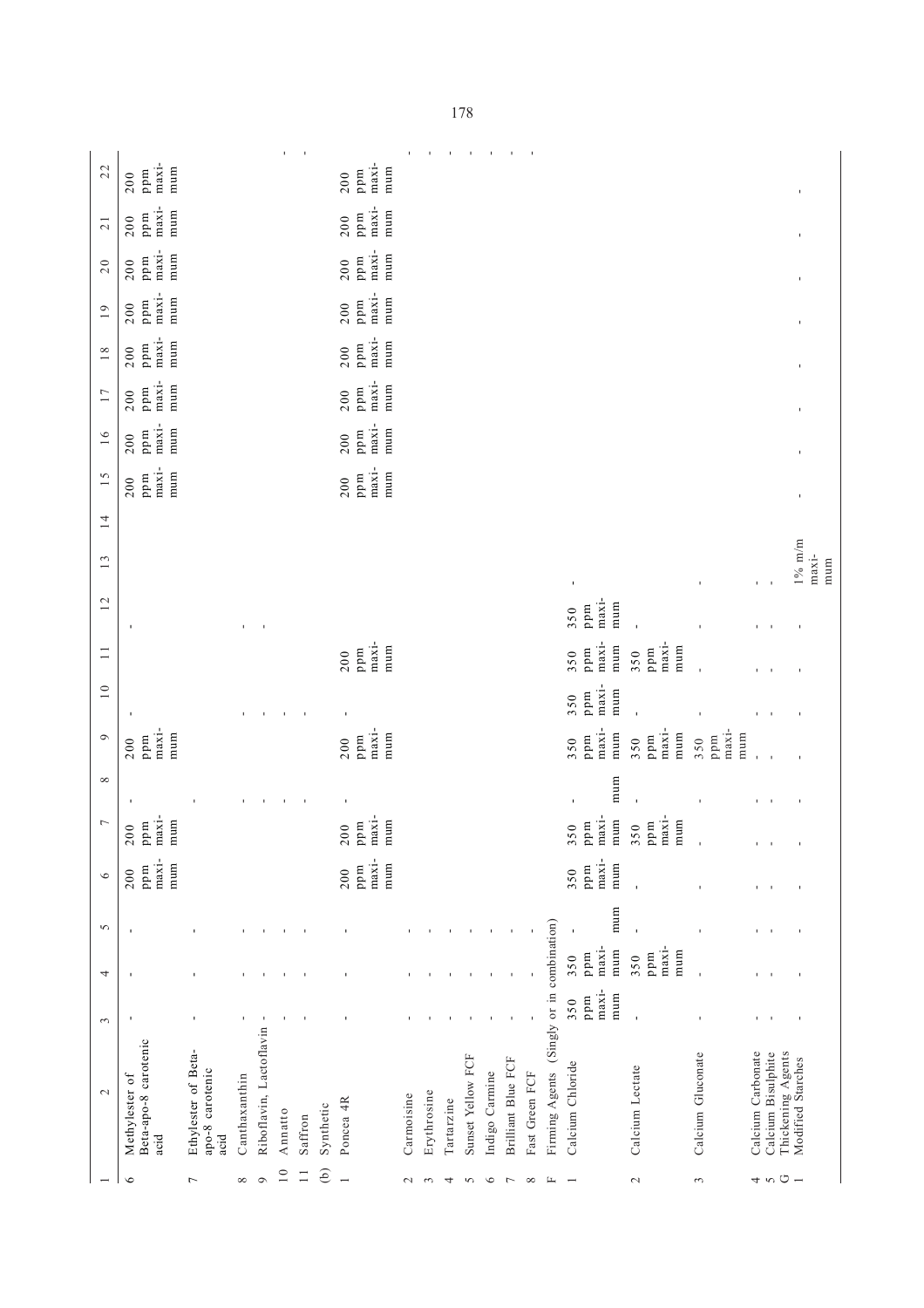| printing the flammally in management in a factor of a                                                                    |  |
|--------------------------------------------------------------------------------------------------------------------------|--|
|                                                                                                                          |  |
| $\overline{1}$                                                                                                           |  |
| $\ddot{\phantom{a}}$<br>i<br>てってん キャ<br>֧֦֧֧֧֧֧֧֪֪֧֛֪֪֛֪֧֚֚֚֚֚֚֚֚֚֚֚֚֚֚֚֚֟֟֓֝֓֕֓֟֓֟֓֟֓֟֓֟֓֟֓֟֓֝֟֓֝֟֓֝֟֓֝֟֓֝֬֟֟֝֬֟֝֟֝֬֜֝֟ |  |
| ֚֚֬                                                                                                                      |  |

Table 7

| vegetables/ ready-to-eat vegerables<br>Other vegetables and curried                    | 24                           | GMP                                                       | GMP                         | GMP                         | GMP                                            | GMP            |                       | GMP                        | mum<br>maxi-<br>ppm<br>200            |        |                    |
|----------------------------------------------------------------------------------------|------------------------------|-----------------------------------------------------------|-----------------------------|-----------------------------|------------------------------------------------|----------------|-----------------------|----------------------------|---------------------------------------|--------|--------------------|
| stilqs bns əlodw alab bns əsluq ll ${\rm A}$                                           | 23                           | GMP                                                       | $\ensuremath{\mathsf{GMP}}$ | ${\rm GMP}$                 | GMP                                            | GMP            |                       | GMP                        | maxi-<br>mum<br>ppm<br>200            |        |                    |
| Rajma                                                                                  | 22                           | GMP                                                       | $\rm GMP$                   | ${\rm GMP}$                 | GMP                                            | GMP            |                       | GMP                        | maxi-<br>mum<br>ppm<br>200            |        |                    |
| Bell Paper                                                                             | $\overline{c}$               | GMP                                                       | GMP                         | ${\rm GMP}$                 | GMP                                            | <b>GMP</b>     |                       | GMP                        | $maxi-$<br>mum<br>ppm<br>200          |        |                    |
| Garlic                                                                                 | $\overline{0}$               | GMP                                                       | $\rm GMP$                   | $\mathbb{G}\mathrm{MP}$     | GMP                                            | GMP            |                       | GMP                        | $maxi$ -<br>mum<br>ppm<br>200         |        |                    |
| Table Onions                                                                           | $\overline{19}$              | GMP                                                       | $\ensuremath{\mathsf{GMP}}$ | ${\rm GMP}$                 | GMP                                            | GMP            |                       | GMP                        | maxi-<br>mum<br>ppm<br>200            |        |                    |
| dosniq2                                                                                | 18                           | GMP                                                       | $\rm GMP$                   | $\ensuremath{\mathsf{GMP}}$ | GMP                                            | GMP            |                       | GMP                        | $maxi$ -<br>mum<br>ppm<br>200         |        |                    |
| Garkin                                                                                 | 17                           | GMP                                                       | GMP                         | GMP                         | GMP                                            | <b>GMP</b>     |                       | GMP                        | $maxi-$<br>mum<br>ppm<br>200          |        |                    |
| Sweet Potato                                                                           | 16                           | GMP                                                       | $\rm GMP$                   | $\mathbb{G}\mathrm{MP}$     | GMP                                            | GMP            |                       | <b>GMP</b>                 | maxi-<br>mum<br>$200$<br>ppm          |        |                    |
| Isining                                                                                | 15                           | GMP                                                       | $\ensuremath{\mathsf{GMP}}$ | ${\rm GMP}$                 | GMP                                            | GMP            |                       | GMP                        | maxi-<br>mum<br>ppm<br>200            |        |                    |
| Cauliflour                                                                             | $\overline{1}$               | GMP                                                       | $\rm GMP$                   | $\rm{GMP}$                  | GMP                                            | GMP            |                       | GMP                        | maxi-<br>mum<br>ppm<br>200            |        |                    |
| Ladies Finger                                                                          | $\epsilon$<br>$\overline{ }$ | GMP                                                       | GMP                         | GMP                         | GMP                                            | <b>GMP</b>     |                       | GMP                        | $maxi$ -<br>mum<br>ppm<br>200         |        |                    |
| Processed Peas                                                                         | 12                           |                                                           | GMP                         |                             | GMP                                            | GMP            |                       |                            | $\blacksquare$                        |        |                    |
| $sn\$ and $v$                                                                          | $\Box$                       | GMP                                                       | ${\rm GMP}$                 | GMP                         | GMP                                            | GMP            |                       | GMP                        |                                       |        |                    |
| əısed<br>mustard pastes and other oil seeds<br>$_{\rm N1}$ ger, Groundnut, Seasame and | 10                           |                                                           | GMP                         |                             | maxi-<br>mum<br>10g<br>$\overline{\mathbf{g}}$ | GMP            |                       | maxi-<br>mum<br>ppm<br>300 | maxi-<br>mum<br>ppm<br>200            |        |                    |
| $_{\rm{equ}}$ and $_{\rm{g}}$ $_{\rm{equ}}$ and $_{\rm{p}}$                            | $\mathsf{D}$                 |                                                           | GMP                         |                             | mum<br>10g<br>maxi<br>kg                       | GMP            |                       | maxi-<br>mum<br>ppm<br>300 | mum<br>max <sub>i</sub><br>ppm<br>200 |        |                    |
| Carrots                                                                                | ${}^{\circ}$                 |                                                           | ŠΣ                          |                             | ۵<br><b>NO</b>                                 | $\mathbb{R}^D$ |                       |                            |                                       |        |                    |
| Green Peas                                                                             | $\overline{ }$               |                                                           | GMP                         |                             | GMP                                            | GMP            |                       | ı                          |                                       |        |                    |
| swoo.usnM                                                                              | $\circ$                      | GMP                                                       | GMP                         |                             | GMP                                            | GMP            |                       | GMP                        |                                       |        |                    |
| Sweet Corn/ Baby Corn                                                                  | 5                            | GMP                                                       | GMP                         |                             | GMP                                            | GMP            |                       | GMP                        |                                       |        |                    |
| Green Beans/ Wax Bean                                                                  | 4                            |                                                           | GMP                         |                             | GMP                                            | GMP            |                       |                            |                                       |        |                    |
| Canned Tomato                                                                          | 3                            | GMP                                                       | GMP                         | $\ensuremath{\mathsf{GMP}}$ | GMP                                            | GMP            |                       |                            |                                       |        |                    |
| Name of Additives                                                                      | $\mathbf 2$                  | Acidifying Agents Singly or in Combination<br>Acetic Acid | Citric Acid                 | Lactic Acid                 | L-Tartaric<br>Acid                             | Malic Acid     | Antioxidants (Singly) | Ascorbic Acid              | BHA                                   | гвно   | Acorbtyl Palmitate |
| .0V.S                                                                                  |                              | ⋖                                                         | $\mathbf{\sim}$             | $\epsilon$                  | 4                                              | 5              | $\mathbf{\Omega}$     |                            | $\mathbf{c}$                          | $\sim$ | ᡪ                  |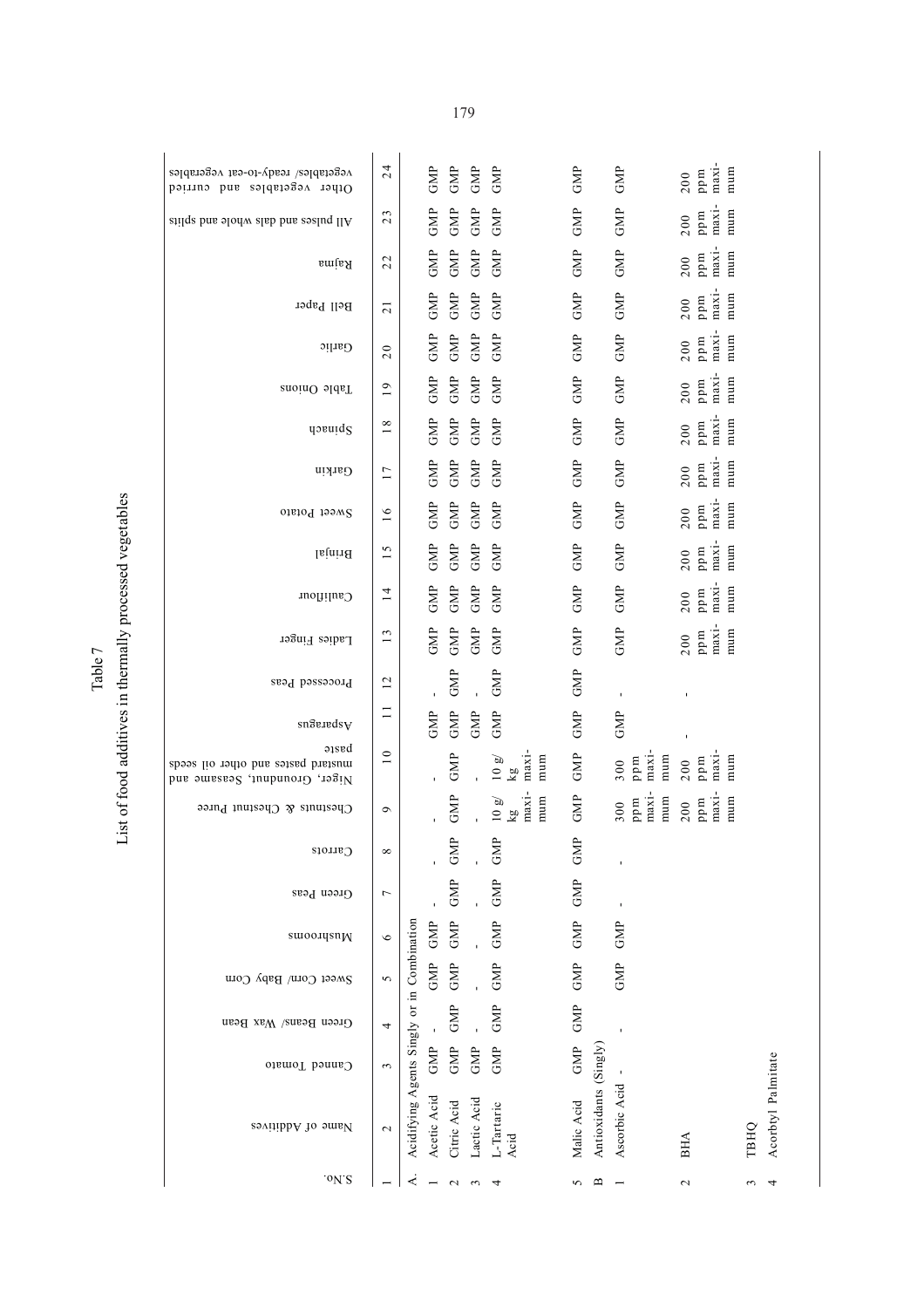|                          | $\sim$                                                  | 3              | 4            | $\sigma$ | $\circ$ | $\overline{ }$  | $\infty$       | $\circ$          | $\overline{10}$ | $\Box$         | 12                  | 13             | $\overline{1}$ | $\sigma$<br>$\overline{\phantom{0}}$ | 16             | 17             | $18\,$ | $\overline{19}$ | 20             | $\overline{21}$ | 22                               | 23             | 24 |
|--------------------------|---------------------------------------------------------|----------------|--------------|----------|---------|-----------------|----------------|------------------|-----------------|----------------|---------------------|----------------|----------------|--------------------------------------|----------------|----------------|--------|-----------------|----------------|-----------------|----------------------------------|----------------|----|
| $\cup$                   | COLORS (Can be used singly or in combination within the |                |              |          |         |                 |                | specified Limits |                 |                |                     |                |                |                                      |                |                |        |                 |                |                 |                                  |                |    |
| $\binom{a}{b}$           | Natural: Singly or in combination                       |                |              |          |         |                 |                |                  |                 |                |                     |                |                |                                      |                |                |        |                 |                |                 |                                  |                |    |
| $\overline{a}$           | Chlorophyll                                             | $\blacksquare$ | $\mathbf{I}$ |          |         | $\blacksquare$  | $\blacksquare$ | $\blacksquare$   | $\blacksquare$  | $\blacksquare$ | 200                 | $\blacksquare$ | $\blacksquare$ | $\blacksquare$                       | $\mathbf{I}$   | $\blacksquare$ |        | $\blacksquare$  | $\mathbf{I}$   | $\blacksquare$  | $\blacksquare$<br>$\blacksquare$ | $\blacksquare$ |    |
| $\overline{\mathcal{L}}$ | Caramel                                                 | $\blacksquare$ |              |          |         | J.              |                |                  |                 |                | maxi-<br>mum<br>ppm | p              |                |                                      |                |                |        |                 |                |                 |                                  |                |    |
| $\sim$                   | Curcumin or turmeric -                                  |                |              |          |         |                 |                |                  |                 |                | $\mathbf{r}$        |                |                |                                      | $\blacksquare$ |                |        |                 |                |                 |                                  | $\mathbf{r}$   |    |
| 4                        | Betacarotene                                            | $\mathbf{I}$   |              |          |         |                 |                |                  |                 |                |                     |                |                | $\blacksquare$                       | $\blacksquare$ |                |        | $\blacksquare$  | ٠              |                 | J.                               | $\mathbf{I}$   |    |
| $\sim$                   | Beta APO-8                                              |                | 200          |          | J.      | 200             |                |                  |                 |                | 200                 |                |                | t                                    | J,             |                |        | t               | $\blacksquare$ |                 |                                  |                |    |
|                          | carotenal                                               |                | ppm          |          |         | ppm             |                |                  |                 |                | ppm                 |                |                |                                      |                |                |        |                 |                |                 |                                  |                |    |
| $\circ$                  | of beta-apo-8<br>Methylester<br>Carotenic<br>acid       |                | maxi-<br>mum |          |         | maxi-<br>mum    |                |                  |                 |                | $maxi$ -<br>mum     | ı              |                | ı                                    |                | ı              |        | ı               |                | ı               | ı                                |                |    |
| ↽                        | of Beta-APO-8<br>Ethylester<br>carotenic<br>acid        | $\mathbf{I}$   |              |          |         |                 |                | ,                | ı               | I.             |                     | $\blacksquare$ | ı              | ı                                    | ı              | ı              | ï      | ı               | ı              | ı               | ı<br>I.                          | $\blacksquare$ |    |
| ${}^{\infty}$            | Canthaxanthin-                                          |                |              |          |         |                 |                |                  |                 |                |                     |                |                |                                      | f,             |                |        |                 |                |                 |                                  |                |    |
| $\circ$                  | Lactoflavin<br>Ribiflavin                               |                |              |          |         |                 |                |                  |                 |                |                     |                |                |                                      |                |                |        |                 |                |                 |                                  |                |    |
| $\overline{10}$          | Annatto                                                 |                |              |          |         |                 |                |                  |                 |                |                     |                |                |                                      |                |                |        |                 |                |                 |                                  |                |    |
| $\Box$                   | Saffron                                                 |                |              |          |         |                 |                |                  |                 |                |                     | f,             |                | ı                                    | ı              |                |        | ٠               | ı              |                 | ı                                |                |    |
| $\Theta$                 | Synthetic                                               |                |              |          |         |                 |                |                  |                 |                |                     |                |                |                                      |                |                |        |                 |                |                 |                                  |                |    |
|                          | Poncea 4R                                               |                | ppm<br>200   |          |         | ppm<br>200      |                |                  |                 |                | ppm<br>200          |                |                |                                      | ı              |                |        | ı               |                |                 | ı                                |                |    |
| $\sim$                   | Carmoisine                                              |                | maxi-<br>mum |          |         | $maxi$ -<br>mum |                |                  |                 |                | maxi-<br>mum        |                |                |                                      |                |                |        |                 |                |                 |                                  |                |    |
| 3                        | Erythrosine                                             |                |              |          |         |                 |                |                  |                 |                |                     |                |                | ı                                    | ٠              |                |        | ٠               | ٠              |                 | ٠                                |                |    |
| 4                        | Tartarzine                                              |                |              |          |         |                 |                |                  |                 |                |                     |                |                |                                      |                |                |        |                 |                |                 |                                  |                |    |
| $\sim$                   | Sunset Yellow<br>FCF                                    |                |              |          |         |                 |                |                  |                 |                |                     |                |                |                                      |                |                |        |                 |                |                 |                                  |                |    |
| $\circ$                  | Indigo                                                  |                |              |          |         |                 |                | ٠                |                 |                |                     |                |                | $\blacksquare$                       | $\blacksquare$ |                |        | $\blacksquare$  | $\blacksquare$ |                 | 1                                |                |    |
| $\overline{ }$           | Brilliant Blue<br>FCF                                   |                |              |          |         |                 |                | J.               |                 |                |                     | J.             |                | J.                                   | J.             | J.             |        | J.              | J.             | ٠               | J.                               |                |    |
| ${}^{\circ}$             | Fast Green<br>FCF                                       |                |              |          |         |                 |                | ٠                | ı               | J,             |                     | f,             | ı              | J,                                   | ı              | J,             | ı      | J,              | ı              | J,              | J,<br>J.                         |                |    |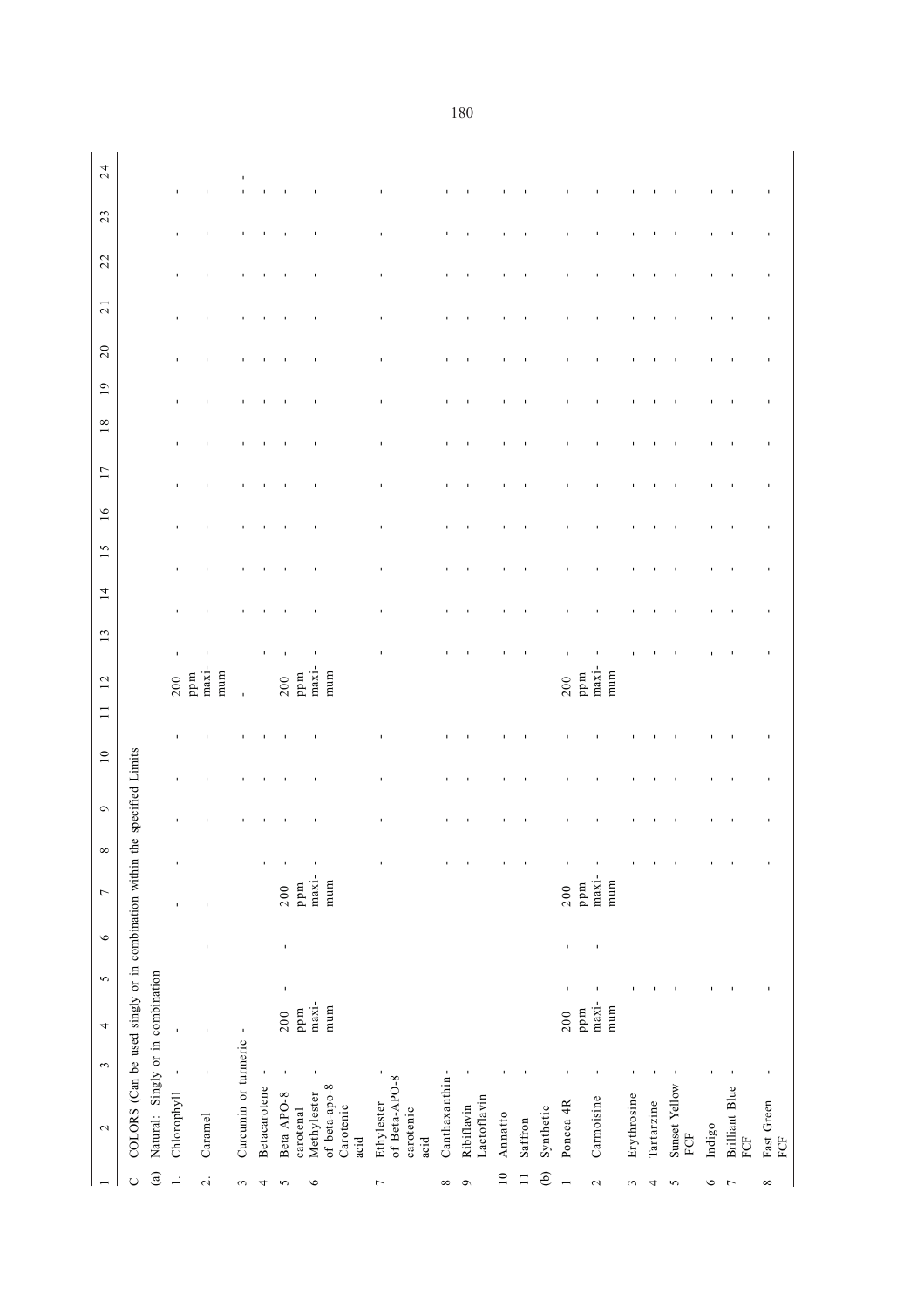|                 | ≏                                                             | $\overline{\mathcal{L}}$                       | $\dot{\mathcal{E}}$                                     | 4                                | 5                       | $\bullet$                 | $\overline{ }$                     | щ               |                      | щ                 |                                                         | $\ddot{=}$<br>$\ddot{=}$<br>$:=$                            | >              |
|-----------------|---------------------------------------------------------------|------------------------------------------------|---------------------------------------------------------|----------------------------------|-------------------------|---------------------------|------------------------------------|-----------------|----------------------|-------------------|---------------------------------------------------------|-------------------------------------------------------------|----------------|
| $\mathbf{\sim}$ | Firming Agents singly or in comibation<br>Chloride<br>Calcium | Calcium<br>Lactate                             | Gluconate<br>Calcium                                    | Carbonate<br>Calcium             | Calcium Bi-<br>Sulphate | Mono Calcium<br>Phosphate | Aluminium<br>Potassium<br>Sulphate | Processing Aids | Stannous<br>Chloride | Thickening Agents | (singly or<br>in combi-<br>Vegetable<br>nation)<br>gums | Carrageenan<br>Caroba-bean<br>Arabic Gum<br>Guar Gum<br>Gum | Xanthan<br>Gum |
| 3               | $0.80\%$<br>calciu-<br>total<br>max                           | (dices,<br>$\frac{1}{\cosh 2}$<br>mion<br>tent | wedges)<br>$0.45\%$<br>slices,<br>max                   | pieces)<br>(whole                |                         |                           |                                    |                 | ı                    |                   |                                                         |                                                             |                |
| 4               |                                                               |                                                |                                                         |                                  |                         |                           |                                    |                 |                      |                   |                                                         | $max_{i}$<br>mum<br>10g/<br>kg                              |                |
| $\sigma$        | total<br>max                                                  | mion<br>$_{\rm con}$<br>tent                   | slices,<br>max                                          |                                  |                         |                           |                                    |                 | ı                    |                   |                                                         | maxi-<br>mum<br>10g/<br>$\overline{\mathbf{g}}$             |                |
| $\circ$         | $0.80\%$ 0.80%<br>calciu-calciu-<br>total<br>max              | (dices, (dices,<br>mion<br>(con-<br>tent       | wedges) wedges) ppm<br>slices,<br>$0.45\%$ 0.45%<br>max | pieces) pieces)<br>(whole (whole |                         |                           |                                    |                 | ı                    |                   |                                                         | $maxi-$<br>mum<br>10g/<br>kg                                |                |
| $\overline{ }$  | ppm<br>350                                                    | ppm<br>350                                     | 350                                                     |                                  |                         |                           |                                    |                 |                      |                   |                                                         | $\mathbf{I}$                                                |                |
| ${}^{\circ}$    | ı                                                             |                                                |                                                         |                                  |                         |                           |                                    |                 |                      |                   |                                                         | ı                                                           |                |
| $\sigma$        |                                                               |                                                |                                                         |                                  |                         |                           | GMP                                |                 |                      |                   |                                                         |                                                             |                |
| $\overline{10}$ |                                                               |                                                |                                                         |                                  |                         |                           | GMP                                |                 |                      |                   |                                                         | GMP                                                         |                |
| $\Box$          |                                                               |                                                |                                                         |                                  |                         |                           |                                    |                 | 25ppm<br>mum<br>maxi |                   |                                                         | maum<br>maxi-<br>$1\%$                                      |                |
| 12              | maxi-<br>mum<br>ppm<br>350                                    | maxi-<br>mum<br>ppm<br>350                     | maxi-<br>mum<br>ppm<br>350                              |                                  |                         |                           |                                    |                 | $\blacksquare$       |                   |                                                         |                                                             |                |
| 13              | maxi-<br>mum<br>ppm<br>350                                    | maxi-<br>mum<br>ppm<br>350                     | $maxi$ -<br>mum<br>ppm<br>350                           |                                  |                         |                           |                                    |                 |                      |                   |                                                         | $maxi$ -<br>mum<br>10g/<br>$\overline{\mathbf{g}}$          |                |
| 14              | maxi-<br>mum<br>ppm<br>350                                    | maxi-<br>mum<br>ppm<br>350                     | maxi-<br>mum<br>ppm<br>350                              |                                  |                         |                           |                                    |                 |                      |                   |                                                         | $\frac{kg}{maxi}$<br>mum<br>10g/                            |                |
| 15              | $max_i$<br>mum<br>ppm<br>350                                  | $maxi$ -<br>mum<br>ppm<br>350                  | $maxi$ -<br>mum<br>ppm<br>350                           |                                  |                         |                           |                                    |                 |                      |                   |                                                         | $maxi-$<br>mum<br>10g/<br>$\overline{\mathbf{k}}\mathbf{g}$ |                |
| 16              | maxi-<br>ppm<br>mum<br>350                                    | maxi-<br>mum<br>ppm<br>350                     | $maxi$ -<br>mum<br>ppm<br>350                           |                                  |                         |                           |                                    |                 |                      |                   |                                                         | maxi-<br>mum<br>10g/<br>$\frac{1}{2}$                       |                |
| 17              | $maxi$ -<br>ppm<br>mum<br>350                                 | $maxi$ -<br>mum<br>ppm<br>350                  | $maxi$ -<br>ppm<br>mum<br>350                           |                                  |                         |                           |                                    |                 |                      |                   |                                                         | $maxi$ -<br>mum<br>10g/<br>kg                               |                |
| 18              | maxi-<br>mum<br>ppm<br>350                                    | maxi-<br>mum<br>ppm<br>350                     | maxi-<br>mum<br>ppm<br>350                              |                                  |                         |                           |                                    |                 |                      |                   |                                                         | maxi-<br>mum<br>10g/<br>$\overline{\text{kg}}$              |                |
| $\overline{19}$ | maxi-<br>mum<br>ppm<br>350                                    | maxi-<br>mum<br>ppm<br>350                     | maxi-<br>ppm<br>mum<br>350                              |                                  |                         |                           |                                    |                 |                      |                   |                                                         | $maxi$ -<br>mum<br>10g/<br>$\overline{\text{kg}}$           |                |
| 20              | maxi-<br>mum<br>ppm<br>350                                    | maxi-<br>mum<br>ppm<br>350                     | maxi-<br>mum<br>ppm<br>350                              |                                  |                         |                           |                                    |                 |                      |                   |                                                         | maxi-<br>mum<br>10g/<br>kg                                  |                |
| $\overline{21}$ | maxi-<br>mum<br>ppm<br>350                                    | $maxi$ -<br>mum<br>ppm<br>350                  | maxi-<br>mum<br>ppm<br>350                              |                                  |                         |                           |                                    |                 |                      |                   |                                                         | $maxi$ -<br>mum<br>10g/<br>kg                               |                |
| 22              | maxi-<br>mum<br>ppm<br>350                                    | maxi-<br>mum<br>ppm<br>350                     | maxi-<br>mum<br>ppm<br>350                              |                                  |                         |                           |                                    |                 |                      |                   |                                                         | $maxi-$<br>mum<br>10g/<br>$\overline{\mathbf{k}}\mathbf{g}$ |                |
| 23              | maxi-<br>mum<br>ppm<br>350                                    | maxi-<br>mum<br>ppm<br>350                     | maxi-<br>mum<br>ppm<br>350                              |                                  |                         |                           |                                    |                 |                      |                   |                                                         | $maxi$ -<br>mum<br>10g<br>kg                                |                |
| 24              | maxi-<br>mum<br>ppm<br>350                                    | maxi-<br>mum<br>ppm<br>350                     | maxi-<br>mum<br>ppm<br>350                              |                                  |                         |                           |                                    |                 |                      |                   |                                                         | maxi-<br>mum<br>10g<br>kg                                   |                |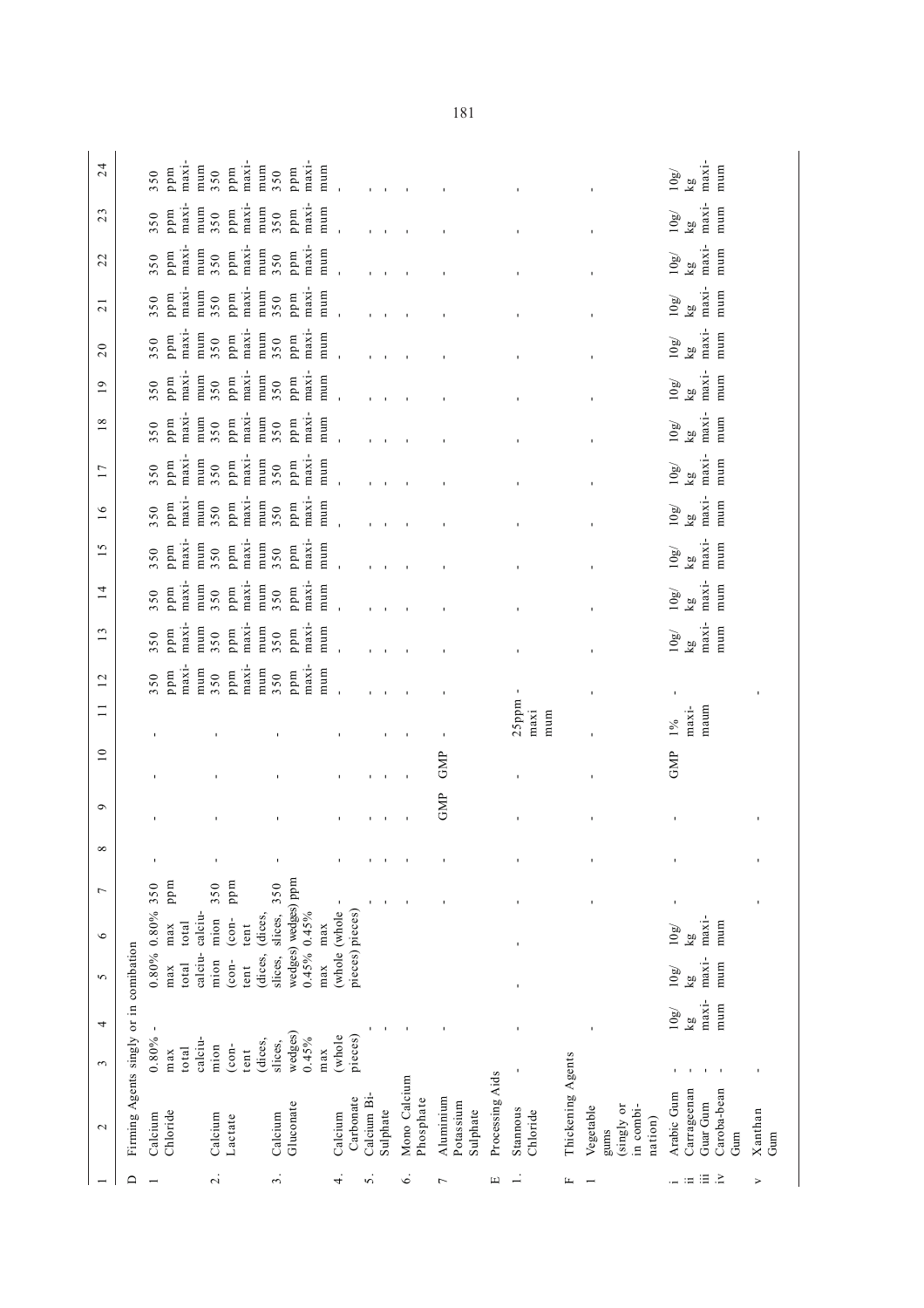$24$ 1 2 3 4 5 6 7 8 9 14 13 14 15 16 16 17 18 18 19 21 21 22 J, l, vi Pectines - - - - - GMP GMP - - - - - - - - - - - - - 2. Sodium Citrate - - - - - - - - - - - - - - - - - 150ppm max. 1. Sodium - - - - - - - - - - - - - - - - - 23  $\ddot{\phantom{0}}$ 22 l,  $\overline{21}$  $\overline{\phantom{a}}$  $20$ ï  $19$ J,  $18$ J  $17$ j  $16$  $\overline{1}$  $15$ ï  $\overline{14}$ J  $13$ ï  $12$ as Sodium<br>angles s<br>and match 2 Alginates - - - - i Ammonium - - - - ii Calcium - - - - iii Potassium - - - - ives a solution of the solution of the solution of the solution of the solution of the solution of the solution of  $\sim$ v Propylling glycol  $\frac{1}{2}$  and  $\frac{1}{2}$  and  $\frac{1}{2}$  and  $\frac{1}{2}$  and  $\frac{1}{2}$  and  $\frac{1}{2}$  and  $\frac{1}{2}$  and  $\frac{1}{2}$  and  $\frac{1}{2}$  and  $\frac{1}{2}$  and  $\frac{1}{2}$  and  $\frac{1}{2}$  and  $\frac{1}{2}$  and  $\frac{1}{2}$  and  $\frac{1$  $\overline{a}$  $\overline{10}$ GMP GMP l,  $\circ$ l,  $\infty$ ï  $\overline{a}$  $\begin{array}{c} 200 \\ \text{ppm} \\ \text{maxi} \\ \text{num} \end{array}$ ethylendia- maximine mum Disodium ppm G Calcium 200  $\circ$  $\mathbf{v}$ l,  $\overline{4}$ ï  $\tilde{c}$ in combination) Propyl glycol -<br>Alginate Sodium Citrate Sodium<br>bi-carbonate Ammonium<br>Alginates Calcium<br>Disodium<br>ethylendia-<br>mine bi-carbonate Potassium<br>Alginates Sodium<br>Alginates Calcium<br>aligates Pectines Agents (Singly or (singly or nation) in combi-H Softening  $\sim$  $\mathbb{H}$  $\mathbf{\dot{z}}$  $\bar{z}$  o  $\equiv$  $\Box$  $\overline{\alpha}$  $\sim$  $\equiv$  $\rightarrow$  $\overline{\phantom{a}}$  $\ddot{a}$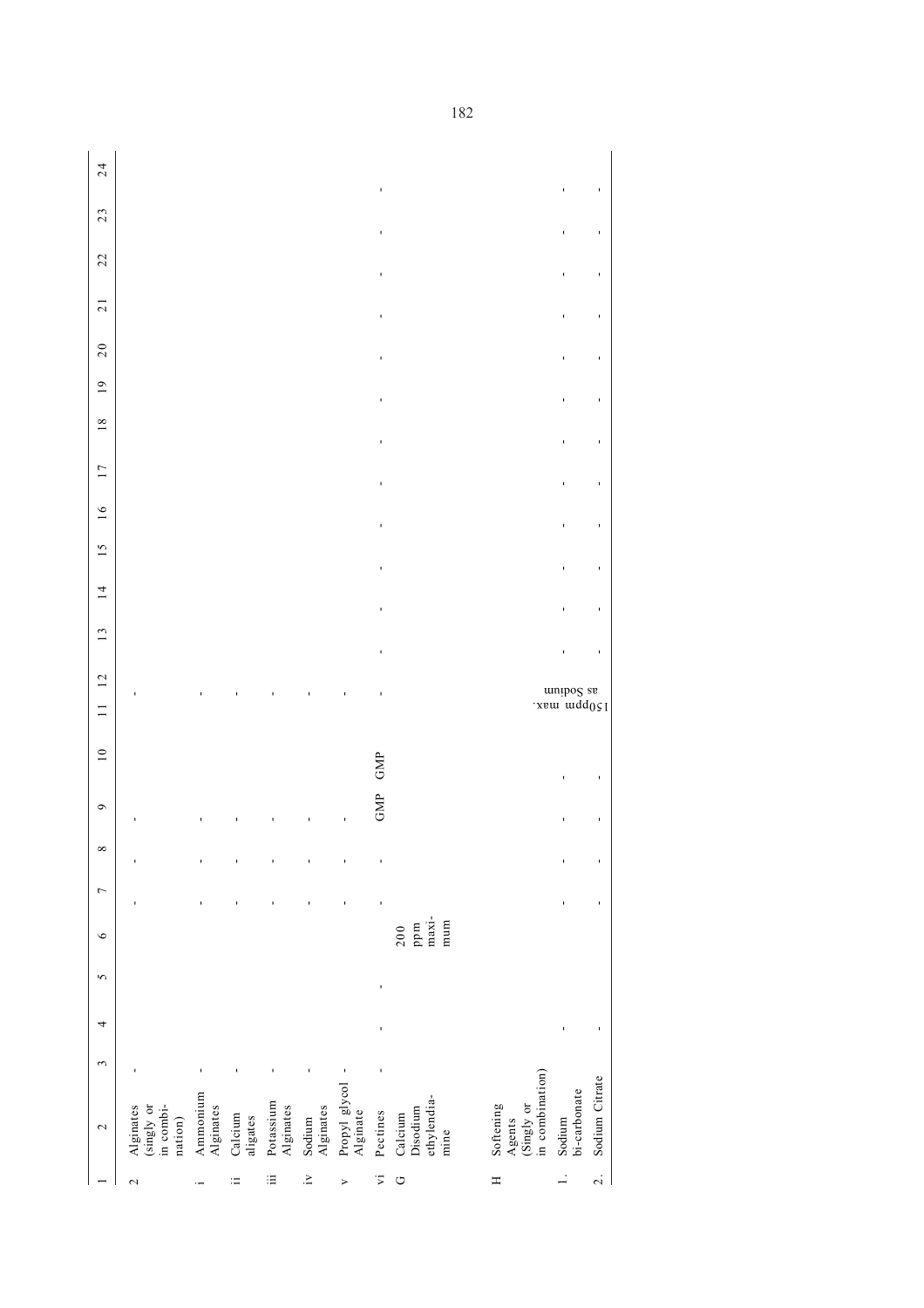| Χo.<br>$\Xi$    | Name of the Additives                                                         | Pulp /Puree<br>Tamarind<br>& Conc. | Dispensers<br>Syrups for<br>Synthetic | Tomato<br>Puree &<br>Paste | Vineger                | Carbonated<br>Beverages<br>or fruit<br>drinks<br>Fruit | Dehydrated<br>Fruits               | Carbonated<br>Softdrink<br>powder)<br>Water,<br>(liquid/<br>conc. | Dehydrated<br>Vegetable            | Fruit/Fruit<br>Products<br>Frozen | Vegetables<br>Frozen | Fruit Based<br>Beverages<br>Powdered<br>Beverage<br>Based<br>Mix/<br>Fruit |
|-----------------|-------------------------------------------------------------------------------|------------------------------------|---------------------------------------|----------------------------|------------------------|--------------------------------------------------------|------------------------------------|-------------------------------------------------------------------|------------------------------------|-----------------------------------|----------------------|----------------------------------------------------------------------------|
|                 | $\mathbf{\sim}$                                                               | $\tilde{\phantom{0}}$              | 4                                     | $\sim$                     | $\circ$                | $\overline{ }$                                         | $\infty$                           | $\circ$                                                           | $\overline{10}$                    | $\Box$                            | 12                   | 13                                                                         |
| ⋖               | ACIDIFYING AGENTS (Singly or in combination)                                  |                                    |                                       |                            |                        |                                                        |                                    |                                                                   |                                    |                                   |                      |                                                                            |
|                 | Citric Acid                                                                   |                                    | GMP                                   | GMP                        |                        | GMP                                                    |                                    | GMP                                                               |                                    | f,                                |                      | GMP                                                                        |
| $\mathbf{c}$    | Fumaric Acid                                                                  |                                    |                                       |                            |                        |                                                        |                                    |                                                                   |                                    | $\blacksquare$                    |                      |                                                                            |
| 3               | Lactic Acid                                                                   |                                    |                                       | GMP                        |                        |                                                        |                                    |                                                                   |                                    |                                   |                      |                                                                            |
| 4               | L-Tartaric Acid                                                               |                                    |                                       |                            |                        | GMP                                                    |                                    |                                                                   |                                    |                                   |                      |                                                                            |
| S               | Malic Acid                                                                    |                                    |                                       |                            |                        | GMP                                                    | $\blacksquare$                     |                                                                   |                                    |                                   |                      |                                                                            |
| $\circ$         | Phosphoric Acids                                                              |                                    | GMP in<br>Cola                        |                            |                        |                                                        |                                    | GMP in<br>Cola                                                    | J.                                 |                                   |                      |                                                                            |
|                 |                                                                               |                                    | ě<br>beverage:<br>only                |                            |                        |                                                        |                                    | beverages<br>only                                                 |                                    |                                   |                      |                                                                            |
| ≃               | ANTICAKING AGENTS (Singly or in Combinations)                                 |                                    |                                       |                            |                        |                                                        |                                    |                                                                   |                                    |                                   |                      |                                                                            |
|                 | Carbonates of calcium and<br>magnesium                                        |                                    |                                       |                            |                        |                                                        | powders only<br>2% maxi-<br>mum in | $\blacksquare$                                                    | powders only<br>2% maxi-<br>mum in | $\blacksquare$                    |                      | powders only<br>2% maxi-<br>mum in                                         |
| $\mathbf 2$     | Phosphates of calcium and<br>magnesium                                        | J.                                 |                                       |                            |                        |                                                        |                                    |                                                                   |                                    | ı                                 |                      |                                                                            |
| 3               | Silicates of calcium, magnesium,<br>aluminium or sodium or silicon<br>dioxide | f,                                 |                                       | ı                          |                        |                                                        |                                    | ı                                                                 |                                    | ı                                 | f,                   |                                                                            |
| O               | <b>ANTIOXIDANTS</b>                                                           |                                    |                                       |                            |                        |                                                        |                                    |                                                                   |                                    |                                   |                      |                                                                            |
|                 | Ascorbic Acid                                                                 | ı                                  | GMP                                   | GMP                        | $\mathbf{I}$           | GMP                                                    | GMP                                | GMP                                                               | ı                                  |                                   |                      | GMP                                                                        |
| $\Box$          | COLOURS (Can be used singly or in combination within                          |                                    |                                       | the specified limits)      |                        |                                                        |                                    |                                                                   |                                    |                                   |                      |                                                                            |
| $\binom{a}{b}$  | Natural:                                                                      |                                    |                                       |                            |                        |                                                        |                                    |                                                                   |                                    |                                   |                      |                                                                            |
|                 | Chlorophyll                                                                   |                                    | maximum<br>$200$ ppm                  |                            | Caramel<br>GMP<br>only | maximum<br>$100$ ppm                                   |                                    | maximum<br>$100$ ppm                                              | ı                                  |                                   |                      | maximum<br>$200$ ppm                                                       |
| $\mathbf{\sim}$ | Caramel                                                                       |                                    |                                       |                            |                        |                                                        |                                    |                                                                   |                                    |                                   |                      |                                                                            |
| 3               | Curcunin or turmeric                                                          |                                    |                                       |                            |                        |                                                        |                                    |                                                                   |                                    |                                   |                      |                                                                            |

List of Food Additives for use in food products List of Food Additives for use in food products

Table 8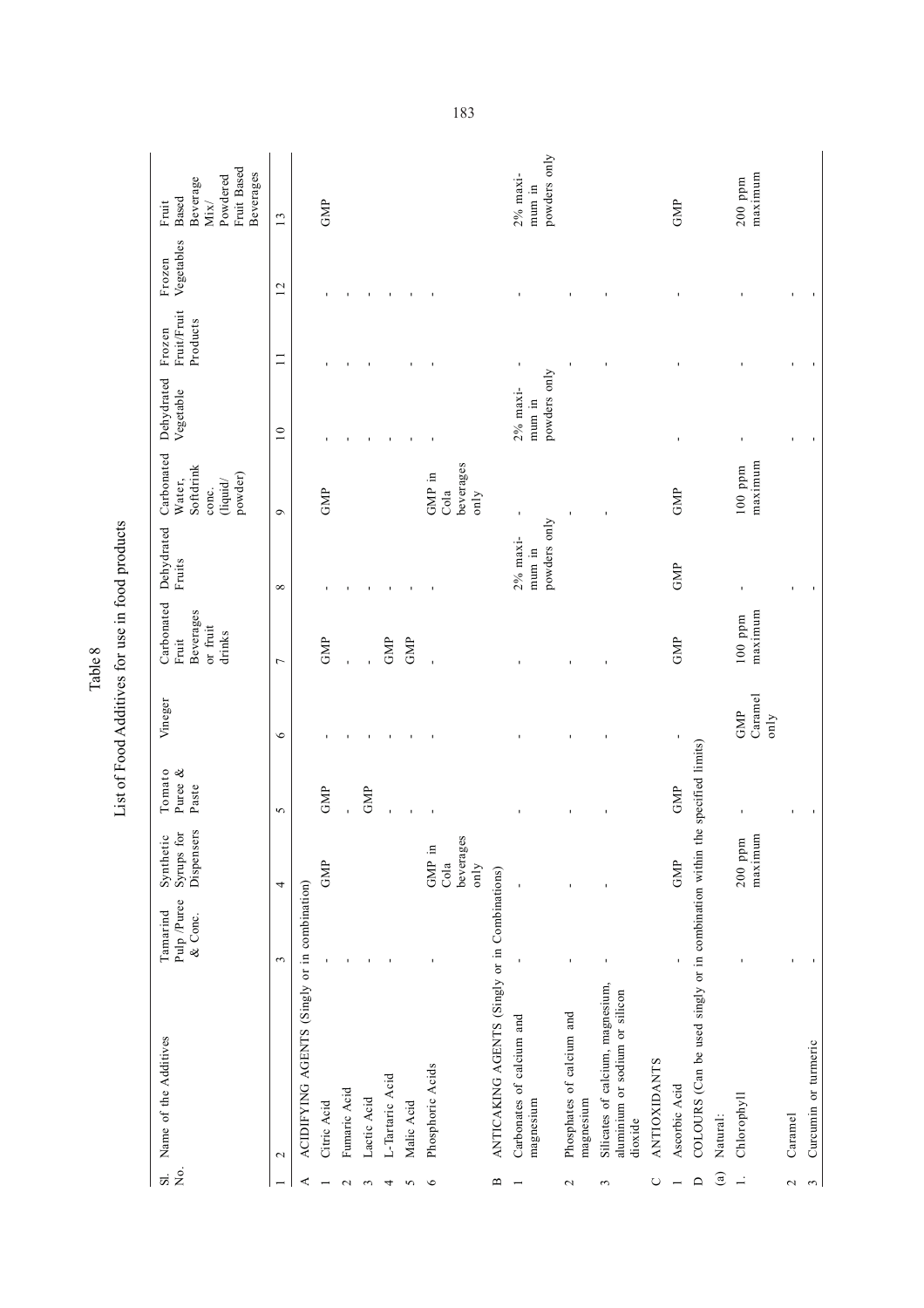|                 | $\sim$                                                                                                                                       | 3                  | 4                        | 5                              | $\circ$        | $\overline{ }$             | $\infty$             | $\circ$              | 10                    | $\Box$         | 12             | 13                   |
|-----------------|----------------------------------------------------------------------------------------------------------------------------------------------|--------------------|--------------------------|--------------------------------|----------------|----------------------------|----------------------|----------------------|-----------------------|----------------|----------------|----------------------|
| 4               | Beta-carotene                                                                                                                                | $\blacksquare$     |                          | $\blacksquare$                 |                |                            | $\blacksquare$       |                      | $\blacksquare$        | $\blacksquare$ | $\blacksquare$ |                      |
| $\sim$          | Beta apo-8 carotenal                                                                                                                         |                    |                          |                                |                |                            |                      |                      |                       | $\mathbf{I}$   |                |                      |
| $\circ$         | Methylester of Beta-apo-8<br>carotenic acid                                                                                                  |                    |                          |                                |                |                            |                      |                      |                       |                | $\mathbf{I}$   |                      |
| $\overline{ }$  | Ethylester of Beta-apo-8<br>carotenic acid                                                                                                   |                    |                          |                                |                |                            |                      |                      |                       |                |                |                      |
| ${}^{\infty}$   | Canthaxanthin                                                                                                                                |                    |                          |                                |                |                            |                      |                      |                       |                | ı              |                      |
| $\circ$         | Riboflavin, Lactoflavin                                                                                                                      |                    |                          |                                |                |                            |                      |                      |                       |                |                |                      |
| 10              | Annatto                                                                                                                                      |                    |                          |                                |                |                            |                      |                      |                       |                |                |                      |
| $\Box$          | Saffron                                                                                                                                      |                    |                          |                                |                |                            |                      |                      | $\blacksquare$        | $\blacksquare$ | $\blacksquare$ |                      |
| $\Theta$        | Synthetic                                                                                                                                    |                    |                          |                                |                |                            |                      |                      |                       |                |                |                      |
|                 | Ponceau 4R                                                                                                                                   |                    | Ξ<br>$200$ ppm<br>maximu |                                |                | maximum<br>$100~{\rm ppm}$ |                      | maximum<br>$100$ ppm |                       |                |                | maximum<br>$200$ ppm |
| $\mathbf{\sim}$ | Carmoisine                                                                                                                                   |                    |                          | I.                             | ı              |                            |                      |                      | ı                     | ı              |                |                      |
| $\mathfrak{c}$  | Erythrosine                                                                                                                                  |                    |                          |                                | $\blacksquare$ |                            |                      |                      | $\blacksquare$        | $\blacksquare$ |                |                      |
| 4               | Tartarzine                                                                                                                                   |                    |                          |                                | $\blacksquare$ |                            |                      |                      | $\blacksquare$        |                |                |                      |
| $\sim$          | Sunset Yellow FCF                                                                                                                            |                    |                          |                                | $\blacksquare$ |                            |                      |                      | ٠                     |                |                |                      |
| $\circ$         | Indigo Carmine                                                                                                                               |                    |                          | $\blacksquare$                 | 1              |                            | $\blacksquare$       |                      | 1                     | $\blacksquare$ |                |                      |
| $\overline{ }$  | Brilliant blue FCF                                                                                                                           |                    |                          | $\blacksquare$                 | $\blacksquare$ |                            | $\blacksquare$       |                      | $\blacksquare$        | $\blacksquare$ |                |                      |
| ${}^{\infty}$   | Fast green FCF                                                                                                                               |                    |                          | $\blacksquare$                 | $\blacksquare$ |                            | $\blacksquare$       |                      | $\blacksquare$        | $\blacksquare$ |                |                      |
| $\Xi$           | <b>FLAVOURS</b>                                                                                                                              |                    |                          |                                |                |                            |                      |                      |                       |                |                |                      |
|                 | substances / artificial flavouring<br>Natural Flavouring substances /<br>Nature identical flavouring<br>Natural Flavouring and<br>substances |                    | GMP                      |                                |                | GMP                        |                      | GMP                  | $\mathbf{I}$          |                |                | <b>GMP</b>           |
| 匞               | PRESERVATIVES (Singly or in combination)                                                                                                     |                    |                          |                                |                |                            |                      |                      |                       |                |                |                      |
|                 | Benzoic Acid and its Sodium,<br>(Calculated as Benzoic Acid)<br>Potassium Salt or both                                                       | maximum<br>750 ppm | maximum<br>$500$ ppm     | maximum<br>250 ppm<br>in Paste | $\blacksquare$ | maximum<br>$120$ ppm       | $\mathbf{I}$         | maximum<br>$120$ ppm | $\blacksquare$        | $\blacksquare$ | $\blacksquare$ | $\blacksquare$<br>ı  |
| $\mathbf{\sim}$ | Sulphur di-oxide                                                                                                                             |                    | maximum<br>350 ppm       | maximum<br>750 ppm<br>in Paste | $\blacksquare$ | maximum<br>$70$ ppm        | maximum<br>$700$ ppm | maximum<br>$70$ ppm  | $2000$ ppm<br>maximum | $\mathbf I$    | $\blacksquare$ | maximum<br>$120$ ppm |
| $\sim$          | Ca salts (calculated as sorbic<br>Sorbic acid its Na, K and<br>acid)                                                                         |                    |                          |                                |                | maximum<br>$300$ ppm       |                      |                      |                       |                |                |                      |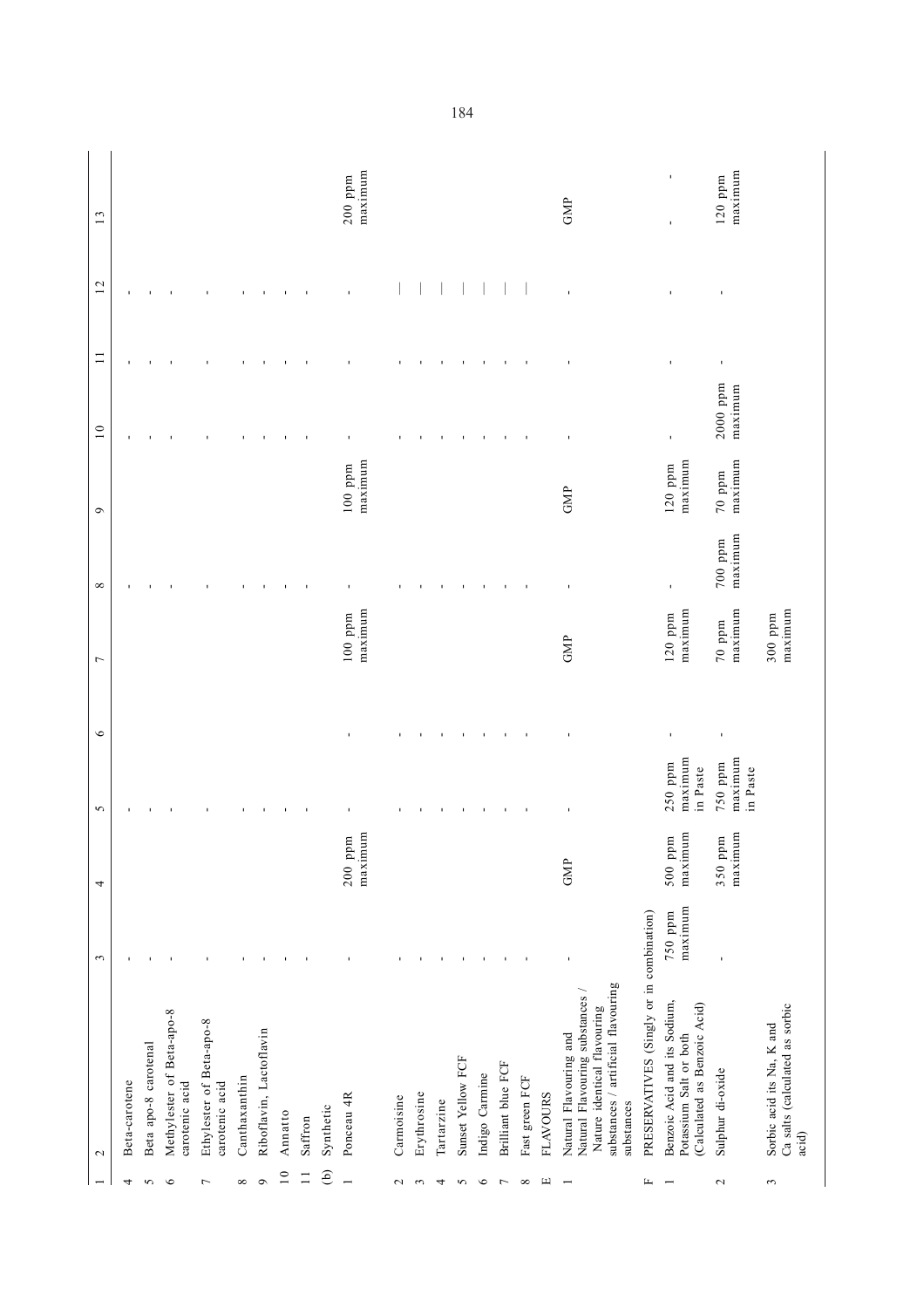| maximum<br>maximum<br>maximum<br>$100$ ppm<br>$100$ ppm<br>$0.5\%$<br>GMP<br>GMP<br>GMP<br>ı<br>ı<br>$\mathbf{I}$<br>ı<br>J.<br>carbonated<br>$1000$ ppm<br>water only.<br>maximum<br>maximum<br>maximum<br>$100$ ppm<br>$100$ ppm<br>max in<br>$0.5\%$<br>GMP<br>GMP<br>GMP<br>GMP<br>GMP<br>$\mathbf{I}$<br>ı<br>$-1000$ ppm<br>$100$ ppm<br>-GMP<br>GMP<br>GMP<br>GMP<br>GMP<br>max<br>max<br>maximum<br>maximum<br>$400~{\rm ppm}$<br>500 ppm | THICKENING AGENTS/STABILISING/EMULSIFYING<br>$\mathbf{\sim}$                                                              | $\sim$ | 4 | <b>AGENTS</b><br>5 | $\circ$ | $\overline{ }$ | ${}^{\circ}$ | $\sigma$ | 10 | $\Box$ | 12 | 13 |
|---------------------------------------------------------------------------------------------------------------------------------------------------------------------------------------------------------------------------------------------------------------------------------------------------------------------------------------------------------------------------------------------------------------------------------------------------|---------------------------------------------------------------------------------------------------------------------------|--------|---|--------------------|---------|----------------|--------------|----------|----|--------|----|----|
|                                                                                                                                                                                                                                                                                                                                                                                                                                                   | <b>GMP</b><br>Vegetable Gums (Singly or in<br>combination)<br>Gum Arabic                                                  |        |   |                    |         |                |              |          |    |        |    |    |
|                                                                                                                                                                                                                                                                                                                                                                                                                                                   | Alginates (singly or in<br>combination                                                                                    |        |   |                    |         |                |              |          |    |        |    |    |
|                                                                                                                                                                                                                                                                                                                                                                                                                                                   | GMP<br>Calcium Alginates                                                                                                  |        |   |                    |         |                |              |          |    |        |    |    |
|                                                                                                                                                                                                                                                                                                                                                                                                                                                   | Potassium Alginates<br>$\hat{c}$                                                                                          |        |   |                    |         |                |              |          |    |        |    |    |
|                                                                                                                                                                                                                                                                                                                                                                                                                                                   | Sodium Alginates<br>(iii)                                                                                                 |        |   |                    |         |                |              |          |    |        |    |    |
|                                                                                                                                                                                                                                                                                                                                                                                                                                                   | GMP<br>Pectines                                                                                                           |        |   |                    |         |                |              |          |    |        |    |    |
|                                                                                                                                                                                                                                                                                                                                                                                                                                                   | maximum<br>450 ppm<br>Estergum                                                                                            |        |   |                    |         |                |              |          |    |        |    |    |
|                                                                                                                                                                                                                                                                                                                                                                                                                                                   | maximum<br>0.5%<br>Xanthan Gum                                                                                            |        |   | 0.5%<br>max        |         |                |              |          |    |        |    |    |
|                                                                                                                                                                                                                                                                                                                                                                                                                                                   | GMP<br>Alginic Acid                                                                                                       |        |   |                    |         |                |              |          |    |        |    |    |
|                                                                                                                                                                                                                                                                                                                                                                                                                                                   | serve beverage<br>after dilution<br>$450$ ppm $\,$ - $\,$ max. subject to 100 ppm<br>in ready to<br>Quinine (As Sulphate) |        |   |                    |         |                |              |          |    |        |    |    |
|                                                                                                                                                                                                                                                                                                                                                                                                                                                   | Gellan Gum                                                                                                                |        |   |                    |         |                |              |          |    |        |    |    |
|                                                                                                                                                                                                                                                                                                                                                                                                                                                   | Phosforus Penta Oxide                                                                                                     |        |   |                    |         |                |              |          |    |        |    |    |
|                                                                                                                                                                                                                                                                                                                                                                                                                                                   | Nitrozen                                                                                                                  |        |   |                    |         |                |              |          |    |        |    |    |
|                                                                                                                                                                                                                                                                                                                                                                                                                                                   | Sequestrant                                                                                                               |        |   |                    |         |                |              |          |    |        |    |    |
|                                                                                                                                                                                                                                                                                                                                                                                                                                                   | ı<br>ı<br>Sodium hexa meta phosphate                                                                                      |        |   |                    |         |                |              |          |    |        |    |    |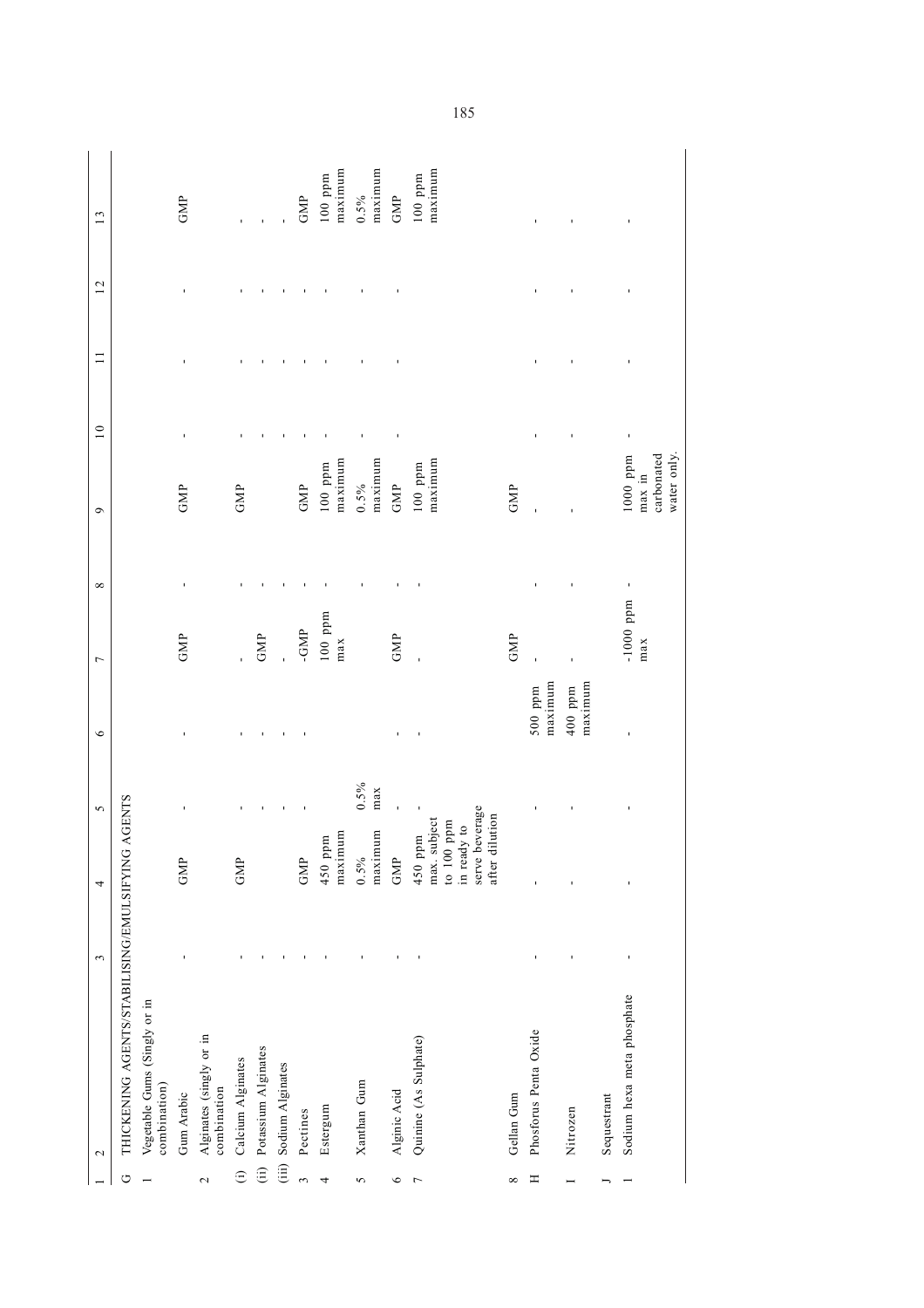| Chilli Paste                                                                               |                 |                                              |             |                             |                             |                             |                                                                        |                  |                    |                          |                                                            |                     |               |                                                      |              |                        |                        |
|--------------------------------------------------------------------------------------------|-----------------|----------------------------------------------|-------------|-----------------------------|-----------------------------|-----------------------------|------------------------------------------------------------------------|------------------|--------------------|--------------------------|------------------------------------------------------------|---------------------|---------------|------------------------------------------------------|--------------|------------------------|------------------------|
| Garlic Paste, Onion Paste, Whole<br>Green Chilli Paste, Ginger Paste,                      | $\overline{14}$ |                                              | GMP         |                             |                             |                             | $\begin{array}{ll} \text{GMP} \\ \text{GMP} \\ \text{GMP} \end{array}$ | GMP              |                    | GMP                      | GMP                                                        |                     | GMP           |                                                      |              | GMP                    |                        |
| Pickles                                                                                    | 13              |                                              | GMP         | GMP                         |                             | $\mathbf{r}$                | GMP                                                                    |                  |                    |                          |                                                            |                     |               |                                                      |              |                        |                        |
| Fruit Pulp/Puree                                                                           | 12              |                                              | GMP         | GMP                         | l,                          | $\frac{1}{1}$               | GMP                                                                    | GMP              |                    |                          |                                                            |                     | GMP           |                                                      |              |                        |                        |
| Mango Pulp/Puree                                                                           | $\equiv$        |                                              |             | GMP                         |                             |                             | GMP                                                                    | GMP              |                    |                          |                                                            |                     |               |                                                      |              |                        |                        |
| $\Lambda$ egetable/ Mango Chutney<br>Chutney Fruits and / or                               | $\overline{10}$ |                                              | GMP         | $\ensuremath{\mathrm{GMP}}$ | GMP<br>GMP                  |                             | $\ensuremath{\mathsf{GMP}}$                                            | GMP              |                    | maximum<br>$10$ ppm      | maximum<br>$10$ ppm                                        |                     | GMP           |                                                      |              | (clubbed<br>GMP        | from al<br>to $a11$    |
| Cherry (Tharmally Processed)                                                               | $\mathfrak{G}$  |                                              |             | GMP                         |                             |                             | GMP                                                                    |                  |                    |                          |                                                            |                     |               |                                                      |              | maximum<br>$200$ ppm   | clubbed)<br>from al    |
| The industrial use only<br>Pulp Puree with preservatives<br>Concentrated Fruit/ Veg Juice, | $\infty$        |                                              | GMP         | GMP                         | GMP                         |                             | GMP                                                                    |                  |                    |                          |                                                            |                     | GMP           |                                                      |              |                        |                        |
| industrial use only<br>Puree, with preservatives for<br>Fruit /vegetable Juice, Pulp,      | $\overline{ }$  |                                              | GMP         | GMP                         | GMP                         |                             | GMP                                                                    |                  |                    |                          |                                                            |                     | GMP           |                                                      |              |                        |                        |
| Gingerale)<br>Ginger Cocktail (Ginger Beer and                                             | $\circ$         |                                              | GMP         | GMP                         | $\ensuremath{\mathrm{GMP}}$ | $\ensuremath{\mathrm{GMP}}$ | GMP                                                                    |                  |                    |                          |                                                            |                     | GMP           | the specified limits)                                |              | maximum<br>$200\,$ ppm | from $a1$<br>clubbed   |
| Water<br>Sharbats, Cardial and Barley<br>Squashes, Crushes, Fruit Syrups,                  | 5               |                                              |             | GMP                         | GMP                         | GMP                         | GMP                                                                    |                  |                    |                          |                                                            |                     | GMP           |                                                      |              | maximum<br>$200$ ppm   | (on dilution<br>except |
| Murabba/Preserve                                                                           | 4               |                                              |             | GMP                         |                             | GMP                         | GMP                                                                    |                  |                    |                          |                                                            |                     | GMP           |                                                      |              |                        |                        |
| Fruit<br>Candid Crystallised & Glazed                                                      | 3               |                                              |             | GMP                         |                             | GMP                         | GMP                                                                    |                  |                    | $\blacksquare$           |                                                            |                     |               |                                                      |              | $200$ ppm              |                        |
| Name of Additives                                                                          | $\mathbf{\sim}$ | ACIDIFYING AGENTS (Singly or in combination) | Acetic Acid | Citric Acid                 | Lactic Acid                 | L-Tartaric Acid             | Malic Acid                                                             | Phosphoric Acids | ANTIFOAMING AGENTS | Polysiloxane<br>Dimethyl | diglycerides of fatty<br>acids and edible oils<br>Mono and | <b>ANTIOXIDANTS</b> | Ascorbic Acid | COLOURS (Can be used singly or in combination within | Natural:     | Chlorophyll            | Caramel                |
| 'ON 'IS                                                                                    |                 | ⋖                                            |             | $\sim$                      | $\mathfrak{c}$              | 4                           | S                                                                      | $\circ$          | ≃                  |                          | $\mathbf 2$                                                | $\circ$             |               | $\Box$                                               | $\mathbf{G}$ |                        | $\mathbf{\sim}$        |

List of food additives for use in food products List of food additives for use in food products Table 9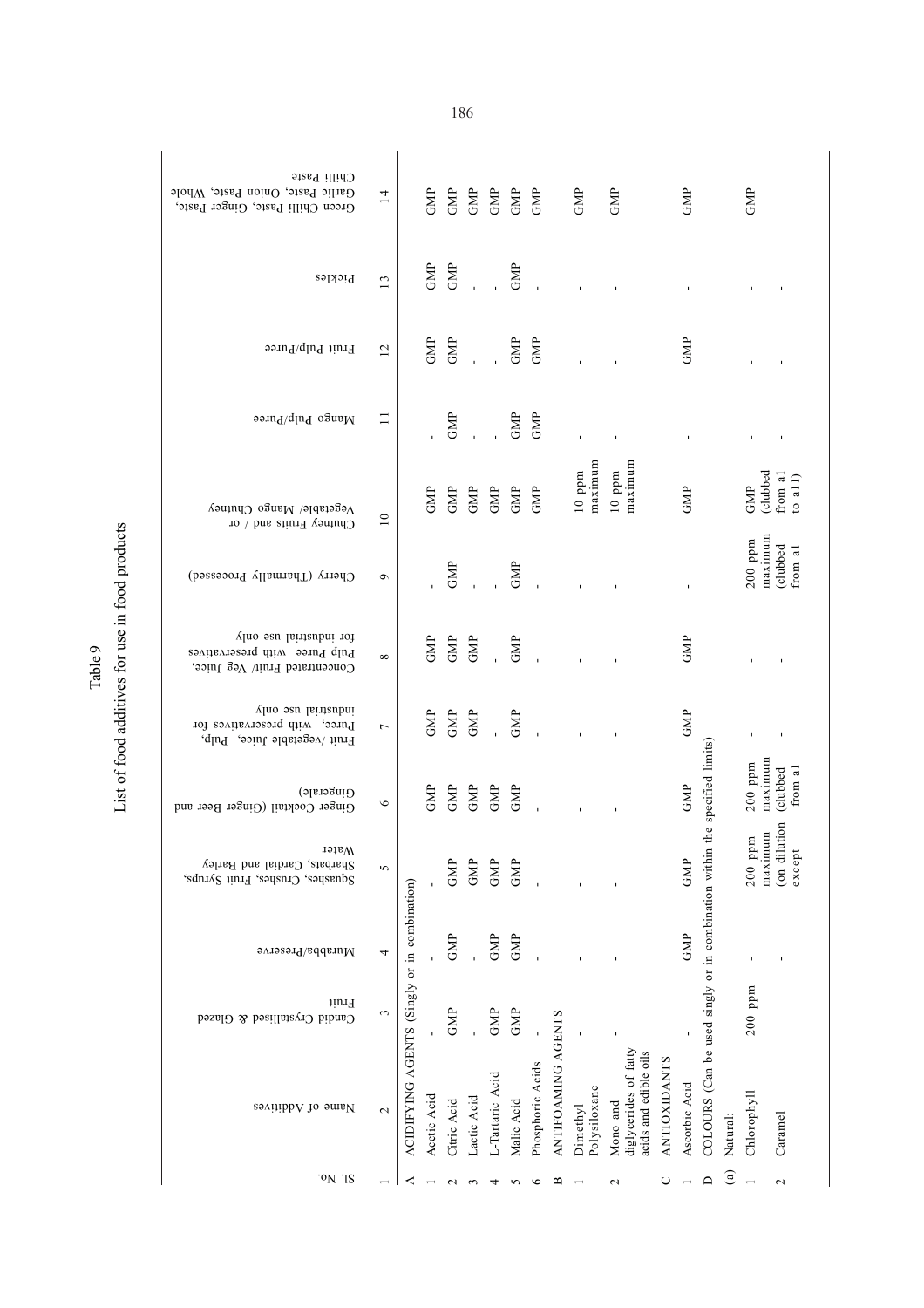|                 | $\sim$                                           | $\sim$               | 4              | $\sim$                                   | $\circ$              | $\overline{ }$ | $\infty$       | $\overline{10}$<br>$\circ$ |                                                                      | $\Box$         | 12             | 13                 | 14                                                                     |
|-----------------|--------------------------------------------------|----------------------|----------------|------------------------------------------|----------------------|----------------|----------------|----------------------------|----------------------------------------------------------------------|----------------|----------------|--------------------|------------------------------------------------------------------------|
| 3               | Curcumin or turmeric                             |                      | ı              | barley water)<br>cordial and<br>(clubbed | to $a(1)$            | 1              |                | to $a(1)$                  |                                                                      |                |                |                    |                                                                        |
| 4               | Beta-carotene                                    |                      | $\blacksquare$ | $\circ$<br>from al $\,$<br>a11           |                      |                |                |                            |                                                                      |                |                |                    |                                                                        |
| $\sim$          | Beta apo-8 carotenal                             |                      | $\blacksquare$ |                                          |                      |                |                |                            |                                                                      |                |                |                    |                                                                        |
| $\circ$         | Methylester of<br>carotenic acid<br>Beta-apo-8   |                      |                |                                          |                      |                |                |                            |                                                                      |                |                |                    |                                                                        |
| 7               | Beta apo-8 carotenic<br>Ethylester of<br>$acid-$ |                      |                |                                          |                      |                |                |                            |                                                                      |                |                |                    |                                                                        |
| $\infty$        | Canthaxanthin                                    |                      |                |                                          |                      |                |                |                            |                                                                      |                |                |                    |                                                                        |
| $\circ$         | Lactoflavin<br>Riboflavin,                       |                      |                |                                          |                      |                |                |                            |                                                                      |                |                |                    |                                                                        |
| $\overline{10}$ | Annatto                                          |                      |                |                                          |                      |                |                |                            |                                                                      |                |                |                    |                                                                        |
| $\overline{1}$  | Saffron                                          |                      |                |                                          |                      |                |                |                            |                                                                      |                |                |                    |                                                                        |
| $\widehat{e}$   | Synthetic                                        |                      |                |                                          |                      |                |                |                            |                                                                      |                |                |                    |                                                                        |
| $\overline{a}$  | Poncea 4R                                        | maximum<br>$200$ ppm |                | maximum<br>$200$ ppm                     | maximum<br>$200$ ppm |                |                | maximum<br>$200$ ppm       | ı                                                                    |                |                |                    | $\blacksquare$                                                         |
| $\mathbf{c}$    | Carmoisine                                       |                      |                |                                          |                      |                |                |                            |                                                                      |                |                |                    |                                                                        |
| 3               | Erythrosine                                      |                      |                |                                          |                      |                |                |                            |                                                                      |                |                |                    | 1                                                                      |
| 4               | Tartarzine                                       |                      |                |                                          |                      |                |                |                            |                                                                      |                |                |                    |                                                                        |
| $\sim$          | Sunset Yellow FCF                                |                      |                |                                          |                      |                |                |                            |                                                                      |                |                |                    |                                                                        |
| $\circ$         | Indigo Carmine                                   |                      |                |                                          |                      |                |                |                            |                                                                      |                |                |                    | п                                                                      |
| $\overline{r}$  | <b>Brilliant Blue FCF</b>                        |                      | $\blacksquare$ |                                          |                      |                |                |                            | $\blacksquare$                                                       |                |                |                    | $\mathbf{I}$                                                           |
| $\infty$        | Fast green FCF                                   |                      |                |                                          |                      |                |                |                            | f,                                                                   |                |                | J.                 | $\blacksquare$                                                         |
| $\Xi$           | FIRMING AGENTS (Singly or in Combination)        |                      |                |                                          |                      |                |                |                            |                                                                      |                |                |                    |                                                                        |
| $\overline{ }$  | Calcium Chloride                                 | GMP                  | GMP            | $\mathbf{I}$                             | ı                    |                |                | maximum<br>350 ppm         | maximum<br>vegetable<br>350 ppm<br>only on<br>pieces<br>fruit $\ell$ |                | I,             | maximum<br>350 ppm | maximum<br>vegetable<br>350 ppm<br>only on<br>pieces<br>$\text{fruit}$ |
| $\sim$          | Calcium Lectate                                  | GMP                  | GMP            | J,                                       | J,                   |                |                |                            |                                                                      | ı              |                |                    |                                                                        |
| $\omega$        | Calcium Gluconate                                | GMP                  | GMP            | $\mathbf{I}$                             | $\blacksquare$       |                |                |                            |                                                                      |                |                |                    |                                                                        |
| 4               | Calcium Carbonate                                | GMP                  | <b>GMP</b>     | $\blacksquare$                           | $\blacksquare$       | $\blacksquare$ | $\blacksquare$ |                            |                                                                      | $\blacksquare$ | $\blacksquare$ |                    |                                                                        |
| $\sim$          | Calcium Bisulphite                               | GMP                  | GMP            | $\blacksquare$                           | $\blacksquare$       | $\blacksquare$ | $\blacksquare$ |                            |                                                                      | $\blacksquare$ | $\blacksquare$ |                    |                                                                        |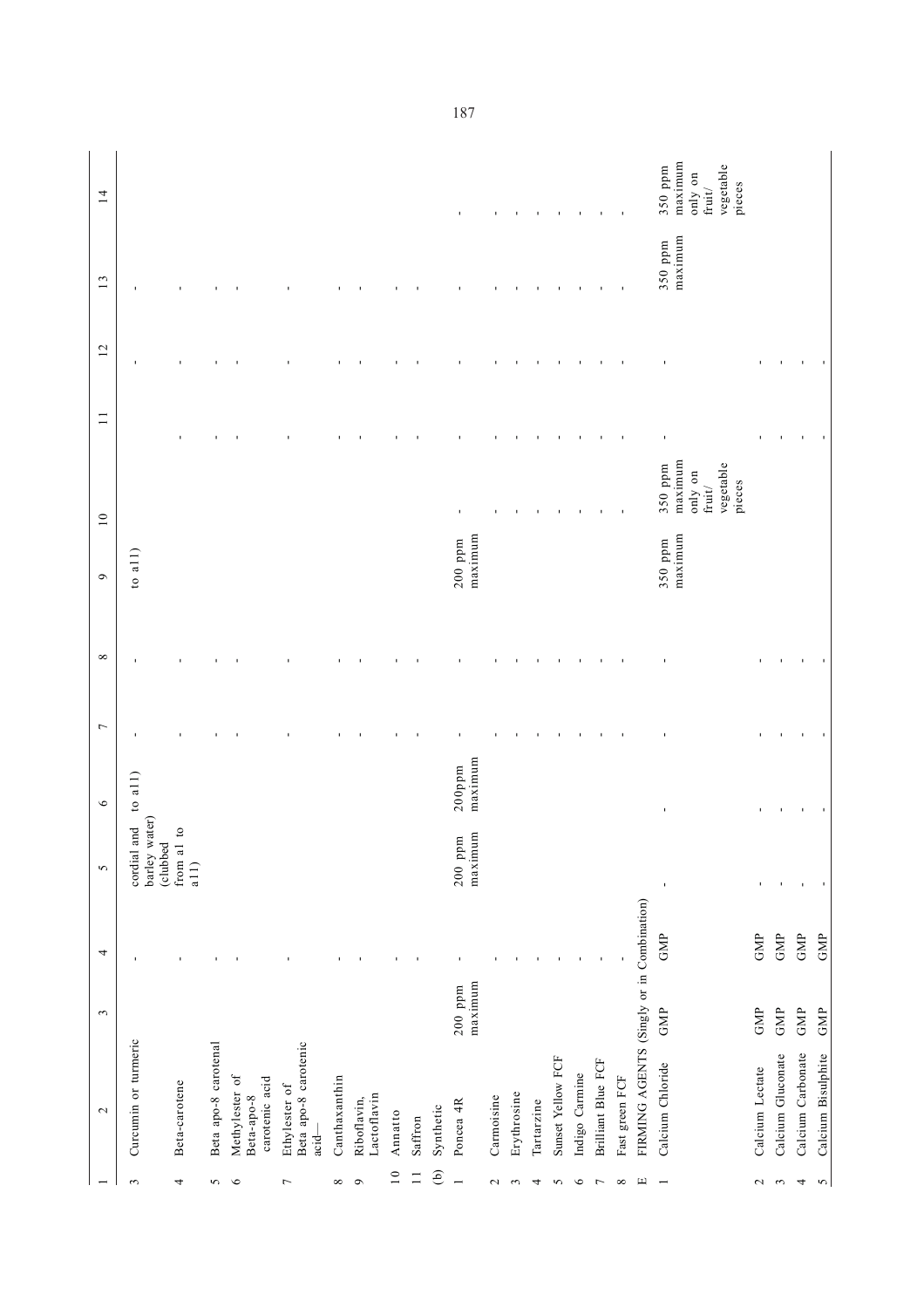| maximum<br>maximum<br>250 ppm<br>$100$ ppm<br>ı<br>ı<br>ı<br>ı<br>ı<br>J.<br>ı<br>$\blacksquare$<br>,<br>maximum<br>maximum<br>maximum<br>maximum<br>$250$ ppm<br>$100$ ppm<br>$500$ ppm<br>0.5%<br>GMP<br>$2000$ ppm<br>maximum<br>ı<br>ı<br>ı<br>$1500$ ppm<br>maximum<br>maximum<br>maximum<br>$600~{\rm ppm}$<br>$100$ ppm<br>GMP<br>GMP<br>Strawberry,<br>$1000$ ppm<br>Raspberry,<br>maximum.<br>maximum<br>$2000$ ppm<br>$600$ ppm<br>where it<br>shall be<br>Cherry,<br>$exc$ ept<br>GMP<br>GMP<br>ı<br>maximum<br>maximum<br>maximum<br>$600~{\rm ppm}$<br>350 ppm<br>$200$ ppm<br>GMP<br>GMP<br>$1000$ ppm<br>maximum<br>maximum<br>maximum<br>maximum<br>$600~{\rm ppm}$<br>350 ppm<br>0.5%<br>GMP<br>GMP<br>GMP<br>maximum<br>maximum<br>maximum<br>$200$ ppm<br>500 ppm<br>PRESERVATIVES (singly or in combination)<br>40 ppm<br>GMP<br>GMP<br>1<br>maximum<br>maximum<br>150 ppm<br>500 ppm<br>GMP<br>GMP<br>(Singly or in combination)<br>THICKENING AGENTS<br>ı |                                                                                            | $\sim$ | $\mathfrak{c}$ | 4 | 5 | $\circ$ | $\overline{ }$ | ${}^{\infty}$ | $\circ$ | $\overline{10}$ | $\Box$ | 12 | 13 | $\overline{1}$       |
|---------------------------------------------------------------------------------------------------------------------------------------------------------------------------------------------------------------------------------------------------------------------------------------------------------------------------------------------------------------------------------------------------------------------------------------------------------------------------------------------------------------------------------------------------------------------------------------------------------------------------------------------------------------------------------------------------------------------------------------------------------------------------------------------------------------------------------------------------------------------------------------------------------------------------------------------------------------------------------|--------------------------------------------------------------------------------------------|--------|----------------|---|---|---------|----------------|---------------|---------|-----------------|--------|----|----|----------------------|
|                                                                                                                                                                                                                                                                                                                                                                                                                                                                                                                                                                                                                                                                                                                                                                                                                                                                                                                                                                                 | <b>FLAVOURS</b>                                                                            |        |                |   |   |         |                |               |         |                 |        |    |    |                      |
|                                                                                                                                                                                                                                                                                                                                                                                                                                                                                                                                                                                                                                                                                                                                                                                                                                                                                                                                                                                 | Natural Flavouring<br>and Natural<br>Flavouring<br>Substances                              |        |                |   |   |         |                |               |         |                 |        |    |    |                      |
|                                                                                                                                                                                                                                                                                                                                                                                                                                                                                                                                                                                                                                                                                                                                                                                                                                                                                                                                                                                 | Nature Identical<br>Flavouring<br>Substances                                               |        |                |   |   |         |                |               |         |                 |        |    |    |                      |
|                                                                                                                                                                                                                                                                                                                                                                                                                                                                                                                                                                                                                                                                                                                                                                                                                                                                                                                                                                                 |                                                                                            |        |                |   |   |         |                |               |         |                 |        |    |    |                      |
|                                                                                                                                                                                                                                                                                                                                                                                                                                                                                                                                                                                                                                                                                                                                                                                                                                                                                                                                                                                 | Sodium & Potassium<br>Benzoic Acid & its<br>Calculated as<br>Benzoic Acid)<br>Salt or both |        |                |   |   |         |                |               |         |                 |        |    |    | maximum<br>250 ppm   |
|                                                                                                                                                                                                                                                                                                                                                                                                                                                                                                                                                                                                                                                                                                                                                                                                                                                                                                                                                                                 | Sulphur di-oxide                                                                           |        |                |   |   |         |                |               |         |                 |        |    |    | maximum<br>$100$ ppm |
|                                                                                                                                                                                                                                                                                                                                                                                                                                                                                                                                                                                                                                                                                                                                                                                                                                                                                                                                                                                 | Sorbic Acid Calcium<br>Sorbate expressed<br>as Sorbic Acid<br>Sorbate and<br>Potassium     |        |                |   |   |         |                |               |         |                 |        |    |    | maximum<br>500 ppm   |
|                                                                                                                                                                                                                                                                                                                                                                                                                                                                                                                                                                                                                                                                                                                                                                                                                                                                                                                                                                                 | PROCESSING AIDS                                                                            |        |                |   |   |         |                |               |         |                 |        |    |    |                      |
|                                                                                                                                                                                                                                                                                                                                                                                                                                                                                                                                                                                                                                                                                                                                                                                                                                                                                                                                                                                 | Sulphite as Sulphur<br>Sodium Metabi-<br>Dioxide                                           |        |                |   |   |         |                |               |         |                 |        |    |    |                      |
|                                                                                                                                                                                                                                                                                                                                                                                                                                                                                                                                                                                                                                                                                                                                                                                                                                                                                                                                                                                 |                                                                                            |        |                |   |   |         |                |               |         |                 |        |    |    |                      |
|                                                                                                                                                                                                                                                                                                                                                                                                                                                                                                                                                                                                                                                                                                                                                                                                                                                                                                                                                                                 | Xanthan Gum                                                                                |        |                |   |   |         |                |               |         |                 |        |    |    | maximum<br>0.5%      |
|                                                                                                                                                                                                                                                                                                                                                                                                                                                                                                                                                                                                                                                                                                                                                                                                                                                                                                                                                                                 | Alginates                                                                                  |        |                |   |   |         |                |               |         |                 |        |    |    |                      |
|                                                                                                                                                                                                                                                                                                                                                                                                                                                                                                                                                                                                                                                                                                                                                                                                                                                                                                                                                                                 | Ammonium Alginates-                                                                        |        |                |   |   |         |                |               |         |                 |        |    |    | GMP                  |
|                                                                                                                                                                                                                                                                                                                                                                                                                                                                                                                                                                                                                                                                                                                                                                                                                                                                                                                                                                                 | Calcium Alginates                                                                          |        |                |   |   |         |                |               |         |                 |        |    |    |                      |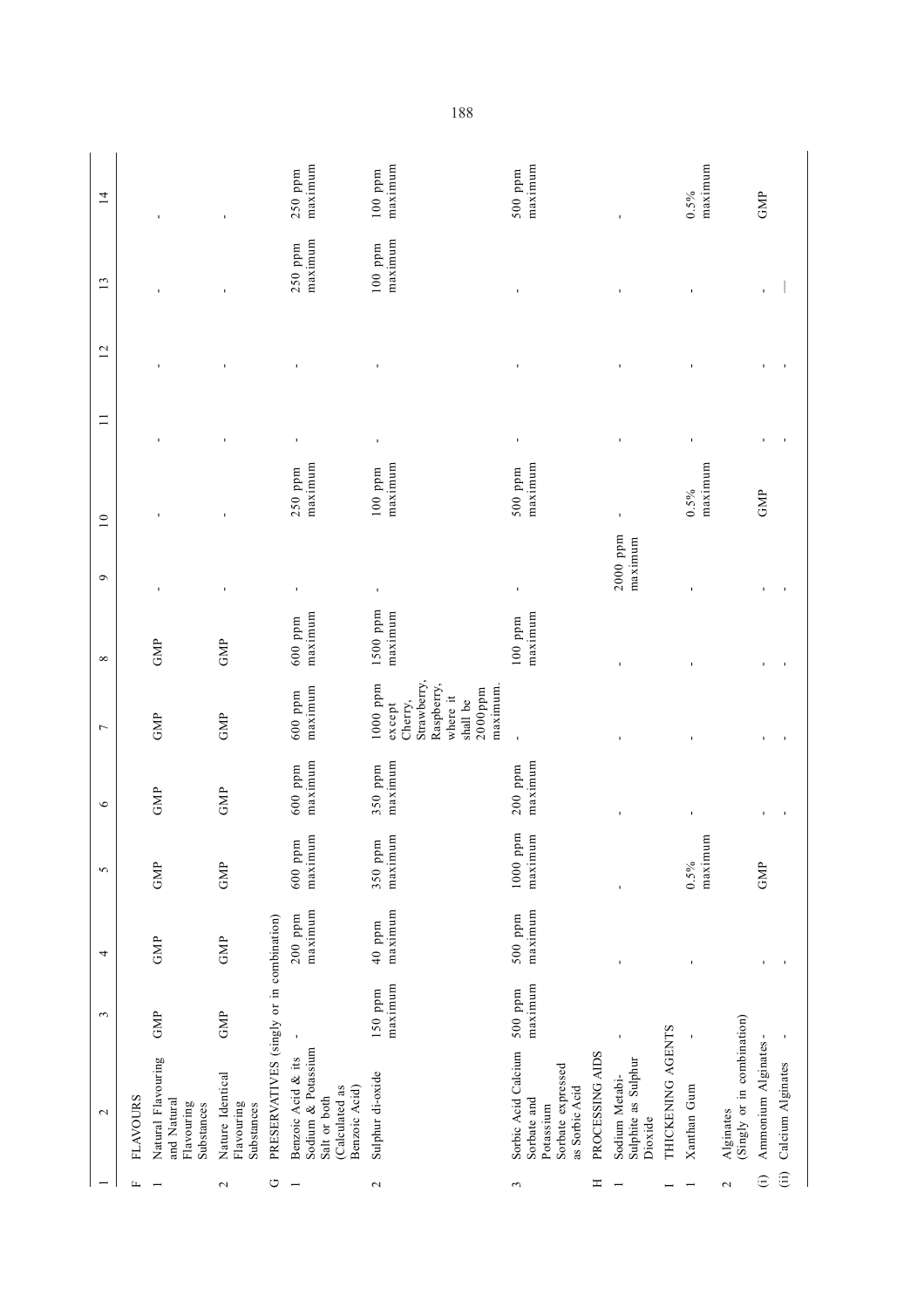|  |                           |                       |                            |          |            |                                             | GMP                   | GMP              |
|--|---------------------------|-----------------------|----------------------------|----------|------------|---------------------------------------------|-----------------------|------------------|
|  |                           |                       |                            |          |            |                                             |                       |                  |
|  |                           |                       |                            |          |            |                                             |                       |                  |
|  |                           |                       |                            |          |            |                                             |                       |                  |
|  |                           |                       |                            |          |            |                                             | GMP                   | GMP              |
|  |                           |                       |                            |          |            |                                             |                       |                  |
|  |                           |                       |                            |          |            |                                             |                       |                  |
|  |                           |                       |                            |          |            |                                             |                       |                  |
|  |                           |                       |                            |          |            |                                             |                       |                  |
|  |                           |                       |                            |          | GMP        |                                             |                       |                  |
|  |                           |                       |                            |          |            |                                             |                       |                  |
|  |                           |                       |                            |          |            |                                             |                       |                  |
|  | (iii) Potassium Alginates | (iv) Sodium Alginates | (v) Propyl glycol Alginate | Pectines | Gellan gum | SOFTENING AGENTS (Singly or in Combination) | Sodium Bi-Carbonate - | 2 Sodium Citrate |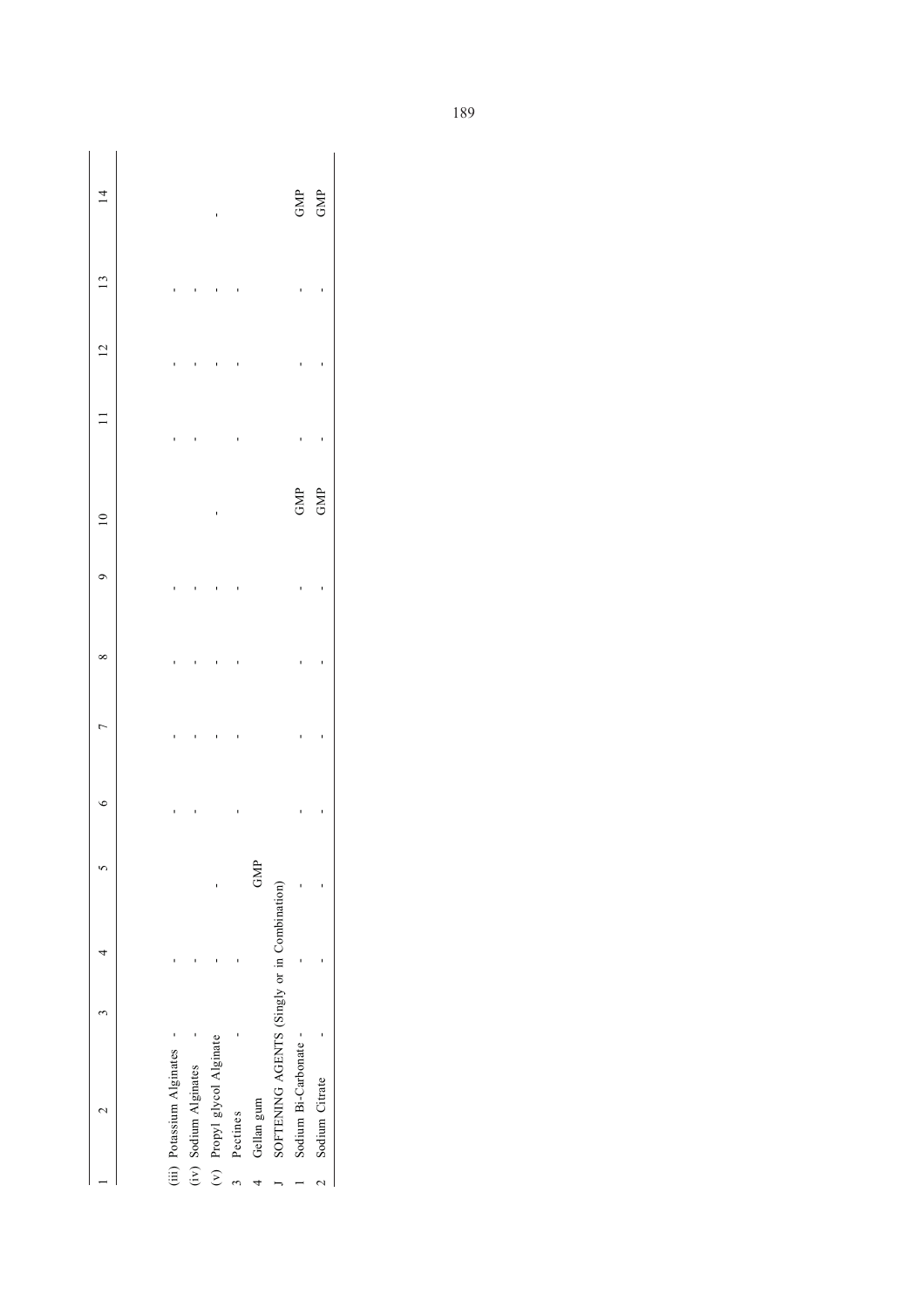| $_{\text{p}}$ nj $_{\text{h}}$ ntee<br>Concentrated Fruit/Veg. Juice /                                                         | 16                |                                              |             | GMP         |                |         | GMP         | $\bar{1}$       | GMP        |                  |                                              |                                           |                                           |                                                                                     |                    | maximum<br>$10$ ppm         |
|--------------------------------------------------------------------------------------------------------------------------------|-------------------|----------------------------------------------|-------------|-------------|----------------|---------|-------------|-----------------|------------|------------------|----------------------------------------------|-------------------------------------------|-------------------------------------------|-------------------------------------------------------------------------------------|--------------------|-----------------------------|
| Vegetable Juices                                                                                                               | 15                |                                              |             | GMP         |                |         | GMP         | GMP             | GMP        | GMP              |                                              |                                           |                                           |                                                                                     |                    | J,                          |
| Fruit Juices aspecticaly packed                                                                                                | $\overline{14}$   |                                              |             | GMP         |                |         | Î.          | GMP             | GMP        |                  |                                              |                                           |                                           |                                                                                     |                    |                             |
| Nectars<br>Mixed Powder                                                                                                        | 13                |                                              |             | GMP         |                |         |             | ${\rm GMP}$     | GMP        |                  |                                              |                                           |                                           |                                                                                     |                    |                             |
| Culinary Powder, Seasoning<br>Vegetable Chutney Mixed (dry),<br>Vegetable powder, Instant Fruit/<br>Soup powder, Fruit powder, | 12                |                                              |             | GMP         |                |         | GMP         | GMP             | GMP        |                  |                                              | maximum<br>2%                             |                                           |                                                                                     |                    |                             |
| sdnog                                                                                                                          | $\Box$            |                                              |             | GMP         |                |         | GMP         | GMP             | GMP        |                  |                                              |                                           |                                           |                                                                                     |                    |                             |
| Soyabean Sauce                                                                                                                 | $\overline{10}$   |                                              | GMP         | GMP         |                |         | GMP         | GMP             | GMP        |                  |                                              |                                           |                                           |                                                                                     |                    | $\blacksquare$              |
| Culinary Paste/Other Sauces                                                                                                    | ٥                 |                                              | GMP         | ${\rm GMP}$ | $0.3\%$        | maximum | ${\rm GMP}$ | ${\rm GMP}$     | GMP        |                  |                                              |                                           |                                           |                                                                                     |                    | maximum<br>$10$ ppm         |
| Tomato Ketchup                                                                                                                 | $^{\circ}$        |                                              | GMP         | GMP         | $0.3\%$        | maximum | GMP         | ${\rm GMP}$     | GMP        |                  |                                              |                                           |                                           |                                                                                     |                    | J,                          |
| serve fiuit beverages<br>beverages/ Fruit drinks/ready to<br>possecond<br>Thermally<br>ņnų                                     | $\overline{ }$    |                                              |             | GMP         | GMP            |         |             | GMP             | GMP        |                  |                                              |                                           |                                           |                                                                                     |                    |                             |
| Fruit Cereal Flakes                                                                                                            | $\circ$           |                                              |             |             |                |         |             |                 |            |                  |                                              |                                           |                                           |                                                                                     |                    |                             |
| Fruit Bar/Toffee                                                                                                               | 5                 |                                              |             | <b>GMP</b>  | GMP            |         |             | GMP             | GMP        |                  |                                              |                                           |                                           |                                                                                     |                    | ı                           |
| Fruit Marmalades                                                                                                               | 4                 |                                              |             | GMP         | GMP            |         | ï           | GMP             | $\rm{GMP}$ |                  |                                              |                                           |                                           |                                                                                     |                    | maximum maximum<br>$10$ ppm |
| Jam/Jellies/Fruit Cheese                                                                                                       | 3                 |                                              |             | GMP         | GMP            |         | Ĭ.          | GMP             | GMP        |                  |                                              |                                           |                                           |                                                                                     |                    | $10$ ppm                    |
| Name of Additives                                                                                                              | $\mathbf{\Omega}$ | ACIDIFYING AGENTS (Singly or in combination) | Acetic Acid | Citric Acid | Fumaric Acid   |         | Lactic Acid | L-Tartaric Acid | Malic Acid | Phosphoric Acids | ANTICAKING AGENTS (Singly or in combination) | Carbonates of<br>Calcium and<br>Magnesium | Phosphates of<br>calcium and<br>Magnesium | Silicates of calcium,<br>silicon dioxide<br>aluminium or<br>magnesium,<br>sodium or | ANTIFOAMING AGENTS | Polysiloxane<br>Dimethyl    |
| ON IS                                                                                                                          |                   | ⋖                                            |             | $\sim$      | $\mathfrak{c}$ |         | 4           | S               | $\circ$    | $\overline{r}$   | Щ                                            |                                           | $\mathcal{L}$                             | 3                                                                                   | $\cup$             |                             |

List of food additives for use in Food products List of food additives for use in Food products Table 10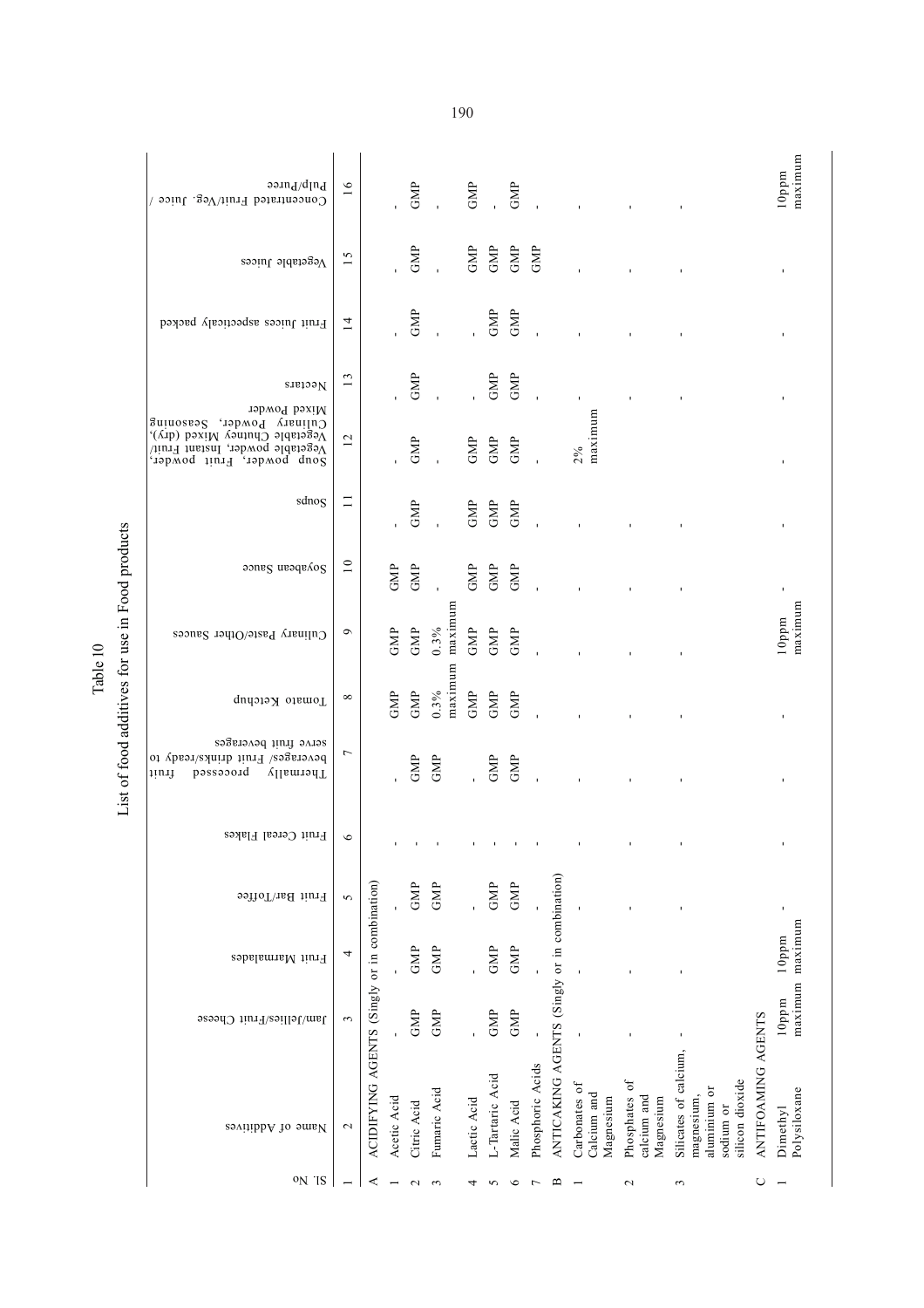|                   | $\mathbf{\sim}$                                                            | $\sim$         | 4                            | $\sim$               | $\circ$        | $\overline{ }$       | $\infty$ | $\circ$                     | $\overline{10}$ | $\Box$                             | 12                   | 13                  | $\overline{14}$ | 15             | 16                  |
|-------------------|----------------------------------------------------------------------------|----------------|------------------------------|----------------------|----------------|----------------------|----------|-----------------------------|-----------------|------------------------------------|----------------------|---------------------|-----------------|----------------|---------------------|
| $\mathbf{\Omega}$ | diglycerides of<br>fatty Acids of<br>Mono-and<br>edible oils               | GMP            | maximum maximum<br>GMP       |                      | ı              | J.                   | J.       | maximum<br>10ppm            | J,              | D                                  | J.                   | J.                  | J,              | J.             | maximum<br>$10$ ppm |
| $\Box$            | <b>ANTIOXIDANTS</b>                                                        |                |                              |                      |                |                      |          |                             |                 |                                    |                      |                     |                 |                |                     |
|                   | Ascorbic Acid                                                              | GMP            | <b>GMP</b>                   | GMP                  | f,             | GMP                  | GMP      | GMP                         |                 | GMP                                | GMP                  | GMP                 | GMP             | GMP            | GMP                 |
| $\sim$            | <b>BHA</b>                                                                 |                |                              |                      | $\blacksquare$ |                      |          | maximum<br>$200$ ppm        |                 | maximum<br>$200$ ppm               | maximum<br>$200$ ppm |                     | $\mathbf{I}$    | $\blacksquare$ | $\mathbf{I}$        |
| 3                 | ТВНО                                                                       |                |                              |                      | $\mathbf{I}$   |                      |          |                             |                 |                                    |                      |                     |                 |                |                     |
| 4                 | Ascrobyl palmitate                                                         | $\blacksquare$ |                              |                      | $\mathbf{I}$   | $\blacksquare$       |          |                             | J,              |                                    |                      |                     |                 |                |                     |
| ЕÍ                | COLOURS (Can be used singly or in combination within the specified limits) |                |                              |                      |                |                      |          |                             |                 |                                    |                      |                     |                 |                |                     |
| $\binom{a}{b}$    | Natural:                                                                   |                |                              |                      |                |                      |          |                             |                 |                                    |                      |                     |                 |                |                     |
|                   | Chlorophyll                                                                | GMP            | <b>GMP</b>                   | GMP                  | $\blacksquare$ | GMP                  |          | GMP for<br>Caramel<br>only- | GMP             | GMP                                | GMP                  | $100$ ppm<br>$max-$ | f,              |                |                     |
| $\sim$            | Caramel                                                                    |                |                              |                      | f,             |                      |          |                             |                 |                                    |                      |                     |                 |                |                     |
| 3                 | Curcumin or turmeric                                                       |                |                              |                      | $\blacksquare$ |                      |          |                             |                 |                                    |                      |                     |                 |                |                     |
| 4                 | Beta-carotene                                                              |                |                              |                      | $\blacksquare$ |                      |          |                             |                 |                                    |                      |                     |                 |                |                     |
| $\sim$            | Beta apo-8 carotenal                                                       |                |                              |                      | $\mathcal{A}$  |                      |          |                             |                 |                                    |                      |                     |                 |                |                     |
| $\circ$           | Beta-apo-8 carotenic<br>Methylester of<br>acid                             |                |                              |                      | $\blacksquare$ |                      |          |                             |                 |                                    |                      |                     |                 |                |                     |
| $\overline{ }$    | Ethylester of Beta<br>apo-8 carotenic<br>acid                              |                |                              |                      | $\blacksquare$ |                      |          |                             |                 |                                    |                      |                     |                 |                |                     |
| $\infty$          | Canthaxanthin                                                              |                |                              |                      | $\blacksquare$ |                      |          |                             |                 |                                    |                      |                     |                 |                |                     |
| $\circ$           | Riboflavin, Lactoflavin                                                    |                |                              |                      |                | I.                   |          | $\mathbf{I}$                |                 |                                    |                      |                     |                 |                | $\blacksquare$      |
| $\overline{10}$   | Annatto                                                                    |                |                              |                      | ı              |                      |          |                             |                 |                                    |                      |                     |                 |                |                     |
| $\overline{1}$    | Saffron                                                                    |                |                              |                      |                |                      |          |                             |                 |                                    |                      |                     |                 |                |                     |
| $\widehat{e}$     | Synthetic                                                                  | $200$ ppm      | maximum maximum<br>$200$ ppm | maximum<br>$100$ ppm |                | maximum<br>$100$ ppm |          |                             |                 | maximum maximum<br>100 ppm 100 ppm |                      |                     |                 |                |                     |
|                   | Poncea 4R                                                                  |                |                              |                      |                |                      |          |                             |                 |                                    |                      |                     |                 |                |                     |
| $\mathbf{c}$      | Carmolsine                                                                 |                |                              |                      |                |                      |          |                             |                 |                                    |                      |                     |                 |                |                     |
| $\epsilon$        | Erythrosine                                                                |                |                              |                      |                |                      |          |                             |                 |                                    |                      | ٠                   |                 |                |                     |
| 4                 | Tartarzine                                                                 |                |                              |                      | $\blacksquare$ |                      |          |                             |                 |                                    |                      | $\blacksquare$      |                 |                |                     |
| 5                 | Sunset Yellow FCF                                                          |                |                              |                      |                |                      |          |                             |                 |                                    |                      |                     |                 |                |                     |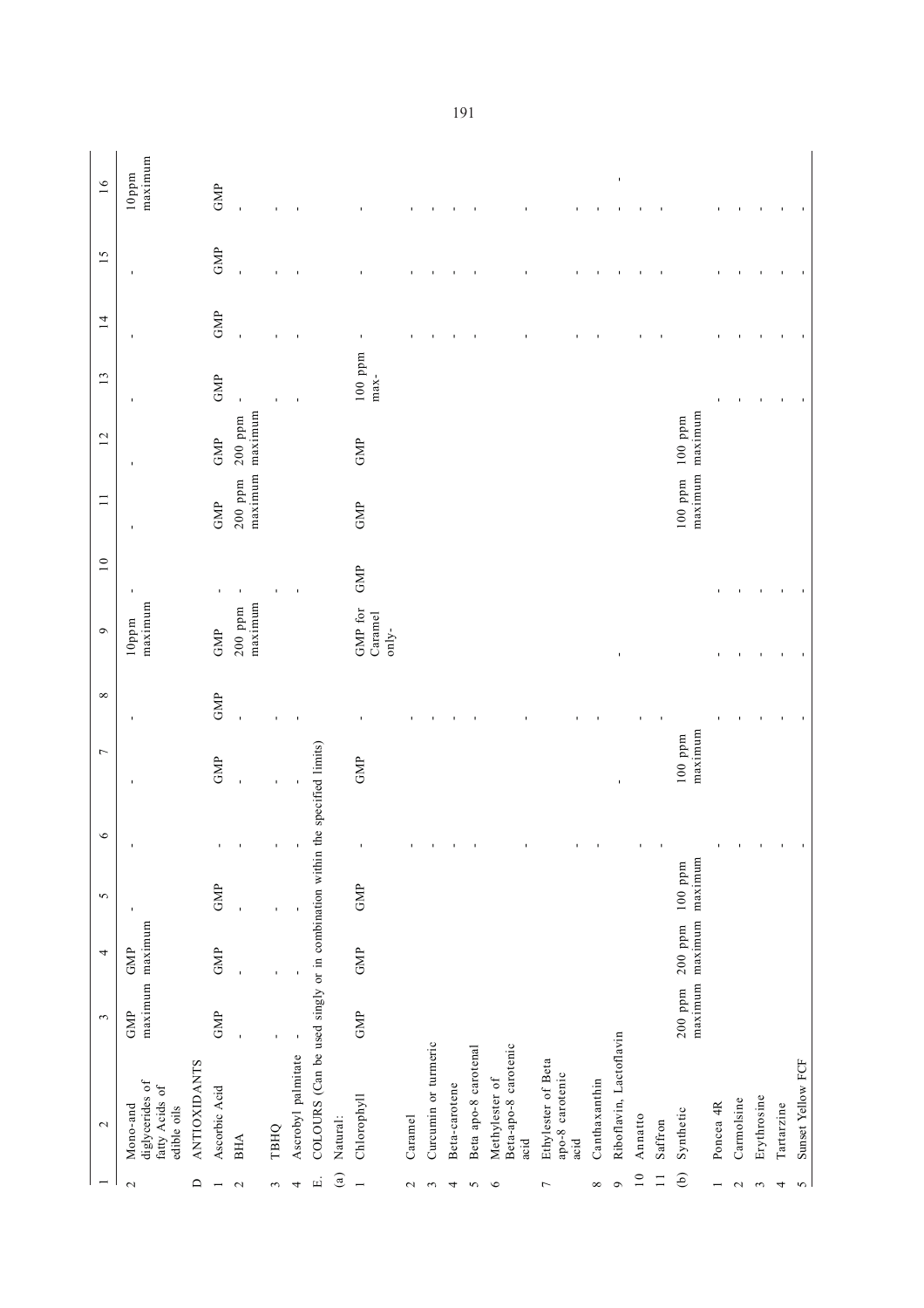| 16              | п              |                           | J.             |                                           |                                                                   | $\blacksquare$  |                   | f,                | $\blacksquare$     |                 | $\blacksquare$                                                                                                                                          |                  | $\blacksquare$    |                                                     |                                                                                                                     | f,                                                     | $\blacksquare$                                                                 |
|-----------------|----------------|---------------------------|----------------|-------------------------------------------|-------------------------------------------------------------------|-----------------|-------------------|-------------------|--------------------|-----------------|---------------------------------------------------------------------------------------------------------------------------------------------------------|------------------|-------------------|-----------------------------------------------------|---------------------------------------------------------------------------------------------------------------------|--------------------------------------------------------|--------------------------------------------------------------------------------|
| 15              |                |                           |                |                                           |                                                                   |                 |                   |                   |                    |                 | flavours<br>natural<br><b>GMP</b><br>only                                                                                                               |                  |                   |                                                     |                                                                                                                     |                                                        | ı                                                                              |
| $\overline{1}$  | I,             | ×.                        | J.             |                                           |                                                                   |                 |                   | ٠                 | $\mathbf{I}$       |                 | flavours<br>Flavouring natural<br>GMP<br>only                                                                                                           |                  |                   |                                                     | $\blacksquare$                                                                                                      | $\blacksquare$                                         | $\blacksquare$                                                                 |
| 13              | п              |                           | J.             |                                           |                                                                   |                 |                   | ٠                 |                    |                 | Flavouring<br>Substances<br>Natural<br>Natural<br>only<br>and                                                                                           |                  | f,                |                                                     | $-120$ ppm<br>max                                                                                                   | 1500 ppm -70 ppm                                       | $300$ ppm<br>max                                                               |
| 12              |                |                           |                |                                           | $\blacksquare$                                                    |                 |                   | $\blacksquare$    | $\blacksquare$     |                 | GMP                                                                                                                                                     |                  | GMP               |                                                     |                                                                                                                     | maximum max                                            | ı                                                                              |
| $\Box$          |                |                           |                |                                           | maximum<br>350 ppm                                                |                 |                   |                   |                    |                 | $\blacksquare$                                                                                                                                          |                  | GMP               |                                                     |                                                                                                                     | ı                                                      | $\blacksquare$                                                                 |
| $\overline{10}$ |                |                           |                |                                           |                                                                   |                 |                   |                   |                    |                 | $\blacksquare$                                                                                                                                          |                  | $\blacksquare$    |                                                     | maximum maximum maximum maximum<br>750 ppm                                                                          | maximum maximum maximum maximum<br>ı                   | 1000 ppm 1000 ppm 1000 ppm<br>maximum maximum maximum maximum                  |
| $\circ$         |                |                           | J.             |                                           |                                                                   |                 |                   |                   |                    |                 | GMP                                                                                                                                                     |                  | GMP               |                                                     | 750 ppm                                                                                                             | ï                                                      |                                                                                |
| $\infty$        | п              |                           | J.             |                                           |                                                                   |                 |                   |                   |                    |                 | $\blacksquare$                                                                                                                                          |                  | $\blacksquare$    |                                                     | 750 ppm                                                                                                             | ï                                                      |                                                                                |
| $\overline{ }$  |                |                           |                |                                           | ı                                                                 | ٠               | ٠                 | $\blacksquare$    | $\blacksquare$     |                 | GMP                                                                                                                                                     |                  | $\blacksquare$    |                                                     | $120$ ppm                                                                                                           | $70\,$ ppm                                             | $300$ ppm                                                                      |
| $\circ$         | $\mathbf{I}$   | $\blacksquare$            | $\mathbf{r}$   |                                           | $\blacksquare$                                                    | $\mathbf{r}$    | $\mathbf{r}$      | $\mathbf{r}$      | $\blacksquare$     |                 | $\blacksquare$                                                                                                                                          |                  | $\bar{1}$         |                                                     |                                                                                                                     | $\blacksquare$                                         | $\mathbf{r}$                                                                   |
| 5               |                |                           |                |                                           | $\blacksquare$                                                    |                 |                   |                   |                    |                 | GMP                                                                                                                                                     |                  | $\blacksquare$    |                                                     | $200$ ppm                                                                                                           | maximum<br>$100$ ppm                                   | $500$ ppm                                                                      |
| 4               |                |                           |                |                                           |                                                                   |                 |                   |                   |                    |                 | GMP                                                                                                                                                     |                  | $\blacksquare$    |                                                     | $200~\mathrm{ppm}$                                                                                                  | maximum maximum<br>40 ppm                              | maximum maximum maximum<br>500 ppm 500 ppm                                     |
| $\epsilon$      |                |                           |                |                                           | maximum<br>$200$ ppm<br>the fruit<br>only on<br>for use<br>pieces |                 |                   |                   |                    |                 | GMP                                                                                                                                                     |                  | $\mathbf{I}$      |                                                     | $200$ ppm                                                                                                           | $40$ ppm                                               |                                                                                |
| $\mathbf{\sim}$ | Indigo Carmine | <b>Brilliant Blue FCF</b> | Fast green FCF | FIRMING AGENTS (Singly or in Combination) | Calcium Chloride                                                  | Calcium Lectate | Calcium Gluconate | Calcium Carbonate | Calcium Bisulphite | <b>FLAVOURS</b> | Natural Flavouring<br>Nature identical<br>and Natural<br>substances<br>Flavouring<br>substances<br>flavouring<br>flavouring<br>substances<br>artificial | FLAVOUR ENHANCER | (Enhancer)<br>MSG | PRESERVATIVES (Singly or in combination) & its Salt | Sodium & Potassium maximum maximum maximum<br>Benzoic Acid & its<br>Benzoic Acid)<br>(Calculated as<br>Salt or both | Carry over from<br>Sulphur di-oxide<br>fruit products) | (calculated as Sorbic<br>Cal., Sod., Pot. Salt<br>Sorbic Acid and its<br>Acid) |
|                 | $\circ$        | $\overline{r}$            | $\infty$       | Щ                                         |                                                                   | $\sim$          | $\sim$            | 4                 | $\sim$             | $\circ$         | $\overline{ }$                                                                                                                                          | $\equiv$         |                   |                                                     |                                                                                                                     | $\mathcal{L}$                                          | 3                                                                              |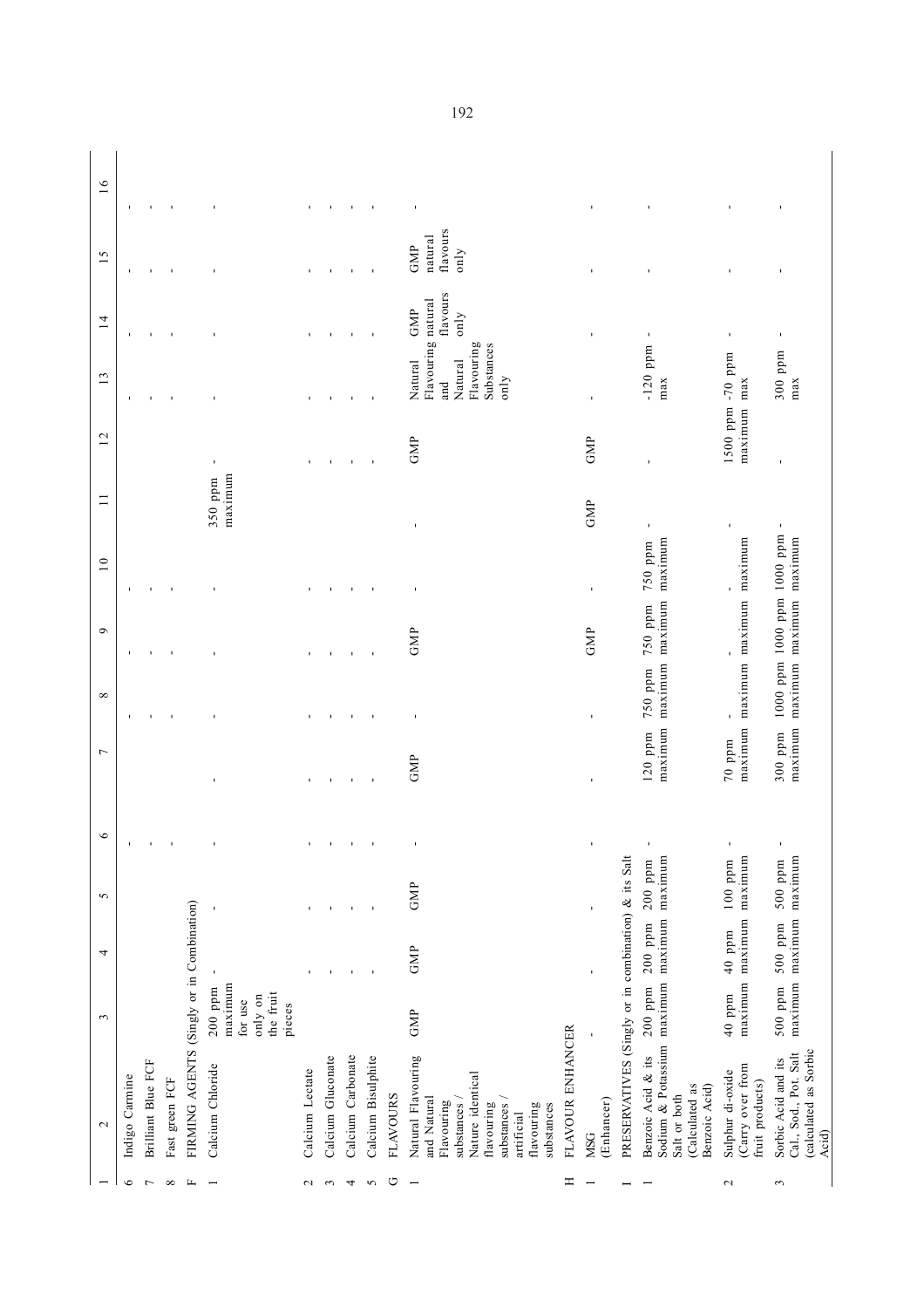|                      | $\sim$                                          | $\tilde{3}$    | 4            | $\sim$         | $\circ$        | $\overline{ }$                                 | $\infty$                                              | $\sigma$                                                                  | $\overline{10}$ | $\Box$         | 12                                                                               | 13             | $\overline{1}$ | 15                       | 16                       |
|----------------------|-------------------------------------------------|----------------|--------------|----------------|----------------|------------------------------------------------|-------------------------------------------------------|---------------------------------------------------------------------------|-----------------|----------------|----------------------------------------------------------------------------------|----------------|----------------|--------------------------|--------------------------|
|                      | PROCESSING AIDS                                 |                |              |                |                |                                                |                                                       |                                                                           |                 |                |                                                                                  |                |                |                          |                          |
|                      | Carbondioxide<br>Nitrogen and                   | $\blacksquare$ | $\mathbf{I}$ | $\blacksquare$ | $\blacksquare$ | $\blacksquare$                                 | $\blacksquare$                                        | $\blacksquare$                                                            | $\blacksquare$  | $\blacksquare$ | $\mathbf{I}$                                                                     | $\mathbf{I}$   | GMP            | GMP                      | GMP                      |
| ×                    | THICKENING AGENTS (Singly or in combination)    |                |              |                |                |                                                |                                                       |                                                                           |                 |                |                                                                                  |                |                |                          |                          |
|                      | Modified Starches                               | $\blacksquare$ | $\mathbf{I}$ | $\blacksquare$ | $\blacksquare$ | f,                                             | on label<br>0.5%<br>with                              | declaration declaration<br>maximum maximum<br>on label<br>$0.5\%$<br>with | $\blacksquare$  | $0.5\%$        | consumption<br>after dilution<br>maximum maximum<br>food for<br>of final<br>0.5% | $\blacksquare$ | ı              | ı                        | $\blacksquare$           |
| $\sim$               | Vegetable Gums<br>combination)<br>(Singly or in |                |              |                | $\blacksquare$ |                                                |                                                       | $\blacksquare$                                                            | $\blacksquare$  |                |                                                                                  | $\blacksquare$ | $\blacksquare$ | $\blacksquare$           |                          |
| $\widehat{\Xi}$      | Arabic Gum                                      |                |              |                | ı              |                                                | GMP (for<br>beverages<br>only)<br>fruit<br><b>RTS</b> | $\blacksquare$                                                            | GMP             | ı              |                                                                                  | ı              | $\blacksquare$ | ı                        | ı                        |
| (i)                  | Carrageenan                                     |                |              |                | $\blacksquare$ |                                                | $\mathbf{I}$                                          | GMP                                                                       |                 |                |                                                                                  |                | ı              | ı                        | ı                        |
| (iii)                | Guar Gum                                        |                |              |                | $\blacksquare$ |                                                |                                                       | GMP                                                                       |                 |                |                                                                                  |                | $\blacksquare$ | $\blacksquare$           |                          |
| (iv)                 | Carobbean Gum                                   | I.             |              |                | Ŧ,             | ٠                                              |                                                       | GMP                                                                       | f,              |                |                                                                                  | $\blacksquare$ | $\blacksquare$ | $\blacksquare$           | $\blacksquare$           |
| $\widehat{\epsilon}$ | Xanthan Gum                                     |                |              |                | $\mathbf{I}$   | $\blacksquare$                                 | 0.5%                                                  | maximum maximum<br>0.5%                                                   | $\blacksquare$  |                |                                                                                  | $\blacksquare$ | $\blacksquare$ | $\blacksquare$           | $\blacksquare$           |
| 3                    | combination)<br>(Singly or in<br>Alginates      |                | J.           |                | $\blacksquare$ | J.                                             | $\blacksquare$                                        | $\blacksquare$                                                            | $\mathbf{I}$    | $\blacksquare$ | $\mathbf{I}$                                                                     |                |                |                          |                          |
| $\odot$              | Calcium Alginates                               | GMP            | GMP          | GMP            | GMP            | ï                                              | <b>GMP</b>                                            | GMP                                                                       | GMP             | GMP            | GMP                                                                              |                |                |                          |                          |
| (i)                  | Potassium Alginates                             |                |              |                |                | GMP (for<br>beverages<br>RTS fruit<br>only)    |                                                       |                                                                           |                 |                |                                                                                  |                |                |                          |                          |
|                      | (iii) Sodium Alginates                          |                |              |                |                |                                                |                                                       |                                                                           |                 |                |                                                                                  | $\blacksquare$ | $\blacksquare$ | $\blacksquare$           | $\blacksquare$           |
|                      | (iv) Propyl glycol<br>Alginate                  |                |              |                |                |                                                |                                                       |                                                                           |                 |                |                                                                                  | $\blacksquare$ | $\mathbf{I}$   | $\blacksquare$           | $\mathbf{I}$             |
| $\hat{\epsilon}$     | Alginic acid                                    |                |              |                |                | GMP                                            |                                                       |                                                                           |                 |                |                                                                                  | GMP            | GMP            | GMP                      | GMP                      |
| 4                    | Pectines                                        |                |              |                |                | beverages<br>(for RTS<br>only)<br>fruit<br>GMP |                                                       |                                                                           |                 |                |                                                                                  | GMP            | -GMP           | $\overline{\phantom{a}}$ | $\overline{\phantom{a}}$ |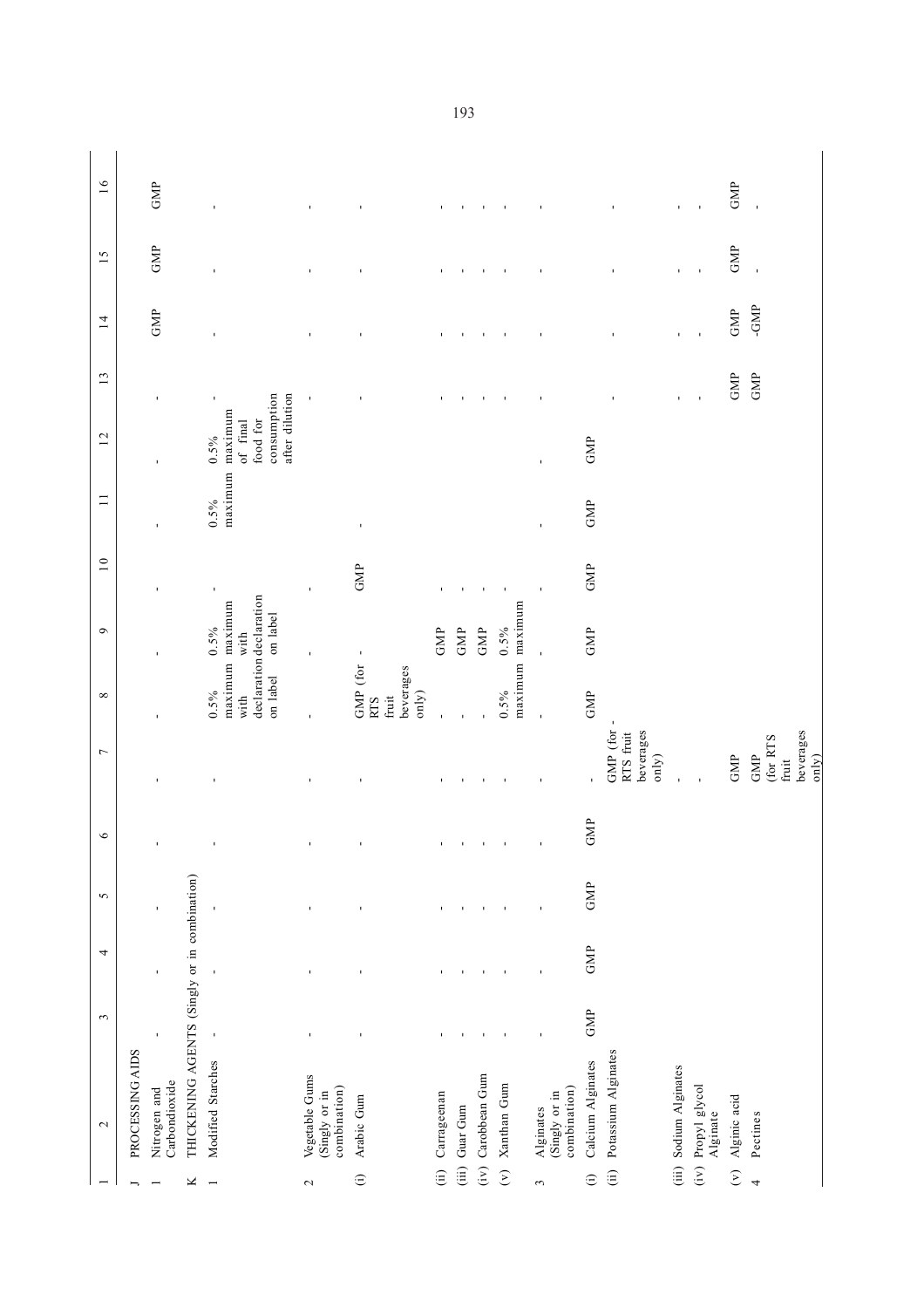|                 |                                               | 4                                | 6 |                              | $\infty$ | $\circ$ | $\overline{10}$ |     | 12  | 13                           | $\overline{4}$ | 15 | $\frac{6}{1}$ |
|-----------------|-----------------------------------------------|----------------------------------|---|------------------------------|----------|---------|-----------------|-----|-----|------------------------------|----------------|----|---------------|
|                 |                                               |                                  |   | $100$ ppm<br>max             |          |         |                 |     |     |                              |                |    |               |
|                 |                                               |                                  |   | GMP                          |          |         |                 |     |     |                              |                |    |               |
|                 | Artificial sweeteners and Polyols             |                                  |   |                              |          |         |                 |     |     |                              |                |    |               |
|                 |                                               | 1000pm 1000pm<br>maximum maximum | ı |                              |          |         |                 |     |     |                              |                |    |               |
|                 | 30%                                           | maximum maximum<br>30%           | , |                              |          |         |                 |     |     |                              |                |    |               |
|                 | M SOFTENING AGENTS (Singly or in combination) |                                  |   |                              |          |         |                 |     |     |                              |                |    |               |
|                 | Sodium Bi-Carbonate -                         |                                  |   |                              |          |         |                 | GMP | GMP |                              |                |    |               |
|                 |                                               |                                  |   |                              |          |         |                 | GMP | GMP |                              |                |    |               |
| SEQUESTERANT    |                                               |                                  |   |                              |          |         |                 |     |     |                              |                |    |               |
| Sodium hexameta |                                               |                                  |   | $1000~{\rm ppm}$ - $\rm max$ |          |         |                 |     |     | $1000~{\rm ppm}$ - $\rm max$ |                |    |               |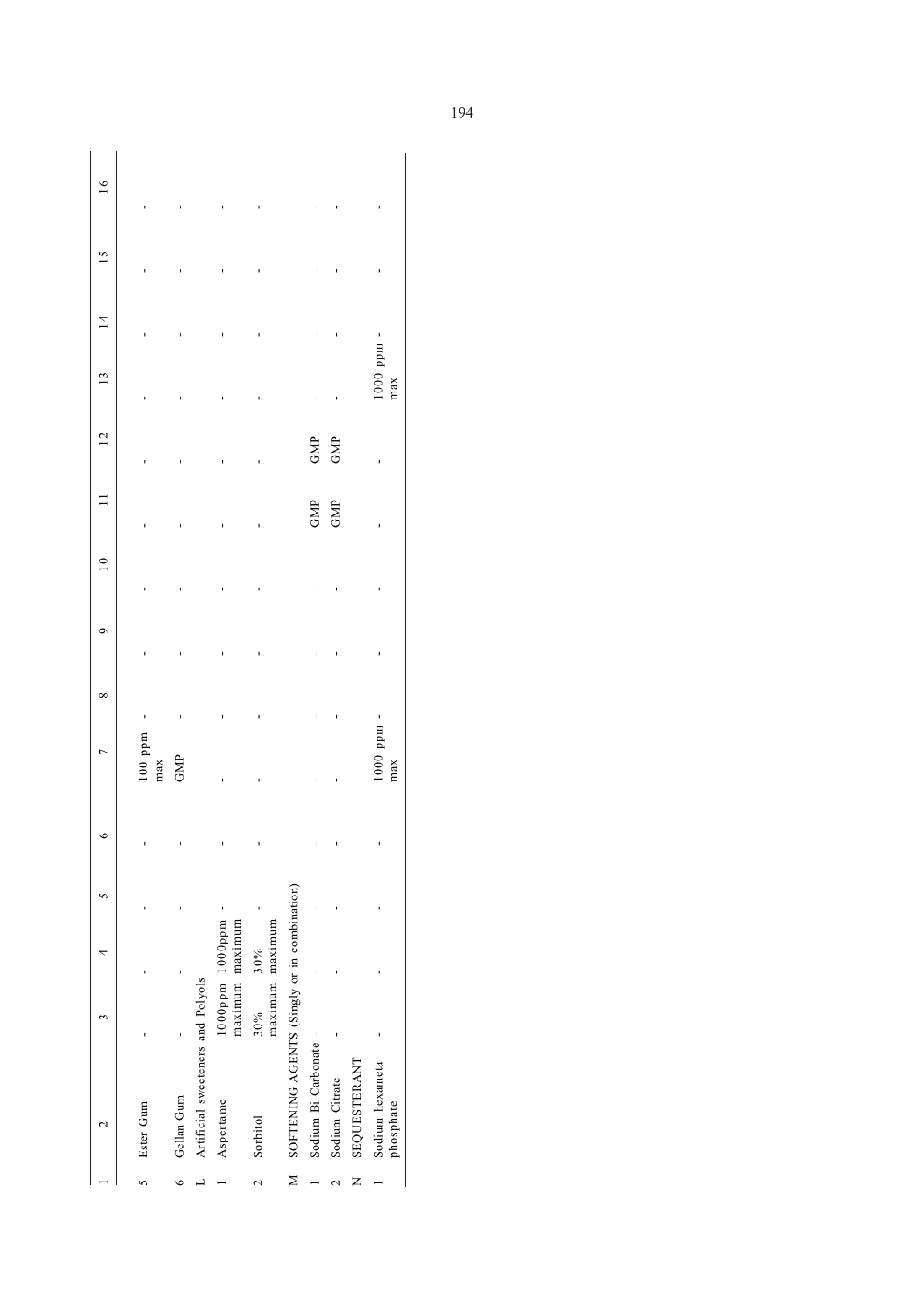|                         |                                                                                                      | List of Food Additives for use in food products                        |         |                           |                                     |                                         |
|-------------------------|------------------------------------------------------------------------------------------------------|------------------------------------------------------------------------|---------|---------------------------|-------------------------------------|-----------------------------------------|
| Σó.<br>S.               | Name of Food Additive                                                                                | Table Olives                                                           | Raisins | Dates                     | <b>Grated Desiccated</b><br>Coconut | Dry Fruits & Nuts                       |
| 4.                      | Acidifying Agents (Singly or in combination)                                                         |                                                                        |         |                           |                                     |                                         |
|                         | Citric Acid                                                                                          | gm/kg maximum<br>15                                                    |         |                           |                                     |                                         |
| $\overline{\mathbf{C}}$ | L-Tartaric Acid                                                                                      | gm/kg maximum<br>15                                                    |         |                           |                                     |                                         |
| 3                       | Acetic Acid                                                                                          | GMP                                                                    |         |                           |                                     |                                         |
| 4                       | Lactic Acid                                                                                          | gm/kg maximum<br>15                                                    |         |                           |                                     |                                         |
| 5.                      | Hydrochloric Acid                                                                                    | GMP                                                                    |         |                           |                                     |                                         |
| $\mathbf{u}$            | Acidity Regulators                                                                                   |                                                                        |         |                           |                                     |                                         |
|                         | Sodium Hydroxide                                                                                     | $\mathcal{S}^{\mathbb{N}}$                                             |         |                           |                                     |                                         |
| $\mathbf{\sim}$         | Potassium Hydroxide                                                                                  | GMP                                                                    |         |                           |                                     |                                         |
| O                       | Antioxidants                                                                                         |                                                                        |         |                           |                                     |                                         |
|                         | L-Ascorbic Acid                                                                                      | gm/kg maximum<br>0.2                                                   |         |                           |                                     |                                         |
| ≏                       | Preservatives                                                                                        |                                                                        |         |                           |                                     |                                         |
|                         | Calcium Sulphite/ bisulphate/ metasulphite<br>Sulphur Dioxide, Sodium/ Potassium/<br>expessed as SO2 | gm/kg maximum only SO2<br>1.5                                          |         | 50 gm/kg maximum only SO2 |                                     | $2.0$ gm/kg maximum                     |
| $\sim$                  | Benzoic Acid/ Sodium/ Potassium Benzoate<br>expressed as Benzoic Acid                                | gm/kg maximum                                                          |         |                           |                                     |                                         |
| $\ddot{\mathcal{E}}$    | Sorbic Acid/Sodium/Potassium ascorbate<br>expressed as sorbic acid                                   | gm/kg maximum<br>0.5                                                   |         |                           |                                     | $0.5$ gm/kg maximum<br>in dried apricot |
| $\Xi$                   | Colour Retention/ Stabilising Agents                                                                 |                                                                        |         |                           |                                     |                                         |
|                         | Ferrous Gluconate                                                                                    | 5 gm/kg maximum as total iron-<br>$\overline{\text{o}}$                |         |                           |                                     |                                         |
| $\overline{\mathbf{C}}$ | Ferrous Lactate                                                                                      | gm/kg maximum as total iron-<br>$\mathbf{\hat{z}}$<br>$\overline{0}$ . |         |                           |                                     |                                         |
| $\mathbf{L}$            | Flavours                                                                                             |                                                                        |         |                           |                                     |                                         |
|                         | Natural flavours and natural flavouring substances                                                   | GMP                                                                    |         |                           |                                     |                                         |
| $\overline{\alpha}$     | Nature identical flavouring substances                                                               |                                                                        |         |                           |                                     |                                         |
| $\epsilon$              | Artificial Flavouring Substances                                                                     |                                                                        |         |                           |                                     |                                         |
| ゥ                       | Flavour Enhancers                                                                                    |                                                                        |         |                           |                                     |                                         |
|                         | Mono-sodium glutamate                                                                                | gm/kg maximum<br>5.0                                                   |         |                           |                                     |                                         |
| Ξ                       | Thickening Agents for Pastes for Stuffing Olives                                                     |                                                                        |         |                           |                                     |                                         |
|                         | Sodium Alginates                                                                                     | gm/kg maximum<br>5.0                                                   |         |                           |                                     |                                         |
| $\sim$                  | Xanthan gum                                                                                          | gm/kg maximum<br>3.0                                                   |         |                           |                                     |                                         |
| $\ddot{\mathcal{S}}$    | Caragreenan                                                                                          | GMP                                                                    |         |                           |                                     |                                         |

Table 11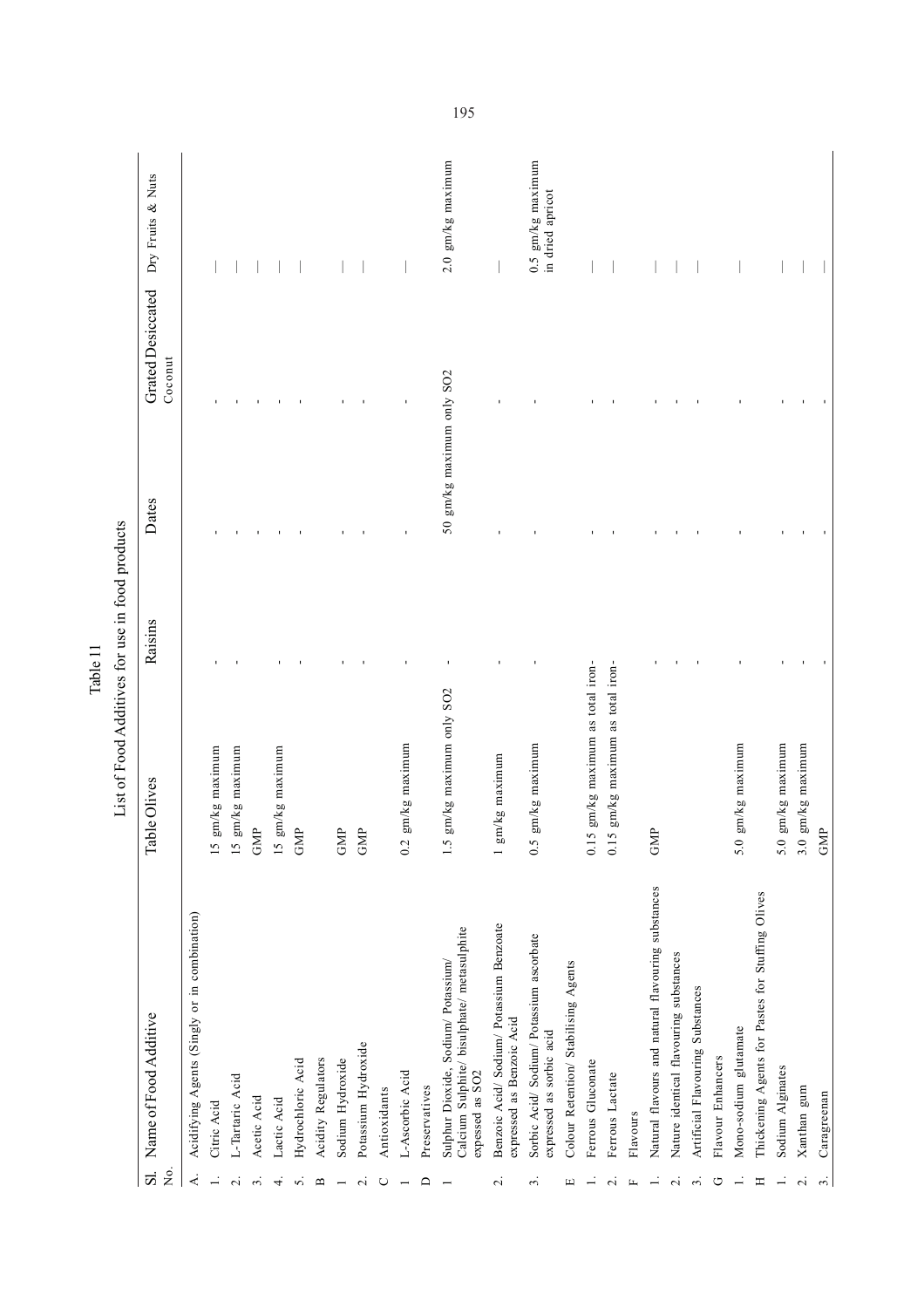| $\frac{4}{1}$    | Carobeean gum                     | GMP                                                           |                 |     |                                                                                                                                                                                                                                                                                                                                                                                  |
|------------------|-----------------------------------|---------------------------------------------------------------|-----------------|-----|----------------------------------------------------------------------------------------------------------------------------------------------------------------------------------------------------------------------------------------------------------------------------------------------------------------------------------------------------------------------------------|
| $\overline{5}$ . | Guar gum                          | GMP                                                           |                 |     |                                                                                                                                                                                                                                                                                                                                                                                  |
|                  | Firming Agents for Stuffed Olives |                                                               |                 |     |                                                                                                                                                                                                                                                                                                                                                                                  |
|                  | Calcium Chloride                  | 1.5 gm/kg maximum as<br>Calciumions in stuffed<br>end product |                 |     | $\overline{\phantom{a}}$                                                                                                                                                                                                                                                                                                                                                         |
| $\overline{c}$ . | Calcium Lactate                   |                                                               |                 |     | $\bigg $                                                                                                                                                                                                                                                                                                                                                                         |
| $\ddot{\cdot}$   | Calcium Citrate                   |                                                               |                 |     | $\overline{\phantom{a}}$                                                                                                                                                                                                                                                                                                                                                         |
|                  | Miscellaneous                     |                                                               |                 |     |                                                                                                                                                                                                                                                                                                                                                                                  |
| $\overline{a}$   | Mineral Oil (food grades)         |                                                               | 5 gm/kg maximum |     | $\begin{array}{c} \rule{0pt}{2.5ex} \rule{0pt}{2.5ex} \rule{0pt}{2.5ex} \rule{0pt}{2.5ex} \rule{0pt}{2.5ex} \rule{0pt}{2.5ex} \rule{0pt}{2.5ex} \rule{0pt}{2.5ex} \rule{0pt}{2.5ex} \rule{0pt}{2.5ex} \rule{0pt}{2.5ex} \rule{0pt}{2.5ex} \rule{0pt}{2.5ex} \rule{0pt}{2.5ex} \rule{0pt}{2.5ex} \rule{0pt}{2.5ex} \rule{0pt}{2.5ex} \rule{0pt}{2.5ex} \rule{0pt}{2.5ex} \rule{0$ |
| $\overline{c}$   | Sorbitol                          |                                                               | 5 gm/kg maximum | GMP | $\vert$                                                                                                                                                                                                                                                                                                                                                                          |
| $\ddot{3}$       | Glycerol                          |                                                               |                 | GMP | $\begin{array}{c} \begin{array}{c} \end{array} \end{array}$                                                                                                                                                                                                                                                                                                                      |
| $\ddot{ }$       | Dimethyl Polysiloxane             |                                                               |                 |     | $\bigg $                                                                                                                                                                                                                                                                                                                                                                         |
| 5.               | Carbon Dioxide                    | GMP                                                           |                 |     | $\bigg $                                                                                                                                                                                                                                                                                                                                                                         |
| $\circ$          | Nitrogen                          | GMP                                                           |                 |     | $\overline{\phantom{a}}$                                                                                                                                                                                                                                                                                                                                                         |
| $\overline{7}$ . | Cultures of Lactic Acid           | GMP                                                           |                 |     | $\overline{\phantom{a}}$                                                                                                                                                                                                                                                                                                                                                         |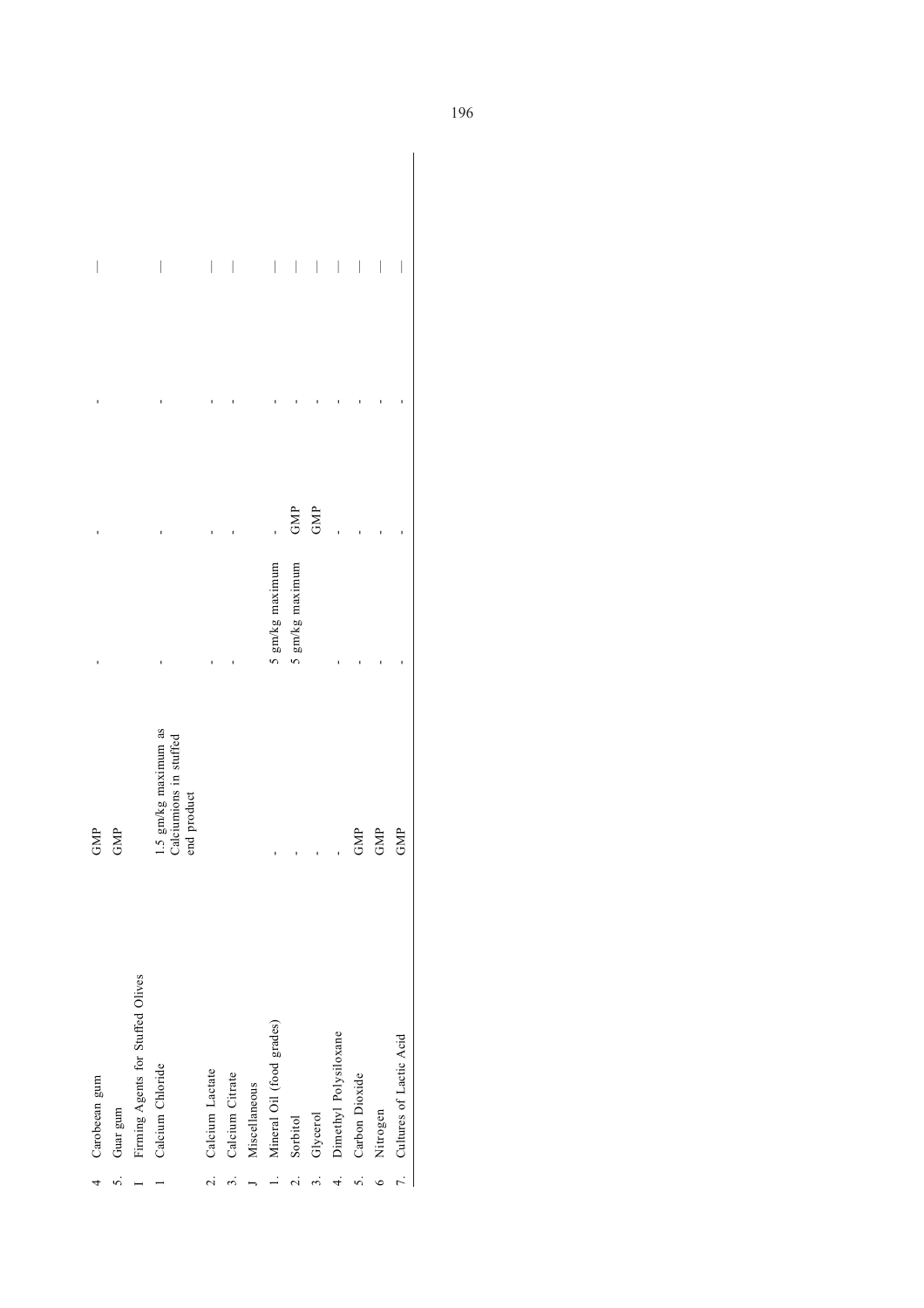|                                           | Name of food additive                                                                                   | Refined sugar   | Sugar Icing/<br>Powdered sugar                                           | Dextrose<br>syrup | Glucose syrup  | Dried glucose                                                                                                                                                                                                                                                    | common salt<br>salt/Iodized<br>salt/Iron<br>common<br>fortified<br>Edible  | Golden syrup<br>Cube sugar<br>Plantation<br>Misri, Gur,<br>Jaggery,<br>white<br>sugar | (Sulphur sugar),<br>Bura sugar<br>Khandsari<br>sugar | Khandsari<br>(Desi)<br>sugar |
|-------------------------------------------|---------------------------------------------------------------------------------------------------------|-----------------|--------------------------------------------------------------------------|-------------------|----------------|------------------------------------------------------------------------------------------------------------------------------------------------------------------------------------------------------------------------------------------------------------------|----------------------------------------------------------------------------|---------------------------------------------------------------------------------------|------------------------------------------------------|------------------------------|
| ≺                                         | Preservative                                                                                            |                 |                                                                          |                   |                |                                                                                                                                                                                                                                                                  |                                                                            |                                                                                       |                                                      |                              |
|                                           | Sulphur dioxide                                                                                         | $20$ ppm $\max$ | $20$ ppm max                                                             | $70$ ppm $\max$   | 40 ppm max     | exceeding 150 ppm<br>of regulation 4.4.5<br>confectionery to<br>label as specified<br>if the product is<br>intended for the<br>under Article 22<br>manufacture of<br>an amount not<br>be sold under a<br>be present in<br>40 ppm max<br>dioxide may<br>" Sulphur |                                                                            | $70$ ppm max                                                                          | $150$ ppm<br>max                                     | $\blacksquare$               |
| $\mathbf{\underline{\underline{\alpha}}}$ | Anticaking agents singly or in combination                                                              |                 |                                                                          |                   |                |                                                                                                                                                                                                                                                                  |                                                                            |                                                                                       |                                                      |                              |
|                                           | Carbonates of calcium and<br>magnesium                                                                  |                 | (Clubbed from<br>combination<br>15g/kg max,<br>singly or in<br>B1 to B4) | ı                 | ı              | ı                                                                                                                                                                                                                                                                | in combination<br>(Clubbed from<br>$20g/kg$ max,<br>B1 to B4)<br>singly or | $\blacksquare$                                                                        | $\blacksquare$                                       | $\mathbf{I}$                 |
| $\sim$                                    | Phosphates of Calcium and<br>Magnesium                                                                  |                 |                                                                          |                   |                |                                                                                                                                                                                                                                                                  |                                                                            |                                                                                       | $\blacksquare$                                       | $\blacksquare$               |
| $\mathfrak{c}$                            | aluminium or Sodium or silicon dioxide<br>Silicates of Calcium, Magnesium,                              |                 |                                                                          | $\blacksquare$    | $\blacksquare$ | J,                                                                                                                                                                                                                                                               |                                                                            | $\blacksquare$                                                                        | $\blacksquare$                                       | $\blacksquare$               |
| 4                                         | Calcium, Potassium<br>Myristates, Palmitates or<br>Stearates of Aluminium,<br>Ammonium,<br>or Sodium    | $\blacksquare$  |                                                                          | ı                 | ı              | J,                                                                                                                                                                                                                                                               |                                                                            | $\blacksquare$                                                                        | $\blacksquare$                                       | $\blacksquare$               |
| $\cup$                                    | Crystal modifiers                                                                                       |                 |                                                                          |                   |                |                                                                                                                                                                                                                                                                  |                                                                            |                                                                                       |                                                      |                              |
|                                           | Calcium or Sodium or Potassium<br>combination expressed as<br>Ferrocyanide singly or in<br>Ferrocyanide | J,              |                                                                          |                   |                |                                                                                                                                                                                                                                                                  | $10$ ppm<br>max                                                            |                                                                                       |                                                      |                              |

List of food additives for use in Sugars and Salt List of food additives for use in Sugars and Salt Table 12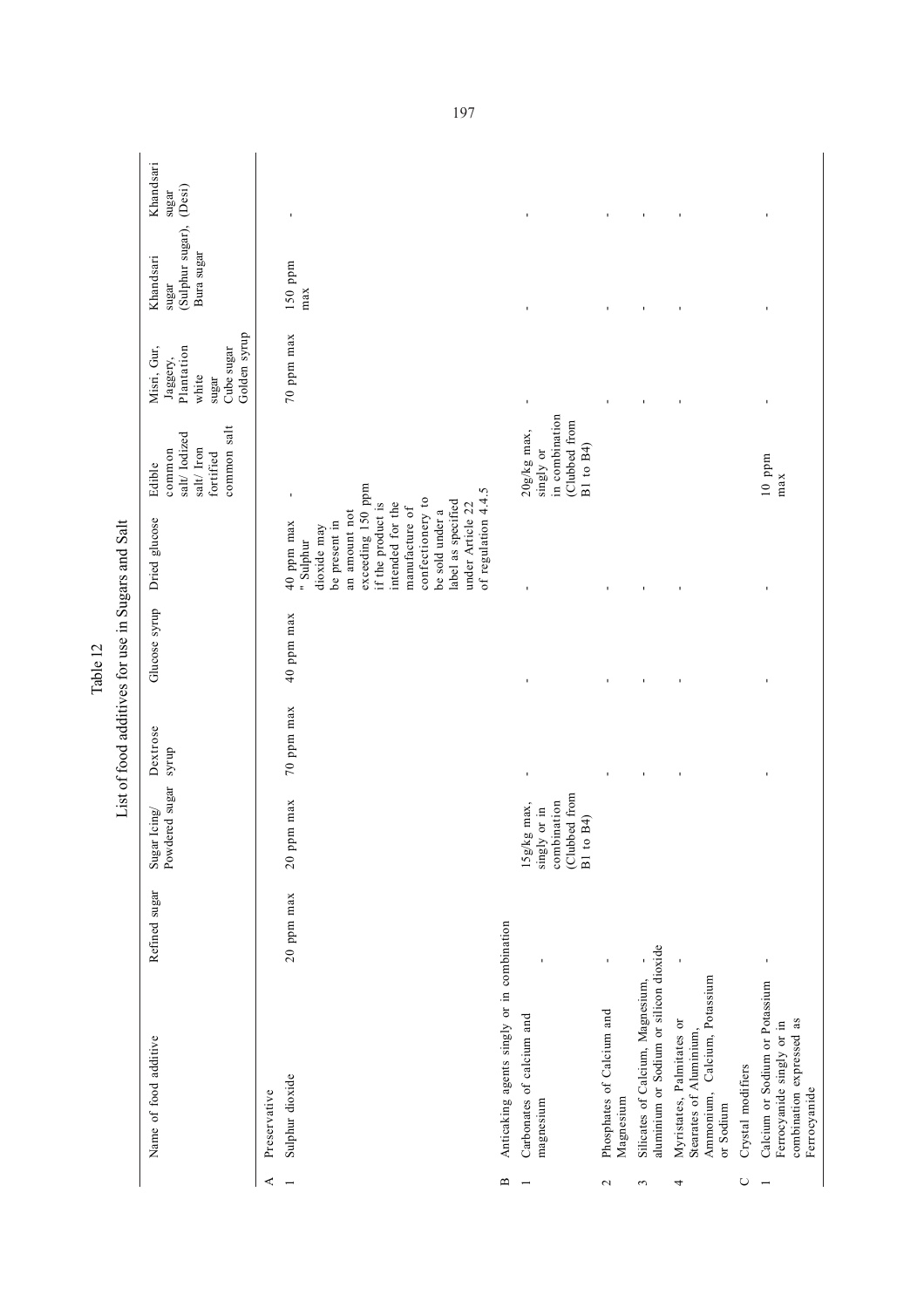|                         |                                                                                        |                                    | List of food additives for use in Cocoa powder, Chocolate, Sugar boiled confectionery, Chewing gum/ Bubble gum |                                         |                       |                        |
|-------------------------|----------------------------------------------------------------------------------------|------------------------------------|----------------------------------------------------------------------------------------------------------------|-----------------------------------------|-----------------------|------------------------|
| $\overline{R}$<br>$\Xi$ | Name of additive                                                                       | Cocoa powder                       | Milk, Plain, Composite,<br>Chocolate-White,<br>Filled                                                          | Sugar based/Sugar free<br>confectionery | Lozenges              | Chewing gum/Bubble gum |
|                         | $\mathbf{\sim}$                                                                        | $\mathfrak{g}$                     | 4                                                                                                              | $\sim$                                  | $\bullet$             | $\overline{ }$         |
| ⋖                       | Preservatives (Singly or in combination)                                               |                                    |                                                                                                                |                                         |                       |                        |
|                         | Benzoic acid, Sodium and Potassium benzoate                                            |                                    | 1500 ppm max                                                                                                   |                                         |                       |                        |
|                         | 1500ppm max                                                                            |                                    |                                                                                                                |                                         |                       |                        |
|                         | 1500ppm max                                                                            |                                    | 1500ppm max                                                                                                    |                                         |                       |                        |
| $\mathbf{c}$            | Sulphur dioxide                                                                        | $2000$ ppm max                     | 150ppm max                                                                                                     | $2000$ ppm max                          | 350ppm max            | $2000$ ppm max         |
| 3                       | Sorbic acid and its Calcium,<br>(Calculated as sorbic acid)<br>Sodium, Potassium Salts | 1500ppm max                        | $1000$ ppm max                                                                                                 | $2000$ ppm max                          |                       | 1500ppm max            |
| 4                       | Class I preservative as listed<br>under REGULATION 6.1.4                               | GMP                                | GMP                                                                                                            | GMP                                     | GMP                   | GMP                    |
| ≃                       | Anticaking agents (Singly or in combination)                                           |                                    |                                                                                                                |                                         |                       |                        |
|                         | Calcium phosphate                                                                      | 10 $g/kg$<br>(Clubbed from 1 to 3) | ı                                                                                                              |                                         | J,                    | f,                     |
| $\sim$                  | Silicon dioxide                                                                        |                                    | $\blacksquare$                                                                                                 | J,                                      | $\blacksquare$        | $\blacksquare$         |
| 3                       | Sodium aluminium silicate                                                              |                                    |                                                                                                                |                                         | $10 \text{ g/kg}$ max | $\blacksquare$         |
| $\cup$                  | Colours (Can be used singly or in combination within the                               |                                    | specified limits but within the sam class, i.e. either natural or synthetic)                                   |                                         |                       |                        |
| $\binom{a}{b}$          | Natural (singly or in combination)                                                     |                                    |                                                                                                                |                                         |                       |                        |
|                         | Chlorophyll                                                                            |                                    | Max 100 ppm in filled<br>chocolates only                                                                       | GMP                                     | GMP                   | GMP                    |
| $\mathbf 2$             | Caramel                                                                                |                                    |                                                                                                                |                                         |                       |                        |
| $\epsilon$              | Curcumin or turmeric                                                                   |                                    |                                                                                                                |                                         |                       |                        |
| 4                       | Beta carotene                                                                          |                                    |                                                                                                                |                                         |                       |                        |
| S                       | Beta apo-8 carotenal                                                                   |                                    |                                                                                                                |                                         |                       |                        |
| $\circ$                 | Methyl ester of Beta apo-8<br>carotenin acid                                           |                                    |                                                                                                                |                                         |                       |                        |
| $\overline{ }$          | Ethyl ester of Beta apo-8<br>carotenin acid                                            |                                    |                                                                                                                |                                         |                       |                        |
| $\infty$                | Canthaxanthin                                                                          |                                    |                                                                                                                |                                         |                       |                        |
| $\circ$                 | Riboflavin, Lactoflavin                                                                |                                    |                                                                                                                |                                         |                       |                        |
| $\overline{a}$          | Annato                                                                                 |                                    |                                                                                                                |                                         |                       |                        |
|                         | Saffron                                                                                |                                    |                                                                                                                |                                         |                       |                        |

Table 13  $\frac{1}{2}$  $\ddot{\phantom{a}}$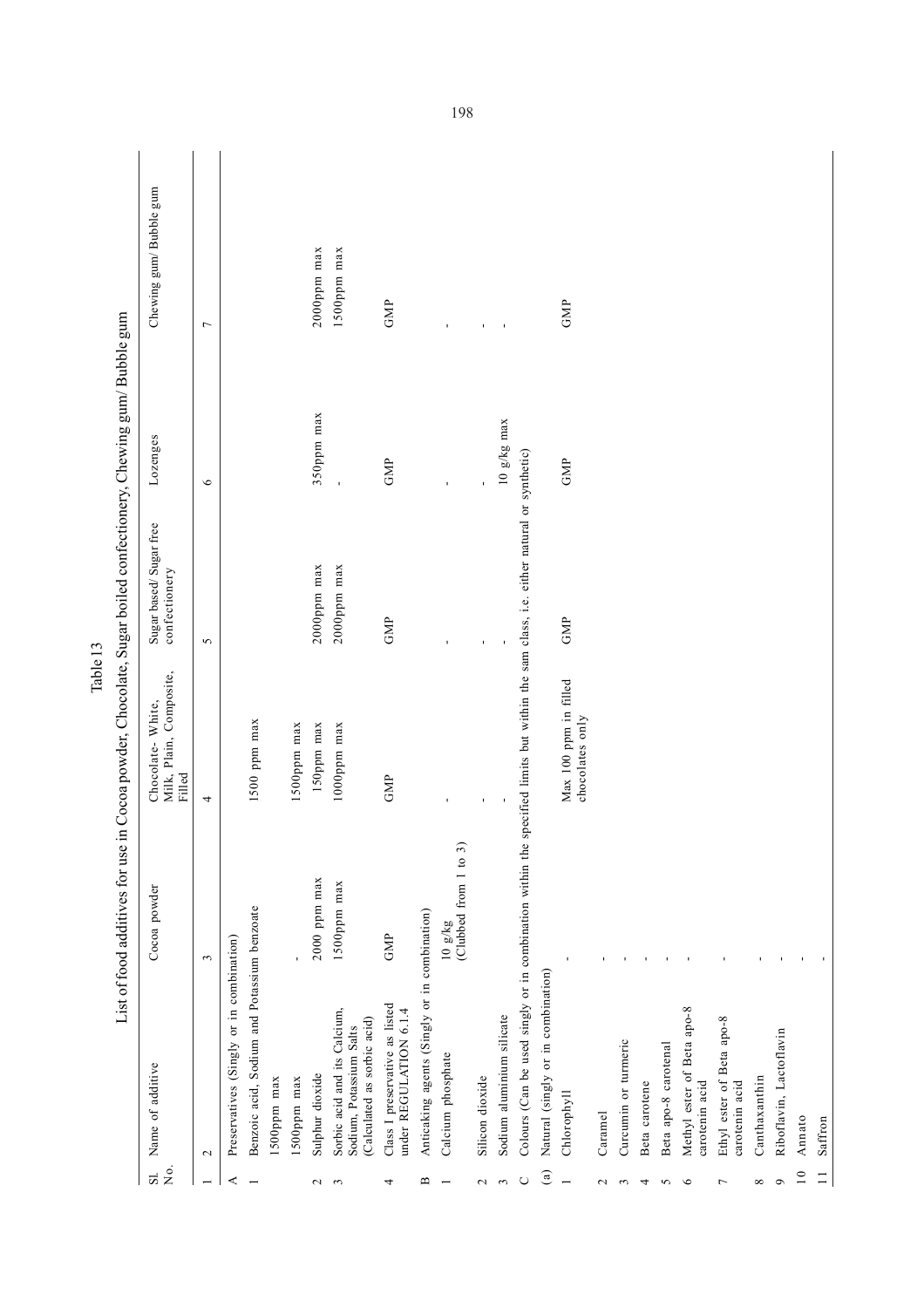|                 | $\mathbf 2$                                                                                                                          | 3                                                       | 4                                        | $\sigma$                                | $\circ$                          | $\overline{ }$                                 |
|-----------------|--------------------------------------------------------------------------------------------------------------------------------------|---------------------------------------------------------|------------------------------------------|-----------------------------------------|----------------------------------|------------------------------------------------|
| $\widehat{e}$   | Synthetic colour and inorganic colouring matter (Singly or in combination)                                                           |                                                         |                                          |                                         |                                  |                                                |
|                 | Erythrosine                                                                                                                          |                                                         | Max 100 ppm in filled<br>chocolates only | Max 100 ppm                             | Max 100 ppm                      | Max 100 ppm                                    |
| $\mathbf{\sim}$ | Carmoisine                                                                                                                           |                                                         |                                          |                                         |                                  |                                                |
| $\sim$          | Ponceau 4R                                                                                                                           |                                                         |                                          |                                         |                                  |                                                |
| 4               | Fast green FCF                                                                                                                       |                                                         |                                          |                                         |                                  |                                                |
| $\sim$          | Indigo carmine                                                                                                                       |                                                         |                                          |                                         |                                  |                                                |
| $\circ$         | Brilliant blue FCF                                                                                                                   |                                                         |                                          |                                         |                                  |                                                |
| ∼               | Sunset Yellow FCF                                                                                                                    |                                                         |                                          |                                         |                                  |                                                |
| ${}^{\circ}$    | Tartrazine                                                                                                                           |                                                         |                                          |                                         |                                  |                                                |
| Ó               | Titanium dioxide                                                                                                                     |                                                         | $\blacksquare$                           | 10000ppm max                            | $\blacksquare$                   | $10000$ ppm max                                |
| $\Box$          | Flavours (Singly or in combination)                                                                                                  |                                                         |                                          |                                         |                                  |                                                |
|                 | Artificial flavouring substances<br>identical flavouring substances/<br>flavouring substances/ Nature<br>Natural flavour and Natural | GMP                                                     | GMP                                      | GMP                                     | GMP                              | GMP                                            |
| $\mathbf{c}$    | Vanillin                                                                                                                             |                                                         | 1 g/kg max singly or<br>in combination   | GMP                                     | GMP                              | GMP                                            |
| 3               | Ethyl vanillin                                                                                                                       |                                                         |                                          | GMP                                     | GMP                              | GMP                                            |
| Щ               | Emulsifier (Singly or in combination)                                                                                                |                                                         |                                          |                                         |                                  |                                                |
|                 | Mono and di glycerides of<br>edible fatty acids                                                                                      | GMP                                                     | GMP                                      | As provided in the<br>regulation        | As provided in the<br>regulation | As provided in the<br>regulation               |
| $\mathbf 2$     | Lecithin                                                                                                                             | 10 gm/kg max                                            | GMP3                                     | Ammonium salts of<br>phosphatidic acids | 10 gm/kg max                     | 10 gm/kg max                                   |
| 4               | Sucrose esters of fatty acids                                                                                                        | 10 gm/ kg max                                           |                                          |                                         |                                  |                                                |
| S               | Polyglycerol polyricinoleate                                                                                                         |                                                         | 5 gm/kg max                              |                                         |                                  |                                                |
| ৩               | Sorbitan monostearate                                                                                                                |                                                         | 10 gm/kg max                             |                                         |                                  |                                                |
|                 | Sorbitan Tristearate                                                                                                                 |                                                         |                                          |                                         |                                  |                                                |
| ${}^{\circ}$    | Polyxylethylene sorbitan<br>monostearate                                                                                             |                                                         |                                          |                                         |                                  |                                                |
| ó               | Carrageenan                                                                                                                          |                                                         | $\mathbf{r}$                             |                                         |                                  |                                                |
| $\overline{10}$ | Modified starches                                                                                                                    |                                                         |                                          |                                         |                                  |                                                |
|                 | Glycerol                                                                                                                             |                                                         | GMP                                      |                                         |                                  |                                                |
|                 | Alkalizing agents (Singly or on combination)                                                                                         |                                                         |                                          |                                         |                                  |                                                |
|                 | Sodium, Potassium, Calcium,<br>Magnesium and Ammonium<br>carbonates                                                                  | (Singly or in combination)<br>$0.5\%$ max on free cocoa | GMP                                      | Calcium carbonate: GMP                  | $\blacksquare$                   | Calcium carbonate /magnesium<br>carbonate: GMP |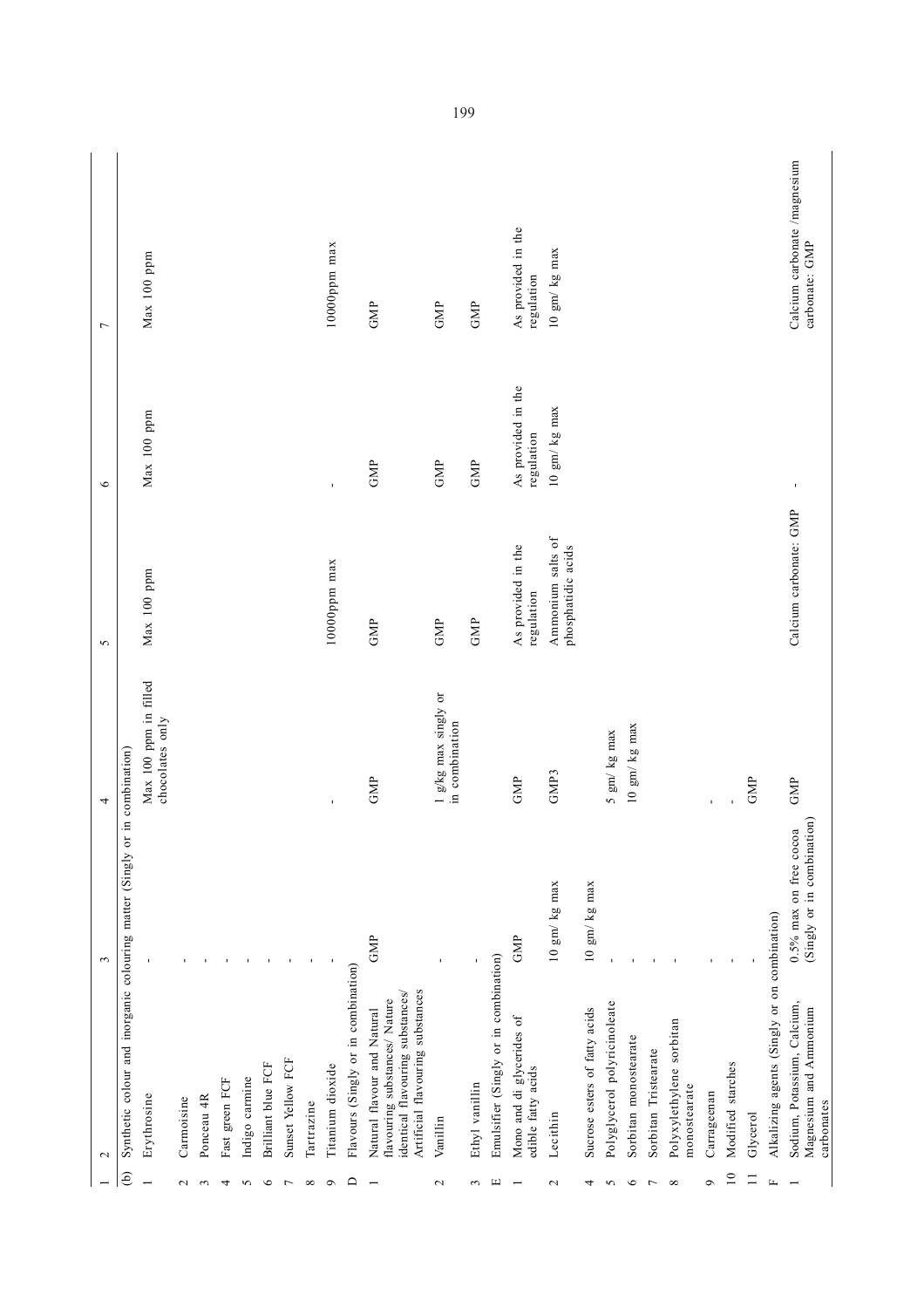|                 | $\mathbf{\sim}$                                                   | $\mathfrak{g}$                         | 4                     | $\sim$                                          | $\circ$                 | $\overline{ }$        |
|-----------------|-------------------------------------------------------------------|----------------------------------------|-----------------------|-------------------------------------------------|-------------------------|-----------------------|
| $\mathbf{\sim}$ | Sodium, Potassium, Calcium,<br>Magnesium bicarbonates as<br>K2CO3 |                                        | GMP                   | sodium bicarbonate: GMP<br>Calcium bicarbonate/ | Sodium bicarbonate: GMP | $\blacksquare$        |
| 3               | Magnesium and Ammonium Hydroxide<br>Sodium, Potassium, Calcium    |                                        | GMP                   |                                                 |                         |                       |
| ن               | Neutralising agents/ Acidulants                                   |                                        |                       |                                                 |                         |                       |
|                 | Phosphoric acid                                                   | 2.5 gm/kg as P2O5 on<br>cocoa fraction | 2.5 gm/kg max as P2O5 | 1300 ppm max as P2O5                            | $\mathbf{I}$            | 22000 ppm max as P2O5 |
| $\sim$          | Citric acid                                                       | GMP                                    | GMP                   | GMP                                             | GMP                     | GMP                   |
| 3               | L-Tartaric acid                                                   | 5 gm/kg max                            | 5 gm/kg max           | $2000$ ppm max                                  | GMP                     | $3000$ ppm max        |
| 4               | Sodium hexametaphosphate                                          | $\mathbf{I}$                           |                       | GMP as buffering agent                          |                         |                       |
| 5               | Malic acid                                                        |                                        | GMP                   | GMP                                             | GMP                     | GMP                   |
| Ξ               | Antioxidants                                                      |                                        |                       |                                                 |                         |                       |
|                 | BHA                                                               |                                        | $200$ ppm max         | $100$ ppm max                                   |                         | 250 ppm max           |
| $\mathbf{\sim}$ | ТВНО                                                              |                                        | $200$ ppm max         | $100$ ppm max                                   |                         | $250$ ppm max         |
|                 | Tocopherol                                                        |                                        | 750 ppm $max$         | 500 ppm max                                     | GMP                     | $1500$ ppm max        |
| 4               | Ascorbyl palmitate                                                | $\mathbf{I}$                           | $200$ ppm max         |                                                 |                         |                       |
| 5               | Propyl gallate                                                    |                                        | $200$ ppm max         |                                                 |                         |                       |
| ∘               | L-Ascorbic acid                                                   | GMP                                    | GMP                   | GMP                                             | ${\rm GMP}$             | GMP                   |
|                 | Lecithin                                                          | GMP                                    | GMP                   | GMP                                             | GMP                     | GMP                   |
|                 | Jellyfying agents                                                 |                                        |                       |                                                 |                         |                       |
|                 | Gelatine (Food grade)                                             |                                        | f,                    | GMP                                             |                         |                       |
| $\sim$          | Agar Agar                                                         |                                        | $\mathbf{I}$          |                                                 |                         |                       |
| $\sim$          | Sodium carboxy methyl cellulose                                   |                                        | $\blacksquare$        |                                                 | $\mathbf{I}$            |                       |
|                 | Lubricants                                                        |                                        |                       |                                                 |                         |                       |
|                 | Talc                                                              |                                        | $\blacksquare$        | $0.2\%$ max                                     | $0.2\%$ max             | $2\%$ max             |
| $\sim$          | Icing sugar                                                       |                                        | $\mathbf{I}$          | GMP                                             | GMP                     | ${\rm GMP}$           |
| 3               | Mineral oil                                                       |                                        | $\blacksquare$        | $0.2\%$ max                                     | $0.2\%$ max             | $0.2\%$ max           |
| 4               | Glycerine                                                         |                                        | $\blacksquare$        | GMP                                             | GMP                     | GMP                   |
| 5               | Paraffin wax or liquid Paraffin<br>(Food grade)                   |                                        | $\blacksquare$        | GMP                                             | GMP                     | GMP                   |
| 6               | salts of Stearic acid (Food grade)<br>Calcium, Magenesium, sodium |                                        |                       | GMP                                             | GMP                     | GMP                   |
| ⊻               | Miscellaneous                                                     |                                        |                       |                                                 |                         |                       |
|                 | Phosphated starch                                                 |                                        |                       | $\mathbf{r}$                                    |                         | GMP                   |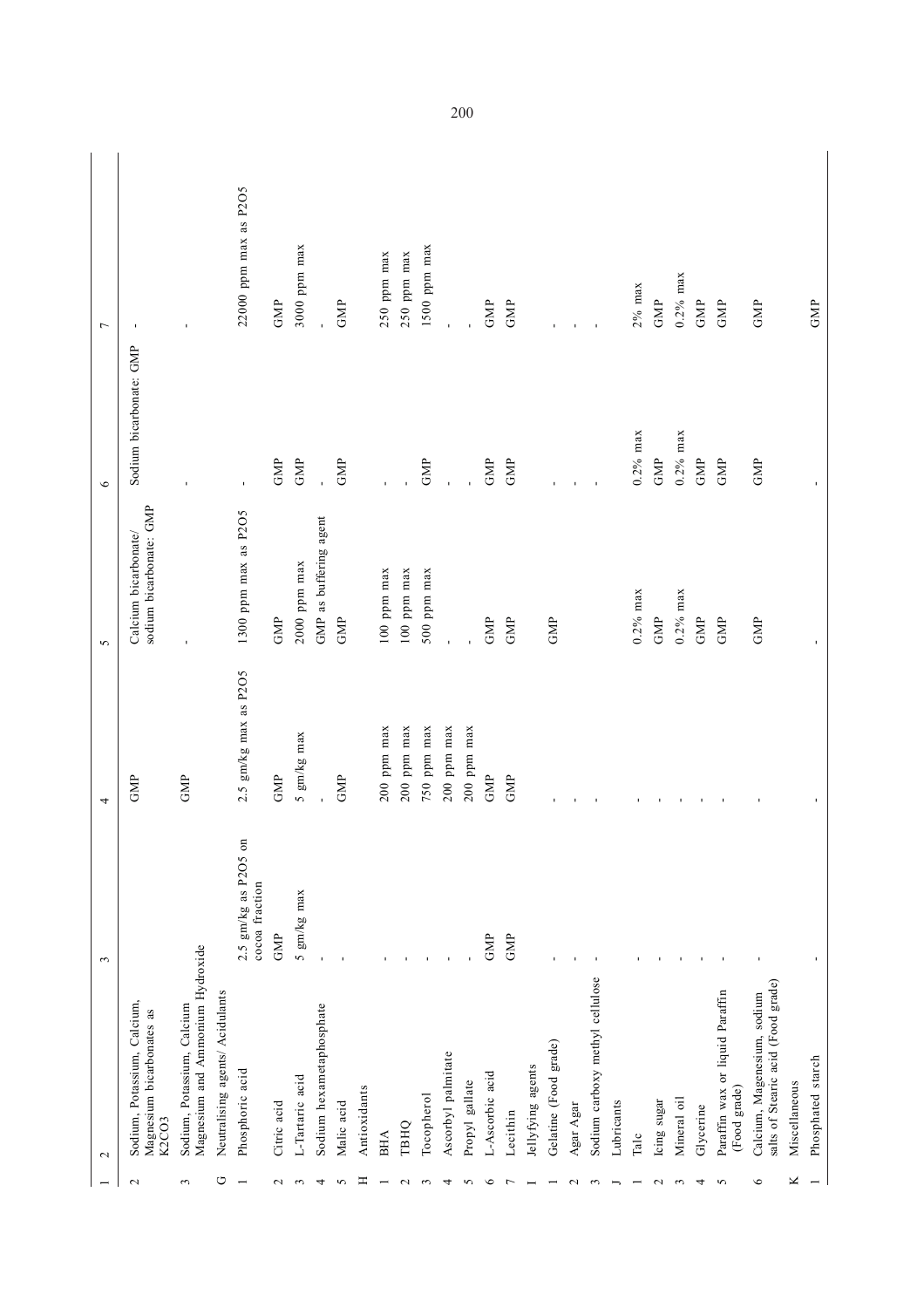| able 14 | product<br>t of food additives for use in Milk |
|---------|------------------------------------------------|
|---------|------------------------------------------------|

| Chhana/ Paneer                                                                                 | 15              |                                                                |                                        |                                         |                                       |                                                                                                                                                                                                                                                      |                                     |                                        |                                      |                                     |                                    |                |                                                      |                |                   |                |                                |
|------------------------------------------------------------------------------------------------|-----------------|----------------------------------------------------------------|----------------------------------------|-----------------------------------------|---------------------------------------|------------------------------------------------------------------------------------------------------------------------------------------------------------------------------------------------------------------------------------------------------|-------------------------------------|----------------------------------------|--------------------------------------|-------------------------------------|------------------------------------|----------------|------------------------------------------------------|----------------|-------------------|----------------|--------------------------------|
| Whey powder                                                                                    | $\overline{1}$  |                                                                |                                        |                                         |                                       |                                                                                                                                                                                                                                                      |                                     |                                        |                                      |                                     |                                    |                |                                                      |                |                   |                |                                |
| Casein products                                                                                | 13              |                                                                |                                        |                                         | GMP                                   |                                                                                                                                                                                                                                                      |                                     | GMP                                    | GMP                                  | GMP                                 | GMP                                |                |                                                      |                |                   |                |                                |
| Milk lollies, Ice candy<br>mix, Frozen desserts, Milk ice,<br>lce cream, Kulfi, Dried icecream | 12              |                                                                |                                        |                                         |                                       |                                                                                                                                                                                                                                                      |                                     |                                        |                                      |                                     |                                    | 10 g/kg<br>max |                                                      |                |                   | 10 g/kg<br>max | $10~{\rm g/kg}$ max            |
| Milk powder and Cream powder<br>Anhydrous butter oil                                           | $\Box$          |                                                                |                                        |                                         |                                       | noithnidmoo ni<br>phosphafe)-3 g/kg nax g/kg sugly or<br>polyphosphoric acid (as linear<br>orthophosphoric acid and<br>citrate, Sodium salts of<br>Milk powder: Calcium chloride, sodium<br>compination<br>Cream powder: $3.8 \times 10^{-10}$ or in |                                     |                                        |                                      |                                     |                                    |                |                                                      |                | $2.5$ g/kg<br>max |                |                                |
| snoipAquuy<br><b>N</b> lim<br>/1ej<br>pue<br>fat/Butter<br>110<br>Milk                         | $\overline{10}$ |                                                                |                                        |                                         |                                       |                                                                                                                                                                                                                                                      |                                     |                                        |                                      |                                     |                                    |                |                                                      |                |                   |                |                                |
| Butter                                                                                         | $\circ$         |                                                                |                                        |                                         |                                       |                                                                                                                                                                                                                                                      |                                     |                                        |                                      |                                     |                                    |                |                                                      |                |                   |                |                                |
| Sweetened condensed milk                                                                       | $^{\circ}$      |                                                                |                                        |                                         |                                       | compination max<br>2 g/kg singly or 3 g/kg in                                                                                                                                                                                                        |                                     |                                        |                                      |                                     |                                    | 150 mg/kg-     |                                                      |                |                   |                |                                |
| Evaporated milk                                                                                | $\overline{ }$  |                                                                |                                        |                                         |                                       | combination max<br>2 g/kg singly or 3 g/kg in                                                                                                                                                                                                        |                                     |                                        |                                      |                                     |                                    | max            |                                                      |                |                   |                |                                |
| All types of youghnits                                                                         | $\circ$         | as anhydrous substance                                         |                                        |                                         |                                       |                                                                                                                                                                                                                                                      |                                     |                                        |                                      |                                     |                                    | 5 g/kg<br>max  |                                                      | 10 g/kg<br>max |                   | 10 g/kg<br>max | $\frac{5 \text{ g/kg}}{max}$   |
| Processeq cheese spread                                                                        | $\sigma$        |                                                                |                                        |                                         |                                       |                                                                                                                                                                                                                                                      |                                     |                                        |                                      |                                     |                                    |                |                                                      |                |                   |                |                                |
| Processeq cheese                                                                               | 4               |                                                                |                                        |                                         |                                       |                                                                                                                                                                                                                                                      |                                     |                                        |                                      |                                     |                                    |                |                                                      |                |                   |                |                                |
| cpeese<br>Cheese/ Sliced/ Cut/Shredded                                                         | 3               |                                                                |                                        |                                         |                                       |                                                                                                                                                                                                                                                      |                                     |                                        |                                      |                                     |                                    |                |                                                      |                |                   |                |                                |
| Name of additives                                                                              | $\mathbf{\sim}$ | Stabilisers and emulsifiers singly or in combination expressed | Sodium, Potassium and calcium chloride | Sodium, Potassium and calcium carbonate | Sodium, Potassium and calcium Citrate | Calcium salt of orthophosphoric acid                                                                                                                                                                                                                 | Calcium salt of polyphosphoric acid | Potassium salt of orthophosphoric acid | Potssium salt of polyphosphoric acid | Sodium salt of orthophosphoric acid | Sodium salt of polyphosphoric acid | Carrageenan    | Sodium, Potassium, Calcium and<br>Ammonium Alginates | Gelatine       | Lecithins         | Pectins        | Sodium carboxymethyl cellulose |
| ON IS                                                                                          |                 |                                                                |                                        |                                         |                                       |                                                                                                                                                                                                                                                      |                                     |                                        |                                      |                                     |                                    |                | $\sim$                                               |                |                   | ৩              |                                |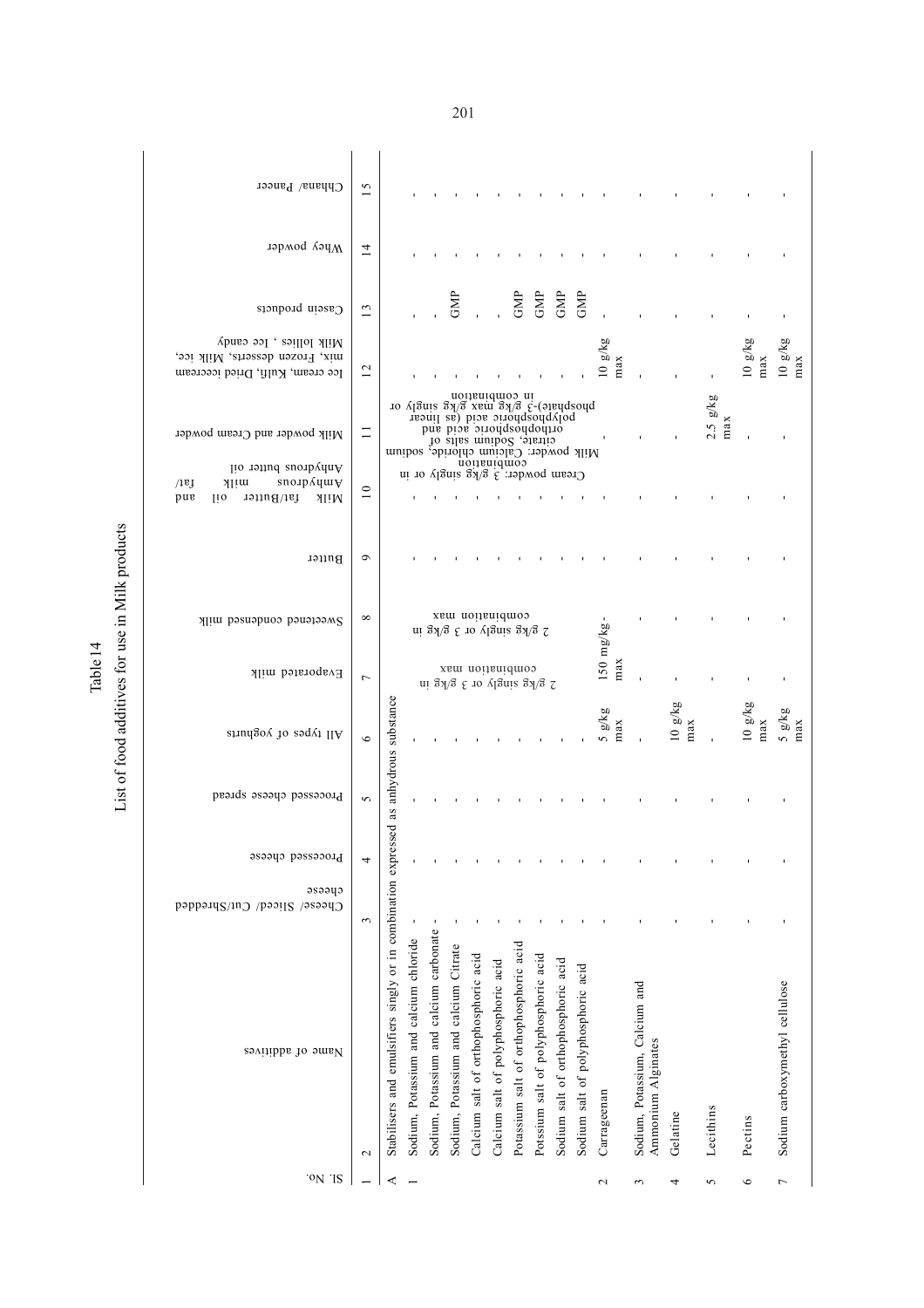| Agar<br>$\mathbf{\sim}$<br>${}^{\circ}$ |                                                                                                                                                                                                                                                                                                                                                                                                                                     |                                                                                                          |        |                |                            |                |              |         |                 |                     |                        |                |                |                |
|-----------------------------------------|-------------------------------------------------------------------------------------------------------------------------------------------------------------------------------------------------------------------------------------------------------------------------------------------------------------------------------------------------------------------------------------------------------------------------------------|----------------------------------------------------------------------------------------------------------|--------|----------------|----------------------------|----------------|--------------|---------|-----------------|---------------------|------------------------|----------------|----------------|----------------|
|                                         |                                                                                                                                                                                                                                                                                                                                                                                                                                     | $\mathfrak{c}$                                                                                           | 4      | $\sim$         | $\circ$                    | $\overline{ }$ | ${}^{\circ}$ | $\circ$ | $\overline{10}$ | $\equiv$            | 12                     | 13             | $\overline{1}$ | 15             |
|                                         |                                                                                                                                                                                                                                                                                                                                                                                                                                     | J.                                                                                                       |        |                | 5 g/kg<br>max              |                |              |         |                 |                     | $10\,$ g/kg<br>max     |                |                |                |
| $\sigma$                                | Guar gum                                                                                                                                                                                                                                                                                                                                                                                                                            |                                                                                                          |        |                | 5 g/kg<br>max              |                |              |         |                 |                     | 10g/kg<br>max          |                |                |                |
| $\overline{10}$                         | Xanthan gum                                                                                                                                                                                                                                                                                                                                                                                                                         |                                                                                                          |        |                | 5 g/kg<br>max              |                |              |         |                 |                     | $10~{\rm g/kg}$<br>max |                |                |                |
| $\equiv$                                | Tragacanth gum                                                                                                                                                                                                                                                                                                                                                                                                                      |                                                                                                          |        | $\blacksquare$ | 5 g/kg<br>max              | ı              |              |         |                 |                     | max                    |                |                |                |
| 12                                      | Karaya gum                                                                                                                                                                                                                                                                                                                                                                                                                          |                                                                                                          |        | $\blacksquare$ | 5 g/kg<br>max              | $\blacksquare$ |              |         |                 |                     | max                    |                |                |                |
| 13                                      | Furcellaran                                                                                                                                                                                                                                                                                                                                                                                                                         |                                                                                                          |        | J,             | 5 g/kg<br>max              |                |              |         |                 |                     | $10~{\rm g/kg}$<br>max | $\blacksquare$ |                |                |
| $\frac{4}{3}$                           | Propylene glycol alginate                                                                                                                                                                                                                                                                                                                                                                                                           |                                                                                                          |        | J,             | $\mathbf{I}$               |                |              |         |                 |                     | $10~{\rm g/kg}$<br>max | $\blacksquare$ |                |                |
| 15                                      | b) Polyoxyethylene sorbitan monolaureate<br>a) Polyglycerol esters of fattty acids                                                                                                                                                                                                                                                                                                                                                  |                                                                                                          |        |                |                            |                |              |         |                 |                     |                        |                |                |                |
|                                         | c) Polyoxyethylene sorbitan tristearate                                                                                                                                                                                                                                                                                                                                                                                             | $\blacksquare$                                                                                           |        | $\blacksquare$ |                            |                |              |         |                 | $\blacksquare$      | 10 g/kg                | $\blacksquare$ |                |                |
|                                         | d) Polyoxyethylene sorbitan monostearate                                                                                                                                                                                                                                                                                                                                                                                            |                                                                                                          |        |                |                            |                |              |         |                 |                     | $_{max}$               |                |                |                |
| 16                                      | Mono and di glycerides of fatty acids                                                                                                                                                                                                                                                                                                                                                                                               | $\mathbf I$                                                                                              |        | $\blacksquare$ |                            |                |              |         |                 | $2.5$ $g/kg$<br>max | 10 g/kg<br>max         | $\mathbf I$    |                |                |
| 17                                      | Methyl cellulose                                                                                                                                                                                                                                                                                                                                                                                                                    |                                                                                                          |        | $\blacksquare$ |                            |                |              |         |                 | ı                   | 10 g/kg<br>max         | $\blacksquare$ |                | $\blacksquare$ |
| 20<br>18<br>$\overline{19}$             | (a) Citric acid with sodium hydrogen<br>carbonate and or Calcium carbonate,<br>hydrogen carbonate and or Calcium<br>(a) Potassium salts of mono/di and<br>(b) Calcium salts of mono/di and<br>(b) Phosphoric acid with sodium<br>(c) Sodium salts of mono/di and<br>(b) Potassium Citrate and<br>poly phosphoric acid,<br>poly phosphoric acid,<br>poly phosphoric acid,<br>(c) Calcium Citrate<br>(a) Sodium Citrate,<br>carbonate | 40gm/kg maximum except that<br>added phosphorus compound<br>calculated as Phosphorus<br>shall not exceed | 9gm/kg |                |                            |                |              |         |                 |                     |                        |                |                |                |
| $\overline{21}$                         | Any other emulsifying and stabilising<br>agents listed in rule 60 suitable for<br>these product                                                                                                                                                                                                                                                                                                                                     |                                                                                                          |        | 40gm/kg        | maximum maximum<br>40gm/kg |                |              |         |                 |                     | maximum<br>40gm/kg     |                |                |                |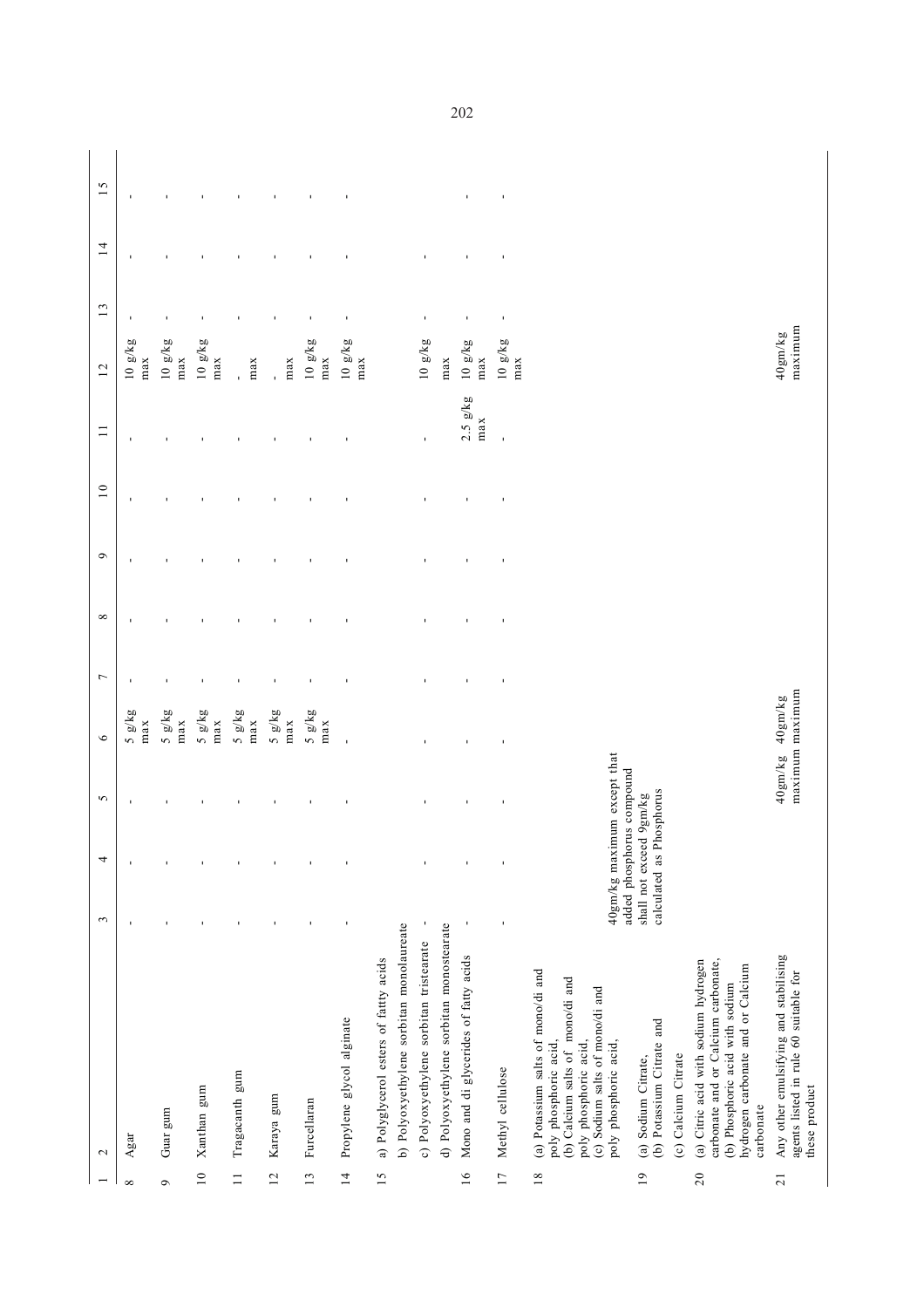| declaration declaration<br>GMP<br>$\overline{c}$<br>$100$ ppm<br>$100$ ppm<br>subject<br>GMP<br>max<br>max<br>$\overline{c}$<br>ppm<br>ppm<br>max<br>max<br>Thickener and modifying agent singly or in combination<br>100<br>100<br>$\blacksquare$<br>$\blacksquare$<br>$100~{\rm ppm}$<br>$100$ ppm<br>max<br>max<br>$\blacksquare$<br>Modified starched singly or in combination<br>Colours (Natural: singly or in combination)<br>Natural flavours and natural flavouring<br>substances/ Nature identical flavouring<br>Distarch phosphate, hydroxypropyl<br>Distarch glycerol, hydroxypropyl<br>substances/ Artificial flavouring<br>Distarch phosphate, acetylated<br>Distarch glycerol, acetylated<br>Distarch adipate acetylated<br>Microcrystalline cellulose<br>Monostarch phosphate<br>Starch hydroxypropyl<br>Alkali treated starch<br>Distarch phosphate<br>Acid treated starch<br>Distarch glycerol<br>Bleached starch<br>Vanilla extracts<br>Oxidised starch<br>Starch acetate<br>Ethyl vanillin<br>substances<br>Riboflavin<br>Curcumin<br>Flavours<br>Vanillin<br>$\mathbf{C}$<br>$\overline{14}$<br>$\overline{10}$<br>12<br>13<br>$\Xi$<br>$\Box$<br>$\cup$<br>$\mathbf{\Omega}$<br>щ<br>$\circ$<br>$\infty$<br>$\circ$<br>$\sim$<br>4<br>5<br>$\overline{ }$<br>$\overline{ }$<br>$\sim$<br>4<br>$\mathbf{\sim}$<br>$\overline{\phantom{0}}$<br>3<br>$\sim$<br>$\overline{\phantom{0}}$ | $\mathfrak{c}$ | $\overline{4}$ | $\sim$    | $\circ$   | $\infty$<br>$\overline{ }$ | $\circ$ | $\overline{10}$ | $\Box$ | 12                                                                                      |                | 14 | $\sim$<br>$\overline{\phantom{0}}$ |
|------------------------------------------------------------------------------------------------------------------------------------------------------------------------------------------------------------------------------------------------------------------------------------------------------------------------------------------------------------------------------------------------------------------------------------------------------------------------------------------------------------------------------------------------------------------------------------------------------------------------------------------------------------------------------------------------------------------------------------------------------------------------------------------------------------------------------------------------------------------------------------------------------------------------------------------------------------------------------------------------------------------------------------------------------------------------------------------------------------------------------------------------------------------------------------------------------------------------------------------------------------------------------------------------------------------------------------------------------------------------------------------------------------|----------------|----------------|-----------|-----------|----------------------------|---------|-----------------|--------|-----------------------------------------------------------------------------------------|----------------|----|------------------------------------|
|                                                                                                                                                                                                                                                                                                                                                                                                                                                                                                                                                                                                                                                                                                                                                                                                                                                                                                                                                                                                                                                                                                                                                                                                                                                                                                                                                                                                            |                |                |           |           |                            |         |                 |        |                                                                                         | $\mathfrak{c}$ |    |                                    |
|                                                                                                                                                                                                                                                                                                                                                                                                                                                                                                                                                                                                                                                                                                                                                                                                                                                                                                                                                                                                                                                                                                                                                                                                                                                                                                                                                                                                            |                |                |           |           |                            |         |                 |        |                                                                                         |                |    |                                    |
|                                                                                                                                                                                                                                                                                                                                                                                                                                                                                                                                                                                                                                                                                                                                                                                                                                                                                                                                                                                                                                                                                                                                                                                                                                                                                                                                                                                                            |                |                |           |           |                            |         |                 |        | 10 g/kg<br>max                                                                          | $\blacksquare$ |    |                                    |
|                                                                                                                                                                                                                                                                                                                                                                                                                                                                                                                                                                                                                                                                                                                                                                                                                                                                                                                                                                                                                                                                                                                                                                                                                                                                                                                                                                                                            |                |                |           |           |                            |         |                 |        |                                                                                         |                |    |                                    |
|                                                                                                                                                                                                                                                                                                                                                                                                                                                                                                                                                                                                                                                                                                                                                                                                                                                                                                                                                                                                                                                                                                                                                                                                                                                                                                                                                                                                            |                |                |           |           |                            |         |                 |        | 30 g/kg                                                                                 |                |    |                                    |
|                                                                                                                                                                                                                                                                                                                                                                                                                                                                                                                                                                                                                                                                                                                                                                                                                                                                                                                                                                                                                                                                                                                                                                                                                                                                                                                                                                                                            |                |                |           |           |                            |         |                 |        | declaration<br>subject to<br>max                                                        |                |    |                                    |
|                                                                                                                                                                                                                                                                                                                                                                                                                                                                                                                                                                                                                                                                                                                                                                                                                                                                                                                                                                                                                                                                                                                                                                                                                                                                                                                                                                                                            |                |                |           |           |                            |         |                 |        |                                                                                         |                |    |                                    |
|                                                                                                                                                                                                                                                                                                                                                                                                                                                                                                                                                                                                                                                                                                                                                                                                                                                                                                                                                                                                                                                                                                                                                                                                                                                                                                                                                                                                            |                |                |           |           |                            |         |                 |        |                                                                                         |                |    |                                    |
|                                                                                                                                                                                                                                                                                                                                                                                                                                                                                                                                                                                                                                                                                                                                                                                                                                                                                                                                                                                                                                                                                                                                                                                                                                                                                                                                                                                                            |                |                |           |           |                            |         |                 |        |                                                                                         |                |    |                                    |
|                                                                                                                                                                                                                                                                                                                                                                                                                                                                                                                                                                                                                                                                                                                                                                                                                                                                                                                                                                                                                                                                                                                                                                                                                                                                                                                                                                                                            |                |                |           |           |                            |         |                 |        |                                                                                         |                |    |                                    |
|                                                                                                                                                                                                                                                                                                                                                                                                                                                                                                                                                                                                                                                                                                                                                                                                                                                                                                                                                                                                                                                                                                                                                                                                                                                                                                                                                                                                            |                |                |           |           |                            |         |                 |        |                                                                                         |                |    |                                    |
|                                                                                                                                                                                                                                                                                                                                                                                                                                                                                                                                                                                                                                                                                                                                                                                                                                                                                                                                                                                                                                                                                                                                                                                                                                                                                                                                                                                                            |                |                |           |           |                            |         |                 |        |                                                                                         |                |    |                                    |
|                                                                                                                                                                                                                                                                                                                                                                                                                                                                                                                                                                                                                                                                                                                                                                                                                                                                                                                                                                                                                                                                                                                                                                                                                                                                                                                                                                                                            |                |                |           |           |                            |         |                 |        |                                                                                         |                |    |                                    |
|                                                                                                                                                                                                                                                                                                                                                                                                                                                                                                                                                                                                                                                                                                                                                                                                                                                                                                                                                                                                                                                                                                                                                                                                                                                                                                                                                                                                            |                |                |           |           |                            |         |                 |        |                                                                                         |                |    |                                    |
|                                                                                                                                                                                                                                                                                                                                                                                                                                                                                                                                                                                                                                                                                                                                                                                                                                                                                                                                                                                                                                                                                                                                                                                                                                                                                                                                                                                                            |                |                |           |           |                            |         |                 |        |                                                                                         |                |    |                                    |
|                                                                                                                                                                                                                                                                                                                                                                                                                                                                                                                                                                                                                                                                                                                                                                                                                                                                                                                                                                                                                                                                                                                                                                                                                                                                                                                                                                                                            |                |                |           |           |                            |         |                 |        |                                                                                         |                |    |                                    |
|                                                                                                                                                                                                                                                                                                                                                                                                                                                                                                                                                                                                                                                                                                                                                                                                                                                                                                                                                                                                                                                                                                                                                                                                                                                                                                                                                                                                            |                |                |           |           |                            |         |                 |        | (unusoo unut based barrows) (unut do the position of the set of the set of the $\alpha$ |                |    |                                    |
|                                                                                                                                                                                                                                                                                                                                                                                                                                                                                                                                                                                                                                                                                                                                                                                                                                                                                                                                                                                                                                                                                                                                                                                                                                                                                                                                                                                                            |                |                |           |           |                            |         |                 |        |                                                                                         |                |    |                                    |
|                                                                                                                                                                                                                                                                                                                                                                                                                                                                                                                                                                                                                                                                                                                                                                                                                                                                                                                                                                                                                                                                                                                                                                                                                                                                                                                                                                                                            |                |                |           |           |                            |         |                 |        |                                                                                         |                |    |                                    |
|                                                                                                                                                                                                                                                                                                                                                                                                                                                                                                                                                                                                                                                                                                                                                                                                                                                                                                                                                                                                                                                                                                                                                                                                                                                                                                                                                                                                            |                |                |           |           |                            |         |                 |        |                                                                                         |                |    |                                    |
|                                                                                                                                                                                                                                                                                                                                                                                                                                                                                                                                                                                                                                                                                                                                                                                                                                                                                                                                                                                                                                                                                                                                                                                                                                                                                                                                                                                                            |                |                |           |           |                            |         |                 |        |                                                                                         |                |    |                                    |
|                                                                                                                                                                                                                                                                                                                                                                                                                                                                                                                                                                                                                                                                                                                                                                                                                                                                                                                                                                                                                                                                                                                                                                                                                                                                                                                                                                                                            |                |                |           |           |                            |         |                 |        |                                                                                         |                |    |                                    |
|                                                                                                                                                                                                                                                                                                                                                                                                                                                                                                                                                                                                                                                                                                                                                                                                                                                                                                                                                                                                                                                                                                                                                                                                                                                                                                                                                                                                            |                |                |           |           |                            |         |                 |        |                                                                                         |                |    |                                    |
|                                                                                                                                                                                                                                                                                                                                                                                                                                                                                                                                                                                                                                                                                                                                                                                                                                                                                                                                                                                                                                                                                                                                                                                                                                                                                                                                                                                                            |                |                |           | subject   |                            |         |                 |        | declaration<br>subject<br>GMP<br>$\overline{c}$                                         |                |    |                                    |
|                                                                                                                                                                                                                                                                                                                                                                                                                                                                                                                                                                                                                                                                                                                                                                                                                                                                                                                                                                                                                                                                                                                                                                                                                                                                                                                                                                                                            |                |                |           |           |                            |         |                 |        |                                                                                         |                |    |                                    |
|                                                                                                                                                                                                                                                                                                                                                                                                                                                                                                                                                                                                                                                                                                                                                                                                                                                                                                                                                                                                                                                                                                                                                                                                                                                                                                                                                                                                            |                |                |           | $100$ ppm |                            | max     | $100$ ppm       |        | $100$ ppm<br>max                                                                        |                |    |                                    |
|                                                                                                                                                                                                                                                                                                                                                                                                                                                                                                                                                                                                                                                                                                                                                                                                                                                                                                                                                                                                                                                                                                                                                                                                                                                                                                                                                                                                            |                |                |           | $50$ ppm  |                            |         |                 |        | $50$ ppm<br>max                                                                         |                |    |                                    |
| max<br>ma<br>max<br>Chlorophyll<br>$\tilde{\phantom{a}}$                                                                                                                                                                                                                                                                                                                                                                                                                                                                                                                                                                                                                                                                                                                                                                                                                                                                                                                                                                                                                                                                                                                                                                                                                                                                                                                                                   | $100$ ppm      | ppm<br>100     | $100$ ppm |           |                            |         |                 |        |                                                                                         |                |    |                                    |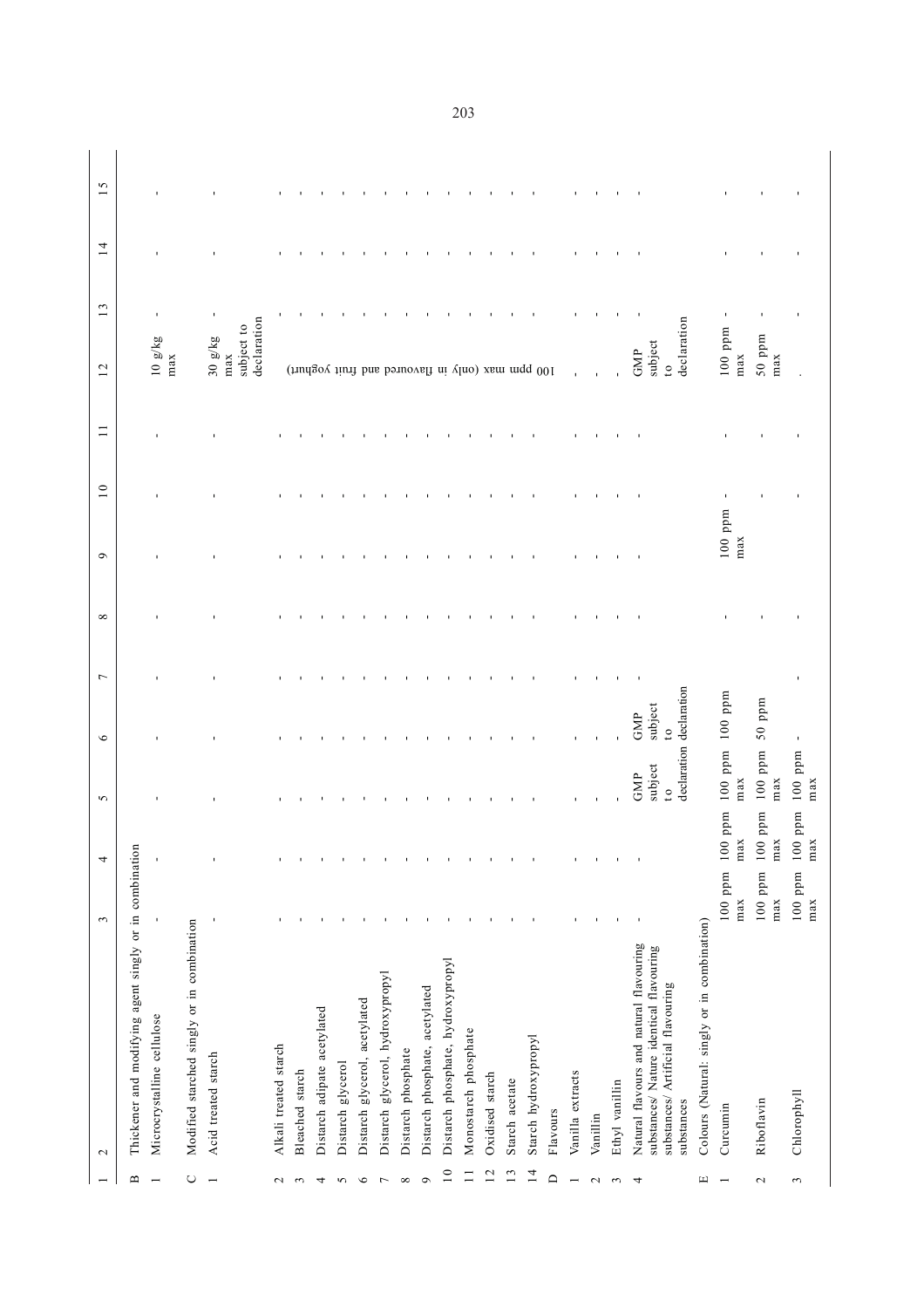|                 | $\mathbf{\sim}$                                            | 3                         | 4                                                                                                | $\sim$                    | $\circ$        | $\overline{ }$ | $\infty$       | $\circ$          | 10             | Ξ | 12               | 13             | $\overline{1}$ | 15 |
|-----------------|------------------------------------------------------------|---------------------------|--------------------------------------------------------------------------------------------------|---------------------------|----------------|----------------|----------------|------------------|----------------|---|------------------|----------------|----------------|----|
| 4               | Beta carotene                                              | $100$ ppm<br>max          |                                                                                                  | $\mathbf{I}$              | $100$ ppm      |                |                | $100$ ppm<br>max |                |   | $100$ ppm<br>max |                |                |    |
| 5               | Carotene (Natural extract)                                 | $100$ ppm<br>max          | max<br>100                                                                                       | ppm 100 ppm<br>max        |                |                |                | $100$ ppm<br>max |                |   | l,               | $\blacksquare$ |                |    |
| $\circ$         | Annatto extract on Bixin/ Nor bixin<br>basis (50:50 ratio) | coloured<br>orange<br>max | 10-50ppm 10-50ppm 10-50ppm 100 ppm<br>normal to normal to normal to<br>coloured<br>orange<br>max | coloured<br>orange<br>max |                |                |                | $20$ ppm<br>max  | $\blacksquare$ |   | $100$ ppm<br>max | $\blacksquare$ |                |    |
| $\overline{ }$  | Beta apo-8 carotenal                                       | 35 ppm<br>max             | $\blacksquare$                                                                                   | ı                         | $100$ ppm      |                |                | 35 ppm<br>max    |                |   | $100$ ppm<br>max | $\blacksquare$ |                |    |
| $\infty$        | Methyl ester of Beta apo-8<br>Carotenoic acid              | 35 ppm<br>max             |                                                                                                  |                           | $100$ ppm      |                |                | 35 ppm<br>max    |                |   | $100$ ppm<br>max |                |                |    |
| ç               | Ethyl ester of Beta apo-8<br>Carotenoic acid               |                           |                                                                                                  |                           | ï              | f,             |                | f,               |                |   | ï                | f,             |                |    |
| $\overline{10}$ | Canthaxanthin                                              |                           |                                                                                                  | f,                        | $100$ ppm      |                |                |                  |                |   | $100$ ppm<br>max | $\blacksquare$ |                |    |
| $\Box$          | Caramel colours (Plain)                                    |                           |                                                                                                  |                           | <b>GMP</b>     | $\blacksquare$ |                |                  |                |   | <b>GMP</b>       | $\blacksquare$ |                |    |
| 12              | (Ammonium Sulphite process)<br>Caramel colours             |                           |                                                                                                  |                           | 3 ppm          |                |                |                  |                |   | 3.0 g/kg<br>max  |                |                |    |
| $\Xi$           | Colours (Synthetic: singly or in combination)              |                           |                                                                                                  |                           |                |                |                |                  |                |   |                  |                |                |    |
| 13              | a) Ponceau 4R                                              |                           |                                                                                                  |                           |                |                |                |                  |                |   |                  |                |                |    |
|                 | b) Carmoisine                                              |                           |                                                                                                  |                           |                |                |                |                  |                |   |                  |                |                |    |
|                 | c) Erythrosine                                             |                           |                                                                                                  |                           |                |                |                |                  |                |   |                  |                |                |    |
|                 | d) Tartrazine                                              |                           |                                                                                                  |                           |                |                |                |                  |                |   |                  |                |                |    |
|                 | e) Sunset yellow FCF                                       |                           |                                                                                                  |                           |                |                |                |                  |                |   |                  |                |                |    |
|                 | f) Indigo carmine                                          |                           |                                                                                                  |                           |                |                |                |                  |                |   |                  |                |                |    |
|                 | g) Brilliant blue FCF                                      |                           |                                                                                                  |                           |                |                |                |                  |                |   |                  |                |                |    |
|                 | singly or in combination<br>h) Fast green FCF              | ı                         |                                                                                                  | f,                        |                |                | f,             |                  |                |   | $100$ ppm<br>max | $\blacksquare$ | ı              | f, |
| Щ               | Acidity regulators                                         |                           |                                                                                                  |                           |                |                |                |                  |                |   |                  |                |                |    |
|                 | Calcium and magnesium carbonates                           | GMP                       |                                                                                                  |                           |                |                |                |                  |                |   |                  | GMP            |                |    |
| $\mathbf{C}$    | Sodium bicarbonate and Sodium carbonate                    | $\blacksquare$            |                                                                                                  |                           |                |                |                |                  |                |   |                  |                |                |    |
| 3               | Sodium and Calcium hydroxide                               |                           |                                                                                                  | $\blacksquare$            | $\blacksquare$ |                | $\blacksquare$ | 2000 ppm -       |                |   | $\blacksquare$   | 2000 ppm -     |                |    |
| 4               | Sodium phosphate                                           |                           |                                                                                                  |                           |                |                |                | GMP<br>max       |                |   |                  | GMP<br>max     |                |    |
|                 |                                                            |                           |                                                                                                  |                           |                |                |                |                  |                |   |                  |                |                |    |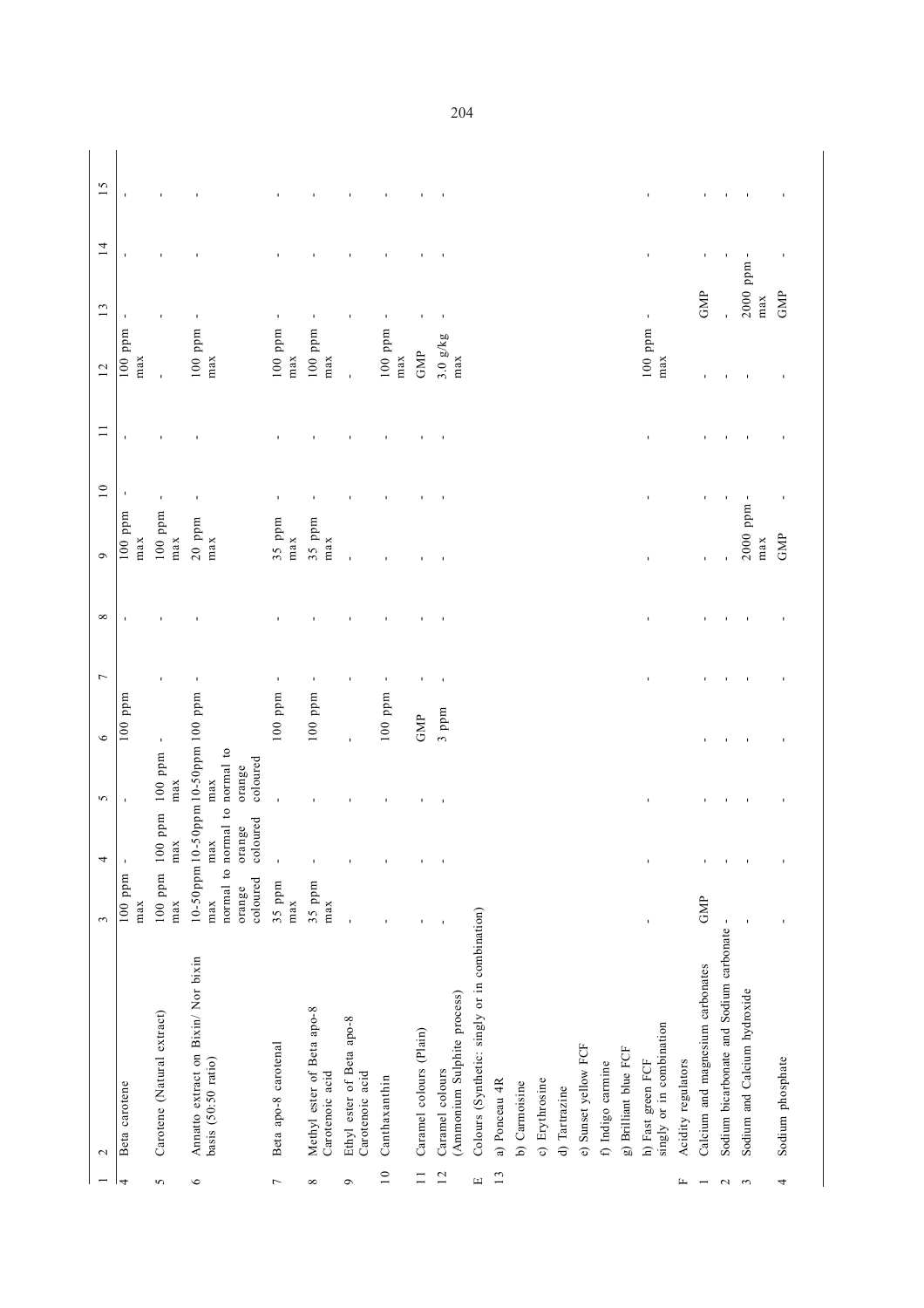|                     | $\sim$                                                                                                   | $\mathfrak{g}$                                                                          | 4                            | $\sim$                                                                   | $\bullet$      | $\overline{\phantom{0}}$ | $\infty$       | $\bullet$           | $10$           | $\Box$         | 12             | 13             | 14                               | 15                                                                         |
|---------------------|----------------------------------------------------------------------------------------------------------|-----------------------------------------------------------------------------------------|------------------------------|--------------------------------------------------------------------------|----------------|--------------------------|----------------|---------------------|----------------|----------------|----------------|----------------|----------------------------------|----------------------------------------------------------------------------|
| ゥ<br>$\overline{ }$ | Calcium sorbates expressed as sorbic acid<br>Sorbic acid; Sodium, Potassium and<br>Preservatives         | shredded<br>for cut,<br>cheese:<br>sliced,<br>1000<br>3000<br>max;<br>ppm<br>ppm<br>max | 3000<br>$_{\rm ppm}$<br>max; | $\begin{array}{c} 3000 \\ \text{PP} \text{m} \\ \text{max}; \end{array}$ | $\blacksquare$ | f,                       | f,             | ï                   | f,             | f,             | ï              | ı              | $2000$ ppm<br>max                |                                                                            |
| $\sim$              | Nisin                                                                                                    | 12.5 ppm 12.<br>max                                                                     | .5 ppm<br>max                | ppm<br>12.5<br>max                                                       | $\mathbf{I}$   | f,                       | $\mathbf{I}$   |                     |                | f,             | $\mathbf{I}$   | ï              |                                  | $12.5$<br>ppm<br>max                                                       |
| $\sim$              | Propionic acid; Sodium and calcium<br>propionate expressed as propionic<br>acid singly or in combination | 3000 ppm-<br>max                                                                        |                              | $\blacksquare$                                                           | ı              | $\blacksquare$           | ı              | ï                   | $\blacksquare$ | $\blacksquare$ | $\blacksquare$ | ı              | ı                                | $\begin{array}{c} 2\,000 \\ \text{pp}\,\text{m} \\ \text{max} \end{array}$ |
| Ξ                   | For surface/ Rind treatment only                                                                         |                                                                                         |                              |                                                                          |                |                          |                |                     |                |                |                |                |                                  |                                                                            |
|                     | Sorbic acid; Potassium and Calcium<br>sorbates expressed as sorbic acid<br>(Singly or in comination)     | 1 g/kg<br>$\Xi$                                                                         | $\blacksquare$               | $\mathbf{I}$                                                             | $\blacksquare$ | $\mathbf{I}$             | $\blacksquare$ | a<br>$\blacksquare$ | $\blacksquare$ | $\mathbf{I}$   | $\blacksquare$ | $\blacksquare$ | $\blacksquare$                   | $\Join$<br>$\mathbf{I}$                                                    |
| $\mathbf{\sim}$     | Pimaricin (natamycin)                                                                                    | $2 \text{ mg/dm}$<br>of 5 mm<br>in depth<br>surface,<br>present<br>square<br>not        | $\blacksquare$               | $\blacksquare$                                                           | $\blacksquare$ | $\blacksquare$           | $\blacksquare$ | ı                   | $\blacksquare$ | $\blacksquare$ | $\blacksquare$ | $\blacksquare$ | $\blacksquare$                   | $\blacksquare$                                                             |
|                     | Anticaking agent                                                                                         |                                                                                         |                              |                                                                          |                |                          |                |                     |                |                |                |                |                                  |                                                                            |
|                     | a) Cellulose                                                                                             |                                                                                         |                              |                                                                          |                |                          |                |                     |                |                |                |                |                                  |                                                                            |
|                     | b) Carbonates of calcium and<br>magnesium                                                                |                                                                                         |                              |                                                                          |                |                          |                |                     |                |                |                |                |                                  |                                                                            |
|                     | c) Phosphates of calcium and<br>magnesium                                                                | 10 g/kg<br>max                                                                          | ı                            | $\mathbf{r}$                                                             | ı              | $\mathbf{I}$             | $\blacksquare$ | $\blacksquare$      | $\blacksquare$ | $\blacksquare$ | $\blacksquare$ | $\blacksquare$ | $\blacksquare$<br>$\blacksquare$ |                                                                            |
|                     | d) Silicates of calcium, magnesium,<br>aluminium or sodium; or silicon<br>dioxide                        |                                                                                         |                              |                                                                          |                |                          |                |                     |                |                |                |                |                                  |                                                                            |
|                     | e) Myristates, Palmitates or<br>Stearates of Al, K, Na, Ca,                                              |                                                                                         |                              |                                                                          |                |                          |                |                     |                |                |                |                |                                  |                                                                            |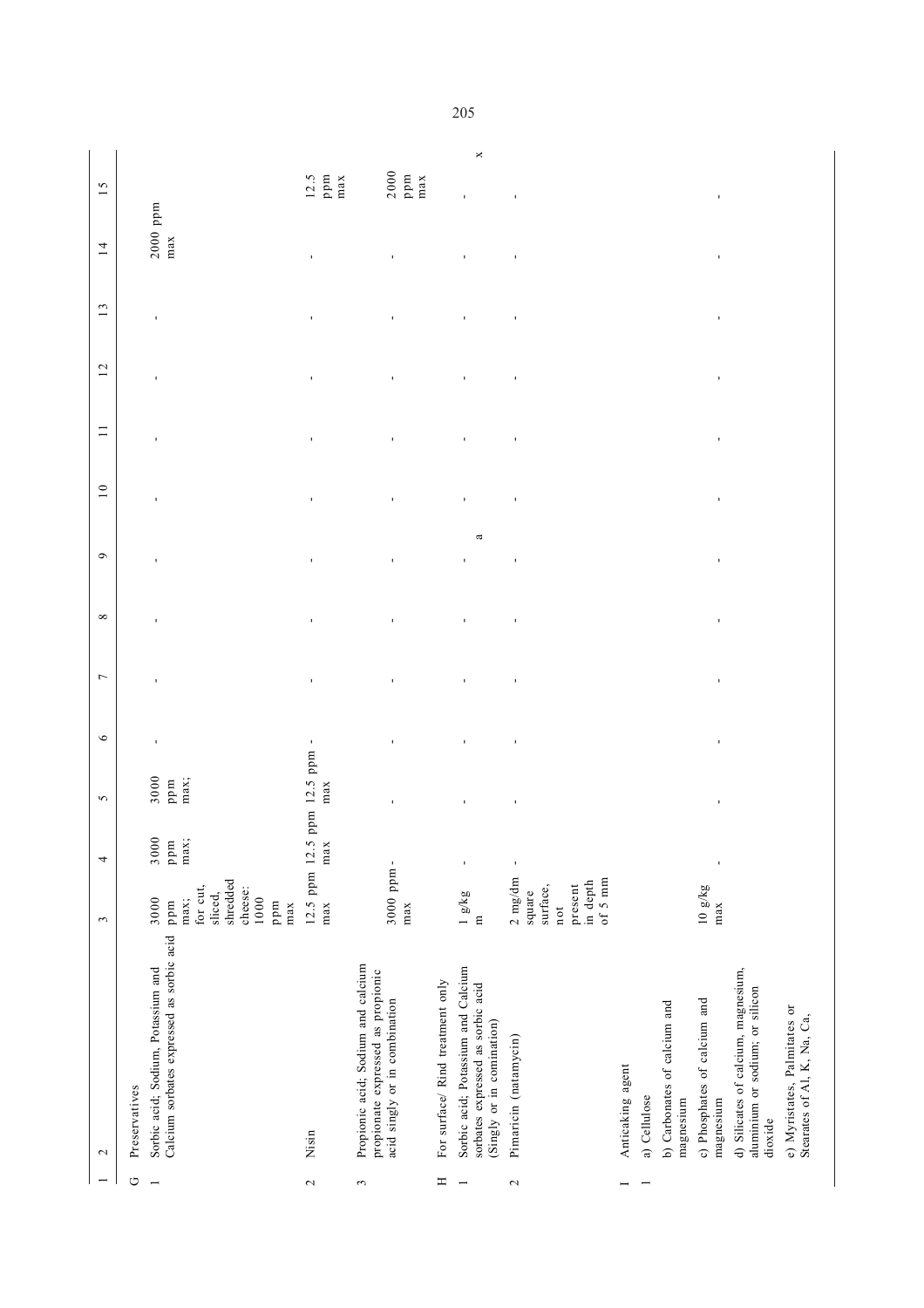|                          | $\mathbf 2$                                                               | 3              | 4                                                                                                                                                                                                                                                               | 5                                                                                                                          | $\circ$        | $\overline{ }$ | ${}^{\circ}$   | $\sigma$       | $\overline{10}$ | $\Box$                                           | 12                                                  | 13             | $\overline{4}$ | 15             |
|--------------------------|---------------------------------------------------------------------------|----------------|-----------------------------------------------------------------------------------------------------------------------------------------------------------------------------------------------------------------------------------------------------------------|----------------------------------------------------------------------------------------------------------------------------|----------------|----------------|----------------|----------------|-----------------|--------------------------------------------------|-----------------------------------------------------|----------------|----------------|----------------|
|                          | Ammonium.                                                                 |                |                                                                                                                                                                                                                                                                 |                                                                                                                            |                |                |                |                |                 |                                                  |                                                     |                |                |                |
|                          | Acidifying agents singly or in combination                                |                |                                                                                                                                                                                                                                                                 |                                                                                                                            |                |                |                |                |                 |                                                  |                                                     |                |                |                |
|                          | Citric acid                                                               | J              | with<br>$\overline{\mathbf{g}}$<br>$\frac{1}{2}$<br>40g<br>max<br>emul<br>fiers                                                                                                                                                                                 | max with<br>40 g/kg<br>emulsi-<br>fiers                                                                                    |                |                |                | I.             |                 | potassium<br>including<br>sodium<br>GMP<br>salts |                                                     | $\blacksquare$ |                | I.             |
| $\sim$                   | Phosphoric acid                                                           | $\blacksquare$ | with<br>kg<br>Y<br>s <sub>1</sub><br>40g<br>max<br>emul<br>fiers                                                                                                                                                                                                | max with<br>40 g/kg<br>emulsi<br>fiers                                                                                     | $\blacksquare$ |                |                |                |                 |                                                  |                                                     |                |                |                |
| 3                        | Acetic acid                                                               | $\blacksquare$ | 40 g/kg<br>max<br>with<br>emul                                                                                                                                                                                                                                  | sifiers emulsifiers<br>40 g/kg<br>with<br>max                                                                              | $\blacksquare$ |                |                |                |                 | GMP                                              | $\blacksquare$                                      |                |                |                |
| 4                        | Lactic acid                                                               | J.             | 40 g/kg<br>max<br>with<br>emul                                                                                                                                                                                                                                  | sifiers emulsifiers<br>$40~{\rm g/kg}$<br>max<br>with                                                                      |                |                |                |                |                 | potassium<br>including<br>sodium<br>GMP<br>salts |                                                     | J.             |                | f,             |
| 5                        | Sodium bicarbonate/ Calcium carbonate<br>expressed as anhydrous substance | $\blacksquare$ | 40 g/kg<br>max<br>with                                                                                                                                                                                                                                          | emulsifiers emulsifiers<br>$40~{\rm g/kg}$ max<br>with                                                                     | $\mathbf{I}$   |                |                | $\blacksquare$ |                 | $\overline{1}$                                   | $\blacksquare$                                      | $\blacksquare$ |                | $\mathbf{I}$   |
| $\frac{1}{2}$            | Malic acid (DL-)                                                          | $\blacksquare$ | $\mathbf{r}$                                                                                                                                                                                                                                                    | $\mathbf{r}$                                                                                                               | 1              |                |                |                |                 |                                                  | GMP                                                 | ٠              |                | $\mathbf{I}$   |
|                          | L-(+Tartaric acid & Sodium/<br>Potassium salts)                           | $\blacksquare$ |                                                                                                                                                                                                                                                                 | $\mathbf{I}$                                                                                                               |                |                |                |                |                 |                                                  | $1~{\rm g/kg}$ max                                  | $\mathbf{I}$   |                | $\mathcal{A}$  |
| $\infty$ $\infty$        | Sodium hydrogen carbonate                                                 | $\blacksquare$ | 1                                                                                                                                                                                                                                                               | $\mathbf{I}$                                                                                                               | 1              | ٠              |                | $\mathbf{I}$   |                 |                                                  | GMP                                                 | $\blacksquare$ |                | $\mathbf{I}$   |
|                          | orthophosphate expressed as P2O5<br>a) Sodium/ Potassium/ Calcium         | $\blacksquare$ | $\blacksquare$                                                                                                                                                                                                                                                  | $\blacksquare$                                                                                                             | $\blacksquare$ |                |                |                |                 |                                                  | $2 \text{ g/kg}$<br>max                             | $\blacksquare$ |                | $\blacksquare$ |
|                          | polyphosphate expressed as P2O5<br>b) Sodium/Potassium/                   |                |                                                                                                                                                                                                                                                                 |                                                                                                                            |                |                |                |                |                 |                                                  | tion with<br>combina-<br>as P2O5<br>singly<br>or in |                |                |                |
| $10$                     | Glucono delta lactone                                                     | <b>GMP</b>     |                                                                                                                                                                                                                                                                 |                                                                                                                            |                |                |                |                |                 |                                                  |                                                     |                |                | GMP            |
| Κ                        | Emulsifier in singly or in cominbation                                    |                |                                                                                                                                                                                                                                                                 |                                                                                                                            |                |                |                |                |                 |                                                  |                                                     |                |                |                |
| $\overline{\phantom{a}}$ | a) Potassium salt of mono/di and<br>polyphosphoric acid                   | ı              |                                                                                                                                                                                                                                                                 |                                                                                                                            | $\blacksquare$ | $\blacksquare$ | $\blacksquare$ | $\blacksquare$ | $\blacksquare$  | $\blacksquare$                                   |                                                     | $\blacksquare$ | ı              | $\mathbf{I}$   |
|                          | b) Calcium salt of mono/di and<br>polyphosphoric acid                     |                |                                                                                                                                                                                                                                                                 | sn.ioudsoud                                                                                                                |                |                |                |                |                 |                                                  |                                                     |                |                |                |
|                          | c) Sodium salt of mono/di and<br>polyphosphoric acid                      |                | 40 g/kg max except that added<br>$(200, 200)$ and $(60, 60)$ and $(60, 60)$ and $(60, 60)$ and $(60, 60)$ and $(60, 60)$ and $(60, 60)$ and $(60, 60)$ and $(60, 60)$ and $(60, 60)$ and $(60, 60)$ and $(60, 60)$ and $(60, 60)$ and $(60, 60)$ and $(60, 60)$ | (Clubbed together frm 1 to 3)<br>$\label{eq:20}$ se posteced $\frac{1}{9}$ g/kg calculated as a<br>bluods bluods and hould |                |                |                |                |                 |                                                  |                                                     |                |                |                |
| $\overline{\mathcal{N}}$ | a) Sodium citrate                                                         |                |                                                                                                                                                                                                                                                                 |                                                                                                                            |                |                |                |                |                 |                                                  |                                                     |                |                |                |
|                          | b) Potassium citrate                                                      |                |                                                                                                                                                                                                                                                                 |                                                                                                                            |                |                |                |                |                 |                                                  |                                                     |                |                |                |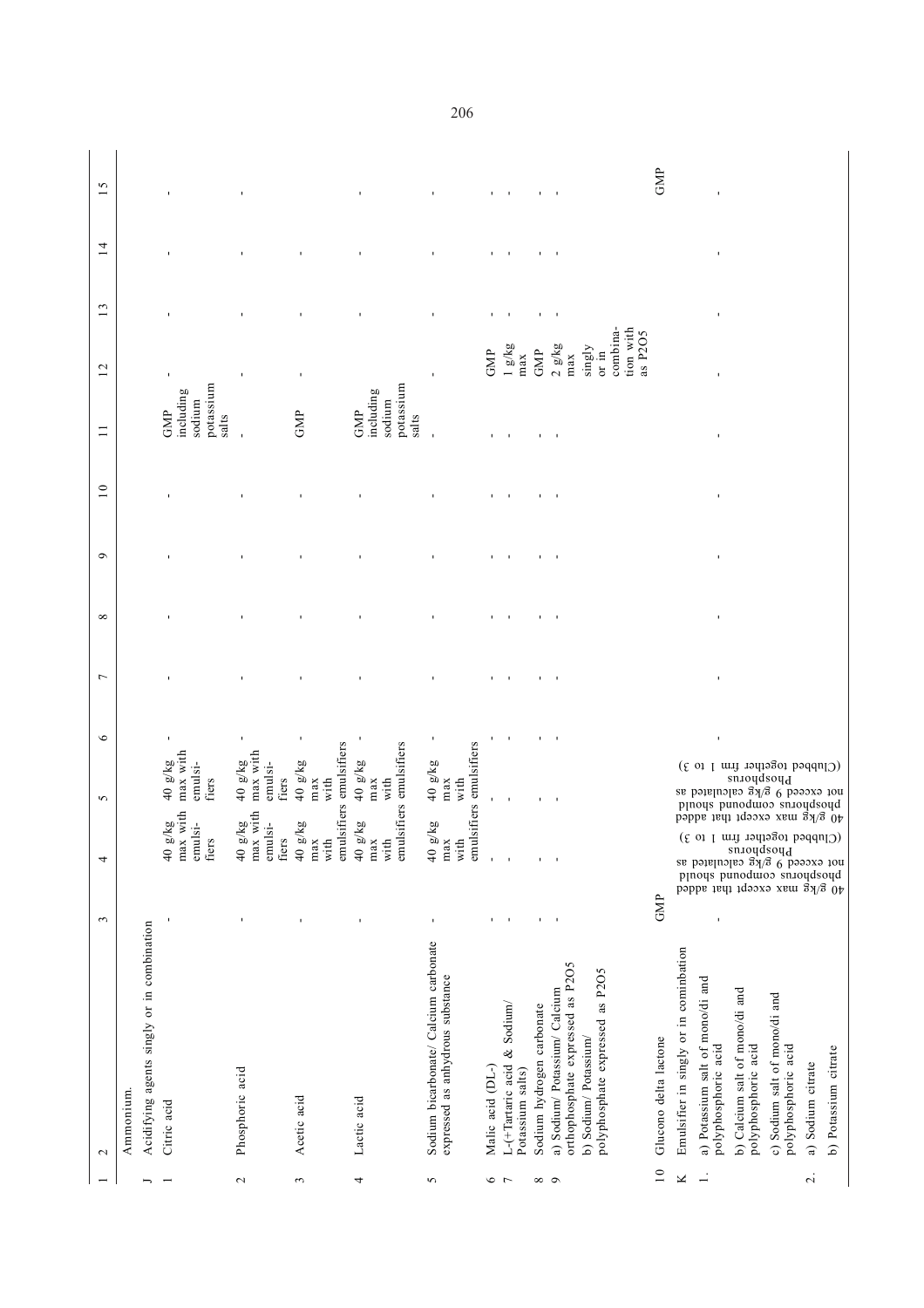|                          | $\mathcal{L}$                                                                    | $\mathfrak{c}$ | 4              | $\sigma$       | $\circ$ | $\overline{ }$ | $\infty$       | $\bullet$ | $\overline{10}$                   | $\Box$                                 | 12                  | 13 | $\frac{4}{3}$ | 15 |
|--------------------------|----------------------------------------------------------------------------------|----------------|----------------|----------------|---------|----------------|----------------|-----------|-----------------------------------|----------------------------------------|---------------------|----|---------------|----|
|                          | c) Calcium citrate                                                               | $\blacksquare$ |                |                |         |                |                |           |                                   |                                        |                     |    |               |    |
| $\ddot{\mathcal{S}}$     | a) Citric acid with sodium hydrogen                                              | J,             |                |                |         | f,             |                |           |                                   |                                        |                     |    |               |    |
|                          | carbonate and or calcium carbonate                                               |                |                |                |         |                |                |           |                                   |                                        |                     |    |               |    |
|                          | hydrogen carbonate and or calcium<br>b) Phosphoric acid with sodium<br>carbonate |                |                |                |         |                |                |           |                                   |                                        |                     |    |               |    |
| $\overline{\phantom{0}}$ | Antioxidant singly or in combination                                             |                |                |                |         |                |                |           |                                   |                                        |                     |    |               |    |
|                          | 1 L- Ascorbic acid                                                               | $\blacksquare$ | $\blacksquare$ | $\blacksquare$ |         | $\blacksquare$ | $\blacksquare$ |           | $\mathbf{I}$                      | $0.5 \text{ g/kg}$                     | $\mathbf{I}$        |    |               |    |
|                          | 2 Ascorbyl palimtate<br>Ascorbyl stearate                                        | ı              | ı              | $\blacksquare$ |         |                |                |           | $500mg/kg$ 0.5 $g/kg$<br>max      | acid only<br>ascorbic<br>max as<br>max | ı                   |    |               |    |
|                          |                                                                                  |                |                |                |         |                |                |           |                                   | in cream<br>powder                     |                     |    |               |    |
| 3                        | Alpha tocopherols, Mixed<br>tocopherols                                          | $\blacksquare$ |                |                |         |                |                |           | $\blacksquare$                    |                                        |                     |    |               |    |
| 4                        | Propyl gallate                                                                   | $\blacksquare$ | ı              |                |         |                |                |           | $100mg/kg -$<br>max               |                                        |                     |    |               |    |
| 5                        | Octyl gallate                                                                    | $\blacksquare$ |                |                |         |                |                |           | $\blacksquare$<br>100mg/kg<br>max |                                        |                     |    |               |    |
| $\circ$                  | Ethyl gallate                                                                    |                |                |                |         |                |                |           | 100mg/kg<br>$_{max}$              |                                        |                     |    |               |    |
| $\overline{ }$           | Dodecyl gallate                                                                  |                |                |                |         |                |                |           | 100mg/kg<br>max                   |                                        |                     |    |               |    |
| ${}^{\infty}$            | Butylated hydroxy anisole                                                        |                |                |                |         |                |                |           | $175mg/kg$ 100 ppm<br>max         | max                                    |                     |    |               |    |
| Σ<br>$\overline{ }$      | Antioxidant synergists<br>Citric acid                                            |                |                |                |         |                |                |           | GMP                               | GMP                                    | $\blacksquare$      |    |               |    |
| $\mathsf{z}$             | Miscellaneous<br>Glycerol                                                        |                | ı              |                |         |                |                |           |                                   |                                        | $50~{\rm g/kg}$ max |    |               |    |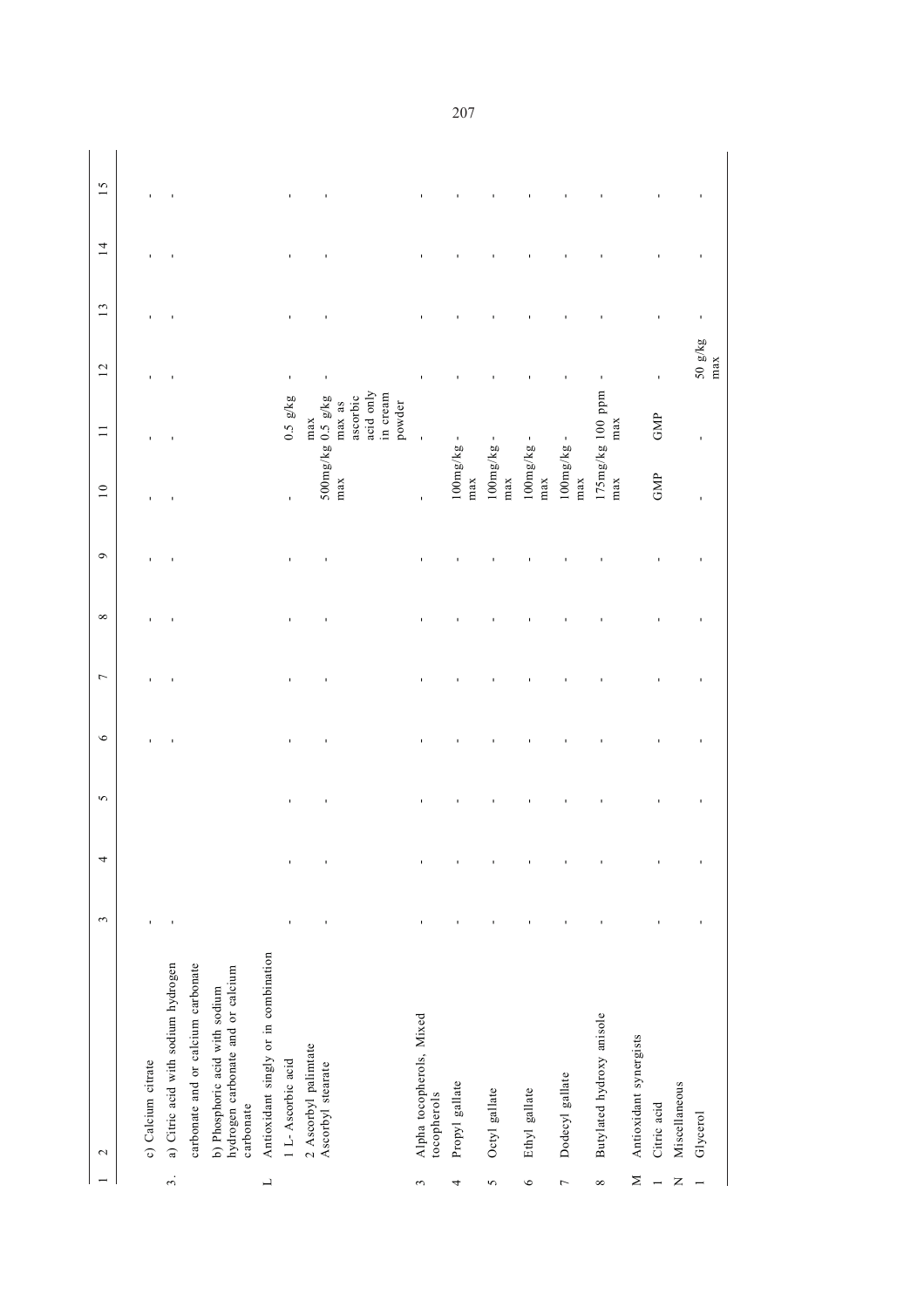|      | n cheese<br>variety                                |
|------|----------------------------------------------------|
| able | individua<br>ן<br>נוב<br>f Food Additives<br>se of |

| $C$ pees<br>Extra Hard Grating | (18)                 | Milk maximum<br>$10 g\lambda/gm002$                | unuixem<br>$\frac{3}{2}$ % august                | ł. | 15mg/kg | maximum | ł                                            |                                                                               |                                                                               |
|--------------------------------|----------------------|----------------------------------------------------|--------------------------------------------------|----|---------|---------|----------------------------------------------|-------------------------------------------------------------------------------|-------------------------------------------------------------------------------|
| Brie                           | (17)                 | Milk maximum<br>$10 g\lambda/gm002$                | unuixem<br>$8X$ $\mu$ 009                        | ł, | ÷       |         | ŧ                                            |                                                                               |                                                                               |
| Camembert                      | (16)                 | Milk maximum<br>$\rm 10~g\bar{A}/g\bar{m}00\Omega$ | unuixem<br>$\frac{3N}{2m}$ 009                   | ł, | ÷       |         | f,                                           |                                                                               |                                                                               |
| Cream Cheese                   | (15)                 | Milk maximum<br>$\log 20000$                       | unuixeu<br>$\frac{3}{2}$ % august                |    | ÷       |         | ŧ                                            |                                                                               |                                                                               |
| Coulommiers                    | $\frac{4}{14}$       |                                                    | unuixeu<br>$\frac{3}{2}$ % august                |    | ÷       |         | f,                                           |                                                                               |                                                                               |
| 0.01195<br>Cottage/ Creamed    | (13)                 | Milk maximum<br>$10 g\lambda/gm002$                |                                                  | ł. | ÷       |         | ÷                                            |                                                                               |                                                                               |
| Provolone                      | (12)                 | Milk maximum<br>$10 g\lambda/gm002$                |                                                  | ł. | ÷       |         | ł,                                           |                                                                               | GMP                                                                           |
| Saint-Paulin                   | Ξ                    | Milk maximum<br>$\rm 10~g$ M/gm002                 | unuixem<br>$8N\$ mg/Kg                           | I  | ÷       |         | ł,                                           |                                                                               |                                                                               |
| rilslig                        | (10)                 | Milk maximum<br>$\rm 10~g$ kg $\rm 000$            | unuixeu<br>$\sqrt[3]{8}$ mg/Kg                   | ł. | ÷       |         | ł                                            |                                                                               |                                                                               |
| Emmentaler                     | $\odot$              | Milk maximum<br>$10 g\lambda/gm002$                |                                                  | ł. | ÷       |         | f,                                           |                                                                               |                                                                               |
| <b>aosurg</b>                  | $\circledast$        | Milk maximum<br>$10 g\lambda/gm002$                | unuixem<br>$gN\$ mg/Kg                           | ł. | ÷       |         | ł,                                           |                                                                               |                                                                               |
| Havarti                        | $\widetilde{C}$      | Milk maximum<br>$10 g\$ /gm002                     | unuixem<br>$\frac{3}{2}$ % august                | ł. |         |         | ł                                            |                                                                               |                                                                               |
| Gouda                          | $\odot$              | Milk maximum<br>10 gx\gm002                        | unuixeui<br>$\frac{3}{2}$ X $\frac{3}{2}$ uu 009 | ł. | ÷       |         | ł                                            |                                                                               |                                                                               |
| Edam                           | $\widetilde{\Omega}$ | Milk maximum<br>$10 g\lambda/gm002$                | unuixem<br>$\sqrt[3]{8}$ u 009                   | I  | ÷       |         | ł                                            |                                                                               |                                                                               |
| Danbo                          | $\widehat{f}$        | Milk maximum<br>$10 g\lambda/gm002$                | mnuixem<br>$8N$ gm 009                           | I  | ł       |         | ł                                            |                                                                               |                                                                               |
| Cheddar                        | $\widehat{c}$        | Milk maximum<br>$10 g\lambda/gm002$                | mnuixem<br>$8X$ $\mu$ 009                        | I, | ł       |         | ŧ                                            |                                                                               | unuixem<br>l gm/kg of nilk solids                                             |
| Name of additives              | $\widetilde{\omega}$ | Calcium Chloride<br>Stabilizers                    | Beta Carotene<br>Annatto<br>Colour               |    |         | Enzymes | Alpha-amylese<br>(Aspergillus<br>oryzae var) | Bacillus Subtilis)<br>Alpha-amylese<br>expressed in<br>Megaterium<br>Bacillus | Stearothemophilius<br>Alpha-amylese<br>expressed in<br>Bacillus<br>subtilis). |
| .0118                          |                      |                                                    |                                                  |    |         |         |                                              | $\overline{\mathbf{C}}$                                                       | 3                                                                             |

 $\overline{1}$  $\overline{1}$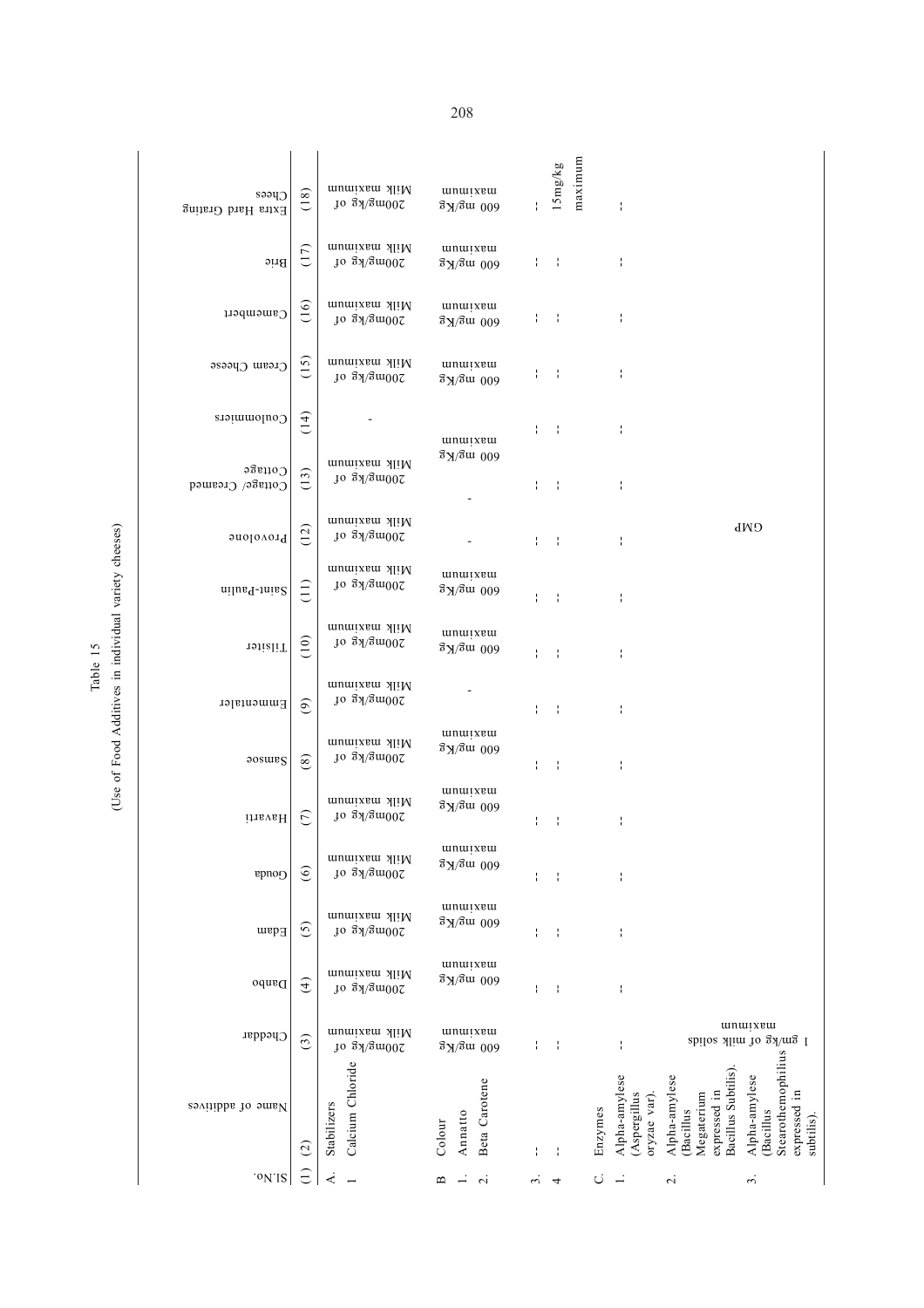| Ξ<br>4                   | Alpha-amylese<br>$\widetilde{c}$                                                      | $\odot$                        | $\widehat{f}$ | $\odot$ | $\circledcirc$ | $\epsilon$                                                   | $^{(8)}$                                                       | $\odot$                                                              | (10)                                                             | $\overline{1}$                                                                                                       | (12)                                                                | $(13)$                                                                                    | (14)                                                             | (15)                                                                                                                                                                                                                           | (16)                                                                  | (17)                                                                                                             | (18)                                                            |
|--------------------------|---------------------------------------------------------------------------------------|--------------------------------|---------------|---------|----------------|--------------------------------------------------------------|----------------------------------------------------------------|----------------------------------------------------------------------|------------------------------------------------------------------|----------------------------------------------------------------------------------------------------------------------|---------------------------------------------------------------------|-------------------------------------------------------------------------------------------|------------------------------------------------------------------|--------------------------------------------------------------------------------------------------------------------------------------------------------------------------------------------------------------------------------|-----------------------------------------------------------------------|------------------------------------------------------------------------------------------------------------------|-----------------------------------------------------------------|
|                          | stearother-<br>mophilius)<br>(Bacillus                                                |                                |               |         |                |                                                              |                                                                |                                                                      |                                                                  |                                                                                                                      |                                                                     |                                                                                           |                                                                  |                                                                                                                                                                                                                                |                                                                       |                                                                                                                  |                                                                 |
| 5                        | Alpha-amylese<br>subtilieis)<br><b>Bacillus</b>                                       |                                |               |         |                |                                                              |                                                                |                                                                      |                                                                  |                                                                                                                      | GMP                                                                 |                                                                                           |                                                                  |                                                                                                                                                                                                                                |                                                                       |                                                                                                                  |                                                                 |
| Ö                        | Alpha-amylese<br>(Carbohydrase)<br>icheniformis)<br>Bacillus                          | l gm/kg of niilk solida hammin |               |         |                |                                                              |                                                                |                                                                      |                                                                  |                                                                                                                      |                                                                     |                                                                                           |                                                                  |                                                                                                                                                                                                                                |                                                                       |                                                                                                                  |                                                                 |
|                          | GMO should be<br>Enzymes from<br>labelled                                             |                                |               |         |                |                                                              |                                                                |                                                                      |                                                                  |                                                                                                                      |                                                                     |                                                                                           |                                                                  |                                                                                                                                                                                                                                |                                                                       |                                                                                                                  |                                                                 |
| $\Box$                   | Preservatives                                                                         |                                |               |         |                |                                                              |                                                                |                                                                      |                                                                  |                                                                                                                      |                                                                     |                                                                                           |                                                                  |                                                                                                                                                                                                                                |                                                                       |                                                                                                                  |                                                                 |
|                          | Potassium sorbate<br>Sodium sorbarte,<br>calculated as<br>Sorbic Acid,<br>Sorbic Acid |                                | ł             | ł       | ł              | $\mathcal{L}$                                                | and the control of the first state of the control of the first | and the first product of the first state of the control of the first | design and contributed to the first contribution of the state of | design and contributed to the first contribution of the first of the state of the state of the state of the state of | the control of the control of the field of the control of the field | design and control of the distribution of the control of the distribution of the state of | design and contributed to the first contribution of the state of | design and control of the distribution of the control of the distribution of the second second second second second second second second second second second second second second second second second second second second s | design and control of the dealership of the control of the dealership | contracts and contracts are the contracts of the contracts of the contracts of the contracts of the contracts of | the contract of the contract of the contract of the contract of |
| Е,                       | Thickening Agents<br>combination:<br>singly or in                                     |                                |               |         |                |                                                              |                                                                |                                                                      |                                                                  |                                                                                                                      |                                                                     |                                                                                           |                                                                  |                                                                                                                                                                                                                                |                                                                       |                                                                                                                  |                                                                 |
|                          | Carrageenam                                                                           |                                | ÷             | ÷       |                |                                                              |                                                                |                                                                      |                                                                  |                                                                                                                      |                                                                     |                                                                                           |                                                                  |                                                                                                                                                                                                                                |                                                                       |                                                                                                                  |                                                                 |
|                          | Guar Gum                                                                              |                                |               |         |                |                                                              |                                                                |                                                                      |                                                                  |                                                                                                                      |                                                                     |                                                                                           |                                                                  |                                                                                                                                                                                                                                |                                                                       |                                                                                                                  |                                                                 |
| $\mathbf{\sim}$          | Karaya Gum                                                                            |                                |               |         |                |                                                              |                                                                |                                                                      |                                                                  |                                                                                                                      |                                                                     |                                                                                           |                                                                  |                                                                                                                                                                                                                                |                                                                       |                                                                                                                  |                                                                 |
| $\mathfrak{g}$           | Tragacanth<br>Gum                                                                     |                                |               |         |                |                                                              |                                                                |                                                                      |                                                                  |                                                                                                                      |                                                                     |                                                                                           |                                                                  |                                                                                                                                                                                                                                |                                                                       |                                                                                                                  |                                                                 |
| 4                        | Xanthan Gum                                                                           |                                |               |         |                |                                                              |                                                                |                                                                      |                                                                  |                                                                                                                      |                                                                     |                                                                                           |                                                                  |                                                                                                                                                                                                                                |                                                                       |                                                                                                                  |                                                                 |
| $\sim$                   | Alginate of<br>Potassium/<br>Calcium<br>Sodium/                                       |                                |               |         |                | contracts to the design of the contracts of the contracts of |                                                                |                                                                      |                                                                  |                                                                                                                      |                                                                     |                                                                                           |                                                                  |                                                                                                                                                                                                                                |                                                                       |                                                                                                                  |                                                                 |
| $\circ$                  | Ammonium<br>Alginate                                                                  |                                | ÷             | ÷       |                |                                                              |                                                                |                                                                      |                                                                  |                                                                                                                      |                                                                     |                                                                                           |                                                                  |                                                                                                                                                                                                                                |                                                                       |                                                                                                                  |                                                                 |
| $\overline{\phantom{a}}$ | Gelatine                                                                              |                                |               |         |                |                                                              |                                                                |                                                                      |                                                                  |                                                                                                                      |                                                                     |                                                                                           |                                                                  |                                                                                                                                                                                                                                |                                                                       |                                                                                                                  |                                                                 |
| $\infty$                 | Pectins                                                                               | ÷                              | ÷             | ÷       |                |                                                              |                                                                |                                                                      |                                                                  |                                                                                                                      |                                                                     |                                                                                           |                                                                  |                                                                                                                                                                                                                                |                                                                       |                                                                                                                  |                                                                 |
| $\circ$                  | Propylene<br>Alginate<br>Glycol                                                       | ÷                              |               | ÷       |                |                                                              |                                                                |                                                                      |                                                                  |                                                                                                                      |                                                                     |                                                                                           |                                                                  |                                                                                                                                                                                                                                |                                                                       |                                                                                                                  |                                                                 |

1. Amended vide GSR 356(E)  $7.6.2005$ 1. Amended vide GSR 356(E) 7.6.2005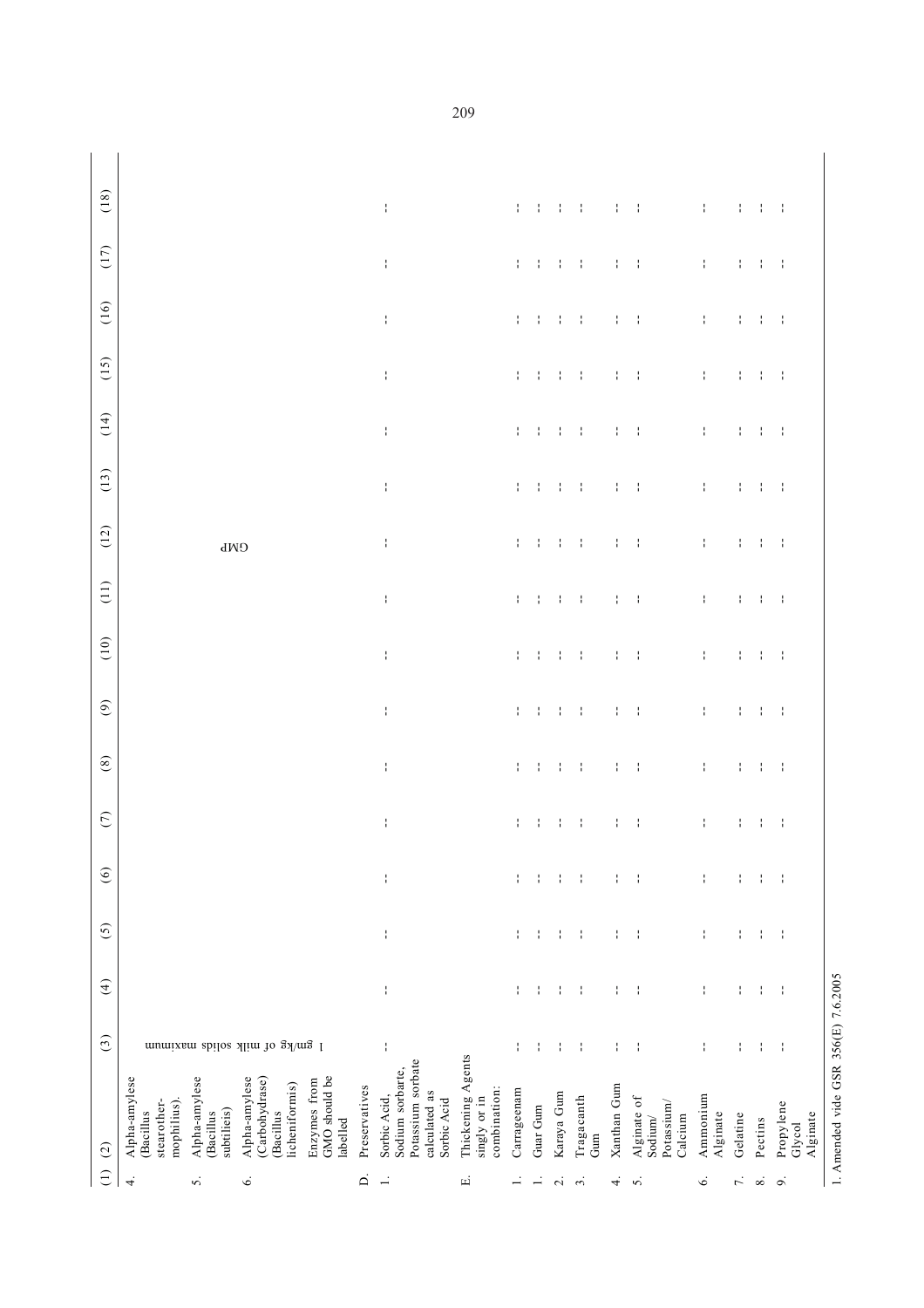| $\overline{N}$ .<br>$\overline{\mathbf{S}}$ | Name of the product                                                | Total Plate count                | E. Coli                               | Staphylococcus<br>aureus               | Salmonella &<br>Shigella                             | Vibro Cholerae               | Parahaemolyticus<br>Vibro       | Clostridium<br>perfringens |  |
|---------------------------------------------|--------------------------------------------------------------------|----------------------------------|---------------------------------------|----------------------------------------|------------------------------------------------------|------------------------------|---------------------------------|----------------------------|--|
|                                             | $\mathbf{\sim}$                                                    | 3                                | 4                                     | 5                                      | $\circ$                                              | $\overline{ }$               | $\infty$                        | $\circ$                    |  |
|                                             | Frozen shrimps<br>or prawns                                        |                                  |                                       |                                        |                                                      |                              |                                 |                            |  |
|                                             | Raw                                                                | Not more that five<br>lakhs /gm  | Not more than<br>$20/\mathrm{gm}$     | Not more than<br>$100$ / $\mathrm{gm}$ | Absent in 25 gm                                      | $\rm gm$<br>Absent in 25     | m<br>Absent in 25               |                            |  |
|                                             | Cooked                                                             | Not more that<br>one lakh /gm    | $\Xi$<br>Absent in 25                 | Em<br>Absent in 25                     | $\rm gm$<br>Absent in 25                             | $\rm gm$<br>Absent in 25     | Ξ<br>Absent in 25               |                            |  |
| $\mathbf{\sim}$                             | Frozen Lobsters                                                    |                                  |                                       |                                        |                                                      |                              |                                 |                            |  |
|                                             | Raw                                                                | Not more that<br>five lakhs /gm  | Not more that                         | Not more that                          | gm<br>Absent in 25                                   | gm<br>Absent in 25           | $\rm gm$<br>25<br>Absent in     |                            |  |
|                                             | Cooked                                                             | Not more that<br>one lakh /gm    | $\rm gm$<br>Absent in 25              | gm<br>Absent in 25                     | $\rm gm$<br>Absent in 25                             | $\rm gm$<br>Absent in 25     | Ξ<br>25<br>Absent in            |                            |  |
|                                             | Frozen Squid                                                       | Not more that<br>five lakhs /gm  | Not more than<br>$20/\mathrm{gm}$     | Not more than<br>$100$ / $\mathrm{gm}$ | gm<br>Absent in 25                                   | $\rm{gm}$<br>Absent in 25    | gm<br>25<br>Absent in           |                            |  |
| $\sim$                                      | Frozen finfish                                                     | Not more that<br>five lakhs /gm  | Not more than<br>$20/\mathrm{gm}$     | Not more than<br>$100$ / $\mathrm{gm}$ | gm<br>Absent in 25                                   | gm<br>Absent in 25           | Ξ<br>25<br>Absent in            |                            |  |
| 4                                           | Frozen fish                                                        | Not more than<br>five lakhs /gm  | Not more than<br>$20/\mathrm{gm}$     | Not more than<br>$100/\mathrm{gm}$     | m<br>Absent in 25                                    | $\mathbb{E}$<br>Absent in 25 | Ξ<br>25<br>Absent in            |                            |  |
| 5                                           | or minced fish flesh<br>or mixtures thereof<br>Frozen fish fillets | Not more than<br>five lakhs /gm  | Not more than<br>$20/\mathrm{gm}$     | Not more than<br>$100/\mathrm{gm}$     | $\mathbb{E}$<br>Absent in 25                         | $\mathbb{E}$<br>Absent in 25 | m<br>Absent in 25               |                            |  |
| $\circ$                                     | Dried Shark fins                                                   | Not more than<br>five lakhs / gm | Not more than<br>$20$ / $\mathrm{gm}$ | Not more than<br>$100$ / $\mathrm{gm}$ | $\rm{gm}$<br>Absent in 25                            | $\mathbb{E}$<br>Absent in 25 | $\rm gm$<br>Absent in 25        |                            |  |
| $\overline{ }$                              | Salted fish / dried<br>salted fish                                 | Not more than                    | Not more than<br>five lakhs /gm       | Not more than<br>$20/\mathrm{gm}$      | $\,\mathrm{gm}$<br>Absent in 25<br>$100/\mathrm{gm}$ | m<br>Absent in 25            | $\mathbb{E}$<br>25<br>Absent in |                            |  |
| ${}^{\circ}$                                | Canned finfish                                                     | $\overline{z}$                   | gm<br>Absent in 25                    | $\mathbb{E}$<br>Absent in 25           | gm<br>Absent in 25                                   | $\mathbb{E}$<br>Absent in 25 | $\Xi$<br>Absent in 25           | m<br>Absent in 25          |  |
| $\sigma$                                    | Canned shrimp                                                      | $\overline{\overline{z}}$        | gm<br>Absent in 25                    | gm<br>Absent in 25                     | gm<br>Absent in 25                                   | gm<br>Absent in 25           | $\Xi$<br>Absent in 25           |                            |  |
| $\overline{10}$                             | sardine type products<br>Canned sardines or                        | $\overline{z}$                   | gm<br>Absent in 25                    | Ξ<br>25<br>Absent in                   | gm<br>Absent in 25                                   | $\rm{gm}$<br>Absent in 25    | gm<br>25<br>Absent in           |                            |  |
| $\Box$                                      | Canned salmon                                                      | $\overline{z}$                   | $\rm{gm}$<br>Absent in 25             | m<br>Absent in 25                      | $\rm gm$<br>Absent in 25                             | $\mathbb{E}$<br>Absent in 25 | $\rm gm$<br>Absent in 25        |                            |  |
| 12                                          | Canned crab meat                                                   | $\overline{\overline{z}}$        | gm<br>Absent in 25                    | $\mathbb{E}$<br>Absent in 25           | gm<br>Absent in 25                                   | gm<br>Absent in 25           | gm<br>Absent in 25              |                            |  |
| 13                                          | Canned tuna and<br>Bonito                                          | $\overline{z}$                   | $\mathbb{g}$ m<br>Absent in 25        | $\mathbb{E}$<br>Absent in 25           | $\rm gm$<br>Absent in 25                             | $\rm gm$<br>Absent in 25     | $\Xi$<br>Absent in 25           |                            |  |

TABLE 1

APPENDIX B: Microbiological Requirements:

APPENDIX B: Microbiological Requirements: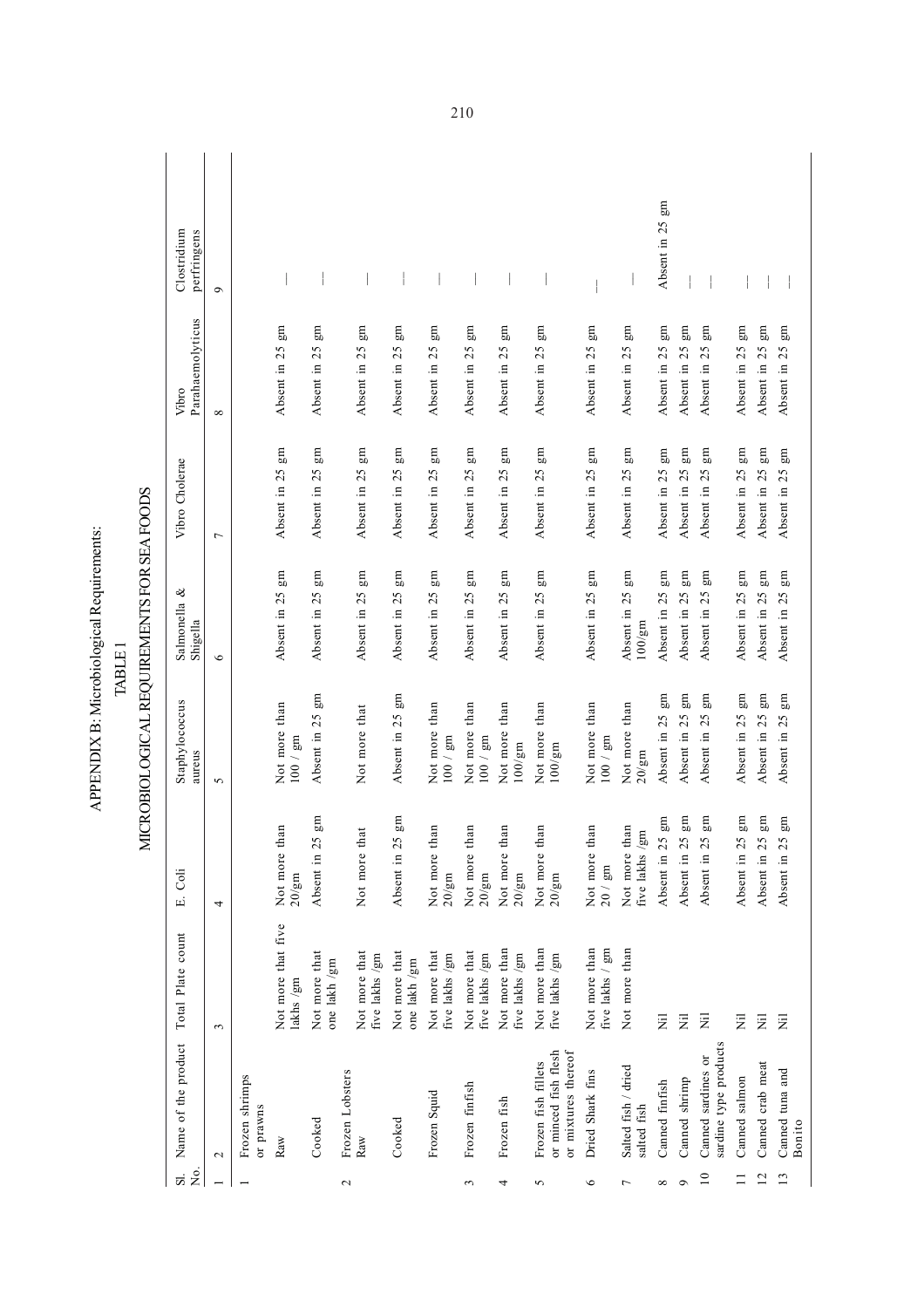| casein, ice cream mix<br>milk powder, cream, whey, edible<br>Dried products: | $\circledast$     | 40,000/g                       | 50,000/g    | 10/g                        | 50/g             | Absent/g                               | Absent /25g             |                                                   | Less than 10/g   | $\blacksquare$                    |        |                     | $100/g$                       | 1000/g |                  | 10/g                      | 100/g    | Absent/g                            | $\triangledown$                  | $21,2,6,7a,b$<br>0 <sup>3</sup> ,4,5,8 | Ambient, max<br>30°C         | 100g            |
|------------------------------------------------------------------------------|-------------------|--------------------------------|-------------|-----------------------------|------------------|----------------------------------------|-------------------------|---------------------------------------------------|------------------|-----------------------------------|--------|---------------------|-------------------------------|--------|------------------|---------------------------|----------|-------------------------------------|----------------------------------|----------------------------------------|------------------------------|-----------------|
| Pasteurised Butter11                                                         | $\circ$           | 10,000/g                       | 50,000/g    | 10/g                        | $50/g$           | Absent/g                               | Absent /25g             | $10/g$                                            |                  | $50/g$<br>$20/g$                  | $50/g$ |                     |                               |        |                  | $\blacksquare$            |          | Absent/g                            |                                  | $5$<br>21,2,5,6<br>03,4,8              | -18°C or lower               | 100g            |
| Sweetened Condensed Milk                                                     | $\widehat{6}$     | 500/g                          | 1,500/g     |                             | Less than $10/g$ | ${\bf A} {\bf b} {\bf sent} / {\bf g}$ | Absent /25g             | $10/\mathrm g$                                    | 100/g            |                                   | 10/g   |                     |                               |        |                  | 10/g                      | 100/g    | Absent/g                            |                                  | 5<br>21&5<br>0 <sup>2-4,6,7b,8</sup>   | $0$ to $4^{\circ}{\rm C}$    | 100g            |
| Evaporated milk<br>Milk, Cream Flavoured milk,<br>Sterilised and UHT         | <u>ි</u>          |                                | 급           |                             |                  |                                        |                         |                                                   |                  |                                   |        |                     | $5/\mathrm{g}$                | 10/g   |                  |                           | Absent/g | I,                                  |                                  | $\frac{5}{2^{7a}}$                     | Ambient, max 30°C            | $100$ ml or $g$ |
| Flavoured Milk<br>Pastrurised<br>Milk/Cream                                  | $\left( 4\right)$ | 30,000/g                       | 50,000/g    |                             | Less than $10/g$ | Absent/g                               | Absent /25g             | p                                                 | Less than $10/g$ | $\blacksquare$                    |        |                     |                               |        |                  |                           |          | Absent                              | $\sim$                           | $2^{1}$<br>0 <sup>2-5,8</sup>          | $0$ to 4 $^{\circ} \text{C}$ | $100ml$ or $g$  |
| $_{01}$ ueld gnilqme $_{\rm S}$                                              | $\widehat{c}$     | Ξ                              | $\mathbf z$ | $\boldsymbol{\Xi}$          | $\geq$           | $\geq$                                 | $\geq$                  | $\Xi$                                             | $\geq$           | $\mathbf{E}% _{0}$                | Σ      |                     | $\Xi$                         | $\geq$ |                  | $\Xi$                     | $\geq$   | $\geq$                              | $\rm n^{1-8}$                    | $\circ$                                | Storage &<br>transport       | Sample size     |
| Requirements                                                                 | $\widehat{c}$     | Total Plate Count <sup>1</sup> |             | Coliform Count <sup>2</sup> |                  | $E.\operatorname{Coli}^3$              | Salmonella <sup>4</sup> | (coagulase positive)<br>Staph aureus <sup>5</sup> |                  | Yeast and mold count <sup>6</sup> |        | Spore Count:        | (B.cereus)<br>(a) $Aerobic7a$ |        | (b) $Anarobic7b$ | (Clostridium Perfringern) |          | Listeria Monocytogenes <sup>8</sup> | Sampling Guidelines <sup>9</sup> |                                        |                              |                 |
| ON IS                                                                        | Э                 |                                |             | $\overline{\mathcal{L}}$    |                  | $\dot{\tilde{z}}$                      | $\overline{4}$          | s,                                                |                  | $\dot{\circ}$                     |        | $\overline{\tau}$ . |                               |        |                  |                           |          | $\dot{\mathbf{8}}$ .                | $\sigma$                         |                                        |                              |                 |

MICROBIOLOGICAL PARAMETER FOR MILK PRODUCTS MICROBIOLOGICAL PARAMETER FOR MILK PRODUCTS TABLE 2 TABLE 2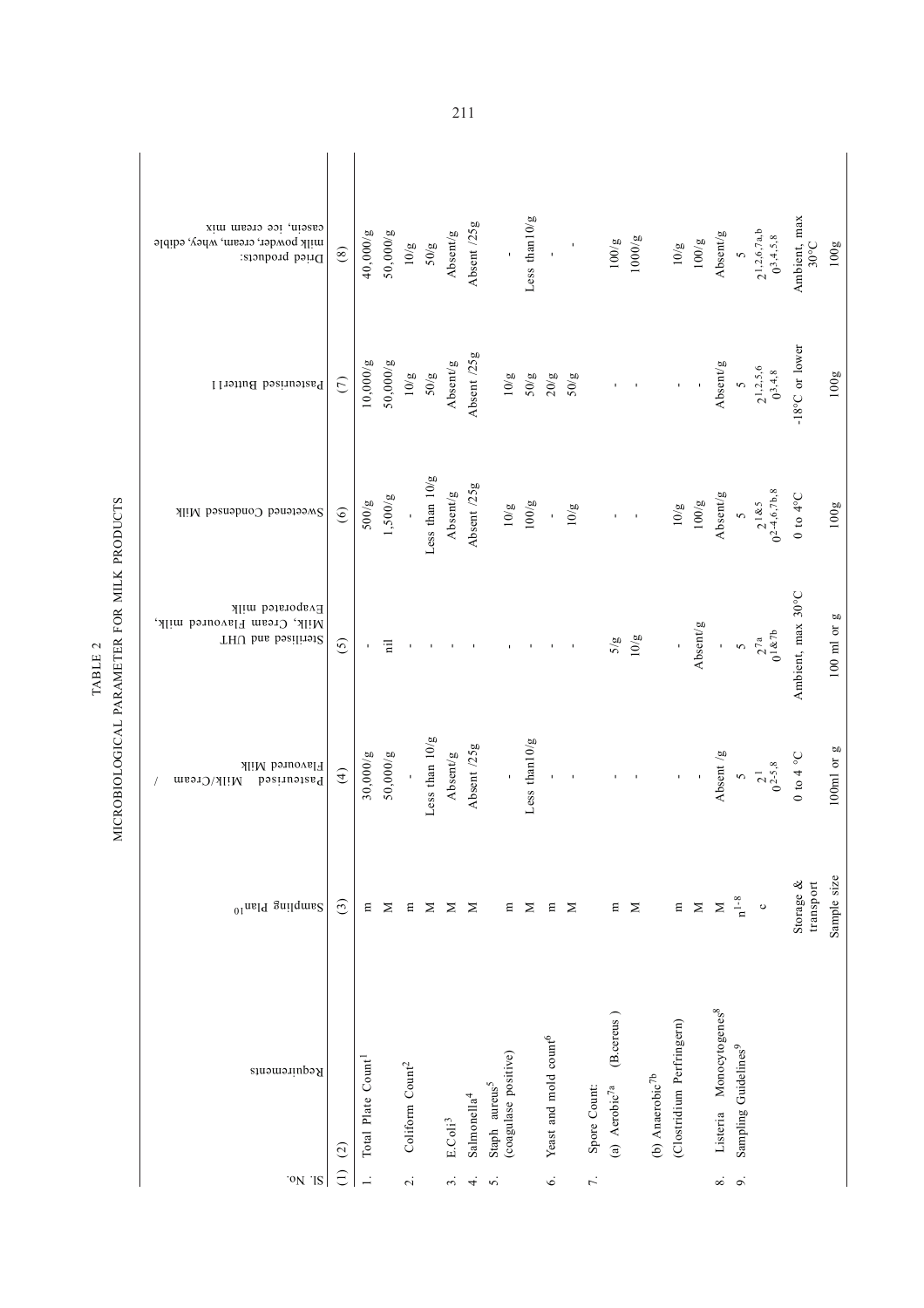| кроуа                                                       | (14)              | 50,000/g                       | 1,00,000/g    | $50/\mathrm{g}$             | $\sqrt{6/6}$     | Less than $10/g$ | Absent /25g             |                           | $\frac{2008}{1000}$  | 50/g                              | 100/g            |              |                               | $\frac{1}{4}$         | $\mathbf{I}$       | J,                        | Absent /g                                              | $\tilde{6}$                      | $2^{1,2,5,6}$  | $0^{3,4,8}$              | $0$ to 40 C               | 100g                                                                     |
|-------------------------------------------------------------|-------------------|--------------------------------|---------------|-----------------------------|------------------|------------------|-------------------------|---------------------------|----------------------|-----------------------------------|------------------|--------------|-------------------------------|-----------------------|--------------------|---------------------------|--------------------------------------------------------|----------------------------------|----------------|--------------------------|---------------------------|--------------------------------------------------------------------------|
| Paneer/ Chhana                                              | (13)              | 3,00,000/g                     | 5,00,000/g    | $50/\sqrt{g}$               | $\sqrt{606}$     | Less than $10/g$ | Absent /g               |                           | $\frac{20001}{300}$  | 150/g                             | 250/g            |              |                               | $\mathbf{I}$          | $\mathbf{I}$       | $\mathbf{I}$              | Absent/g                                               | $\sim$                           |                | $2^{1,2,5,6}$<br>0 3,4,8 | $0$ to 40 C               | 100g                                                                     |
| $\epsilon_1$ pueqyinqS<br>JunugoY<br>Dahi,<br><b>Chakka</b> | (12)              | $\mathbf{I}$                   | $\frac{1}{4}$ | $10/\mathrm g$              | $50/\mathrm{g}$  | Absent/g         | Absent /25g             |                           | $\frac{2008}{300}$   | 50/g                              | 100/g            |              | ł                             | $\frac{1}{4}$         | 10/g               | $\mathbf{I}$              | Absent/g                                               | $\overline{6}$                   | $2^{2,5,6}$    | $0^{3,4,8}$              | 0 to 40 C                 | 100g                                                                     |
| All other cheeses <sup>12</sup>                             | $\left(11\right)$ | ł                              | $\frac{1}{4}$ | 100/g                       | 500/g            | Less than $10/g$ | Absent /g               |                           | $\frac{3}{8}$ (001   | 10/g                              | 100/g            |              |                               | $\mathop{!}\nolimits$ | $10/\mathrm{g}$    | 100/g                     | other cheeses<br>Hard cheese<br>Absent/25g<br>Absent/g | $\sim$                           | $2^{2,5,6}$    | $0^{3,4,7b,8}$           | $4\text{ to }80\text{ C}$ | 100g                                                                     |
| proids<br>passaooid<br>cpeeae <sub>/</sub><br>cpese         | (10)              | 50,000/g                       | 75,000/g      |                             | Less than $10/g$ | Absent/g         | Absent /25g             |                           | Less than $10/g$     |                                   | Less than $10/g$ |              |                               | $\frac{1}{2}$         | $\mathbf{I}$       | 100/g                     | Absent /g                                              | S                                | $\overline{c}$ | $0^{2-6,7b,8}$           | 4 to 80 C                 | 100g                                                                     |
| lolly, ice candy<br>Ice cream, frozen dessert, milk         | $\circ$           | 2,00,000/g                     | 2,50,000/g    | 50/g                        | $100/g$          | Absent/g         | Absent /25g             |                           | Less than10/g        |                                   | Less than10/g    |              |                               | $\mathbf{I}$          | $\mathbf{E}$       |                           | Absent $/g$                                            | $\overline{6}$                   | $2^{182}$      | $0^{3,4,5,6,8}$          | -180 C or lower           | 100g                                                                     |
| <sup>01</sup> ns <sup>19</sup> gnilqms2                     |                   | 日                              | Σ             | Ε                           | Σ                | $\geq$           | Σ                       |                           | $E \ge$              | $\Xi$                             | Σ                |              | E                             | $\geq$                |                    | Σ                         | Σ                                                      | $n^{-1-8}$                       | $\circ$        |                          | Storage &<br>transport    | Sample size                                                              |
| Requirements                                                |                   | Total Plate Count <sup>1</sup> |               | Coliform Count <sup>2</sup> |                  | $E.Coli3$        | Salmonella <sup>4</sup> | Staph aureus <sup>5</sup> | (coagulase positive) | Yeast and mold count <sup>6</sup> |                  | Spore Count: | (B.cereus)<br>(a) $Aerobic7a$ |                       | (b) Anaerobic $7b$ | (Clostridium Perfringern) | Listeria Monocytogenes <sup>8</sup>                    | Sampling Guidelines <sup>9</sup> |                |                          |                           | <sup>1-8</sup> Microbiological requirements for different dairy products |
| ' <sup>o</sup> N'IS                                         |                   | $\overline{a}$                 |               | $\overline{\mathcal{L}}$    |                  | $\dot{5}$        | $\overline{4}$          | $\overline{5}$            |                      | $\dot{\circ}$                     |                  | $\vec{r}$ .  |                               |                       |                    |                           | $\infty$                                               | o.                               |                |                          |                           |                                                                          |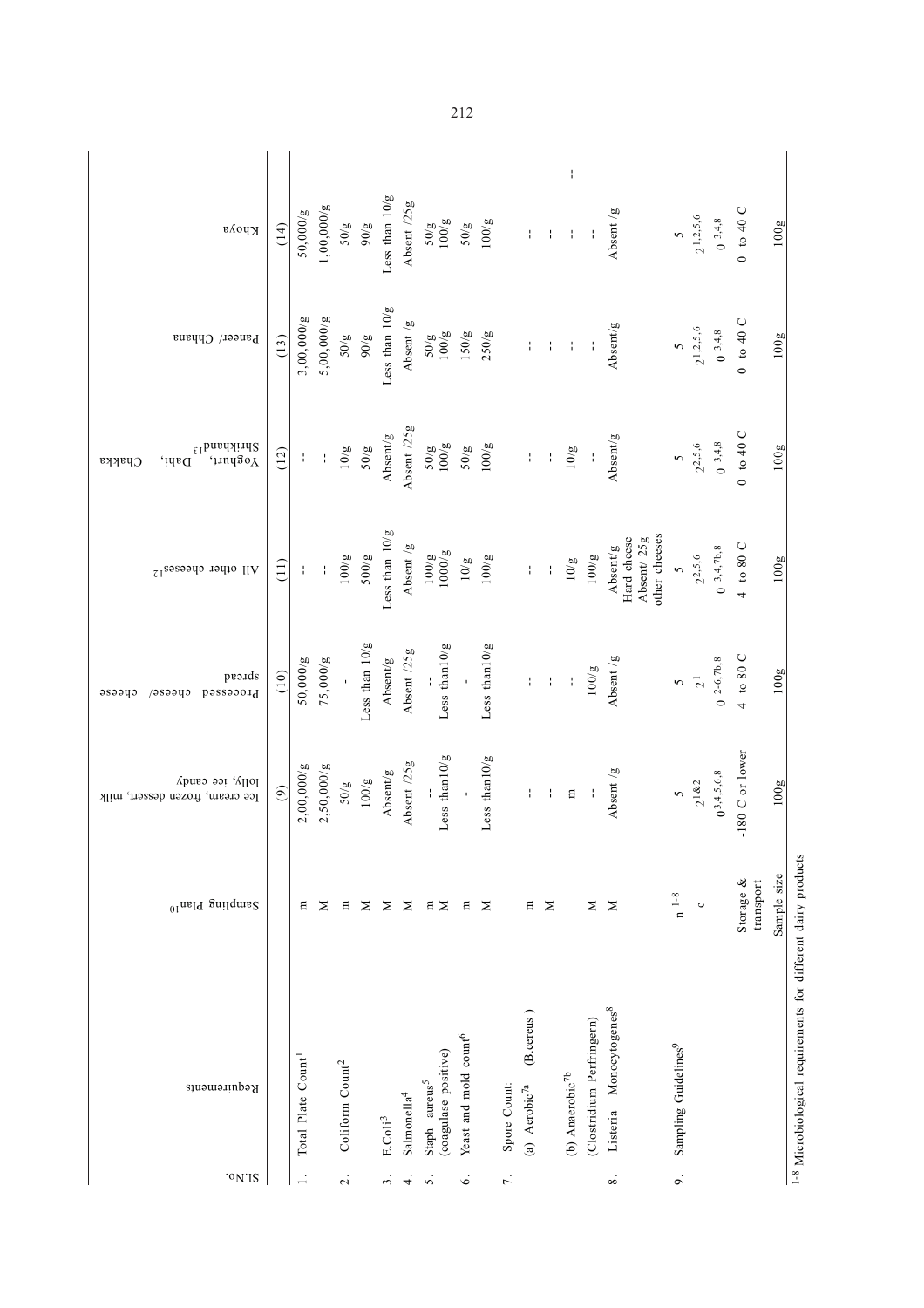## 9Sampling Guidelines:

The sampling for different microbiological testing parameters proposed in the standards is to be ensured aseptically by a trained person at manufacturing units following guidelines given in IS 11546:1999 /ISO 707:1985 (Reaffirmed 2010). The samples shall be stored and transported under appropriate temperature conditions and insulations within 24 hours of sampling to accredited laboratory for analysis as per the approved test methods. A large sample size may be drawn (if desired) according to the tests required and the type of product. Preservatives shall not be added to samples intended for microbiological examination. Three sample sets shall be taken from full production batches. Each sample set shall comprise of a minimum of five samples of 100 grams each taken randomly from throughout the batch. The samples will be submitted to the laboratory in the original unopened packaging, sealed at the time of sampling maintained in their original physical state. A set of five samples shall be tested from three different accredited laboratories and the final decision shall be drawn based on three test results. There will be no provision for retesting or re-sampling for microbiological testing.

10Sampling plan and interpretation:

The following terms, as used by the International Commission on Microbiological Specifications of Foods (ICMSF) are defined and used in this standards:

n= The number of sample units which must be examined from the batch/lot of food to satisfy the requirements of a particular sampling plan.

c= the maximum allowable number of defective sample units. This is the number of sample units, which may exceed the microbiological limit specified by m. These are considered marginally acceptable results provided they did not exceed the limit specified by M. When more than this number is found; the lot is rejected by the sampling plan.

m= Represents an acceptable level and values above it are marginally acceptable in terms of the sampling plan.

M= A microbiological criterion which separates marginally acceptable quality from unsatisfactory/potentially hazardous quality. Values above M are unacceptable in terms of the sampling plan and detection of one or more samples exceeding this level would be cause for rejection of the lot.

When 5 or more units of the same variety from a lot or consignment are analyzed  $(n=5)$ , no more than 2 units  $(c=2)$  should exceed the maximum tolerance (m) for microbiological levels stated in the reference criteria and no 1 unit should exceed the stated level for the maximum tolerance (M).

Microbiological criteria and their interpretation: Three categories of microbiological quality have been assigned in standard based on Total plate count, levels of indicator organisms (Coliform count and yeast & mold count) and the number or presence of pathogenic bacteria. These are satisfactory, unsatisfactory and potentially hazardous.

1. Satisfactory: if a maximum of  $c/n$  value are between m and M, and the rest of the values observed are  $\leq m$  ---- means the results are within limits of acceptable microbiological quality and no action is required.

2. Unsatisfactory: If one or more of the values observed are >M or more than c/n values are between m and M --- means the results are outside acceptable microbiological limits linked with hygiene indicators (Total plate count, Coliform count and Yeast and mold count) and are indicative of poor hygiene or poor handling practices. Under these conditions the premises producing such unstatisfctory product shall be stopped and will carry out the detailed investigations for nonconformity/ noncompliance during manufacturing. The manufacturing of such prouduct will be re-started only after HACCP/GMP audit clearance of the premises by the food safety authority and compliance of fresh product with the regulatory limits.

3. Potentialy hazardous: If one or more of the values observed are >M or more than c/n values are between m and M --- means the results are outside acceptable microbiological limits linked with pathogenic bacteria (E. coli, Salmonella, coagulase positive Staph aureus, B.cereus, Cl. Perfringens, L. monocytogenes) and are indicative of serious food safety concern and immediate remedial action should be initiated. Such results will attract enforcement/prosecution by the concerned food safety authorities. Withdrawal of any of the food still available for sale or distribution and if applicable, recall action may be initiated. An investigation of food production or handling practices shall be investigated to determine the source /cause of the potential of the problem so that remedial action can commence. A detail risk assessment shall also be done. Failure by an owner to either cease manufacture of product or withdraw/recall product from sale when requested to do so shall result in seizure of that product where the officer has reason to believe that it is contaminated with pathogenic bacteria.

14 Reference test methods:

| Test Methods                                                                                                                                                                                                                                                                                                                                 | Reference                                                                                                                            |
|----------------------------------------------------------------------------------------------------------------------------------------------------------------------------------------------------------------------------------------------------------------------------------------------------------------------------------------------|--------------------------------------------------------------------------------------------------------------------------------------|
| Microbiology - General guidance for the enumeration of micro-<br>organisms - Colony count technique at $30^{\circ}$ C (first revision)                                                                                                                                                                                                       | IS 5402:2002/ ISO:4833:1991 Reaffirmed 2007                                                                                          |
| Microbiology - General guidance for the enumeration of Coliforms: IS 5401(Part 1): 2002/ISO 4832:1991 Reaffirmed 2007 OR IS<br>Part 1 Colony count Technique (first revision) OR General guidance 5401(Part 2): 2002/ISO 4831:1991 Reaffirmed 2007<br>for estimation of Coliforms: Part 2 Most Probable Number<br>technique (first revision) |                                                                                                                                      |
| Methods for detection of bacteria responsible for food poisoning:<br>Part 1 Isolation, Identification and Enumeration of Escherichia<br>coli (first revision)                                                                                                                                                                                | IS 5887(Part 1):1976 Reaffirmed 2009                                                                                                 |
| Methods for detection of bacteria responsible for food poisoning:<br>Part 3 General guidance on methods for detection of Salmonella<br>(second revision)                                                                                                                                                                                     | IS 5887(Part 3):1999/ ISO 6579:1993 Reaffirmed 2009                                                                                  |
| Methods for detection of bacteria responsible for food poisoning:<br>Part 8 Horizontal method for enumeration of coagulase-positive<br>staphylococci (Staphylococcus aureus and other species) Section 1<br>Technique using Baird-Parker Agar Medium OR Methods for                                                                          | IS 5887(Part 8/Sec 1):2002 / ISO 6888-1 :1999 Reaffirmed 2007<br>OR IS 5887(Part 8/Sec 2):2002 / ISO 6888-2 :1999 Reaffirmed<br>2007 |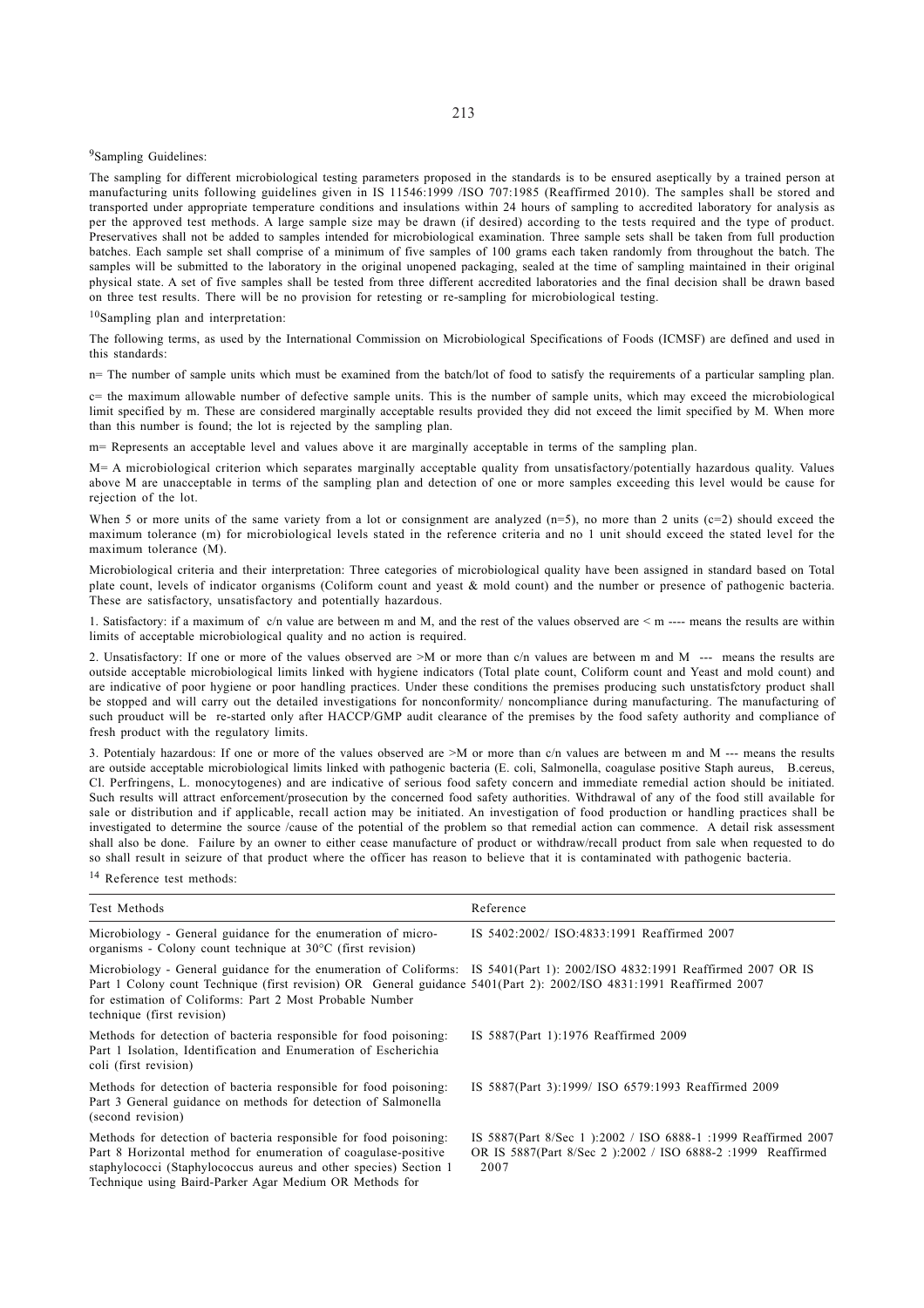| detection of bacteria responsible for food poisoning:<br>Part 8 Horizontal method for enumeration of coagulase-positive<br>staphylococci (Staphylococcus Aureus and other species)<br>Section 2 Technique using rabbit plasma fibrinogen Agar Medium                                                                             |                                                                                                                           |
|----------------------------------------------------------------------------------------------------------------------------------------------------------------------------------------------------------------------------------------------------------------------------------------------------------------------------------|---------------------------------------------------------------------------------------------------------------------------|
| Method for yeast and mould count of food stuffs and animal feeds<br>(first revision)                                                                                                                                                                                                                                             | IS 5403:1999 Reaffirmed 2005/ ISO 7954:1987 Reaffirmed 2009                                                               |
| Indian Standard Specification for sterilized milk                                                                                                                                                                                                                                                                                | IS: 4238-1967 Reaffirmed 2010                                                                                             |
| Methods for detection of bacteria responsible for food poisoning:<br>Part 6 Identification, Enumeration and Confirmation of B cereus                                                                                                                                                                                             | IS 5887(Part 6):1999 / ISO 7932:1993 Reaffirmed 2007                                                                      |
| Methods for detection of bacteria responsible for food poisoning:<br>Part 4 Isolation, identification of Clostridium perfringens,<br>C.botulinum and enumeration of Cl. perfringens (second revision)                                                                                                                            | IS:5887 PART IV:1999 Reaffirmed 2009                                                                                      |
| Microbiology of food and animal feeding stuffs - Horizontal<br>method for detection and enumeration of Listeria monocytogenes :<br>Part 1 Detection method OR Microbiology of Food and Animal<br>Feeding Stuffs - Horizontal Method for the Detection and<br>Enumeration of Listeria monocytogenes-<br>part-2 Enumeration Method | IS 14988(Part 1):2001 Reaffirmed 2007 / ISO 11290-1 :1996 OR<br>IS:14988(Part 2): 2002 Reaffirmed 2007/ ISO:11290-2 :1998 |
| Methods of sampling for milk and milk products                                                                                                                                                                                                                                                                                   | IS 11546:1999 / ISO 707:1997 Reaffirmed 2010                                                                              |
| <sup>11</sup> The microbial specifications for ripened butter are the same as for pasteurised butter excluding the requirements of total plate count                                                                                                                                                                             |                                                                                                                           |

<sup>12</sup> The requirement on yeast and mold counts is not applicable for mold ripened cheese.

<sup>13</sup> The standard requirements of lactic counts of one million c.f.u./g min as specified by BIS in such products/ or such products containing Probiotic organisms shall be applicable.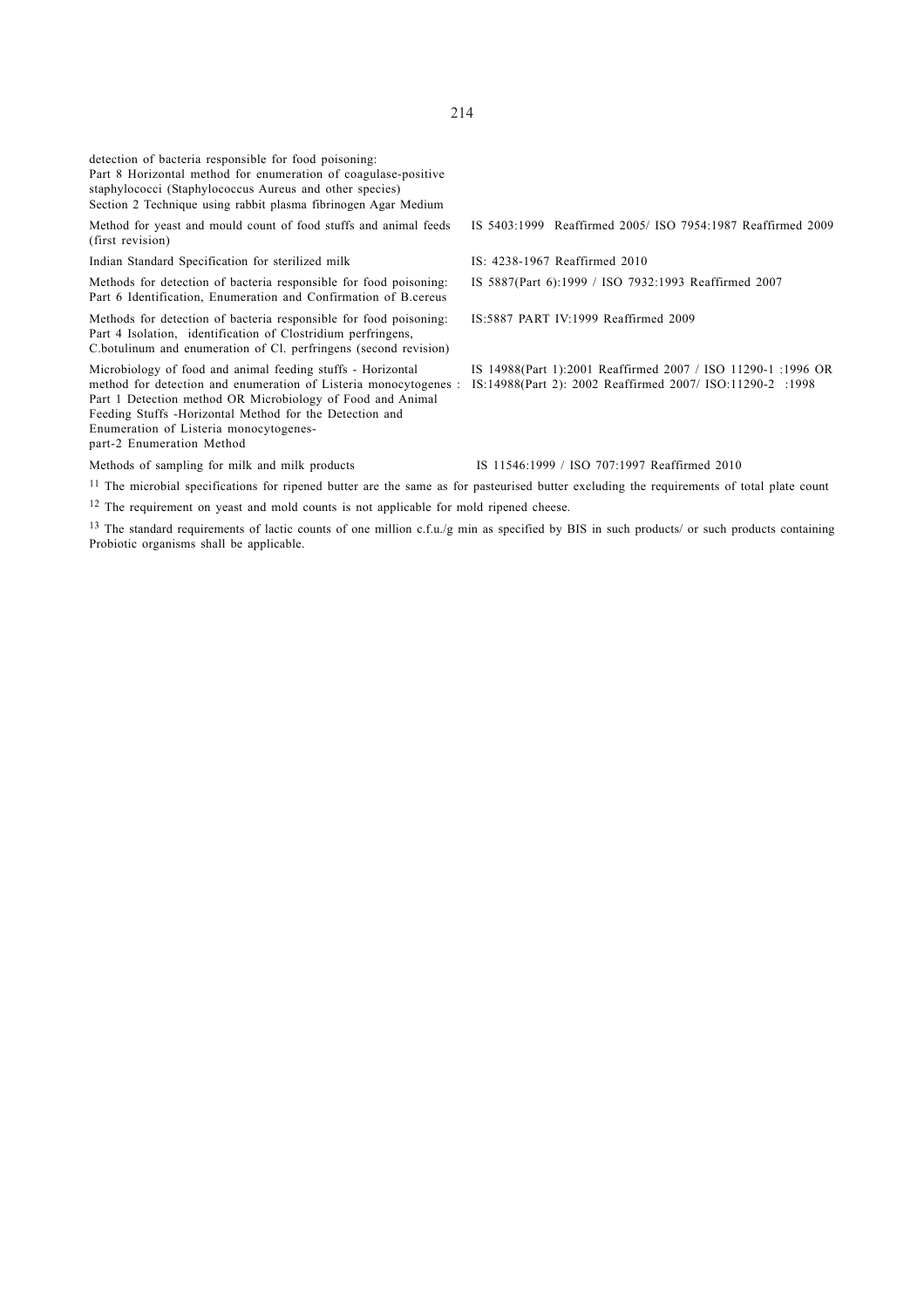| Coriander (Dhania)<br>Absent in 25 gm<br>Absent in 25 gm<br>(Jaiphal)<br>Nutmeg<br>$\sigma$<br>Absent in 25 gm<br>Absent in 25 gm<br>Cloves (Laung)<br>(Rai, Sarson)<br>Mustard<br>$\infty$<br>Absent in 25 gm<br>Absent in 25 gm<br>Cinnamon (dalchini) Cassia (Taj)<br>(Jaipatri)<br>Mace<br>$\overline{ }$<br>MICROBIOLOGICAL PARAMETERS FOR SPICES<br>Absent in 25 gm<br>Absent in 25 gm<br>(Sonth, Adrak)<br>Ginger<br>$\bullet$<br>Absent in 25 gm<br>Absent in 25 gm<br>(Lal Mirchi)<br>Caraway (Shiahjira) Cardomom (Elaichi) Chillies and<br>Fenugreek<br>Capsicum<br>(Methi)<br>5<br>Absent in 25 gm<br>(Saunf)<br>Fennel<br>4<br>(Zeera, Kalaunji)<br>Absent in 25 gm<br>Absent in 25 gm<br>Cumin<br>3<br>Anaerobic Spore Count<br>Anaerobic Spore Count<br>Yeast and Mould Count<br>Listeria monocytogens<br>Yeast and Mould Count<br>Listeria monocytogens<br>Staphylococcus aureus<br>Staphylococcus aureus<br>Total Plate Count<br>Total Plate Count<br>Coliform Count<br>Coliform Count<br>Requirements<br>Requirements<br>Salmonella<br>Salmonella<br>Shigella<br>Shigella<br>E. Coli<br>E. Coli<br>$\mathbf{\sim}$<br>$\overline{\mathbf{S}}$ .<br>$\frac{1}{2}$<br>$\mathbf{S}$<br>$\sigma$<br>${}^{\circ}$<br>٩<br>∞<br>$\sim$ |  |  | TABLE 3 |  |  |
|----------------------------------------------------------------------------------------------------------------------------------------------------------------------------------------------------------------------------------------------------------------------------------------------------------------------------------------------------------------------------------------------------------------------------------------------------------------------------------------------------------------------------------------------------------------------------------------------------------------------------------------------------------------------------------------------------------------------------------------------------------------------------------------------------------------------------------------------------------------------------------------------------------------------------------------------------------------------------------------------------------------------------------------------------------------------------------------------------------------------------------------------------------------------------------------------------------------------------------------------------|--|--|---------|--|--|
|                                                                                                                                                                                                                                                                                                                                                                                                                                                                                                                                                                                                                                                                                                                                                                                                                                                                                                                                                                                                                                                                                                                                                                                                                                                    |  |  |         |  |  |
|                                                                                                                                                                                                                                                                                                                                                                                                                                                                                                                                                                                                                                                                                                                                                                                                                                                                                                                                                                                                                                                                                                                                                                                                                                                    |  |  |         |  |  |
|                                                                                                                                                                                                                                                                                                                                                                                                                                                                                                                                                                                                                                                                                                                                                                                                                                                                                                                                                                                                                                                                                                                                                                                                                                                    |  |  |         |  |  |
|                                                                                                                                                                                                                                                                                                                                                                                                                                                                                                                                                                                                                                                                                                                                                                                                                                                                                                                                                                                                                                                                                                                                                                                                                                                    |  |  |         |  |  |
|                                                                                                                                                                                                                                                                                                                                                                                                                                                                                                                                                                                                                                                                                                                                                                                                                                                                                                                                                                                                                                                                                                                                                                                                                                                    |  |  |         |  |  |
|                                                                                                                                                                                                                                                                                                                                                                                                                                                                                                                                                                                                                                                                                                                                                                                                                                                                                                                                                                                                                                                                                                                                                                                                                                                    |  |  |         |  |  |
|                                                                                                                                                                                                                                                                                                                                                                                                                                                                                                                                                                                                                                                                                                                                                                                                                                                                                                                                                                                                                                                                                                                                                                                                                                                    |  |  |         |  |  |
|                                                                                                                                                                                                                                                                                                                                                                                                                                                                                                                                                                                                                                                                                                                                                                                                                                                                                                                                                                                                                                                                                                                                                                                                                                                    |  |  |         |  |  |
|                                                                                                                                                                                                                                                                                                                                                                                                                                                                                                                                                                                                                                                                                                                                                                                                                                                                                                                                                                                                                                                                                                                                                                                                                                                    |  |  |         |  |  |
|                                                                                                                                                                                                                                                                                                                                                                                                                                                                                                                                                                                                                                                                                                                                                                                                                                                                                                                                                                                                                                                                                                                                                                                                                                                    |  |  |         |  |  |
|                                                                                                                                                                                                                                                                                                                                                                                                                                                                                                                                                                                                                                                                                                                                                                                                                                                                                                                                                                                                                                                                                                                                                                                                                                                    |  |  |         |  |  |
|                                                                                                                                                                                                                                                                                                                                                                                                                                                                                                                                                                                                                                                                                                                                                                                                                                                                                                                                                                                                                                                                                                                                                                                                                                                    |  |  |         |  |  |
|                                                                                                                                                                                                                                                                                                                                                                                                                                                                                                                                                                                                                                                                                                                                                                                                                                                                                                                                                                                                                                                                                                                                                                                                                                                    |  |  |         |  |  |
|                                                                                                                                                                                                                                                                                                                                                                                                                                                                                                                                                                                                                                                                                                                                                                                                                                                                                                                                                                                                                                                                                                                                                                                                                                                    |  |  |         |  |  |
|                                                                                                                                                                                                                                                                                                                                                                                                                                                                                                                                                                                                                                                                                                                                                                                                                                                                                                                                                                                                                                                                                                                                                                                                                                                    |  |  |         |  |  |
|                                                                                                                                                                                                                                                                                                                                                                                                                                                                                                                                                                                                                                                                                                                                                                                                                                                                                                                                                                                                                                                                                                                                                                                                                                                    |  |  |         |  |  |
|                                                                                                                                                                                                                                                                                                                                                                                                                                                                                                                                                                                                                                                                                                                                                                                                                                                                                                                                                                                                                                                                                                                                                                                                                                                    |  |  |         |  |  |
|                                                                                                                                                                                                                                                                                                                                                                                                                                                                                                                                                                                                                                                                                                                                                                                                                                                                                                                                                                                                                                                                                                                                                                                                                                                    |  |  |         |  |  |
|                                                                                                                                                                                                                                                                                                                                                                                                                                                                                                                                                                                                                                                                                                                                                                                                                                                                                                                                                                                                                                                                                                                                                                                                                                                    |  |  |         |  |  |
|                                                                                                                                                                                                                                                                                                                                                                                                                                                                                                                                                                                                                                                                                                                                                                                                                                                                                                                                                                                                                                                                                                                                                                                                                                                    |  |  |         |  |  |
|                                                                                                                                                                                                                                                                                                                                                                                                                                                                                                                                                                                                                                                                                                                                                                                                                                                                                                                                                                                                                                                                                                                                                                                                                                                    |  |  |         |  |  |
|                                                                                                                                                                                                                                                                                                                                                                                                                                                                                                                                                                                                                                                                                                                                                                                                                                                                                                                                                                                                                                                                                                                                                                                                                                                    |  |  |         |  |  |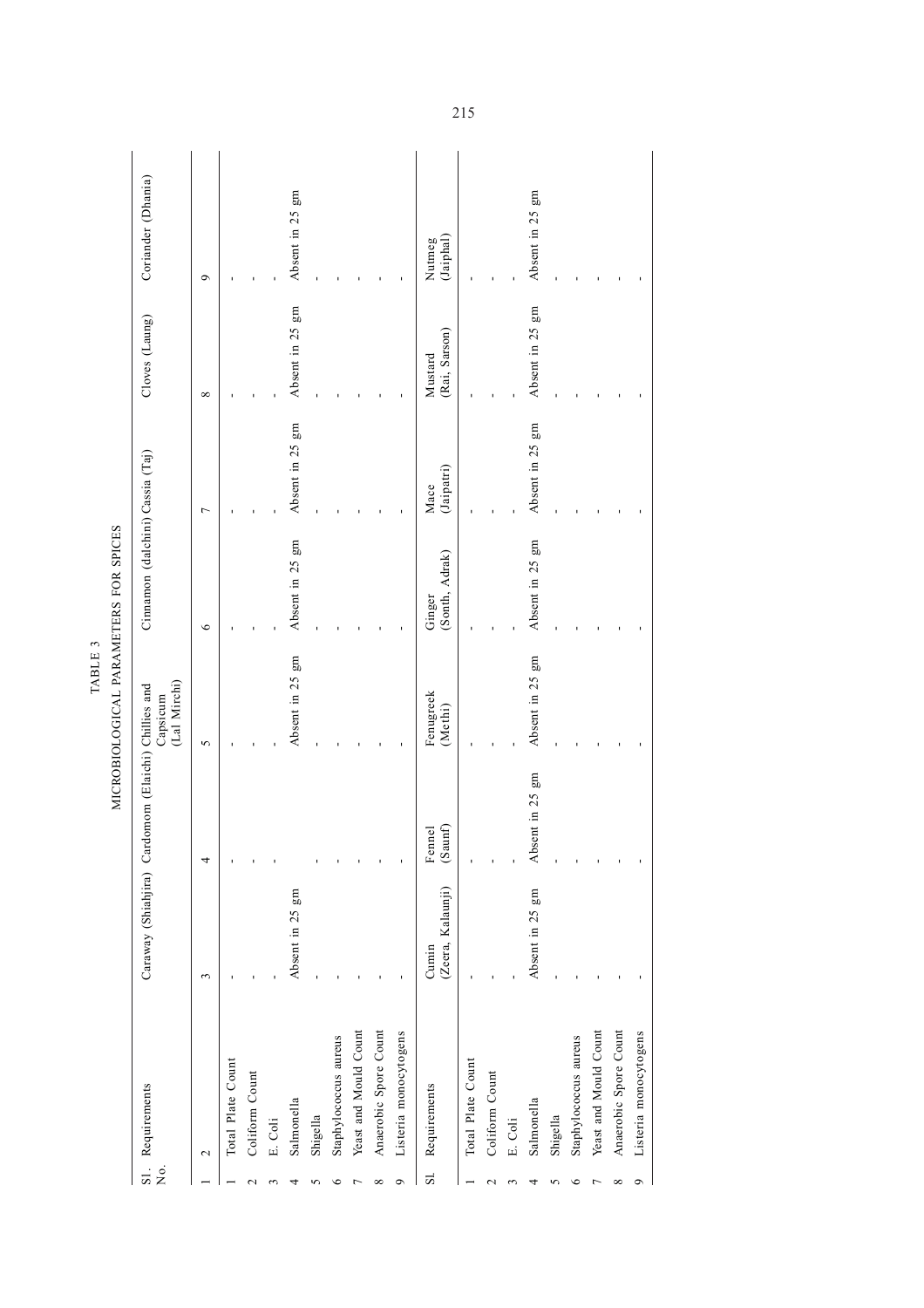| $\overline{\mathsf{X}}$ | SI. Requirements      | Pepper Black<br>(Kalimirch)  | (Khas Khas)<br>Poppy  | Saffron<br>(Kesar)                |                               | Turmeric<br>(Haldi)           | Curry Powder | Mixed Masala                        | Aniseed (Saunf) |                          |
|-------------------------|-----------------------|------------------------------|-----------------------|-----------------------------------|-------------------------------|-------------------------------|--------------|-------------------------------------|-----------------|--------------------------|
|                         | Total Plate Count     |                              |                       |                                   |                               |                               |              |                                     |                 |                          |
|                         | Coliform Count        |                              |                       |                                   |                               |                               |              |                                     |                 |                          |
|                         | E. Coli               |                              |                       |                                   |                               |                               |              |                                     |                 |                          |
|                         | Salmonella            | Absent in 25 gm              |                       |                                   | Absent in 25 gm               | Absent in 25 gm               |              |                                     | Absent in 25 gm |                          |
|                         | Shigella              |                              |                       |                                   |                               |                               |              |                                     |                 |                          |
|                         | Staphylococcus aureus |                              |                       |                                   |                               |                               |              |                                     |                 |                          |
|                         | Yeast and Mould Count |                              |                       |                                   |                               |                               |              |                                     |                 |                          |
| ${}^{\circ}$            | Anaerobic Spore Count |                              |                       |                                   |                               |                               |              |                                     |                 |                          |
| ç                       | Listeria monocytogens |                              |                       |                                   |                               |                               |              |                                     |                 |                          |
| S                       | Requirements          | (Bishops seed)<br>Ajowan     | Dried Mango<br>Slices | Dried Mango<br>(Amchur)<br>Powder | Pepper White                  | Garlic (Lahsun)               | Celery       | (Sukha Pyaj)<br>Dehydrated<br>Onion | Asafoetida      | Common<br>Edible<br>Salt |
|                         | Total Plate Count     |                              |                       |                                   |                               |                               |              |                                     |                 |                          |
| $\scriptstyle\sim$      | Coliform Count        |                              |                       |                                   |                               |                               |              |                                     |                 |                          |
|                         | E. Coli               |                              |                       |                                   |                               |                               |              |                                     |                 |                          |
|                         | Salmonella            | Absent in<br>$25 \text{ gm}$ |                       |                                   | Absent in<br>$25~\mathrm{gm}$ | Absent in<br>$25~\mathrm{gm}$ |              |                                     |                 |                          |
| v                       | Shigella              |                              |                       |                                   |                               |                               |              |                                     |                 |                          |
| ≏                       | Staphylococcus aureus |                              |                       |                                   |                               |                               |              |                                     |                 |                          |
|                         | Yeast and Mould Count |                              |                       |                                   |                               |                               |              |                                     |                 |                          |
| $\infty$                | Anaerobic Spore Count |                              |                       |                                   |                               |                               |              |                                     |                 |                          |
| $\circ$                 | Listeria monocytogens |                              |                       |                                   |                               |                               |              |                                     |                 |                          |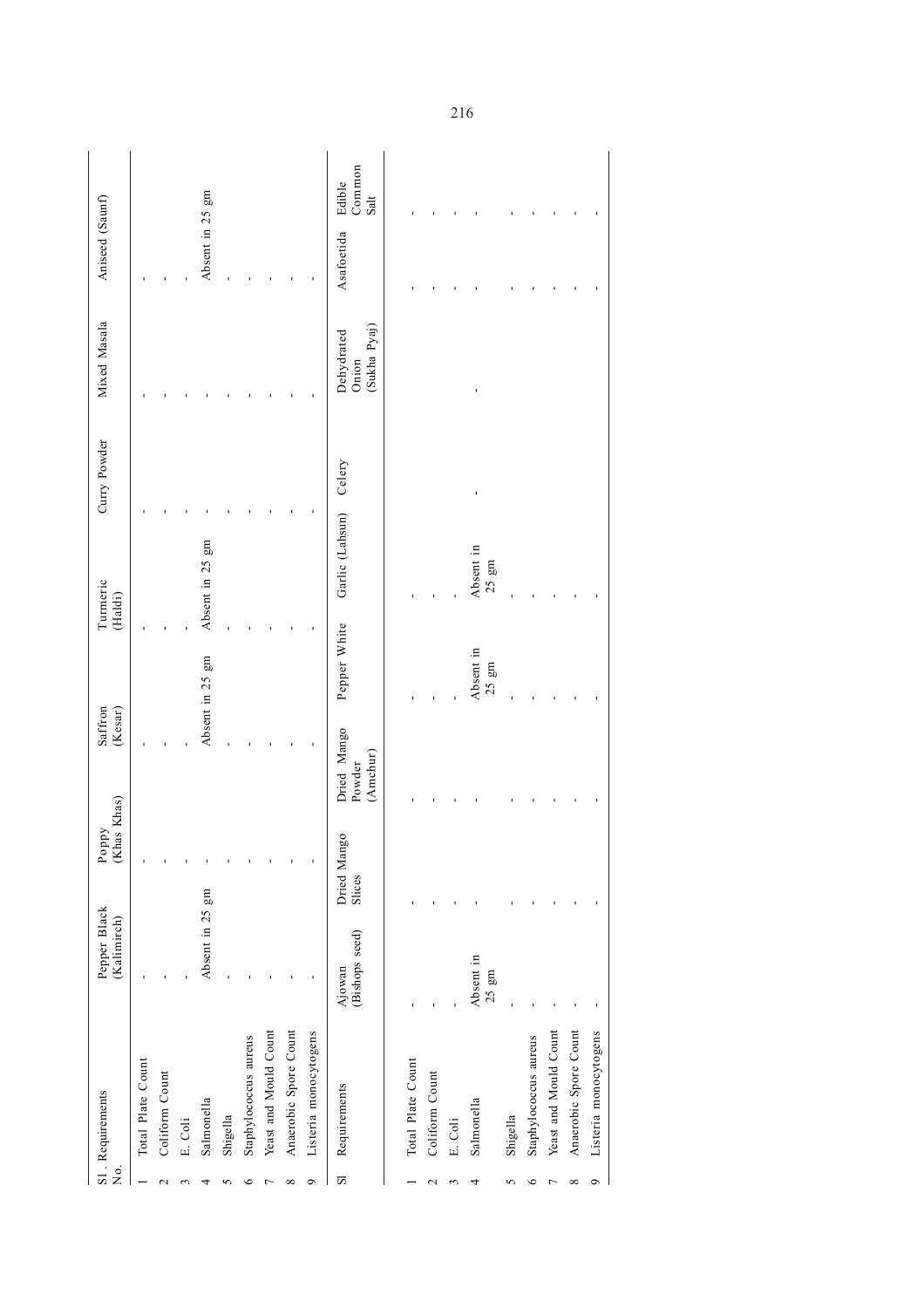TABLE 4: Microbiological requirements of food products given below: -

|                | Sl No Products       |                                                                                                                                                     | Parameters                                                  | Limits |                                                                                                                                                     |
|----------------|----------------------|-----------------------------------------------------------------------------------------------------------------------------------------------------|-------------------------------------------------------------|--------|-----------------------------------------------------------------------------------------------------------------------------------------------------|
| 1              |                      | Thermally processed fruits and vegetable products                                                                                                   | a) Total plate count                                        | a)     | Not more than $50 / ml$                                                                                                                             |
|                |                      |                                                                                                                                                     | b) Incubation at 37°C for 10 days b)<br>and 55°C for 7 days |        | No changes in pH                                                                                                                                    |
| $\overline{c}$ | a)                   | Dehydrated fruits and vegetable products                                                                                                            | Total plate count                                           |        | Not more than $40,000 / gm$                                                                                                                         |
|                | b)                   | Soup powders                                                                                                                                        |                                                             |        |                                                                                                                                                     |
|                | c)                   | Desiccated coconut powder                                                                                                                           |                                                             |        |                                                                                                                                                     |
|                | d)                   | Table olives                                                                                                                                        |                                                             |        |                                                                                                                                                     |
|                | Raisins<br>e)        |                                                                                                                                                     |                                                             |        |                                                                                                                                                     |
|                | f)                   | Pistachio nuts                                                                                                                                      |                                                             |        |                                                                                                                                                     |
|                | Dates<br>g)          |                                                                                                                                                     |                                                             |        |                                                                                                                                                     |
|                | h)                   | Dry fruits and nuts                                                                                                                                 |                                                             |        |                                                                                                                                                     |
| 3              |                      | Carbonated beverages, ready - to - serve beverages<br>including fruit beverages                                                                     | a) Total plate count<br>b) Yeast and mould count            |        | Not more than 50 cfu / ml<br>Not more than 2.0 cfu / ml                                                                                             |
|                |                      |                                                                                                                                                     | c) Coli form count                                          |        | Absent in 100 ml                                                                                                                                    |
| 4              | Tomato products      |                                                                                                                                                     |                                                             |        |                                                                                                                                                     |
|                | a.                   | Tomato juices and soups                                                                                                                             | (a) Mould count                                             |        | Positive in not more than 40.0<br>percent of the field examined                                                                                     |
|                | b.                   | Tomato puree and paste                                                                                                                              | (b) Yeast and spores                                        |        | Not more than 125 per $1/60$ c.m.m                                                                                                                  |
|                | c.                   | Tomato ketchup and Tomato Sauce                                                                                                                     | (a) Mould count                                             |        | Positive in not more than 60.00 percent<br>of the field examined                                                                                    |
|                |                      |                                                                                                                                                     | (a) Mould count                                             |        | Positive in not more than 40.00 percent<br>of the field examined                                                                                    |
|                |                      |                                                                                                                                                     | (b) Yeast and spores                                        |        | Not more than $125$ per $1 / 60$ c.m.m                                                                                                              |
|                |                      |                                                                                                                                                     | (c) Total plate Count                                       |        | Not more than 10000 / ml                                                                                                                            |
| 5              | and Sauces           | Jam / Marmalade / Fruit jelly / Fruit Chutney                                                                                                       | Mould Count                                                 |        | Positive in not more than 40.00 percent<br>of the field examined                                                                                    |
|                |                      |                                                                                                                                                     | Yeast and spores                                            |        | Not more than 125 per 1 / 60 c.m.m                                                                                                                  |
| 6              |                      | Other fruits and vegetables products covered<br>under item A. 16 of Appendix B                                                                      | Yeast and mould count                                       |        | Positive in not more than 100 count/gm                                                                                                              |
| 7              |                      | Frozen fruits and vegetables products                                                                                                               | Total plate count                                           |        | Not more than 40,000 / gm                                                                                                                           |
| 8              | Preserves            |                                                                                                                                                     | Mould count                                                 |        | Absent in 25 gm / ml                                                                                                                                |
| 9              | Pickles              |                                                                                                                                                     | Mould count                                                 |        | Absent in 25 gm / ml                                                                                                                                |
| 10             | Fruits Cereal Flakes |                                                                                                                                                     | Mould count                                                 |        | Absent in 25 gm / ml                                                                                                                                |
| 11             |                      | Candied and Crystalised or Glazed Fruit and Peel                                                                                                    | Mould count                                                 |        | Absent in 25 gm / ml                                                                                                                                |
| 12             | Appendix B           | a) All Fruits and Vegetable products and ready -<br>to - serve Beverages including Fruit Beverages<br>and Synthetic products covered under A. 16 of | a. Flat Sour Organisms                                      |        | (i) Not more than $10,000$ cfu / gm for<br>those products which have pH less than 5.2<br>(ii) Nil for those products which have<br>pH more than 5.2 |
|                | b)                   | Table olives                                                                                                                                        | b. Staphylococcus aureus                                    |        | Absent in 25 gm / ml                                                                                                                                |
|                | Raisins<br>c)        |                                                                                                                                                     | c. Salmonella                                               |        | Absent in $25 \text{ gm} / \text{ml}$                                                                                                               |
|                | d)                   | Pistachio nuts                                                                                                                                      | d. Shigella                                                 |        | Absent in 25 gm / ml                                                                                                                                |
|                | Dates<br>e)          |                                                                                                                                                     | e. Clostridium botulinum                                    |        | Absent in $25 \text{ gm} / \text{ml}$                                                                                                               |
|                | f)                   | Dry fruits and nuts                                                                                                                                 | f. E. Coli                                                  |        | Absent in $1 \text{ gm} / \text{ml}$                                                                                                                |
|                | Vinegars<br>g)       |                                                                                                                                                     | Vibrio Cholera<br>g.                                        |        | Absent in 25 gm/ ml                                                                                                                                 |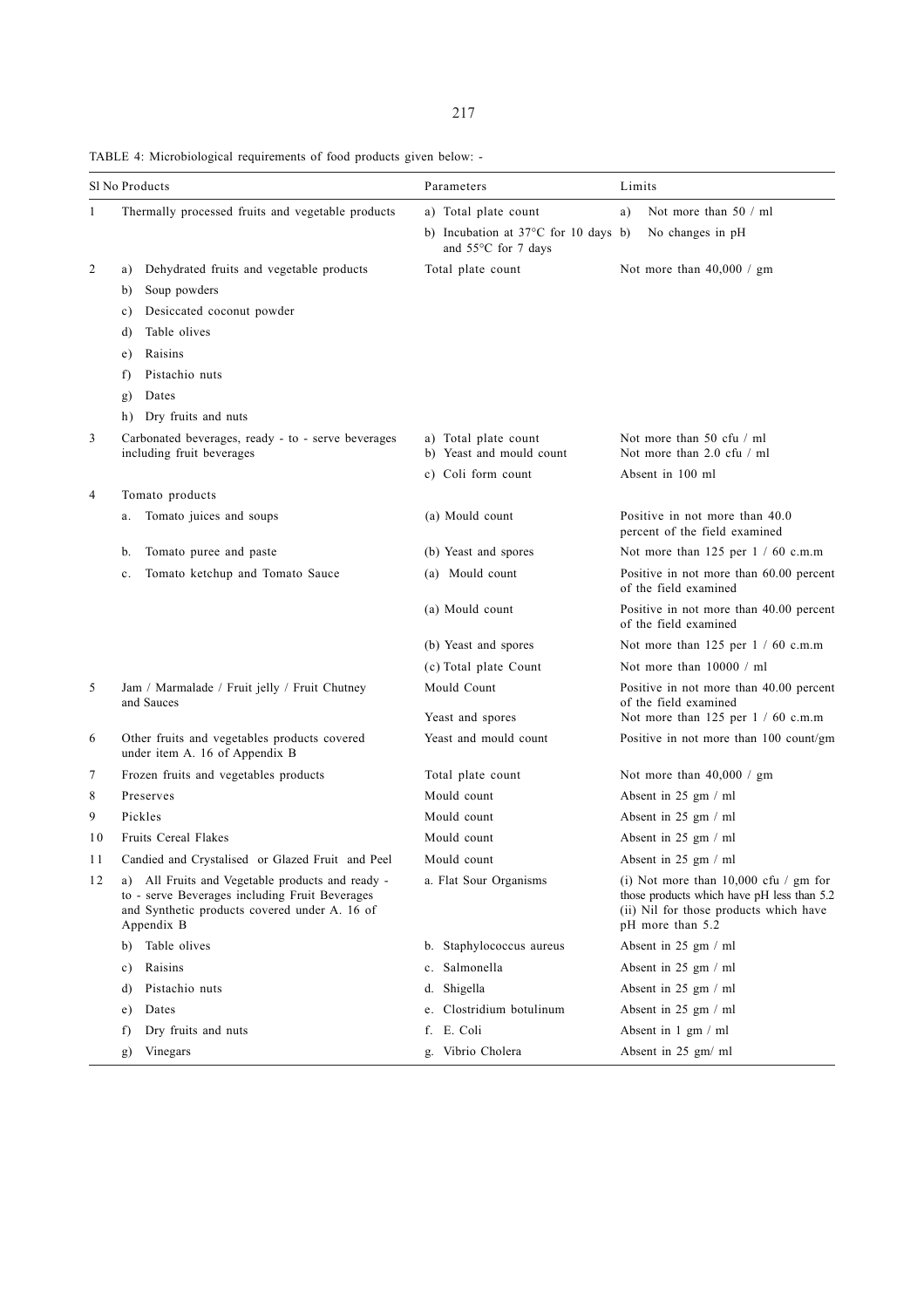International Numbering System (INS) for Food Additives-

The following list is only for identifying the food additive and their synonyms as published by the Codex on 23.11.2005 Codex. For the latest updates, JECFA/Codex website may be referred to (www.codexalimentarius.net, www.codexalimentarius.net/web/jecfa.jsp) A. List sorted by INS number

| Sl.            | <b>INS</b><br>No. Number | Food Additive Name                                     | Technical functions     |
|----------------|--------------------------|--------------------------------------------------------|-------------------------|
| $\mathbf{1}$   | $\overline{c}$           | 3                                                      | $\overline{\mathbf{4}}$ |
| 1.             | 100                      | Curcumins                                              | Colour                  |
| 2.             | 100(i)                   | Curcumin                                               | Colour                  |
| 3 <sub>1</sub> | 100(ii)                  | Turmeric                                               | Colour                  |
| 4.             | 101                      | Riboflavins                                            | Colour                  |
| 5.             | 101(i)                   | Riboflavin                                             | Colour                  |
| 6.             | 101(ii)                  | Riboflavin 5'-phosphate, sodium                        | Colour                  |
| 7.             | 102                      | Tartrazine                                             | Colour                  |
| 8.             | 103                      | Alkanet                                                | Colour                  |
| 9.             | 104                      | Quinoline yellow                                       | Colour                  |
| 10.            | 107                      | Yellow 2G                                              | Colour                  |
| 11.            | 110                      | Sunset yellow FCF                                      | Colour                  |
| 12.            | 120                      | Carmines                                               | Colour                  |
| 13.            | 121                      | Citrus red 2                                           | Colour                  |
| 14.            | 122                      | Azorubine / Carmoisine                                 | Colour                  |
| 15.            | 123                      | Amaranth                                               | Colour                  |
| 16.            | 124                      | Ponceau 4R                                             | Colour                  |
| 17.            | 125                      | Ponceau SX                                             | Colour                  |
| 18.            | 127                      | Erythrosine                                            | Colour                  |
| 19.            | 128                      | Red 2G                                                 | Colour                  |
| 20.            | 129                      | Allurared AC/Fast Red E                                | Colour                  |
| 21.            | 130                      | Manascorubin                                           | Colour                  |
| 22.            | 131                      | Patent blue V                                          | Colour                  |
| 23.            | 132                      | Indigotine                                             | Colour                  |
| 24.            | 133                      | Brilliant blue FCF                                     | Colour                  |
| 25.            | 140                      | Chlorophyll                                            | Colour                  |
| 26.            | 141                      | Copper chlorophylls                                    | Colour                  |
| 27.            | 141(i)                   | Chlorophyll copper complex,                            | Colour                  |
| 28.            | 141(ii)                  | Chlorophyll copper complex, sodium and potassium Salts | Colour                  |
| 29.            | 142                      | Green S                                                | Colour                  |
| 30.            | 143                      | Fast green FCF                                         | Colour                  |
| 31.            | 150a                     | Caramel I-plain                                        | Colour                  |
| 32.            | 150b                     | Caramel II - caustic sulphite process                  | Colour                  |
| 33.            | 150c                     | Caramel III - ammonia process                          | Colour                  |
| 34.            | 150d                     | Caramel IV-ammonia sulphite Process                    | Colour                  |
| 35.            | 151                      | Brilliant black PN                                     | Colour                  |
| 36.            | 152                      | Carbon black (hydrocarbon)                             | Colour                  |
| 37.            | 153                      | Vegetable carbon                                       | Colour                  |
| 38.            | 154                      | Brown FK                                               | Colour                  |
| 39.            | 155                      | Brown HT                                               | Colour                  |
| 40.            | 160a                     | Carotenes                                              | Colour                  |
| 41.            | 160a(i)                  | Beta-carotene (synthetic)                              | Colour                  |
| 42.            | 160a(ii)                 | Natural extracts                                       | Colour                  |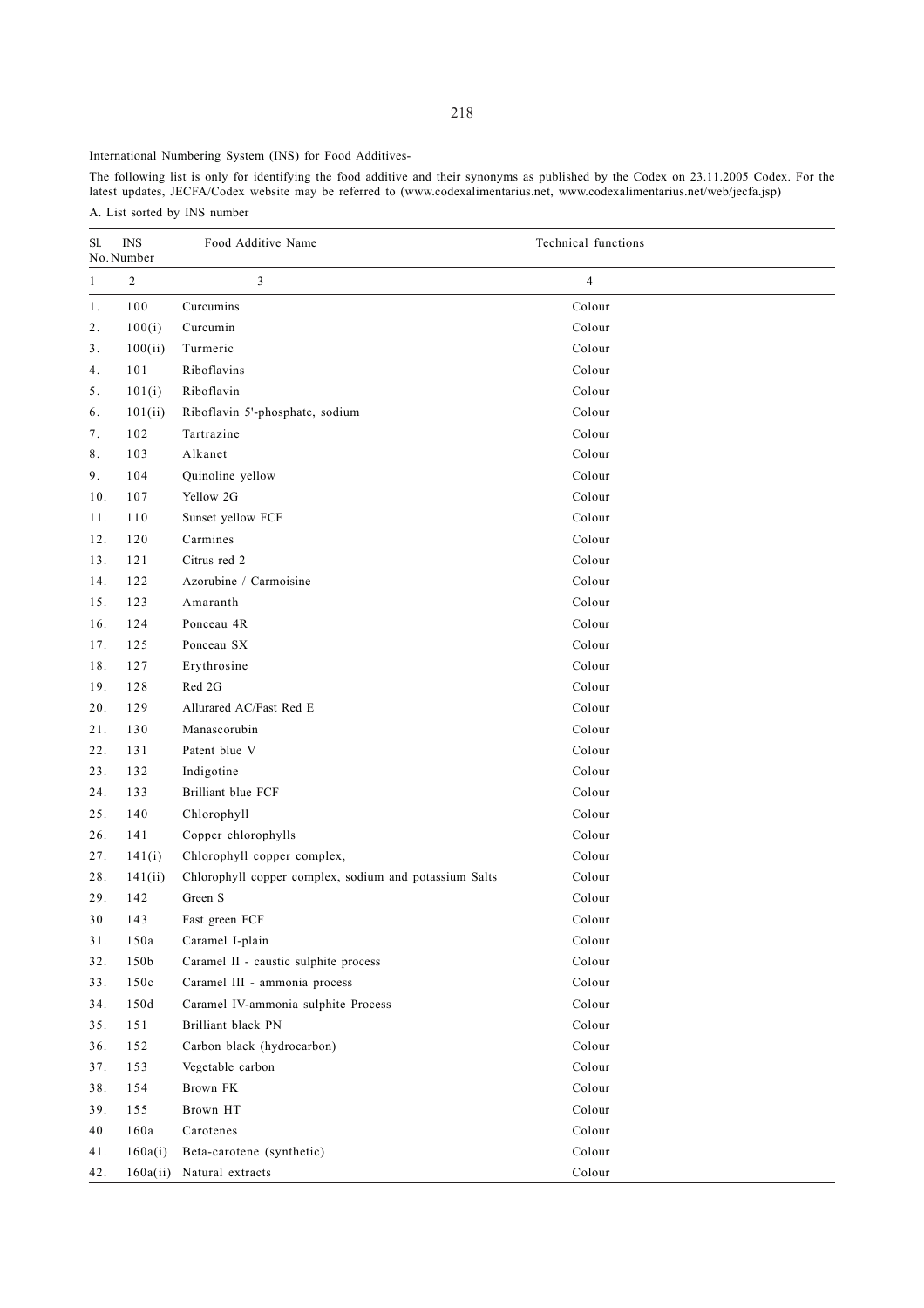| $\mathbf{1}$ | $\overline{c}$   | 3                                                 | 4                                               |
|--------------|------------------|---------------------------------------------------|-------------------------------------------------|
| 43.          | 160b             | Annatto extracts                                  | Colour                                          |
| 44.          | 160c             | Paprika Oleoresins                                | Colour                                          |
| 45.          | 160d             | Lycopene                                          | Colour                                          |
| 46.          | 160e             | Beta-apo-carotental                               | Colour                                          |
| 47.          | 160f             | Beta-apo-8'-carotenic acid, methyl or ethyl ester | Colour                                          |
| 48.          | 161a             | Flavoxanthin                                      | Colour                                          |
| 49.          | 161 <sub>b</sub> | Lutein                                            | Colour                                          |
| 50.          | 161c             | Krytoxanthin                                      | Colour                                          |
| 51.          | 161d             | Rubixanthin                                       | Colour                                          |
| 52.          | 161e             | Violoxanthin                                      | Colour                                          |
| 53.          | 161f             | Rhodoxanthin                                      | Colour                                          |
| 54.          | 161g             | Canthaxanthin                                     | Colour                                          |
| 55.          | 162              | Beet red                                          | Colour                                          |
| 56.          | 163              | Anthocyanins                                      | Colour                                          |
| 57.          | 163(i)           | Anthocyanins                                      | Colour                                          |
| 58.          | 163(ii)          | Grape skin extract                                | Colour                                          |
| 59.          | 163(iii)         | Blackcurrant extract                              | Colour                                          |
| 60.          | 164              | Gardenia yellow                                   | Colour                                          |
| 61.          | 166              | Sandalwood                                        | Colour                                          |
| 62.          | 170              | Calcium carbonates                                | Surface colourant, anticaking agent, stabilizer |
| 63.          | 170(i)           | Calcium carbonate                                 | anticaking agent                                |
| 64.          | 170(ii)          | Calcium hydrogen carbonate                        | anticaking agent                                |
| 65.          | 171              | Titanium dioxide                                  | Colour                                          |
| 66.          | 172              | Iron oxides                                       | Colour                                          |
| 67.          | 172(i)           | Iron oxide, black                                 | Colour                                          |
| 68.          | 172(ii)          | Iron oxide, red                                   | Colour                                          |
| 69.          | 172(iii)         | Iron oxide, yellow                                | Colour                                          |
| 70.          | 173              | Aluminium                                         | Colour                                          |
| 71.          | 174              | Silver                                            | Colour                                          |
| 72.          | 175              | Gold                                              | Colour                                          |
| 73.          | 180              | Lithol rubine BK                                  | Colour                                          |
| 74.          | 181              | Tannins, food grade                               | Colour, emulsifier, stabilizer, thickener       |
| 75.          | 182              | Orchil                                            | Colour                                          |
| 76.          | 200              | Sorbic acid                                       | Preservative                                    |
| 77.          | 201              | Sodium sorbate                                    | Preservative                                    |
| 78.          | 202              | Potassium sorbate                                 | Preservative                                    |
| 79.          | 203              | Calcium sorbate                                   | Preservative                                    |
| 80.          | 209              | Heptyl p-hydroxybenzoate                          | Preservative                                    |
| 81.          | 210              | Benzoic acid                                      | Preservative                                    |
| 82.          | 211              | Sodium benzoate                                   | Preservative                                    |
| 83.          | 212              | Potassium benzoate                                | Preservative                                    |
| 84.          | 213              | Calcium benzoate                                  | Preservative                                    |
| 85.          | 214              | Ethyl p-hydroxybenzoate                           | Preservative                                    |
| 86.          | 215              | Sodium ethyl p-hydroxybenzoate                    | Preservative                                    |
| 87.          | 216              | Propyl p-hydroxybenzoate                          | Preservative                                    |
| 88.          | 217              | Sodium propyl p-hydroxybenzoate                   | Preservative                                    |
| 89.          | 218              | Methyl p-hydroxybenzoate                          | Preservative                                    |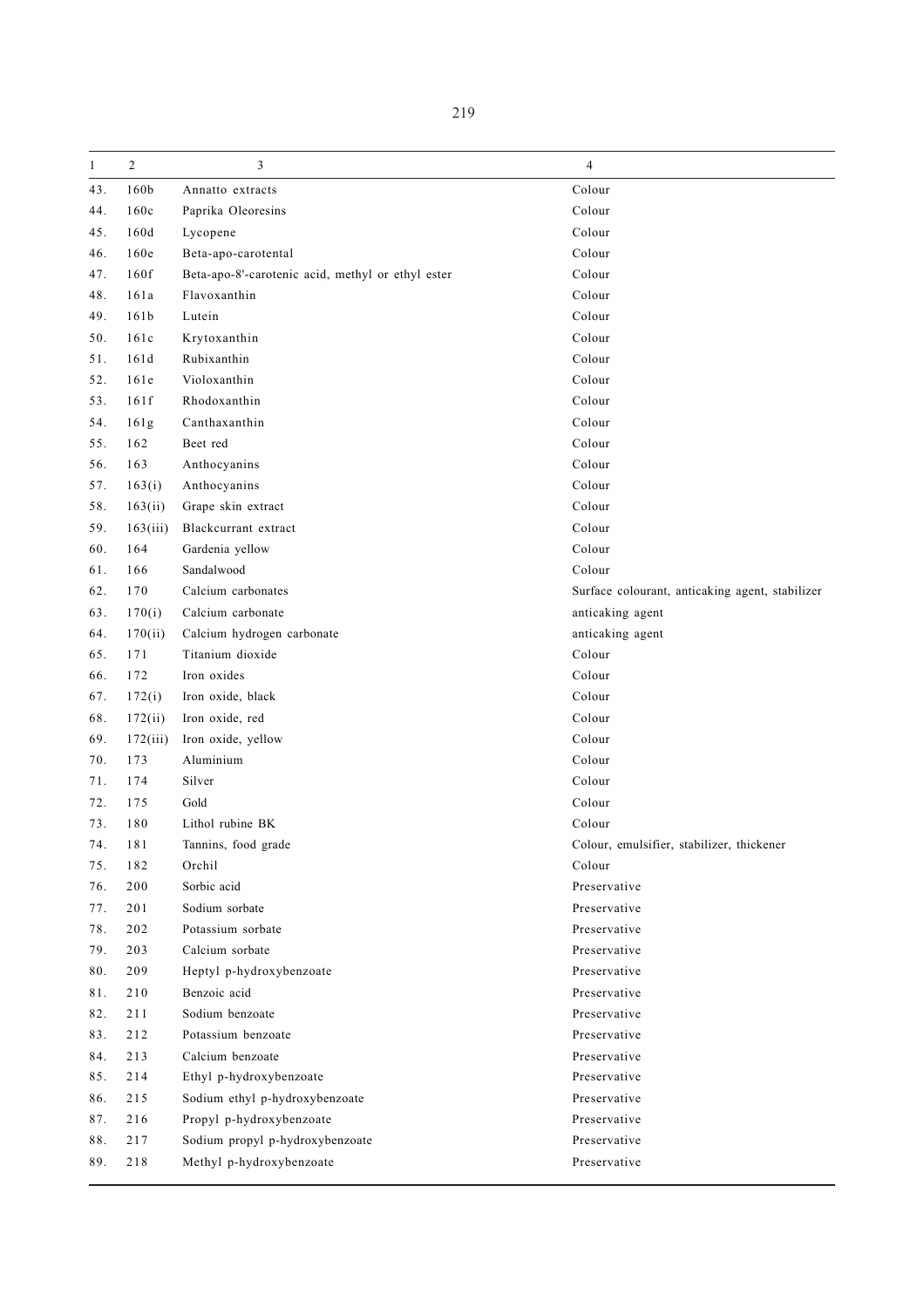| $\mathbf{1}$ | 2               | 3                               | 4                                            |
|--------------|-----------------|---------------------------------|----------------------------------------------|
| 90.          | 219             | Sodium methyl p-hydroxybenzoate | Preservative                                 |
| 91.          | 220             | Sulphur dioxide                 | Preservative, antioxidant                    |
| 92.          | 221             | Sodium sulphite                 | Preservative, antioxidant                    |
| 93.          | 222             | Sodium hydrogen sulphite        | Preservative, antioxidant                    |
| 94.          | 223             | Sodium metabisulphite           | Preservative, bleaching agent, antioxidant   |
| 95.          | 224             | Potassium metabisulphite        | Preservative, antioxidant                    |
| 96.          | 225             | Potassium sulphite              | Preservative, antioxidant                    |
| 97.          | 226             | Calcium sulphite                | Preservative, antioxidant                    |
| 98.          | 227             | Calcium hydrogen sulphite       | Preservative, antioxidant                    |
| 99.          | 228             | Potassium bisulphate            | Preservative, antioxidant                    |
| 100.         | 230             | Diphenyl                        | Preservative                                 |
| 101.         | 231             | Ortho-phenylphenol              | Preservative                                 |
| 102.         | 232             | Sodium o-phenylphenol           | Preservative                                 |
| 103. 233     |                 | Thiabendazole                   | Preservative                                 |
| 104. 234     |                 | Nisin                           | Preservative                                 |
| 105.         | 235             | Pimaricin (natamycin)           | Preservative                                 |
| 106.         | 236             | Formic acid                     | Preservative                                 |
| 107. 237     |                 | Sodium formate                  | Preservative                                 |
| 108.         | 238             | Calcium formate                 | Preservative                                 |
| 109.         | 239             | Hexamethylene tetramine         | Preservative                                 |
| 110.         | 240             | Formaldehyde                    | Preservative                                 |
| 111.         | 241             | Gum guaicum                     | Preservative                                 |
| 112.         | 242             | Dimethyl dicarbonate            | Preservative                                 |
| 113.         | 249             | Potassium nitrite               | Preservative, colour fixative                |
| 114.         | 250             | Sodium nitrite                  | Preservative, colour fixative                |
| 115. 251     |                 | Sodium nitrate                  | Preservative, colour fixative                |
| 116.         | 252             | Potassium nitrate               | Preservative, colour fixative                |
| 117.         | 260             | Acetic acid, glacial            | Preservative, acidity regulator              |
| 118.         | 261             | Potassium acetates              | Preservative, acidity regulator              |
|              | 119. $261(i)$   | Potassium acetate               | Preservative, acidity regulator              |
| 120.         | 261(ii)         | Potassium diacetate             | Preservative, acidity regulator              |
| 121.         | 262             | Sodium acetates                 | Preservative, acidity regulator, Sequestrant |
|              | $122. \t262(i)$ | Sodium acetate                  | Preservative, acidity regulator, Sequestrant |
| 123.         | 262(ii)         | Sodium diacetate                | Preservative, acidity regulator, Sequestrant |
| 124.         | 263             | Calcium acetate                 | Preservative, stabilizer, acidity Regulator  |
| 125.         | 264             | Ammonium acetate                | Acidity regulator                            |
| 126.         | 265             | Dehydroacetic acid              | Preservative                                 |
| 127.         | 266             | Sodium dehydroacetate           | Preservative                                 |
| 128.         | 270             | Lactic acid $(L-, D-)$ .        | Acidity regulator                            |
| 129. 280     |                 | Propionic acid                  | Preservative                                 |
| 130. 281     |                 | Sodium propionate               | Preservative                                 |
| 131.         | 282             | Calcium propionate              | Preservative                                 |
| 132.         | 283             | Potassium propionate            | Preservative                                 |
| 133. 290     |                 | Carbon dioxide                  | Carbonating agent, Packing agent             |
| 134. 296     |                 | Malic acid (DL-L-)              | Acidity regulator, flavouring agent.         |
| 135.         | 297             | Fumaric acid                    | acidity regulator                            |
| 136. 300     |                 | Ascorbic acid (L)               | Antioxidant                                  |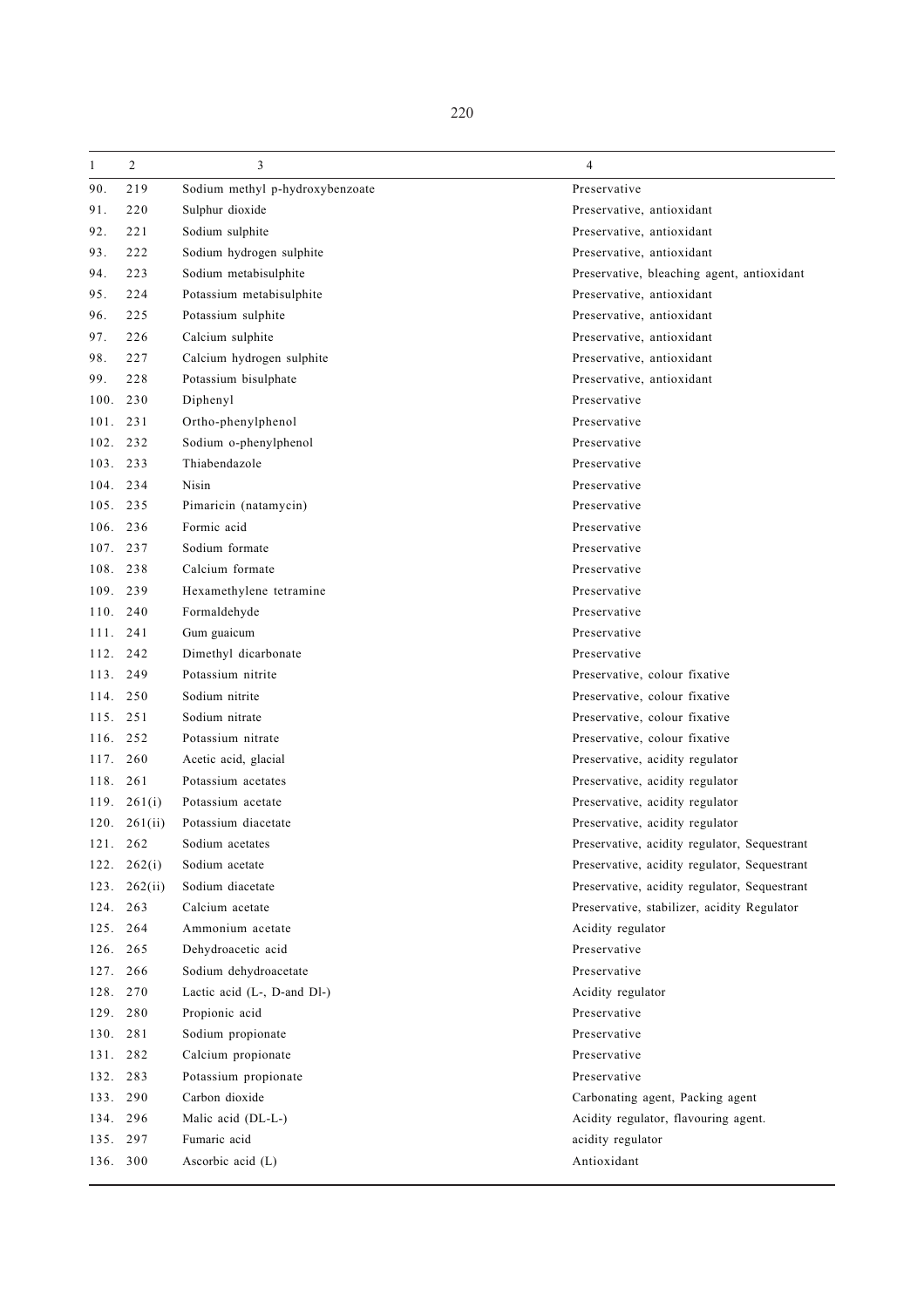| 1        | 2                    | 3                             | 4                                                         |
|----------|----------------------|-------------------------------|-----------------------------------------------------------|
| 137.     | 301                  | Sodium ascorbate              | Antioxidant                                               |
| 138.     | 302                  | Calcium ascorbate             | Antioxidant                                               |
| 139.     | 303                  | Potassium ascorbate           | Antioxidant                                               |
| 140.     | 304                  | Ascorbyl palmitate            | Antioxidant                                               |
| 141.     | 305                  | Ascorbyl stearate             | Antioxidant                                               |
| 142.     | 306                  | Mixed tocopherols             | Antioxidant                                               |
| 143.     | 307                  | Alpha-tocopherol              | Antioxidant                                               |
| 144.     | 308                  | Synthetic gamma-tocopherol    | Antioxidant                                               |
| 145.     | 309                  | Synthetic delta-tocopherol    | Antioxidant                                               |
| 146.     | 310                  | Propyl gallate                | Antioxidant                                               |
| 147.     | 311                  | Octyl gallate                 | Antioxidant                                               |
|          | 148. 312             | Dodecyl gallate               | Antioxidant                                               |
| 149.     | 313                  | Ethyl gallate                 | Antioxidant                                               |
| 150.     | 314                  | Guaiac resin                  | Antioxidant                                               |
| 151. 315 |                      | Isoascorbic acid              | Antioxidant                                               |
| 152.     | 316                  | Sodium isoascorbate           | Antioxidant                                               |
| 153.     | 317                  | Potassium isoascorbate        | Antioxidant                                               |
| 154.     | 318                  | Calcium isoascrobate          | Antioxidant                                               |
|          | 155. 319             | Tertiary butylhydroquinone    | Antioxidant                                               |
| 156.     | 320                  | Butylated hydroxyanisole      | Antioxidant                                               |
| 157.     | 321                  | Butylated hydroxytoluene      | Antioxidant                                               |
| 158.     | 322                  | Lecithins                     | Antioxidant, emulsifier                                   |
| 159. 323 |                      | Anoxomer                      | Antioxidant                                               |
|          | 160. 324             | Ethoxyquin                    | Antioxidant                                               |
| 161.     | 325                  | Sodium lactate                | antioxidant, synergist, humectant, bulking agent          |
| 162.     | 326                  | Potassium lactate             | antioxidant, synergist, acidity Regulator                 |
| 163.     | 327                  | Calcium lactate               | acidity regulator, flour treatment agent                  |
| 164.     | 328                  | Ammonium lactate              | acidity regulator, flour treatment agent                  |
| 165.     | 329                  | Magnesium lactate (D-,L-)     | acidity regulator, flour treatment agent                  |
| 166.     | 330                  | Citric acid                   | acidity regulator, synergist for Sequestrant              |
| 167. 331 |                      | Sodium citrates               | acidity regulator, sequestrant emulsifier stabilizer      |
|          | 168. $331(i)$        | Sodium dihydrogen citrate     | acidity regulator, sequestrant emulsifer, stabilizer      |
|          | 169. $331(ii)$       | Disodium monohydrogen citrate | acidity regulator, stabilizer, sequestrant, emulsifier    |
|          | $170.$ $331(iii)$    | Trisodium citrate             | acidity regulator, sequestrant, emulsifier,<br>Stabilizer |
|          | 171. 332             | Potassium citrates            | acidity regulator, sequestrant, Stabilizer                |
|          | $172. \quad 332(i)$  | Potassium dihydrogen citrate  | acidity regulator, sequestrant, Stabilizer                |
|          | 173. 332(ii)         | Tripotassium citrate          | acidity regulator, sequestrant, Stabilizer                |
| 174. 333 |                      | calcium citrates              | acidity regulator, firming agent, Sequestrant             |
|          | 175. 334             | Tartaric acid $[L(+)-]$       | acidity regulator, sequestrant, antioxidant<br>synergist  |
| 176. 335 |                      | Sodium tartrates              | Stabilizer, sequestrant,                                  |
|          | $177. \quad 335(i)$  | Monosodium tartrate           | Stabilizer, sequestrant                                   |
|          | $178. \quad 335(ii)$ | Disodium tartrate             | Stabilizer, sequestrant                                   |
|          | 179. 336             | Potassium tartrate            | Stabilizer, sequestrant                                   |
|          | 180. 336(i)          | Monopotassium tartrate        | Stabilizer, sequestrant                                   |
|          | 181. 336(ii)         | Dipotassium tartrate          | Stabilizer, sequestrant                                   |
|          | 182. 337             | Potassium sodium tartrate     | Stabilizer, sequestrant                                   |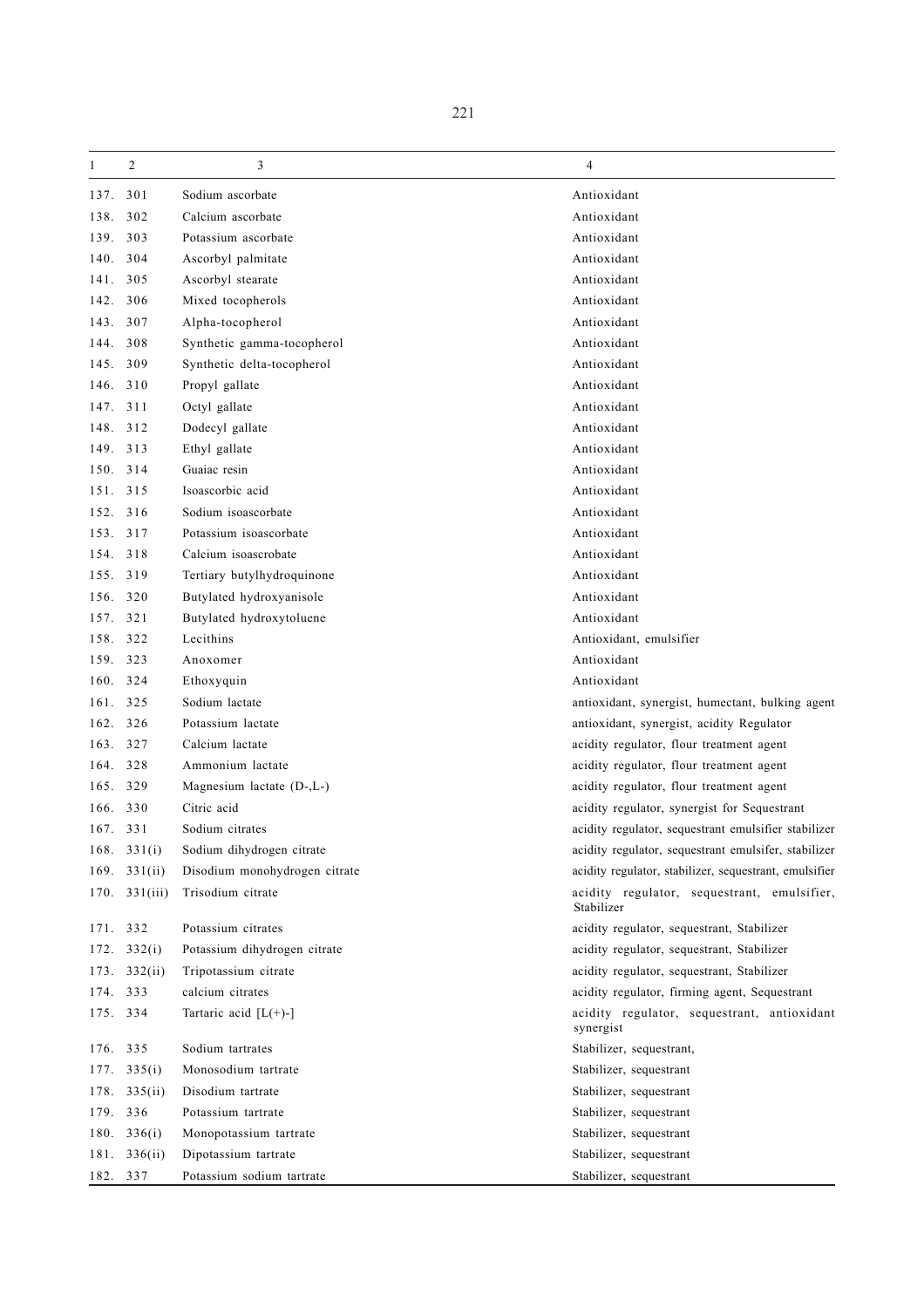| 1        | $\overline{c}$      | 3                            | 4                                                                                                                                 |
|----------|---------------------|------------------------------|-----------------------------------------------------------------------------------------------------------------------------------|
| 183.     | 338                 | Orthophosphoric acid         | acidity regulator, antioxidant Synergist                                                                                          |
| 184.     | 339                 | Sodium phosphates            | acidity regulator, texturizer, sequestrant, stabilizer<br>Emulsifier, water retention agent                                       |
| 185.     | 339(i)              | Monosodium orthophosphate    | Acidity regulator, texturizer, Sequestrant,<br>stabilizer, Emulsifier, water retention agent                                      |
| 186.     | 339(ii)             | Disodium orthophosphate      | acidity regulator, texturizer, sequestrant, stabilizer<br>Emulsifier, water retention agent                                       |
| 187.     | 339(iii)            | Trisodium orthophosphate     | sequestrant, stabilizer, Emulsifier, water retention<br>agent, acidity regulator, Texturizer                                      |
| 188. 340 |                     | Potassium Phosphates         | acidity regulator, texturizer, sequestrant,<br>stabilizer, Emulsifier, water retention Agent                                      |
|          | 189. $340(i)$       | Monopotassium orthophosphate | acidity regulator, texturizer, sequestrant, stabilizer<br>Emulsifier, water retention Agent                                       |
| 190.     | 340(ii)             | Dipotassium orthophosphate   | acidity regulator, texturizer, sequestrant,<br>stabilizer, Emulsifier, water retention Agent                                      |
|          | 191. $340(iii)$     | Tripotassium orthophosphate  | acidity regulator, texturizer, sequestrant,<br>stabilizer, Emulsifier, water retention Agent                                      |
| 192. 341 |                     | Calcium phosphates           | acidity regulator, texturizer, water retention<br>agent, flour treatment agent, raising agent,<br>firming agent, anticaking agent |
|          | 193. $341(i)$       | Monocalcium orthophosphate   | acidity regulator, texturizer, water retention<br>agent, flour treatment agent, firming agent,<br>anticaking agent                |
|          | 194. $341(ii)$      | Dicalcium orthophosphate     | acidity regulator, texturizer, flour treatment<br>agent, raising agent, firming agent, anticaking<br>Agent                        |
|          | 195. $341(iii)$     | Tricalcium orthophosphate    | acidity regulator, texturizer, water retention<br>agent, flour treatment agent, firming agent,<br>anticaking agent                |
| 196.     | 342                 | Ammonium phosphates          | acidity regulator, flour treatment agent                                                                                          |
| 197.     | 342(i)              | Monoamonium orthophosphate   | acidity regulator, flour treatment agent                                                                                          |
| 198.     | 342(ii)             | Diammonium orthophosphate    | acidity regulator, flour treatment agent                                                                                          |
| 199.     | 343                 | Magnesium phosphates         | acidity regulator, anticaking Agent                                                                                               |
| 200.     | 343(i)              | Monomagnesium orthophosphate | acidity regulator, anticaking Agent                                                                                               |
| 201.     | 343(ii)             | Dimagnesium orthophosphate   | acidity regluator, anticaking Agent                                                                                               |
|          | 202. 343(iii)       | Trimagnesium orthophosphate  | acidity regulator, anticaking Agent                                                                                               |
| 203.     | 344                 | Lecithin citrate             | Preservative                                                                                                                      |
| 204.     | 345                 | Magnesium citrate            | acidity regulator                                                                                                                 |
| 205.     | 349                 | Ammonium malate              | acidity regulator                                                                                                                 |
| 206.     | 350                 | Sodium malates               | acidity regulator, humectant                                                                                                      |
| 207.     | 350(i)              | Sodium hydrogen malate       | acidity regulator, humectant                                                                                                      |
| 208.     | 350(ii)             | Sodium malate                | acidity regulator, humectant                                                                                                      |
| 209.     | 351                 | Potassium malates.           | acidity regulator                                                                                                                 |
|          | $210. \quad 351(i)$ | Potassium hydrogen malate    | acidity regulator                                                                                                                 |
| 211.     | 351(ii)             | Potassium malate             | acidity regulator                                                                                                                 |
| 212.     | 352                 | Calcium malates              | acidity regulator                                                                                                                 |
| 213.     | 352(i)              | Calcium hydrogen malate      | acidity regulator                                                                                                                 |
| 214.     | 352(ii)             | Calcium malate               | acidity regulator                                                                                                                 |
| 215.     | 353                 | Metatartaric acid            | acidity regulator                                                                                                                 |
| 216.     | 354                 | Calcium tartrate             | acidity regulator                                                                                                                 |
| 217.     | 355                 | Adipic acid                  | acidity regulator                                                                                                                 |
| 218. 356 |                     | Sodium adipates              | acidity regulator                                                                                                                 |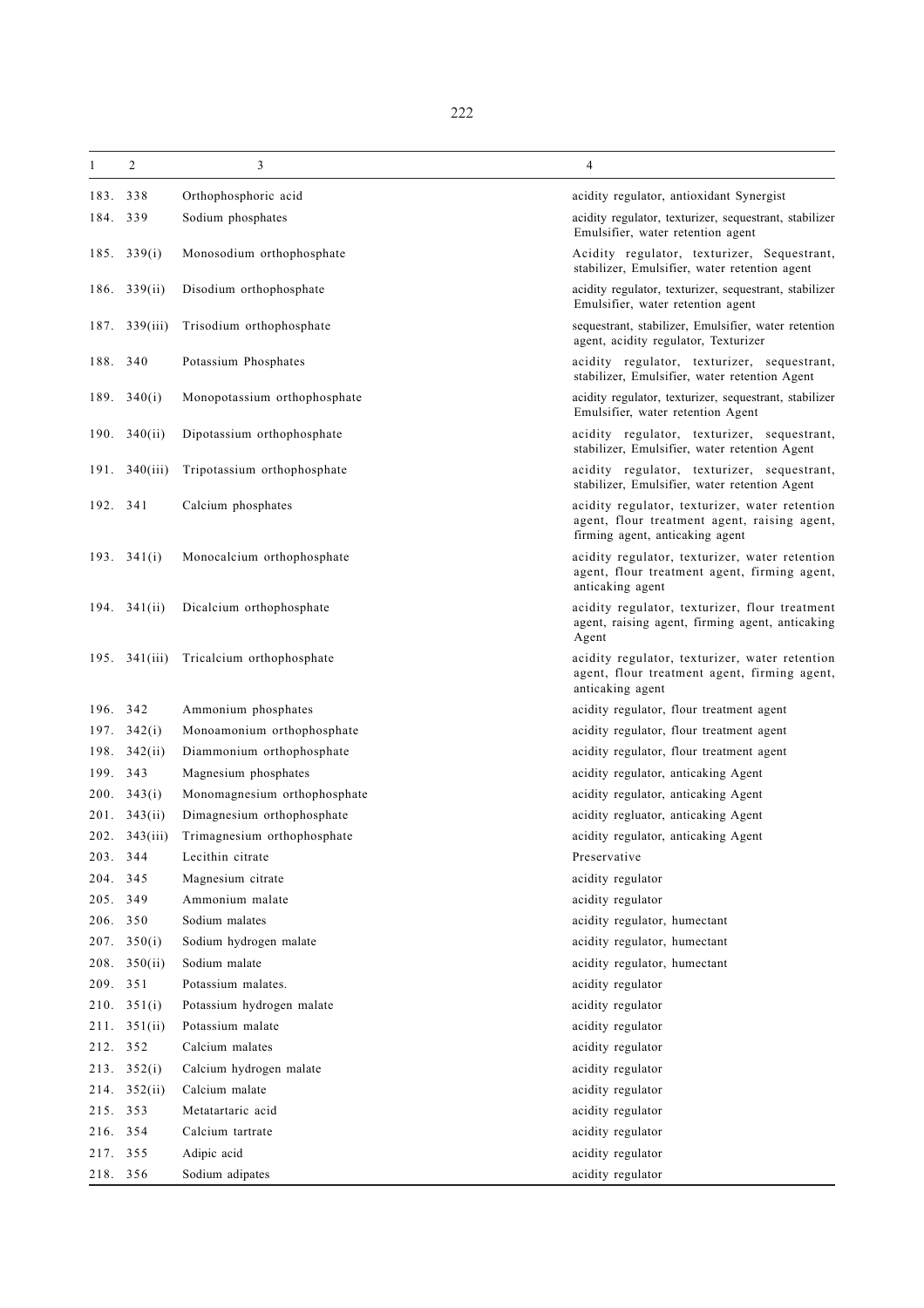| 1        | $\overline{2}$      | 3                                                           | $\overline{4}$                                               |
|----------|---------------------|-------------------------------------------------------------|--------------------------------------------------------------|
| 219.     | 357                 | Potassium adipates                                          | acidity regulator                                            |
| 220.     | 359                 | Ammonium adipates                                           | acidity regulator                                            |
| 221.     | 363                 | Succinic acid                                               | acidity regulator                                            |
|          | $222. \quad 364(i)$ | Monosodium succinate                                        | acidity regulator, flavour Enhancer                          |
| 223.     | 364(ii)             | Disodium succinate                                          | acidity regulator, flavour Enhancer                          |
| 224. 365 |                     | Sodium fumarates                                            | acidity regulator                                            |
| 225.     | 366                 | Potassium fumarates                                         | acidity regulator                                            |
| 226.     | 367                 | Calcium fumarates                                           | acidity regulator                                            |
| 227.     | 368                 | Ammonium fumarates                                          | acidity regulator                                            |
| 228.     | 370                 | 1, 4-Heptonolactone                                         | acidity regulator, sequestrant                               |
| 229.     | 375                 | Nicotinic acid                                              | Colour retention agent                                       |
| 230. 380 |                     | Ammonium citrates                                           | acidity regulator                                            |
| 231. 381 |                     | Ferric ammonium citrate                                     | anticaking agent                                             |
| 232.     | 383                 | Calcium glycerophosphate                                    | Thickener, gelling agent, Stabilizer                         |
| 233.     | 384                 | Isopropyl citrates                                          | Antioxidant, Preservative, Sequestrant                       |
| 234. 385 |                     | Calcium disodium ethylene-diamine-tetra-acetate             | Antioxidant, Preservative, Sequestrant                       |
| 235.     | 386                 | Disodium ethylene-diamine-tetra-acetate                     | Antioxidant, Preservative, Sequestrant                       |
| 236.     | 387                 | Oxy stearin                                                 | Antioxidant, sequestrant                                     |
| 237. 388 |                     | Thiodipropionic acid                                        | Antioxidant                                                  |
| 238. 389 |                     | Dilauryl thiodipropionate                                   | Antioxidant                                                  |
| 239. 390 |                     | Distearyl thiodipropionate                                  | Antioxidant                                                  |
| 240.     | 391                 | Phytic acid                                                 | Antioxidant                                                  |
| 241.     | 399                 | Calcium lactobionate                                        | Stabilizer                                                   |
| 242.     | 400                 | Alginic acid                                                | Thickener, stabilizer                                        |
| 243.     | 401                 | Sodium alginate                                             | Thickener, stabilizer, gelling Agent                         |
| 244.     | 402                 | Potassium alginate                                          | Thickener, stabilizer                                        |
| 245.     | 403                 | Ammonium alginate                                           | Thickener, stabilizer                                        |
| 246. 404 |                     | Calcium alginate                                            | Thickener, stabilizer, gelling Agent, antifoaming<br>agent   |
| 247.     | 405                 | Propylene glycol alginate                                   | Thickener, emulsifier                                        |
| 248.     | 406                 | Agar                                                        | Thickener, gelling agent, Stabilizer                         |
| 249.     | 407                 | Carrageenan and its Na, K, NH4 salts (includes furcellaran) | Thickener, gelling agent, Stabilizer                         |
|          | 250. 407a           | Processed Euchema Seaweed (PES)                             | Thickener, stabilizer                                        |
| 251. 408 |                     | Bakers yeast glycan                                         | Thickener, gelling agent, Stabilizer                         |
| 252.     | 409                 | Arabinogalactan                                             | Thickener, gelling agent, Stabilizer                         |
| 253. 410 |                     | Carob bean gum                                              | Thickener, Stabilizer                                        |
| 254. 411 |                     | Oat gum                                                     | Thickener, Stabilizer                                        |
| 255. 412 |                     | Guar gum                                                    | Thickener, Stabilizer, Emulsifier                            |
| 256. 413 |                     | Tragacanth gum                                              | Thickener, Stabilizer, Emulsifier                            |
| 257. 414 |                     | Gum arabic (acacia gum)                                     | Thickener, Stabilizer                                        |
| 258. 415 |                     | Xanthan gum                                                 | Thickener, Stabilizer, emulsifier, foaming agent             |
| 259. 416 |                     | Karaya gum                                                  | Thickener, Stabilizer                                        |
| 260. 417 |                     | Tara gum                                                    | Thickener, Stabilizer                                        |
| 261. 418 |                     | Gellan gum                                                  | Thickener, Stabilizer, gelling Agent                         |
| 262. 419 |                     | Gum ghatti                                                  | Thickener, Stabilizer, Emulsifier                            |
| 263. 420 |                     | Sorbitol and sorbitol syrup                                 | Sweetener, Humectant, sequestrant, Texturizer,<br>Emulsifier |
| 264. 421 |                     | Mannitol                                                    | Sweetener, anticaking agent                                  |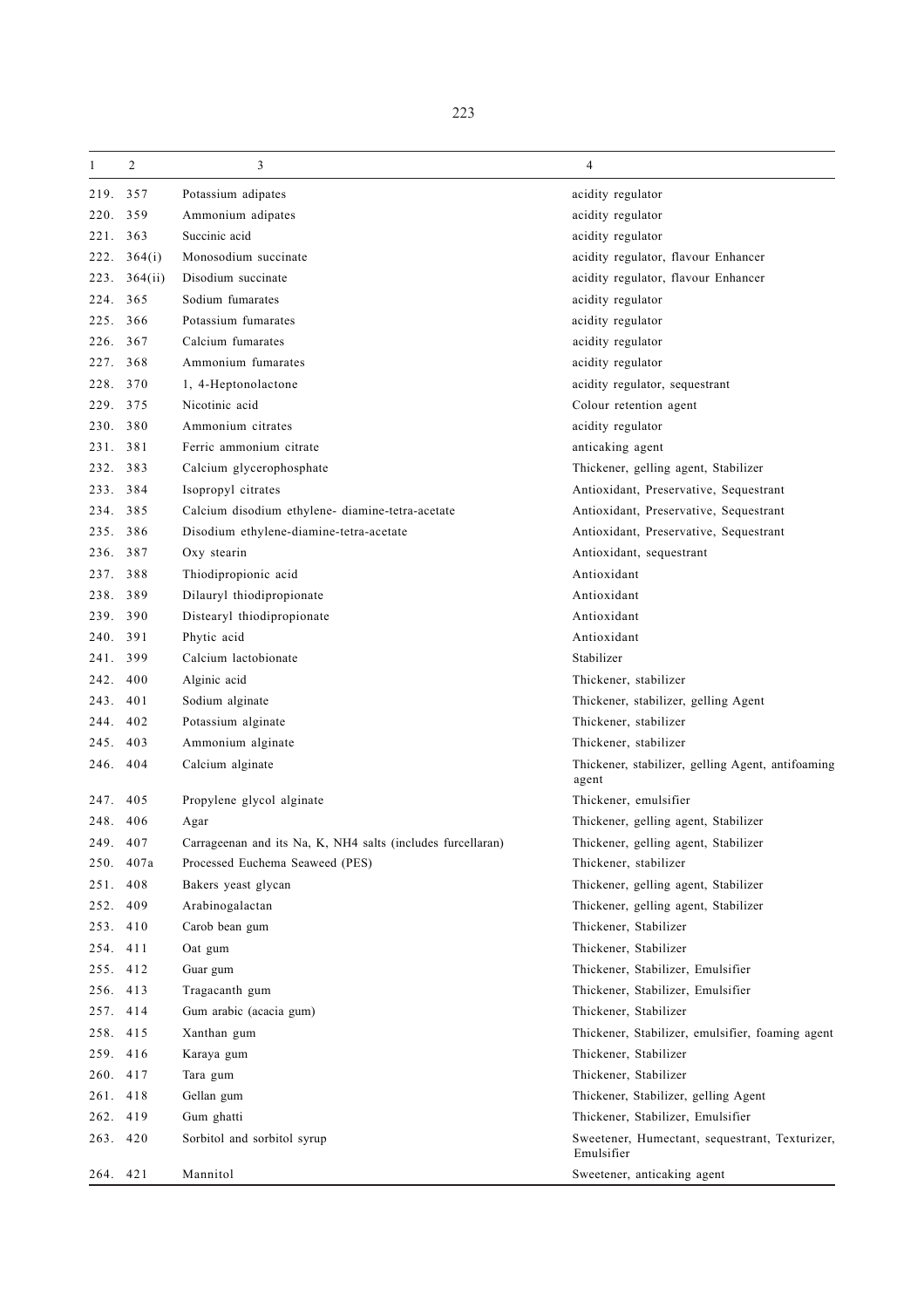| 1        | $\overline{c}$ | 3                                            | 4                                                                                                |
|----------|----------------|----------------------------------------------|--------------------------------------------------------------------------------------------------|
| 265.     | 422            | Glycerol                                     | Humectant, bodying agent                                                                         |
| 266.     | 424            | Curd lan                                     | Thickener, Stabilizer                                                                            |
| 267.     | 425            | Konjac flour                                 | Thickener                                                                                        |
| 268. 429 |                | Peptones                                     | Emulsifier                                                                                       |
| 269. 430 |                | Polyoxyethylene (8) stearate                 | Emulsifier                                                                                       |
| 270.     | 431            | Polyoxyethylene (40) stearate                | Emulsifier                                                                                       |
| 271. 432 |                | Polyoxyethylene (20) sorbitan Monolaurate    | Emulsifier, dispersing agent                                                                     |
| 272. 433 |                | Polyoxyethylene (20) sorbitan Monoleate      | Emulsifier, dispersing agent                                                                     |
| 273. 434 |                | Polyoxyethylene (20) sorbitan Monopalmitate  | Emulsifier, dispersing agent                                                                     |
| 274. 435 |                | Polyoxyethylene (20) sorbitan Monostearate   | Emulsifier, dispersing agent                                                                     |
| 275. 436 |                | Polyoxyethylene (20) sorbitan Tristearate    | Emulsifier, dispersing agent                                                                     |
| 276. 440 |                | Pectins                                      | Thickener, emulsifier, Stabilizer, gelling agent                                                 |
| 277.     | 441            | Superglycerinated hydrogenated rapeseed oil  | Emulsifier                                                                                       |
| 278.     | 442            | Ammonium salts of phosphatidic Acid          | Emulsifier                                                                                       |
| 279. 443 |                | Brominated vegetable oil                     | Emulsifier, stabilizer                                                                           |
| 280.     | 444            | Sucrose acetate isobutyrate                  | Emulsifier, stabilizer                                                                           |
| 281.     | 445            | Glycerol esters of wood resin                | Emulsifier, stabilizer                                                                           |
| 282. 446 |                | Succistearin                                 | Emulsifier                                                                                       |
| 283. 450 |                | Diphosphates                                 | acidity regulator, texturizer, sequestrant,                                                      |
|          |                |                                              | stabilizer, Emulsifier, water retention Agent                                                    |
|          | 284. $450(i)$  | Disodium diphosphate                         | acidity regulator, texturizer, sequestrant,<br>stabilizer, Emulsifier, water retention Agent     |
|          | 285. $450(ii)$ | Trisodium diphosphate                        | acidity regulator, texturizer, sequestrant,<br>stabilizer, Emulsifier, water retention Agent     |
| 286.     | 450(iii)       | Tetrasodium diphosphate                      | acidity regulator, texturizer, sequestrant,<br>stabilizer, Emulsifier, water retention Agent     |
| 287.     | 450(iv)        | Dipotassium diphosphate                      | acidity regulator, texturizer, sequestrant,<br>stabilizer, Emulsifier, water retention Agent     |
| 288.     | 450(v)         | Tetrapotassium diphosphate                   | Emulsifier, Stabilizer, acidity regulator, raising<br>agent Sequestrant, water retention Agent   |
| 289.     | 450(vi)        | Dicalcium diphosphate                        | acidity regulator, texturizer, sequestrant stabilizer,<br>Emulsifier, water retention Agent      |
|          |                | 290. 450(vii) Calcium dihydrogen diphosphate | Emulsifier, raising agent, stabilizer, sequestrant,<br>acidity, regulator, water retention agent |
|          |                | 291. 450 (viii) Dimagnesium diphosphate      | acidity regulator, texturizer, sequestrant,<br>stabilizer, Emulsifier, water retention Agent     |
| 292. 451 |                | Triphosphates                                | Sequestrant, acidity regulator Texturizer                                                        |
| 293.     | 451(i)         | Pentasodium                                  | Sequestrant, acidity regulator, Texturizer                                                       |
|          | 294. 451(ii)   | Pentapotassium triphosphate                  | Sequestrant, acidity regulator, Texturizer                                                       |
| 295. 452 |                | Polyphosphates                               | acidity regulator, texturizer, sequestrant stabilizer,<br>Emulsifier, water retention Agent      |
|          | $296.$ 452(i)  | Sodium polyphosphate                         | acidity regulator, texturizer, sequestrant stabilizer,<br>Emulsifier, water retention Agent      |
| 297.     | 452(ii)        | Potassium Polyphosphate                      | acidity regulator, texturizer, sequestrant stabilizer,<br>Emulsifier, water retention Agent      |
| 298.     | 452(iii)       | Sodium calcium polyphosphate                 | Emulsifier, Stabilizer, acidity regulator, raising<br>agent, Sequestrant, water retention Agent  |
| 299.     | 452(iv)        | Calcium polyphosphates                       | Emulsifier, Stabilizer, acidity regulator, raising<br>agent, Sequestrant, water retention Agent  |
|          | 300. $452(v)$  | Ammonium polyphosphates                      | Emulsifier, Stabilizer, acidity regulator, raising<br>agent, Sequestrant, water retention Agent  |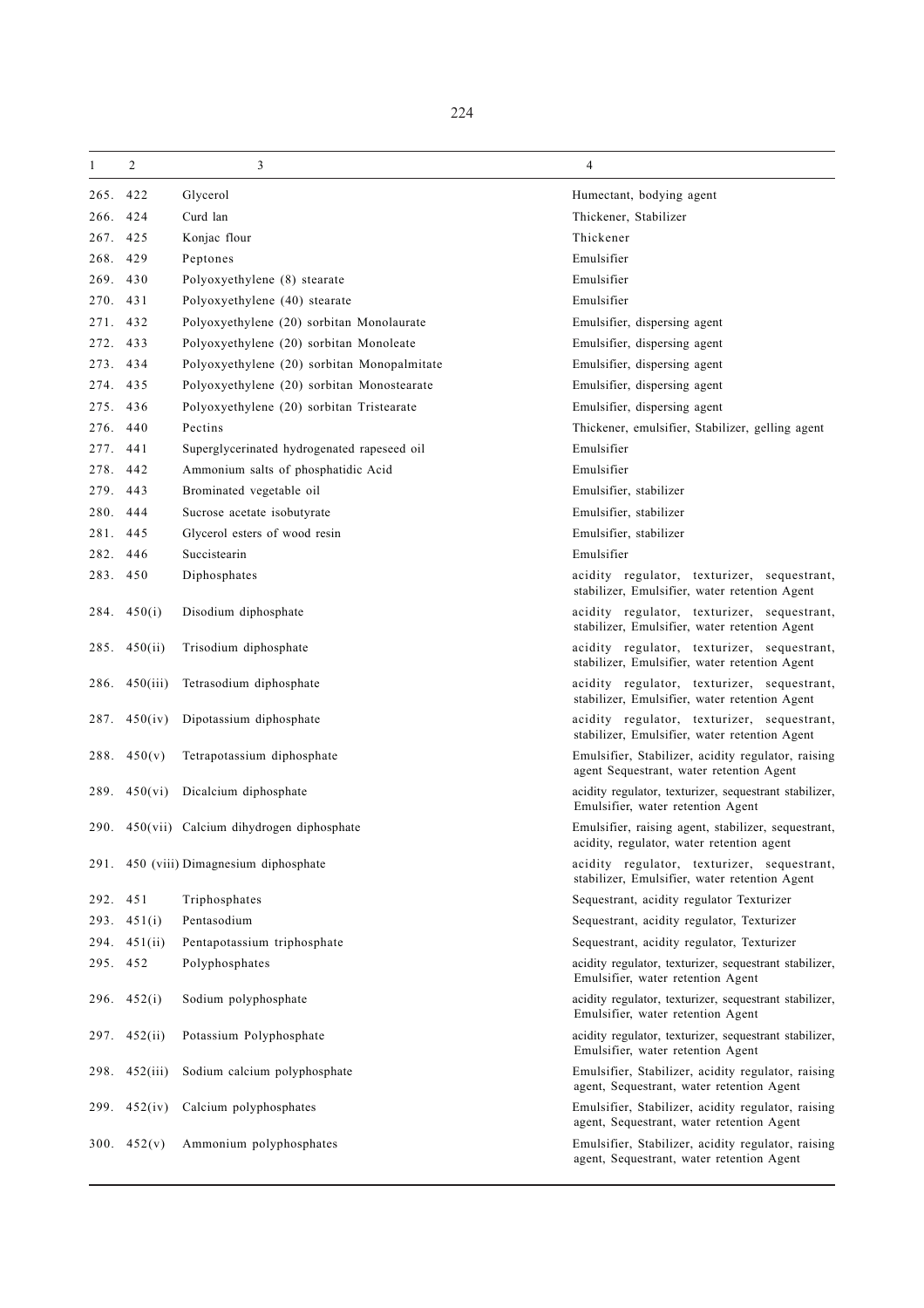| 1        | 2             | 3                                                                              | 4                                                             |
|----------|---------------|--------------------------------------------------------------------------------|---------------------------------------------------------------|
| 301. 458 |               | Gamma Cyclodextrin                                                             | Stabilizer, binder                                            |
| 302. 459 |               | Beta-cyclodextrin                                                              | Stabilizer, binder                                            |
| 303. 460 |               | Cellulose                                                                      | Emulsifier, dispersing agent, anticaking agent,<br>texturizer |
|          | 304. $460(i)$ | Microcystalline cellulose                                                      | Emulsifier, dispersing agent, anticaking agent                |
| 305.     | 460(ii)       | Powdered cellulose                                                             | Emulsifier dispersing agent, anticaking agent                 |
| 306.     | 461           | Methyl cellulose                                                               | Thickener, Emulsifier, Stabilizer                             |
| 307.     | 462           | Ethyl cellulose                                                                | Binder, filler                                                |
| 308. 463 |               | Hydroxypropyl cellulose                                                        | Thickener, Emulsifier, Stabilizer                             |
|          | 309. 464      | Hydroxypropyl methyl cellulose                                                 | Thickener, Emulsifier, Stabilizer                             |
| 310. 465 |               | Methyl ethyl cellulose                                                         | Thickener antifoaming agent, Emulsifier,<br>stabilizer        |
| 311. 466 |               | Sodium carboxymethyl cellulose                                                 | Thickener, Emulsifier, Stabilizer                             |
| 312.     | 467           | Ethyl hydroxyethyl cellulose                                                   | Thickener, Emulsifier, Stabilizer                             |
| 313. 468 |               | Croscaramellose                                                                | Stabilizer, binder                                            |
| 314. 469 |               | Sodium carboxymethyl cellulose,<br>enzymatically hydrolysed                    | Thickener, stabilizer                                         |
| 315. 470 |               | Salts of fatty acids (with base Al, Ca, Na, Mg, K, and NH4)                    | Emulsifier, Stabilizer, anticaking agent                      |
| 316. 471 |               | Mono-and di-glycerides of fatty acids                                          | Emulsifier, Stabilizer                                        |
|          | 317. 472a     | Acetic and fatty acid esters of glycerol                                       | Emulsifier, Stabilizer Sequestrant                            |
|          | 318. 472b     | Lactic and fatty acid esters of glycerol                                       | Emulsifier, Stabilizer, Sequestrant                           |
|          | 319. 472c     | Citric and fatty acid esters of glycerol                                       | Emulsifier, Stabilizer, Sequestrant                           |
|          | 320. 472d     | Tartaric acid esters of mono and diglycerides of fatty acids                   | Emulsifier, Stabilizer, Sequestrant                           |
|          | 321. 472e     | Diacetyltartric and fatty acid ester of glycerol                               | Emulsifier, Stabilizer, Sequestrant                           |
|          | 322. 472f     | Mixed tartaric, acetic and fatty acid esters of glycerol                       | Emulsifier, Stabilizers, Sequestrant                          |
|          | 323. 472g     | Succinylated monoglycerides                                                    | Emulsifier, Stabilizer, Sequestrant                           |
| 324. 473 |               | Sucrose esters of fatty acids                                                  | Emulsifier, Stabilizer, Sequestrant                           |
| 325. 474 |               | Sucroglycerides                                                                | Emulsifier, Stabilizer, Sequestrant                           |
| 326. 475 |               | Polyglycerol esters of fatty acid                                              | Emulsifier, Stabilizer, Sequestrant                           |
| 327. 476 |               | Polyglycerol esters of interesterified ricinoleic acid                         | Emulsifier, Stabilizer, Sequestrant                           |
| 328. 477 |               | Propylene glycol esters of fatty Acids                                         | Emulsifier, Stabilizer, Sequestrant                           |
| 329. 478 |               | Lactylated fatty acid esters of glycerol and propylene glycol                  | Emulsifier, Stabilizer, Sequestrant                           |
| 330. 479 |               | Thermally oxidized soya bean oil with mono-and di-glycerides<br>of fatty acids | Emulsifier, Stabilizer, Sequestrant                           |
| 331.     | 480           | Dioctyl sodium sulphosuccinate                                                 | Emulsifier, wetting agent                                     |
| 332.     | 481           | Sodium lactylate                                                               | Emulsifier, Stabilizer                                        |
|          | 333.481(i)    | Sodium stearoyl lactylates                                                     | Emulsifier, Stabilizer                                        |
| 334.     | 481(ii)       | Sodium oleyl lactylate                                                         | Emulsifier, Stabilizer                                        |
| 335.     | 482           | Calcium lactylates                                                             | Emulsifier, Stabilizer                                        |
| 336.     | 482(i)        | Calcium stearoyl lactylate                                                     | Emulsifier, Stabilizer                                        |
| 337.     | 482(ii)       | Calcium oleyl lactylates                                                       | Emulsifier, Stabilizer                                        |
| 338.     | 483           | Stearyl tartrate                                                               | Flour treatment agent                                         |
| 339. 484 |               | Stearyl citrate                                                                | Emulsifier, sequestrant                                       |
| 340.     | 485           | Sodium stearoyl fumarate                                                       | Emulsifier                                                    |
| 341.     | 486           | Calcium stearoyl fumarate                                                      | Emulsifier                                                    |
| 342.     | 487           | Sodium laurylsulphate                                                          | Emulsifier                                                    |
| 343. 488 |               | Ethoxylated mono-and di-glycerides                                             | Emulsifier                                                    |
| 344.     | 489           | Methyl glucoside-coconut oil ester                                             | Emulsifier                                                    |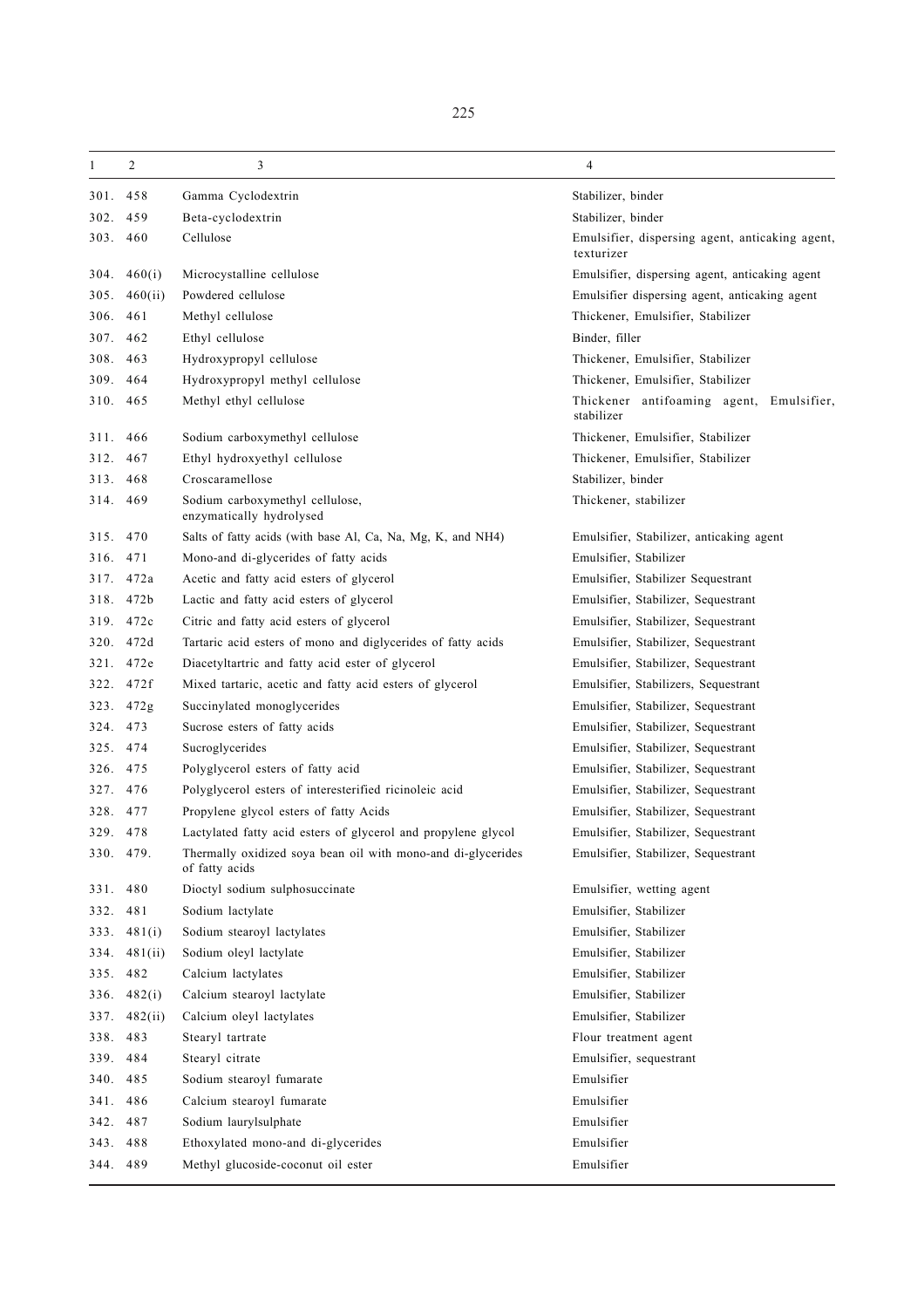| 1        | $\overline{2}$ | 3                            | $\overline{4}$                                                 |
|----------|----------------|------------------------------|----------------------------------------------------------------|
| 345.     | 491            | Sorbitan monostearate        | Emulsifier                                                     |
| 346.     | 492            | Sorbitan tristearate         | Emulsifier                                                     |
| 347.     | 493            | Sorbitan monolaurate         | Emulsifier                                                     |
| 348.     | 494            | Sorbitan monooleate          | Emulsifier                                                     |
| 349.     | 495            | Sorbitan monopalmitate       | Emulsifier                                                     |
| 350.     | 496            | Sorbitan trioleate           | Stabilizer, Emulsifier                                         |
| 351.     | 500            | Sodium carbonates            | acidity regulator, raising agent, anticaking agent             |
| 352.     | 500(i)         | Sodium carbonate             | acidity regluator, raising agent, anticaking agent             |
| 353.     | 500(ii)        | Sodium hydrogen carbonate    | acidity regulator, raising agent, anticaking agent             |
| 354.     | 500(iii)       | Sodium sesquicarbonate       | acidity regulator, raising agent, anticaking agent             |
| 355.     | 501            | Potassium carbonates         | acidity regulator, stabilizer                                  |
| 356.     | 501(i)         | Potassium carbonate          | acidity regulator, stabilizer                                  |
| 357.     | 501(ii)        | Potassium hydrogen carbonate | acidity regulator, stabilizer                                  |
| 358.     | 503            | Ammonium carbonates          | acidity regulator, raising agent                               |
| 359.     | 503(i)         | Ammonium carbonate           | acidity regulator, raising agent                               |
| 360.     | 503(ii)        | Ammonium hydrogen carbonate  | acidity regulator, raising agent                               |
| 361. 504 |                | Magnesium carbonates         | acidity regulator, anticaking agent, colour<br>retention agent |
|          | 362. $504(i)$  | Magnesium carbonate          | acidity regulator, anticaking agent, colour<br>retention agent |
| 363.     | 504(ii)        | Magnesium hydrogen carbonate | acidity regulator, anticaking agent, colour<br>retention agent |
| 364.     | 505            | Ferrous carbonate            | acidity regulator                                              |
| 365.     | 507            | Hydrochloric acid            | acidity regulator acid                                         |
| 366.     | 508            | Potassium chloride           | gelling agent                                                  |
| 367.     | 509            | Calcium chloride             | firming agent                                                  |
| 368.     | 510            | Ammonium chloride            | flour treatment agent                                          |
| 369.     | 511            | Magnesium chloride           | firming agent                                                  |
| 370. 512 |                | Stannous chloride            | Antioxidant, colour retention Agent                            |
| 371.     | 513            | Sulphuric acid               | acidity regulator                                              |
| 372.     | 514            | Sodium sulphates             | acidity regulator                                              |
| 373      | 515            | Potassium sulphates          | Acidity regulator                                              |
| 374. 516 |                | Calcium Sulphate             | Dough conditioner, Sequestrant, firming agent                  |
| 375.     | 517            | Ammonium sulphate            | Flour treatment agent, stabilizer                              |
| 376.     | 518            | Magnesium sulphate           | firming agent                                                  |
| 377. 519 |                | Cupric sulphate              | colour fixative, preservative                                  |
| 378.     | 520            | Aluminium sulphate           | firming agent                                                  |
| 379.     | 521            | Aluminium sodium Sulphate    | firming agent                                                  |
| 380. 522 |                | Aluminium potassium Sulphate | Acidity regulator, stabilizer                                  |
| 381. 523 |                | Aluminium ammonium Sulphate  | Stabilizer, firming agent                                      |
| 382.     | 524            | Sodium hydroxide             | acidity regulator                                              |
| 383.     | 525            | Potassium hydroxide          | acidity regulator                                              |
| 384. 526 |                | Calcium hydroxide            | acidity regulator, firming agent                               |
| 385. 527 |                | Ammonium hydroxide           | acidity regulator                                              |
| 386.     | 528            | Magnesium hydroxide          | acidity regulator, colour retention agent                      |
| 387.     | 529            | Calcium oxide                | acidity regulator, colour retention agent                      |
| 388. 530 |                | Magnesium oxide              | anticaking agent                                               |
| 389. 535 |                | Sodium ferrocyanide          | anticaking agent                                               |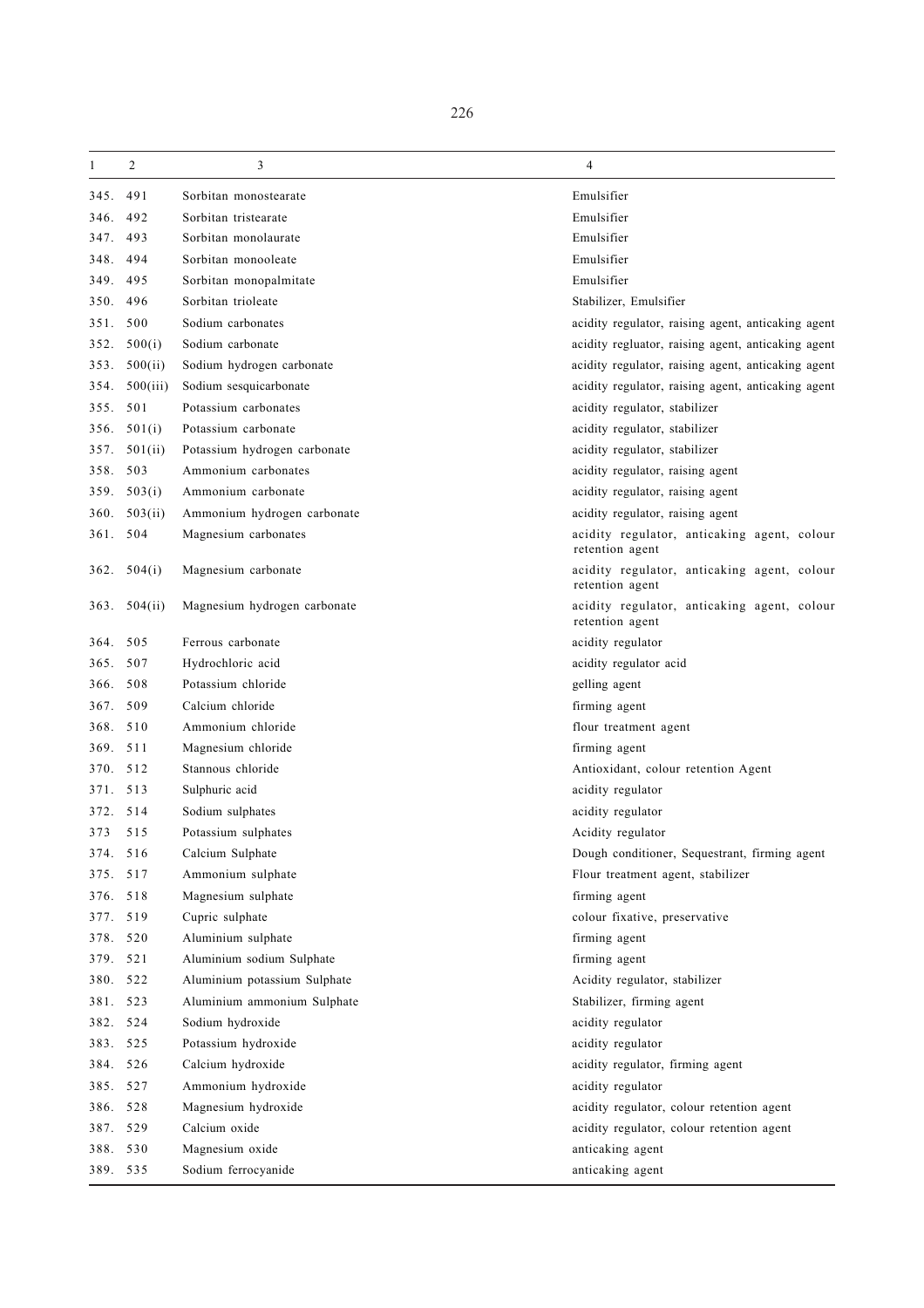| 1        | $\overline{c}$ | 3                                                        | 4                                                      |
|----------|----------------|----------------------------------------------------------|--------------------------------------------------------|
| 390.     | 536            | Potassium ferrocyanide                                   | anticaking agent                                       |
| 391.     | 537            | Ferrous hexacyanomanganate                               | anticaking agent                                       |
| 392.     | 538            | Calcium ferrocyanide                                     | anticaking agent                                       |
| 393.     | 539            | Sodium thiosulphate                                      | antioxidant, sequestrant                               |
| 394.     | 541            | Sodium aluminium phosphate                               | acidity regulator, emulsifier                          |
| 395.     | 541(i)         | Sodium aluminium phosphate-acidic                        | acidity regulator, emulsifier                          |
| 396.     | 541(ii)        | Sodium aluminium phosphate-basic                         | acidity regulator, emulsifier                          |
| 397.     | 542            | Bone phosphate (essentially calcium phosphate, tribasic) | Emulsifier, anticaking agent, water retention<br>agent |
| 398.     | 550            | Sodium silicates                                         | anticaking agent                                       |
| 399.     | 550(i)         | Sodium silicate                                          | anticaking agent                                       |
| 400.     | 550(ii)        | Sodium metasilicate                                      | anticaking agent                                       |
| 401.     | 551            | Silicon dioxide, amorphous                               | anticaking agent                                       |
| 402.     | 552            | Calcium silicate                                         | anticaking agent                                       |
| 403.     | 553            | Magnesium silicates                                      | anticaking agent, dusting Powder                       |
|          | 404. $553(i)$  | Magnesium silicate                                       | anticaking agent, dusting Powder                       |
| 405.     | 553(ii)        | Magnesium trisilicate                                    | anticaking agent, dusting Powder                       |
| 406.     | 553(iii)       | Talc                                                     | anticaking agent, dusting Powder                       |
| 407.     | 554            | Sodium aluminosilicate                                   | anticaking agent                                       |
| 408.     | 555            | Potassium aluminium silicate                             | anticaking agent                                       |
| 409.     | 556            | Calcium aluminium silicate                               | anticaking agent                                       |
| 410.     | 557            | Zinc silicate                                            | anticaking agent                                       |
| 411.     | 558            | Bentonite                                                | anticaking agent                                       |
| 412.     | 559            | Aluminium silicate                                       | anticaking agent                                       |
| 413.     | 560            | Potassium silicate                                       | anticaking agent                                       |
| 414.     | 570            | Fatty acids                                              | foam stabilizer, glazing agent, antifoaming agent      |
| 415.     | 574            | Gluconic acid (D-)                                       | acidity regulator, raising agent                       |
| 416.     | 575            | Glucono delta-lactone                                    | acidity regulator, raising agent                       |
| 417.     | 576            | Sodium gluconate                                         | Sequestrant                                            |
| 418.     | 577            | Potassium gluconate                                      | Sequestrant                                            |
| 419.     | 578            | Calcium gluconate                                        | acidity regluator, firming agent                       |
| 420. 579 |                | Ferrous gluconate                                        | Colour retention agent                                 |
| 421. 580 |                | Magnesium gluconate                                      | acidity regulator, firming agent                       |
| 422.     | 585            | Ferrous lactate                                          | colour retention agent                                 |
| 423. 586 |                | 4-Hexylresorcinol                                        | colour retention agent, Antioxidant                    |
| 424. 620 |                | Glutamic acid $(L (+)-)$                                 | flavour enhancer                                       |
| 425.     | 621            | Monosodium glutamate                                     | flavour enhancer                                       |
| 426.     | 622            | Monopotassium glutamate                                  | flavour enhancer                                       |
| 427. 623 |                | Calcium glutamate                                        | flavour enhancer                                       |
| 428. 624 |                | Monoammonium glutamate                                   | flavour enhancer                                       |
| 429. 625 |                | Magnesium glutamate                                      | flavour enhancer                                       |
| 430. 626 |                | Guanylic acid                                            | flavour enhancer                                       |
| 431. 627 |                | Disodium 5'-guanylate                                    | flavour enhancer                                       |
| 432. 628 |                | Dipotassium 5'-guanylate                                 | flavour enhancer                                       |
| 433. 629 |                | Calcium 5'-guanylate                                     | flavour enhancer                                       |
|          | 434. 630       | Inosinic acid                                            | flavour enhancer                                       |
| 435. 631 |                | Disodium 5'-inosinate                                    | flavour enhancer                                       |
|          |                |                                                          |                                                        |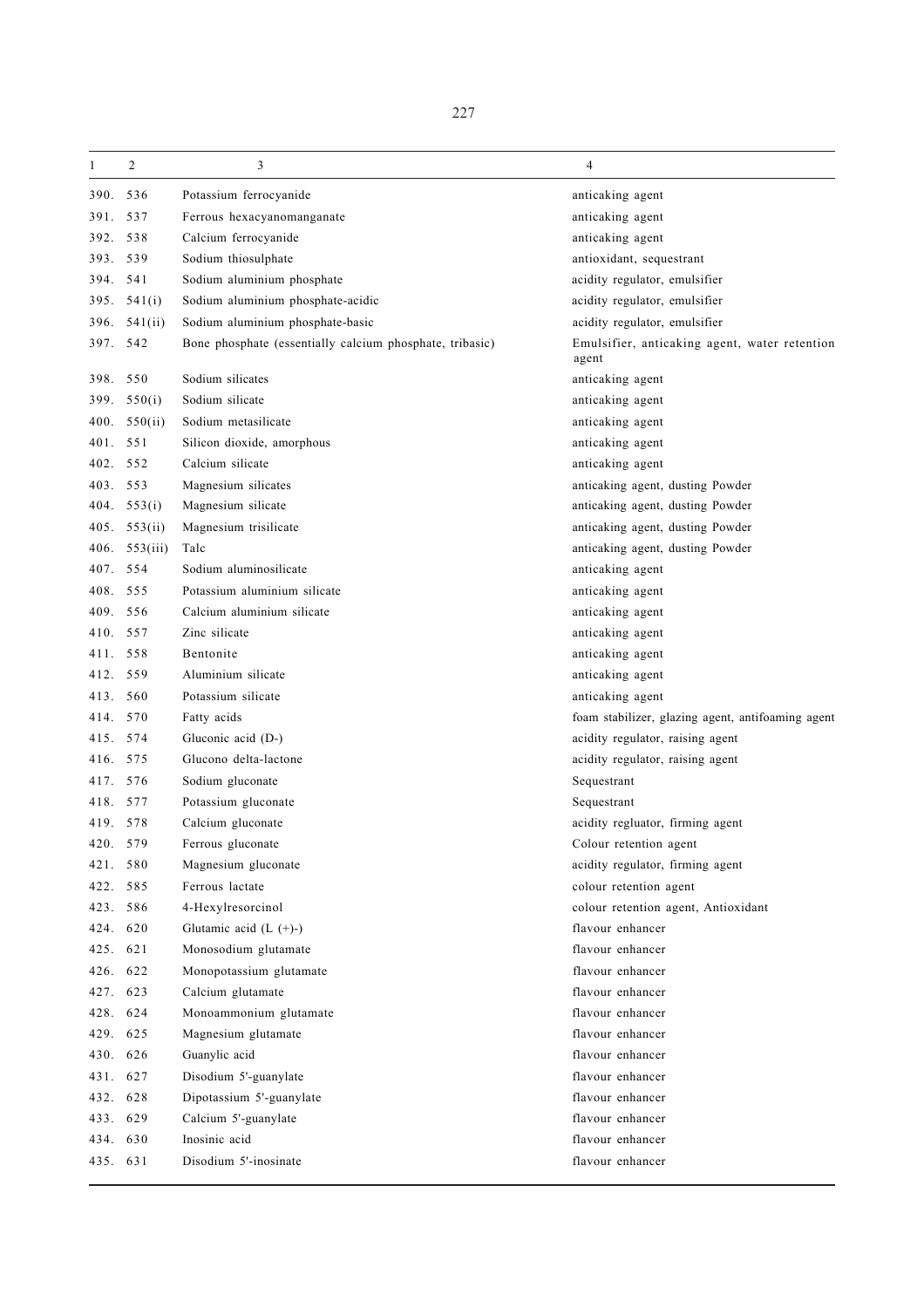| 1        | $\overline{c}$   | 3                                                            | 4                                               |
|----------|------------------|--------------------------------------------------------------|-------------------------------------------------|
| 436.     | 632              | Potassium Inosate                                            | flavour enhancer                                |
| 437.     | 633              | Calcium 5'-inosinate                                         | flavour enhancer                                |
| 438.     | 634              | Calcium 5'-ribonucleotides                                   | flavour enhancer                                |
| 439.     | 635              | Disodium 5'-ribonucleotides                                  | flavour enhancer                                |
| 440.     | 636              | Maltol                                                       | flavour enhancer                                |
| 441.     | 637              | Ethyl maltol                                                 | flavour enhancer                                |
| 442.     | 638              | Sodium L-Aspartate                                           | flavour enhancer                                |
| 443.     | 639              | DL-Alanine                                                   | flavour enhancer                                |
| 444.     | 640              | Glycine                                                      | flavour enhancer                                |
| 445.     | 641              | L-Leucine                                                    | flavour enhancer                                |
| 446.     | 642              | Lysin hydrochloride                                          | flavour enhancer                                |
| 447.     | 900a             | Polydimethylsiloxane                                         | antifoaming agent, anticaking agent, emulsifier |
| 448.     | 900 <sub>b</sub> | Methylphenylpolysiloxane                                     | antifoaming agent                               |
| 449.     | 901              | Beeswax, white and yellow                                    | glazing agent, release agent                    |
| 450.     | 902              | Candeilla Wax                                                | glazing agent                                   |
| 451.     | 903              | Carnaubawax                                                  | glazing agent                                   |
| 452.     | 904              | Shellac                                                      | glazing agent                                   |
| 453.     | 905a             | Mineral oil, food grade                                      | glazing agent, release agent sealing agent      |
| 454.     | 905b             | Petrolatum Petroleumielly                                    | glazing agent, release agent, sealing agent     |
| 455.     | 905c             | Petroleum wax                                                | glazing agent, release agent, sealing agent     |
| 456.     | 905c(i)          | Microcrystallinewax                                          | glazing agent                                   |
| 457.     | 905c(ii)         | Paraffin wax                                                 | glazing agent                                   |
| 458.     | 906              | Benzoin gum                                                  | glazing agent                                   |
| 459.     | 907              | Hydrogenated poly-1 decene                                   | glazing agent                                   |
| 460.     | 908              | Rice bran wax                                                | glazing agent                                   |
| 461.     | 909              | Spermaceti wax                                               | glazing agent                                   |
| 462.     | 910              | Wax esters                                                   | glazing agent                                   |
| 463.     | 911              | Methyl esters of fatty acids                                 | glazing agent                                   |
| 464.     | 913              | Lanolin                                                      | glazing agent                                   |
| 465.     | 915              | Glycerol-, methyl-, or penta- erithrytol esters of colophane | glazing agent                                   |
| 466. 916 |                  | Calcium iodate                                               | flour treatment agent                           |
| 467.     | 917              | Potassium iodate                                             | flour treatment agent                           |
| 468. 918 |                  | Nitrogen oxide                                               | flour treatment agent                           |
| 469. 919 |                  | Nitrosyl chloride                                            | flour treatment agent                           |
| 470. 920 |                  | L-Cysteine and its hydrochlorides-sodium and potassium salts | flour treatment agent                           |
| 471.921  |                  | L-Cysteine and its hydrochlorides-sodium and potassium salts | flour treatment agent                           |
| 472. 922 |                  | Potassium persulphate                                        | flour treatment agent                           |
| 473. 923 |                  | Ammonium persulphate                                         | flour treatment agent                           |
|          | 474. 924a        | Potassium bromate                                            | flour treatment agent                           |
|          | 475. 924b        | Calcium bromate                                              | flour treatment agent                           |
| 476. 925 |                  | Chlorine                                                     | flour treatment agent                           |
| 477.     | 926              | Chlorine dioxide                                             | flour treatment agent                           |
|          | 478. 927a        | Azodicarbonamide                                             | flour treatment agent                           |
|          | 479. 927b        | Carbamide (urea)                                             | flour treatment agent                           |
| 480. 928 |                  | Benzoyl peroxide                                             | flour treatment agent, Preservative             |
| 481.     | 929              | Acetone peroxide                                             | flour treatment agent                           |
| 482. 930 |                  | Calcium peroxide                                             | flour treatment agent                           |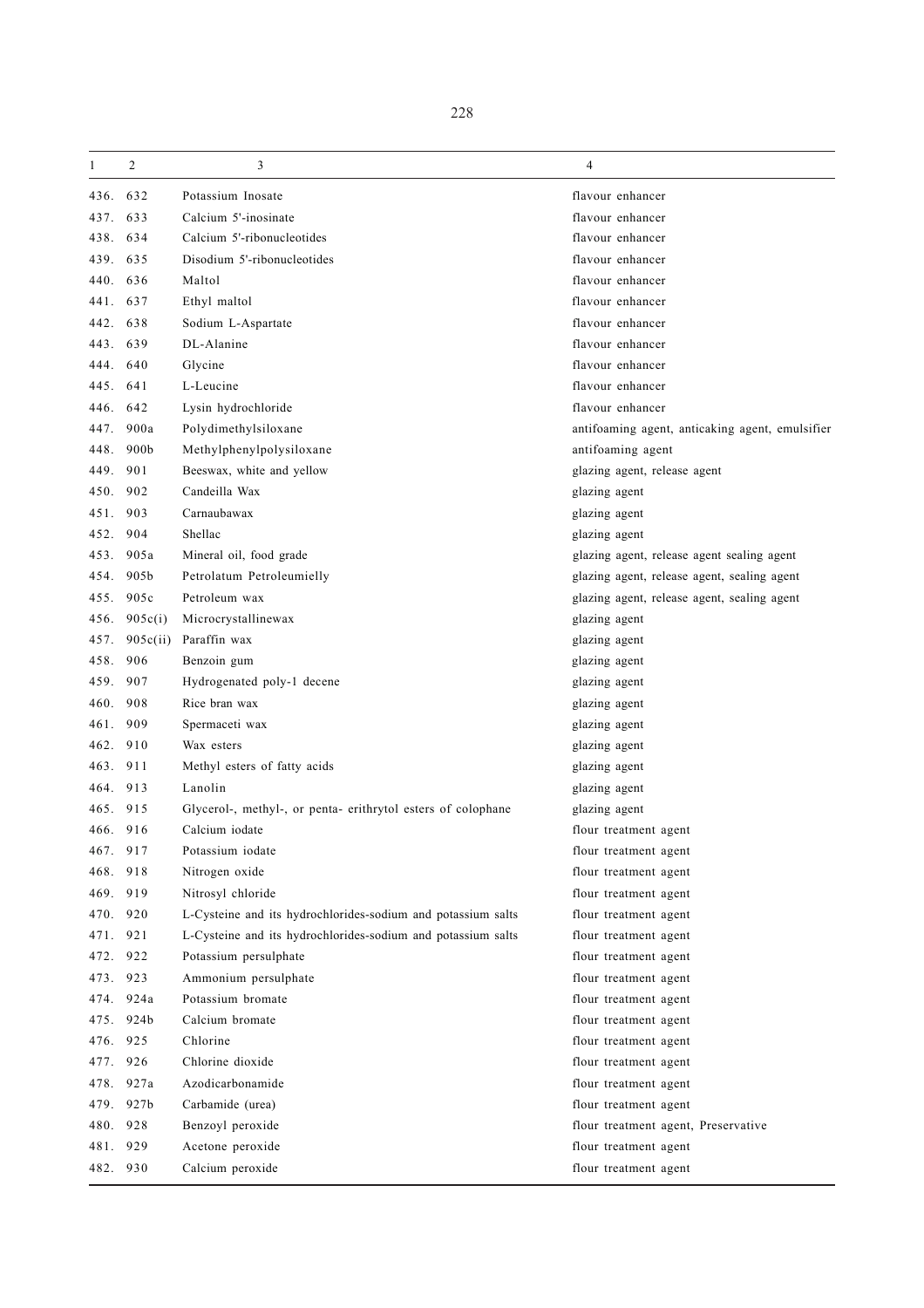| 1    | $\overline{2}$          | 3                                   | 4                                                                  |
|------|-------------------------|-------------------------------------|--------------------------------------------------------------------|
| 483. | 938                     | Argon                               | packing gas                                                        |
| 484. | 939                     | Helium                              | packing gas                                                        |
| 485. | 940                     | Dichlorodifluoromethane             | Propellant, liquid freezant                                        |
| 486. | 941                     | Nitrogen                            | Packing gas, freezant                                              |
| 487. | 942                     | Nitrous oxide                       | Propellant                                                         |
| 488. | 943a                    | <b>Butane</b>                       | Propellant                                                         |
| 489. | 943b                    | Isobutane                           | Propellant                                                         |
| 490. | 944                     | Propane                             | Propellant                                                         |
| 491. | 945                     | Chloropentafluoroethane             | Propellant                                                         |
| 492. | 946                     | Octafluorocyclobutane               | Propellant                                                         |
| 493. | 948                     | Oxygen                              | packing gas                                                        |
| 494. | 950                     | Acesulfame potassium                | Sweetener, flavour enhancer                                        |
| 495. | 951                     | Aspartame                           | Sweetener, flavour enhancer                                        |
| 496. | 952                     | Cyclamic acid (and Na, K, Ca Salts) | Sweetener                                                          |
| 497  | 953                     | Isomalt (isomaltitol)               | Sweetener, anticaking agent, bulking agent,<br>glazing agent       |
| 498. | 954                     | Saccharin (and Na, K, Ca salts)     | Sweetener                                                          |
| 499. | 955                     | Sucralose (trichlorogalactosucrose) | Sweetener                                                          |
| 500. | 956                     | Alitame                             | Sweetener                                                          |
| 501. | 957                     | Thaumatin                           | Sweetener, flavour enhancer                                        |
| 502. | 958                     | Glycyrrhizin                        | Sweetener, flavour enhancer                                        |
| 503. | 959                     | Neohesperidine dihydrochalcone      | Sweetener                                                          |
| 504. | 960                     | Stevioside                          | Sweetener                                                          |
| 505. | 964                     | Polyglycitol syrup                  | Sweetener                                                          |
| 506. | 965                     | Maltitol and matitol Syrup          | Sweetener, stabilizer, emulsifier                                  |
| 507. | 966                     | Lactitol                            | Sweetener, texturizer                                              |
| 508. | 967                     | Xylitol                             | Sweetener, humectant, stabilizer, Emulsifier,<br>thickener         |
| 509. | 968                     | Erythritol                          | Sweetener, flavour enhancer, Humectant                             |
| 510. | 999                     | Qulillaia extracts                  | foaming agent                                                      |
| 511. | 1000                    | Cholic acid                         | Emulsifier                                                         |
|      | 512. 1001               | Choline salts and esters            | Emulsifier                                                         |
|      |                         | 513. 1001(i) Choline acentate       | Emulsifier                                                         |
| 514. |                         | $1001(ii)$ Choline carbonate        | Emulsifier                                                         |
| 515. |                         | 1001(iii) Choline chloride          | Emulsifier                                                         |
| 516. |                         | $1001(iv)$ Choline citrate          | Emulsifier                                                         |
| 517. |                         | $1001(v)$ Choline tartrate          | Emulsifier                                                         |
|      |                         | 518. 1001(vi) Choline lactate       | Emulsifier                                                         |
|      | 519. 1100               | Amylases                            | flour treatment agent                                              |
|      | 520. 1101               | Proteases                           | flour treatment agent, stabilizer, tenderizer,<br>flavour enhancer |
|      | 521. $1101(i)$ Protease |                                     | flour treatment agent, stabilizer, tenderizer,<br>flavour enhancer |
| 522  | 1101(ii) Papain         |                                     | flour treatment agent, stabilizer, tenderizer,<br>flavour enhancer |
| 523  |                         | 1101(iii) Bromelain                 | flour treatment agent, stabilizer, tenderizer,<br>flavour enhancer |
| 524  | $1101(iv)$ Ficin        |                                     | flour treatment agent, stabilizer, tenderizer,<br>flavour enhancer |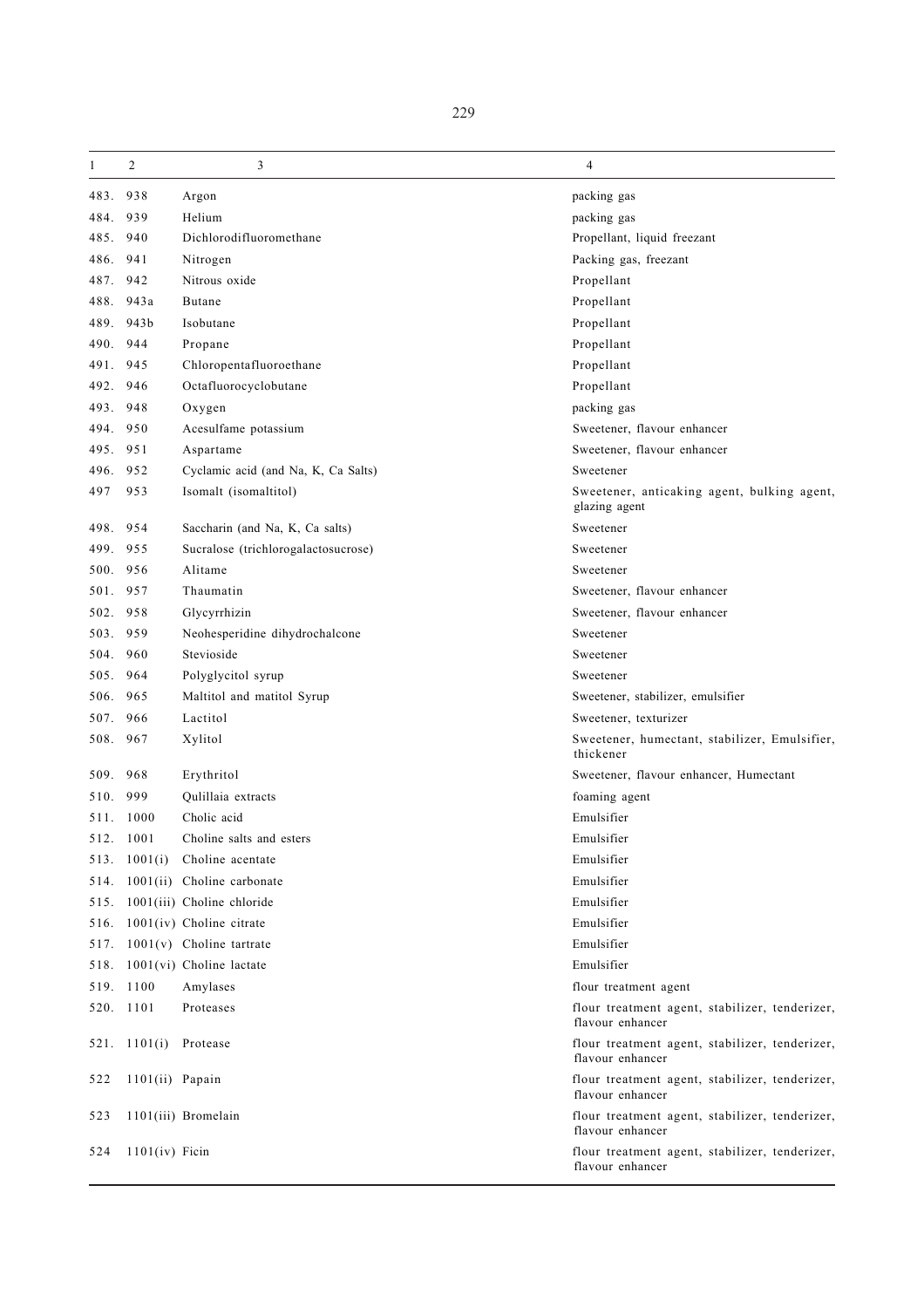| $\mathbf{1}$ | $\overline{2}$ | 3                                                           | $\overline{4}$                                                   |
|--------------|----------------|-------------------------------------------------------------|------------------------------------------------------------------|
| 525          | 1102           | Glucose oxidase                                             | Antioxidant                                                      |
| 526          | 1103           | Invertases                                                  | Stabilizer                                                       |
| 527          | 1104           | Lipases                                                     | flavour enhancer                                                 |
| 528          | 1105           | Lysozyme                                                    | Preservative                                                     |
| 529          | 1200           | Polydextroses A and N                                       | bulking agent, stabilizer, thickener, Humectant<br>texturizer    |
| 530          | 1201           | Polyvinylpyrrolidone                                        | bodying agent, stabilizer, clarifying agent,<br>dispersing Agent |
| 531          | 1202           | Polyvinylpolypyrrolidone                                    | colour stabilizer, colloidal, Stabilizer                         |
| 532          | 1503           | Castor oil                                                  | release agent                                                    |
| 533          | 1505           | Triethyl citrate                                            | foam stabilizer                                                  |
| 534          | 1518           | Triacetin                                                   | Humectant                                                        |
| 535          | 1520           | Propylene glycol                                            | Humectant, Wetting agent, dispersing agent                       |
| 536          | 1521           | Polyethylene glycol                                         | antifoaming agent                                                |
|              |                | Supplementary List-Modified Starches                        |                                                                  |
| 537          | 1400           | Dextrins, roasted starch white and yellow                   | Stabilizer, thickener, binder                                    |
| 538          | 1401           | Acid-treated starch                                         | Stabilizer, thickener, binder                                    |
| 539          | 1402           | Alkaline treated starch                                     | Stabilizer, thickener, binder                                    |
| 540          | 1403           | Bleached starch                                             | Stabilizer, thickener, binder                                    |
| 541          | 1404           | Oxidised starch                                             | Stabilizer, thickener, binder                                    |
| 542          | 1405           | Starches, enzyme-treated                                    | Thickener                                                        |
| 543          | 1410           | Monostarch phosphate                                        | Stabilizer, thickener, binder                                    |
| 544          | 1411           | Distarch glycerol                                           | Stabilizer, thickener, binder                                    |
| 545          | 1412           | Distarch phosphate esterified with sodium trimetaphosphate; | Stabilizer, thickener, binder                                    |
| 546          | 1413           | Phosphated distarch phosphate                               | Stabilizer, thickener, binder                                    |
| 547          | 1414           | Acetylated distarch phosphate                               | Emulsifier, thickener, binder                                    |
| 548          | 1420           | Starch acetate esterified with Acetic anhydride             | Stabilizer, thickener                                            |
| 549          | 1421           | Starch acetate esterified with vinyl acetate                | Stabilizer, thickener                                            |
| 550          | 1422           | Acetylated distarch adipate                                 | Stabilizer, thickener, binder, Emulsifier                        |
| 551          | 1423           | Acetylated distarch glycord                                 | Stabilizer, thickener                                            |
| 552          | 1440           | Hydroxypropyl starch                                        | Stabilizer, thickener, binder, Emulsifier                        |
| 553          | 1442           | Hydroxypropyl distarch phosphate                            | Stabilizer, thickener                                            |
| 554          | 1443           | Hydroxypropyl distarch                                      | Stabilizer, thickener                                            |
| 555          | 1450           | Starch sodium octenyl succinate                             | Stabilizer, thickener, binder                                    |
|              |                | B.List sorted in alphabetical Order-                        |                                                                  |
| Sl.No. INS   | Number         | Food Additive Name                                          | Technical functions                                              |

|                | Number |                                          |                                      |
|----------------|--------|------------------------------------------|--------------------------------------|
| 1.             | 370    | 1,4-Heptonolactone                       | acidity regulator, sequestrant       |
| 2.             | 586    | 4-Hexylresorcinol                        | colour retention agent, Antioxidant  |
| 3 <sub>1</sub> | 950    | Acesulfame potassium                     | Sweetener, flavour enhancer          |
| 4.             | 260    | Acetic acid, glacial                     | Preservative, acidity regulator      |
| 5.             | 472a   | Acetic and fatty acid esters of Glycerol | Emulsifier, Stabilizer, Sequestrant  |
| 6.             | 929    | Acetone peroxide                         | flour treatment agent                |
| 7 <sub>1</sub> | 355    | Adipic acid                              | Acidity regulator                    |
| 8.             | 406    | Agar                                     | Thickener, gelling agent, Stabilizer |
| 9.             | 400    | Alginic acid                             | Thickener, stabilizer                |
| 10.            | 956    | Alitame                                  | Sweetener                            |
|                |        |                                          |                                      |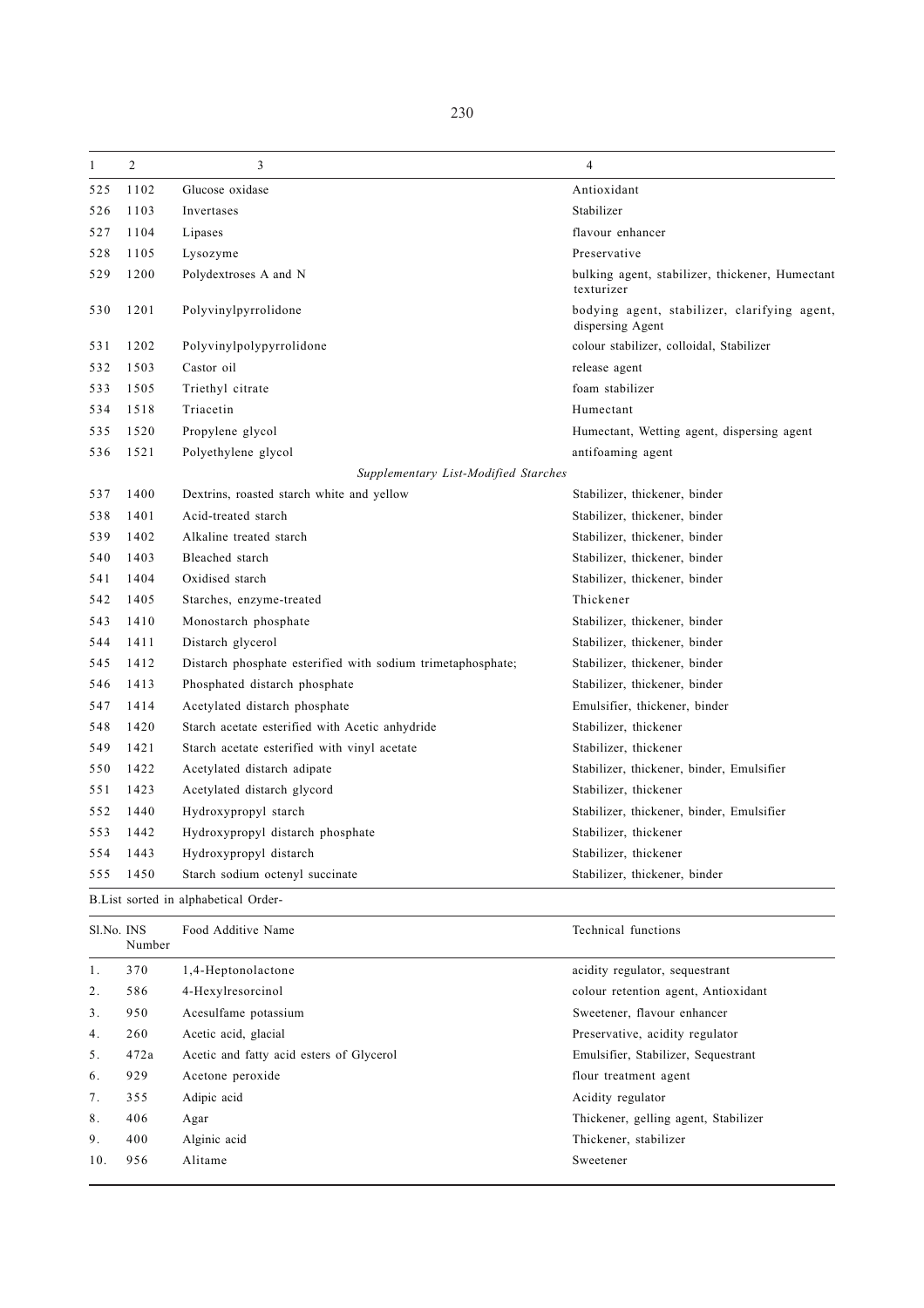| 1   | $\overline{2}$   | 3                                   | 4                                                                                             |
|-----|------------------|-------------------------------------|-----------------------------------------------------------------------------------------------|
| 11. | 103              | Alkanet                             | Colour                                                                                        |
| 12. | 129              | Allurared AC                        | Colour                                                                                        |
| 13. | 307              | Alpha-tocopherol                    | Antioxidant                                                                                   |
| 14. | 173              | Aluminium                           | Colour                                                                                        |
| 15. | 523              | Aluminium ammonium sulphate         | Stabilizer, firming agent                                                                     |
| 16. | 522              | Aluminium potassium sulphate        | acidity regulator, stabilizer                                                                 |
| 17. | 559              | Aluminium sodium silicate           | anticaking agent                                                                              |
| 18. | 521              | Aluminium sodium sulphate           | firming agent                                                                                 |
| 19. | 520              | Aluminium sulphate                  | firming agent                                                                                 |
| 20. | 123              | Amaranth                            | Colour                                                                                        |
| 21. | 264              | Ammonium acetate                    | Acidity regulator                                                                             |
| 22. | 359              | Ammonium adipates                   | Acidity regulator                                                                             |
| 23. | 403              | Ammonium alginate                   | Thickener, stabilizer                                                                         |
| 24. | 503(i)           | Ammonium carbonate                  | acidity regulator, raising agent                                                              |
| 25. | 503              | Ammonium carbonates                 | acidity regulator, raising agent                                                              |
| 26. | 510              | Ammonium chloride                   | flour treatment agent                                                                         |
| 27. | 380              | Ammonium citrates                   | Acidity regulator                                                                             |
| 28. | 368              | Ammonium fumarate                   | Acidity regulator                                                                             |
| 29. | 503(ii)          | Ammonium hydrogen carbonate         | acidity regulator, raising agent                                                              |
| 30. | 527              | Ammonium hydroxide                  | Acidity regulator                                                                             |
| 31. | 328              | Ammonium lactate                    | acidity regulator, flour treatment agent                                                      |
| 32. | 349              | Ammonium malate                     | Acidity regulator                                                                             |
| 33. | 923              | Ammonium persulphate                | flour treatment agent                                                                         |
| 34. | 342              | Ammonium phosphates                 | acidity regulator, flour treatment agent                                                      |
| 35. | 452(v)           | Ammonium polyphosphates             | emulsifier raising agent, stabilizer sequestrant,<br>Acidity regulator, water retention agent |
| 36. | 442              | Ammonium salts of phosphatidic Acid | Emulsifier                                                                                    |
| 37. | 517              | Ammonium sulphate                   | flour treatment agent, stabilizer                                                             |
| 38. | 1100             | Amylases                            | flour treatment agent                                                                         |
| 39. | 160 <sub>b</sub> | Annatto extracts                    | Colour                                                                                        |
| 40. | 323              | Anoxomer                            | Antioxidant                                                                                   |
| 41. | 163(i)           | Anthocyanins                        | Colour                                                                                        |
| 42. | 163              | Anothocyanins                       | Colour                                                                                        |
| 43. | 409              | Arabinogalactan                     | Thickener, gelling agent, Stabilizer                                                          |
| 44. | 938              | Argon                               | packing gas                                                                                   |
| 45. | 300              | Ascorbic $acid(L-)$                 | Antioxidant                                                                                   |
| 46. | 304              | Ascorbyl palmitate                  | Antioxidant                                                                                   |
| 47. | 305              | Ascorbyl stearate                   | Antioxidant                                                                                   |
| 48. | 951              | Aspartame                           | Sweetener, flavour enhancer                                                                   |
| 49. | 927a             | Azodicarbonamide                    | flour treatment agent                                                                         |
| 50. | 122              | Azorubine                           | Colour                                                                                        |
| 51. | 408              | Bakers yeast glycan                 | Thickener, gelling agent, Stabilizer                                                          |
| 52. | 901              | Beeswax, white and yellow           | glazing agent, release agent                                                                  |
| 53. | 162              | Beet red                            | Colour                                                                                        |
| 54. | 558              | Bentonite                           | anticaking agent                                                                              |
| 55. | 210              | Benzole acid                        | Preservative                                                                                  |
| 56. | 906              | Benzoin gum                         | glazing agent                                                                                 |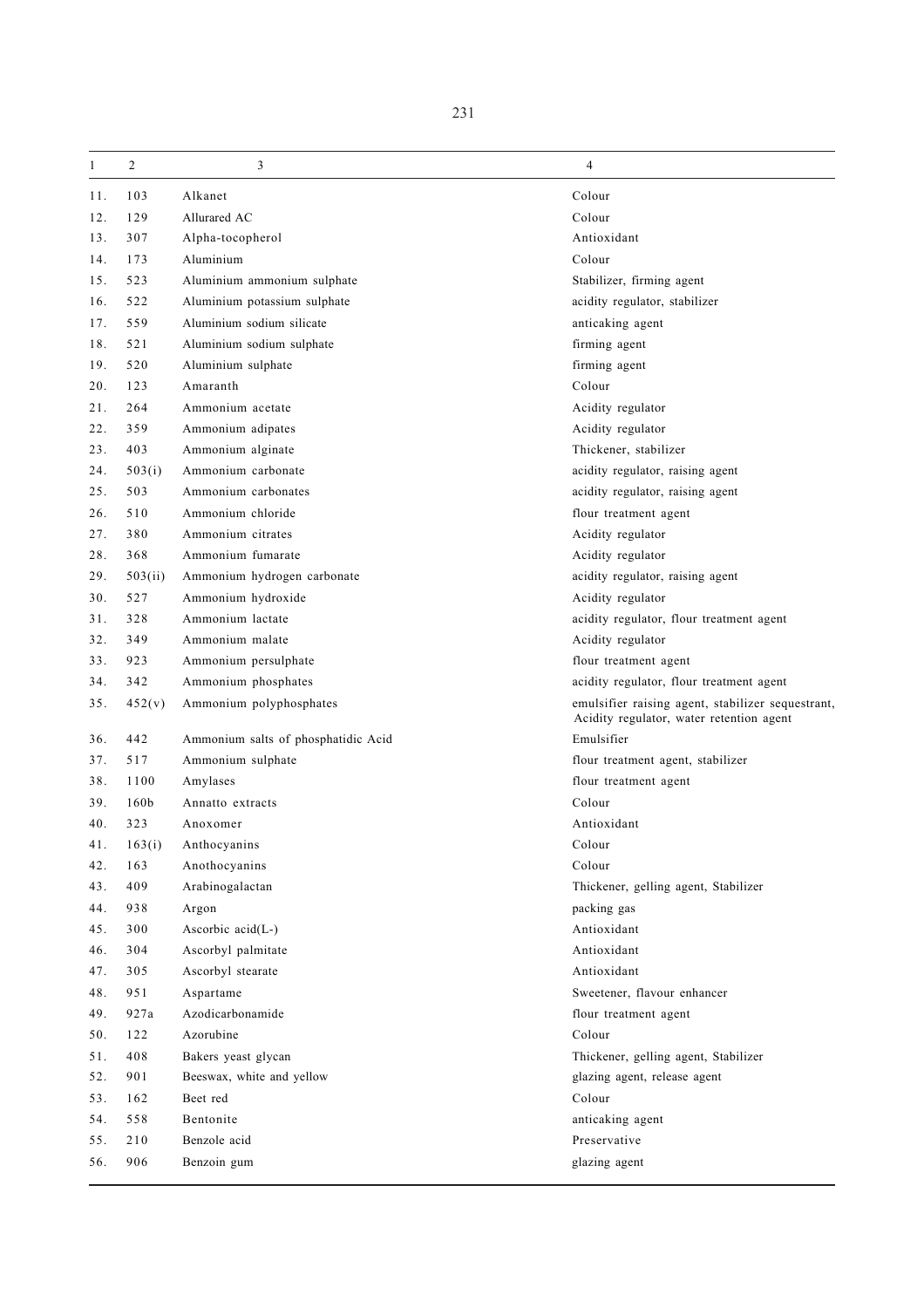| 1        | $\overline{c}$ | 3                                                        | 4                                                                                             |
|----------|----------------|----------------------------------------------------------|-----------------------------------------------------------------------------------------------|
| 57.      | 928            | Benzoyl peroxide                                         | flour treatment agent, Preservative                                                           |
| 58.      | 160 f          | Beta-apo-8'carotenic acid, methyl or enthyl ester        | Colour                                                                                        |
| 59.      | 160e           | Beta-apo-Carotenal                                       | Colour                                                                                        |
| 60.      | 160a(i)        | Beta-Carotene (Synthetic)                                | Colour                                                                                        |
| 61.      | 459            | Beta-cyclodextrin                                        | Stabilizer, binder                                                                            |
| 62.      | 163(iii)       | Blackcurrant extract                                     | Colour                                                                                        |
| 63.      | 542            | Bone phosphate (essentially calcium phosphate, tribasic) | Emulsifier, anticaking agent, water retention<br>agent                                        |
| 64.      | 151            | Brilliant black PN                                       | Colour                                                                                        |
| 65.      | 133            | Brilliant blue FCF                                       | Colour                                                                                        |
| 66.      |                | 1101(iii) Bromelain                                      | flour treatment agent, stabilizer, tenderizer,<br>flavour enhancer                            |
| 67.      | 443            | Brominated vegetable oil                                 | Emulsifier, stabilizer                                                                        |
| 68.      | 154            | Brown FK                                                 | Colour                                                                                        |
| 69.      | 155            | Brown HT                                                 | Colour                                                                                        |
| 70.      | 943a           | Butane                                                   | Propellant                                                                                    |
| 71.      | 320            | Butylated hydroxyanisole                                 | Antioxidant                                                                                   |
| 72.      | 321            | Butylated hydroxytoluene                                 | Antioxidant                                                                                   |
| 73.      | 629            | Calcium 5'-guanylate                                     | flavour enhancer                                                                              |
| 74.      | 633            | Calcium 5' -inosinate                                    | flavour enhancer                                                                              |
| 75.      | 634            | Calcium 5' -ribonucleotides                              | flavour enhancer                                                                              |
| 76.      | 263            | Calcium acetate                                          | Preservative, stabilizer, acidity Regulator                                                   |
| 77.      | 404            | Calcium alginate                                         | Thickener, Stabilizer, gelling agent, antifoaming<br>agent                                    |
| 78.      | 556            | Calcium aluminium silicate                               | anticaking agent                                                                              |
| 79.      | 302            | Calcium ascorbate                                        | Antioxidant                                                                                   |
| 80.      | 213            | Calcium benzoate                                         | Preservative                                                                                  |
| 81.      | 924 b          | Calcium bromate                                          | flour treatment agent                                                                         |
| 82.      | 170(i)         | Calcium carbonate                                        | anticaking agent                                                                              |
| 83.      | 170            | Calcium carbonate                                        | Surface colourant, anticaking agent, stabilizer                                               |
| 84.      | 509            | Calcium chloride                                         | firming agent                                                                                 |
| 85.      | 333            | Calcium citrates                                         | acidity regulator, firming agent, Sequestrant                                                 |
| 86.      |                | 450 (vii) Calcium dihydrogen diphosphate                 | emulsifier, raising agent, stabilizer sequestrant,<br>acidity regulator water retention agent |
| 87.      | 385            | Calcium disodium ethylene-diamine-tetra-acetate          | Antioxidant, Preservative, Sequestrant                                                        |
| 88.      | 538            | Calcium ferrocyanide                                     | anticaking agent                                                                              |
| 89.      | 238            | Calcium formate                                          | Preservative                                                                                  |
| 90.      | 367            | Calcium fumarates                                        | Acidity regulator                                                                             |
| 91.      | 578            | Calcium gluconate                                        | acidity regulator, firming agent                                                              |
| 92.      | 623            | Calcium glutamate                                        | flavour enhancer                                                                              |
| 93.      | 383            | Calcium                                                  | Thickener, gelling agent, Stabilizer                                                          |
| 94.      | 170(i)         | Calcium hydrogen carbonate                               | anticaking agent                                                                              |
| 95.      | 352(i)         | Calcium hydrogen malate                                  | Acidity regulator                                                                             |
| 96.      | 227            | Calcium hydrogen                                         | Preservative, antioxidant                                                                     |
| 97.      | 526            | Calcium hydroxide                                        | acidity regulator, firming agent                                                              |
| 98.      | 916            | Calcium iodate                                           | flour treatment agent                                                                         |
| 99.      | 318            | Calcium isoascorbate                                     | Antioxidant                                                                                   |
| 100. 327 |                | Calcium lactate                                          | acidity regulator, flour treatment agent                                                      |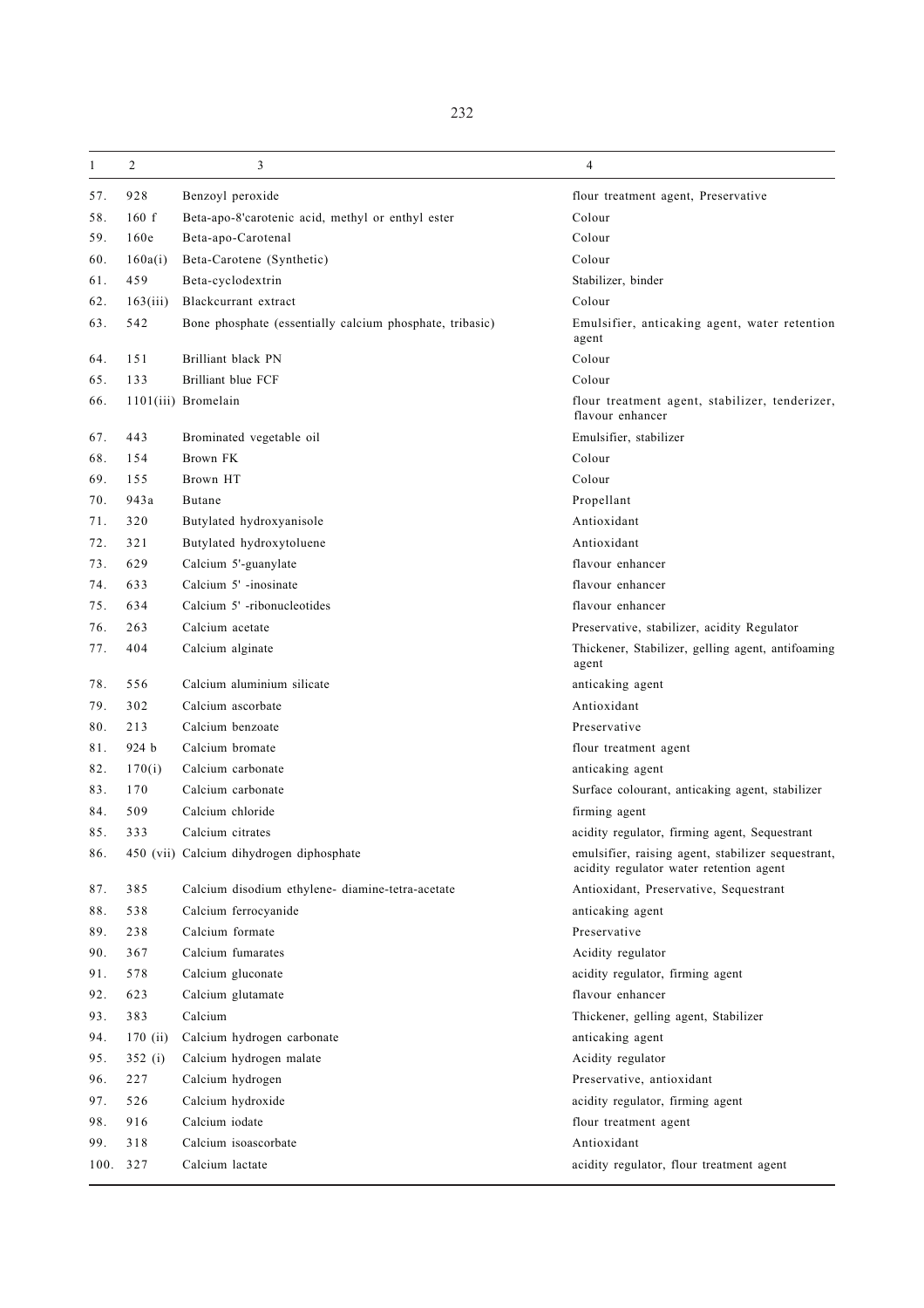| 1        | 2                | 3                                                              | 4                                                                                                                                 |
|----------|------------------|----------------------------------------------------------------|-----------------------------------------------------------------------------------------------------------------------------------|
| 101.     | 399              | Calcium lactobionate                                           | Stabilizer                                                                                                                        |
| 102.     | 482              | Calcium lactylates                                             | Emulsifier, stabilizer                                                                                                            |
| 103.     | $352$ (ii)       | Calcium malate                                                 | Acidity regulator                                                                                                                 |
| 104.     | 352              | Calcium malates                                                | Acidity regulator                                                                                                                 |
| 105.     | 482 (ii)         | Calcium oleyl lactylate                                        | Emulsifier, stabilizer                                                                                                            |
| 106. 529 |                  | Calcium oxide                                                  | acidity regulator, colour retention agent                                                                                         |
| 107.     | 930              | Calcium peroxide                                               | flour treatment agent                                                                                                             |
| 108. 341 |                  | Calcium phosphates                                             | acidity regulator, flour treatment agent, firming<br>agent, Texturizer, raising agent, anticaking agent,<br>water retention agent |
|          |                  | 109. 452 (iv) Calcium polyphosphates                           | Emulsifier, Stabilizer, acidity regulator, raising<br>agent, Sequestrant, water retention Agent                                   |
| 110.     | 282              | Calcium propionate                                             | Preservative                                                                                                                      |
| 111. 552 |                  | Calcium silicate                                               | anticaking agent                                                                                                                  |
| 112.     | 203              | Calcium sorbate                                                | Preservative                                                                                                                      |
| 113. 486 |                  | Calcium stearoyl fumarate                                      | Emulsifier                                                                                                                        |
| 114.     | 482 $(i)$        | Calcium stearoyl lactylate                                     | Emulsifier, stabilizer                                                                                                            |
| 115.     | 516              | Calcium sulphate                                               | flour treatment agent, Sequestrant, firming agent                                                                                 |
| 116.     | 226              | Calcium sulphite                                               | preservative, antioxidant                                                                                                         |
| 117. 354 |                  | Calcium tartrate                                               | Acidity regulator                                                                                                                 |
| 118. 902 |                  | Candelilla wax                                                 | glazing agent                                                                                                                     |
|          | $119.$ 161 g     | Canthaxanthin                                                  | Colour                                                                                                                            |
|          | 120. 150a        | Caramel I-plain                                                | Colour                                                                                                                            |
| 121.     | 150 <sub>b</sub> | Caramel II-caustic sulphite process                            | Colour                                                                                                                            |
| 122.     | 150c             | Caramel III-ammonia process                                    | Colour                                                                                                                            |
| 123.     | 150d             | Caramel IV-ammonia sulphite process                            | Colour                                                                                                                            |
| 124.     | 927 b            | Carbamide (urea)                                               | flour treatment agent                                                                                                             |
| 125. 152 |                  | Carbon black (hydrocarbon)                                     | Colour                                                                                                                            |
| 126.     | 290              | Carbon dioxide                                                 | carbonating agent, packing gas                                                                                                    |
| 127.     | 120              | Carmines                                                       | Colour                                                                                                                            |
| 128.     | 903              | Carnaubawax                                                    | glazing agent                                                                                                                     |
| 129. 410 |                  | Carob bean gum                                                 | Thickener, stabilizer                                                                                                             |
|          | 130. 160a        | Carotenes                                                      | Colour                                                                                                                            |
| 131.     | 407              | Carrageenan and its Na, K,<br>NH4 salts (includes furcellaran) | Thickener, gelling agent,<br>Stabilizer                                                                                           |
| 132.     | 1503             | Castor oil                                                     | release agent                                                                                                                     |
| 133. 460 |                  | Cellulose                                                      | Emulsifier, anticaking<br>agent,<br>texturizer,<br>dispersing agent                                                               |
| 134.     | 925              | Chlorine                                                       | flour treatment agent                                                                                                             |
| 135.     | 926              | Chlorine dioxide                                               | flour treatment agent                                                                                                             |
| 136.     | 945              | Chloropentafluoroethane                                        | Propellant                                                                                                                        |
| 137. 140 |                  | Chlorophyll Copper                                             | Colour                                                                                                                            |
|          | 138. 141(i)      | Chlorophyll copper complex                                     | Colour                                                                                                                            |
| 139.     | 141(ii)          | Chlorophyll copper complex sodium and potassium Salts          | Colour                                                                                                                            |
| 140.     | 1000             | Cholic acid                                                    | Emulsifier                                                                                                                        |
| 141.     | 1001(i)          | Choline acetate                                                | Emulsifier                                                                                                                        |
| 142.     |                  | 1001(ii) Choline carbonate                                     | Emulsifier                                                                                                                        |
|          |                  | 143. 1001(iii) Choline chloride                                | Emulsifier                                                                                                                        |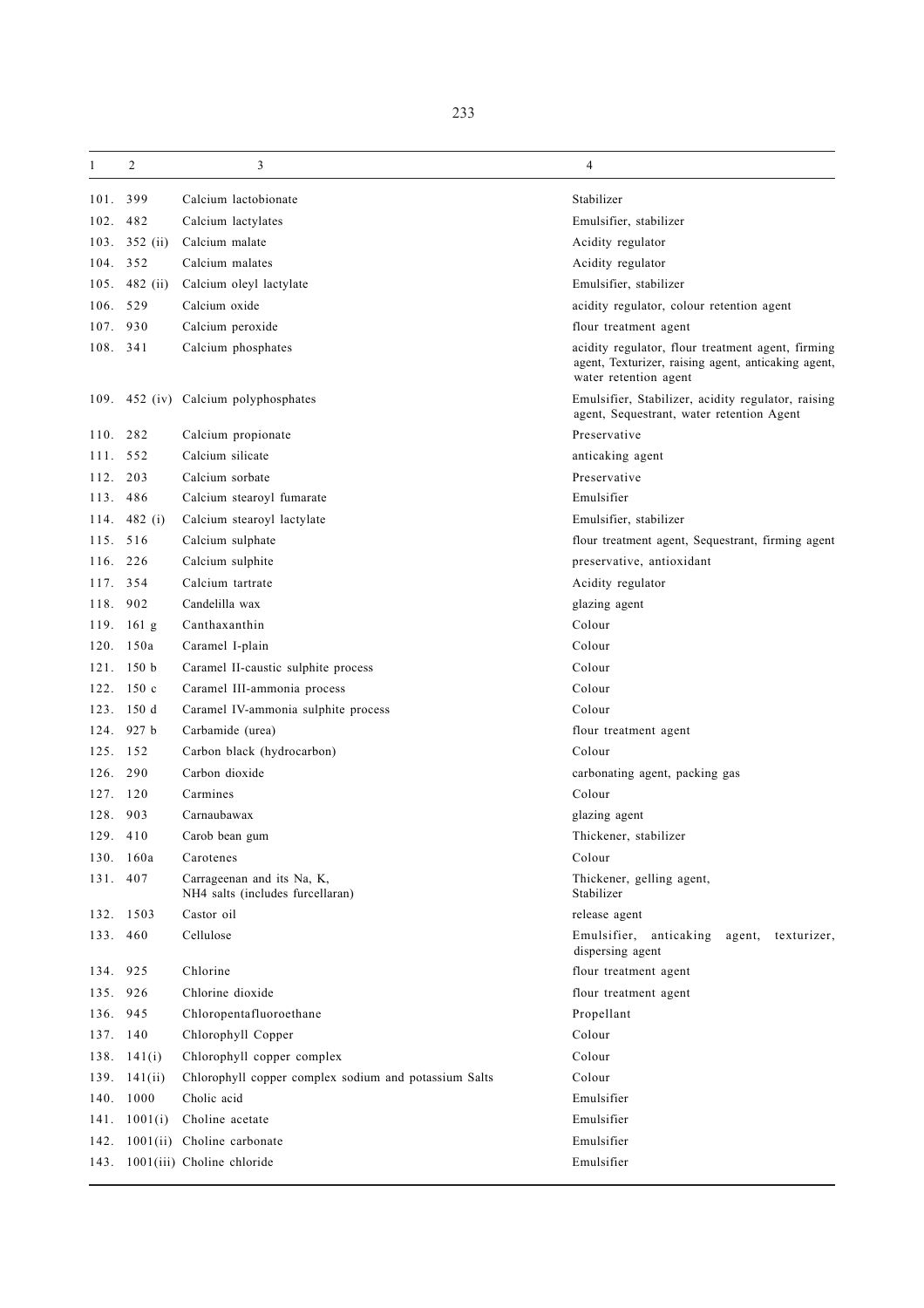| 1        | 2                    | 3                                                  | 4                                                                                                |
|----------|----------------------|----------------------------------------------------|--------------------------------------------------------------------------------------------------|
| 144.     |                      | $1001(iv)$ Choline citrate                         | Emulsifier                                                                                       |
| 145.     |                      | $1001(vi)$ Choline lactate                         | Emulsifier                                                                                       |
| 146.     | 1001                 | Choline salt and esters                            | Emulsifier                                                                                       |
| 147.     |                      | $1001(v)$ Choline tartrate                         | Emulsifier                                                                                       |
|          | 148. 330             | Citric acid                                        | acidity regulator, Antioxidant, Sequestrant                                                      |
|          | 149. 472 c           | Citric and fatty acid esters of glycerol           | Emlsifier, Stabilizer, Sequestrant                                                               |
| 150. 121 |                      | Citrus red 2                                       | Colour                                                                                           |
| 151. 141 |                      | Copper chlorophylls                                | Colour                                                                                           |
| 152.     | 468                  | Croscaramellose                                    | Stabilizer, binder                                                                               |
|          | 153. 519             | Cupric sulphate                                    | colour fixture, preservative                                                                     |
|          | 154. $100(i)$        | Curcumin                                           | Colour                                                                                           |
| 155. 100 |                      | Curcumins                                          | Colour                                                                                           |
| 156.     | 424                  | Curdlan                                            | Thickener, stabilizer                                                                            |
| 157.     | 952                  | Cyclamic acid (and Na, K, Ca Salts)                | Sweetener                                                                                        |
| 158.     | 265                  | Dehydroacetic acid                                 | Preservative                                                                                     |
| 159.     | 472e                 | Diacetyltartaric and fatty acid esters of glycerol | Emulsifier, Stabilizer, Sequestrant                                                              |
|          | 160. $342(ii)$       | Diammonium orthophosphate                          | acidity regulator, flour treatment agent                                                         |
|          |                      | 161. 450 (vi) Dicalcium diphosphate                | Emulsifier, Stabilizer, acidity regulator, raising<br>agent, Sequestrant, water retention Agent  |
|          | 162. $341(ii)$       | Dicalcium orthophosphate                           | acidity regulator, flour treatment agent, firming<br>agent, Texturizer                           |
| 163.     | 940                  | Dichlorodifluoromethane                            | Propellant, liquid freezant                                                                      |
| 164.     | 389                  | Dilauryl thiodipropionate                          | Antioxidant                                                                                      |
|          |                      | 165. 450 (viii) Dimagnesium diphosphate            | emulsifier raising agent, stabilizer sequestrant,<br>acidity regulator, water retention agent    |
| 166.     | 343(ii)              | Dimagnesium                                        | acidity regulator, anticaking Agent                                                              |
| 167.     | 242                  | Dimethyl dicarbonate                               | Preservative                                                                                     |
| 168.     | 480                  | Dioctyl sodium sulphosuccinate                     | Emulsifier, wetting agent                                                                        |
| 169.     | 230                  | Diphenyl                                           | Preservative                                                                                     |
|          | 170. 450             | Diphosphates                                       | Emulsifier, Stabilizer, acidity regulator, raising<br>agent, Sequestrant, water retention Agent  |
|          | 171. 628             | Dipotassium 5'-guanylate                           | flavour enhancer                                                                                 |
|          |                      | 172. 450(iv) Dipotassium diphosphate               | Emulsifier, Stabilizer, acidity, regulator, raising<br>agent, Sequestrant, water retention Agent |
|          | $173. \quad 340(ii)$ | Dipotassium orthophosphate                         | acidity regulator texturizer, sequestrant, stabilizer,<br>emulsifier water retention agent       |
|          | $174. \quad 336(ii)$ | Dipotassium tartrate                               | Stabilizer, sequestrant                                                                          |
| 175.     | 627                  | Disodium 5'-guanylate                              | flavour enhancer                                                                                 |
| 176. 631 |                      | Disodium 5'-inosinate                              | flavour enhancer                                                                                 |
| 177.     | 635                  | Disodium 5'-ribonucleotides                        | flavour enhancer                                                                                 |
|          | 178.450(i)           | Disodium diphosphate                               | Emulsifier, Stabilizer, acidity regulator, raising<br>agent, Sequestrant, water retention Agent  |
| 179.     | 386                  | Disodium ethylene-diamine-tetra -acetate           | Antioxidant, Preservative, Sequestrant                                                           |
| 180.     | 331(ii)              | Disodium monohydrogen citrate                      | acidity regulator, stabilizer, Sequestrant, emulsifier                                           |
|          | $181. \quad 339(ii)$ | Disodium orthophosphate                            | acidity regulator, Sequestrant, emulsifier,<br>Texturizer, Stabilizer, water retention agent     |
|          | 182. $335(ii)$       | Disodium tartrate                                  | Stabilizer, sequestrant                                                                          |
| 183.     | 364(ii)              | Disodium succinate                                 | acidity regulator, flavour Enhancer                                                              |
|          | 184. 390             | Distearyl thiodipropionate                         | Antioxidant                                                                                      |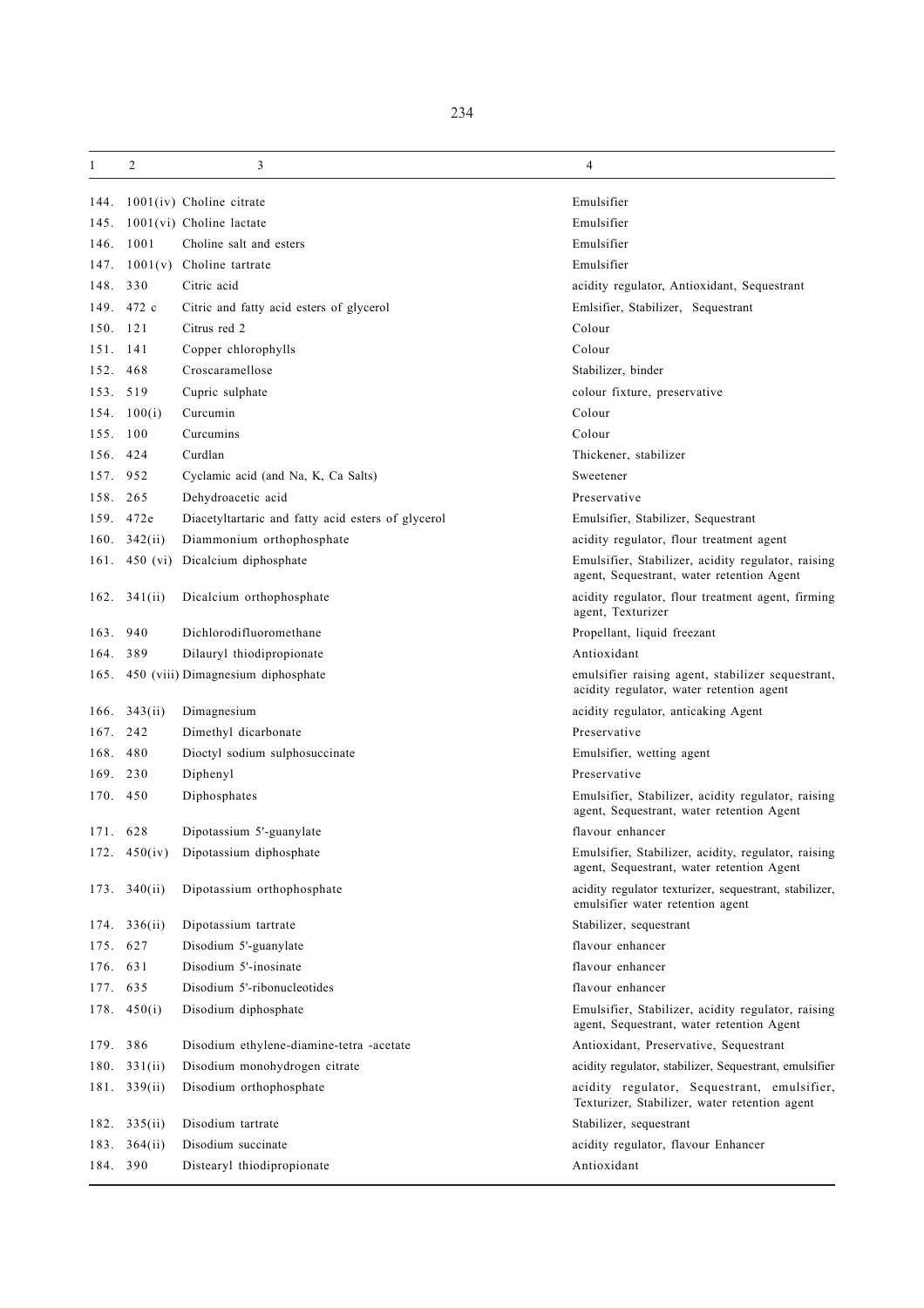| 1        | 2                   | 3                                                            | 4                                                                  |
|----------|---------------------|--------------------------------------------------------------|--------------------------------------------------------------------|
| 185.     | 639                 | DL-Alanine                                                   | flavour enhancer                                                   |
| 186. 312 |                     | Dodecyl gallate                                              | Antioxidant                                                        |
| 187.     | 968                 | Erythritol                                                   | Sweetener, flavour enhancer, Humectant                             |
| 188.     | 127                 | Erythrosine                                                  | Colour                                                             |
| 189.     | 488                 | Ethoxylated mono-and di-glycerides                           | Emulsifier                                                         |
|          | 190. 324            | Ethoxyquin                                                   | Antioxidant                                                        |
|          | 191. 462            | Ethyl cellulose                                              | Binder, filler                                                     |
| 192. 313 |                     | Ethyl gallate                                                | Antioxidant                                                        |
| 193.     | 467                 | Ethyl hydroxyethyl cellulose                                 | Thickener, emulsifier, stabilizer                                  |
|          | 194. 637            | Ethyl maltol                                                 | flavour enhancer                                                   |
| 195. 214 |                     | Ethyl-p-hydroxybenzoate                                      | Preservative                                                       |
| 196. 143 |                     | Fast green FCF                                               | Colour                                                             |
|          | 197. 570            | Fatty acids                                                  | foam stabilizer, glazing agent, antifoaming agent                  |
| 198. 381 |                     | Ferric ammonium citrate                                      | anticaking agent                                                   |
| 199. 505 |                     | Ferrous carbonate                                            | Acidity regulator                                                  |
| 200. 579 |                     | Ferrous gluconate                                            | Colour retention agent                                             |
| 201. 537 |                     | Ferrous hexacyanomanganate                                   | anticaking agent                                                   |
| 202. 585 |                     | Ferrous lactate                                              | Colour retention agent                                             |
|          | 203. 1101(iv) Ficin |                                                              | flour treatment agent, stabilizer, tenderizer,<br>flavour enhancer |
|          | 204. 161a           | Flavoxanthin                                                 | Colour                                                             |
| 205.     | 240                 | Formaldehyde                                                 | Preservative                                                       |
|          | 206. 236            | Formic acid                                                  | Preservative                                                       |
| 207. 297 |                     | Fumaric acid                                                 | Acidity regulator                                                  |
| 208. 458 |                     | Gamma Cyclodextrin                                           | Stabilizer, binder                                                 |
|          | 209. 164            | Gardenia yellow                                              | Colour                                                             |
| 210.     | 418                 | Gellan gum                                                   | Thickener, stabilizer, gelling Agent                               |
| 211. 574 |                     | Gluconic acid (D-)                                           | acidity regulator, raising agent                                   |
| 212.     | 575                 | Glucono delta-lactone                                        | acidity regulator, raising agent                                   |
|          | 213. 1102           | Glucose oxidase                                              | Antioxidant                                                        |
| 214. 620 |                     | Glutamic acid $(L(+)-)$                                      | flavour enhancer                                                   |
| 215. 422 |                     | Glycerol                                                     | Humectant, bodying agent                                           |
| 216. 445 |                     | Glycerol esters of wood resin                                | Emulsifier, stabilizer                                             |
| 217.     | 915                 | Glycerol-, methyl-, or penta- erithrytol esters of colophane | Glazing agent                                                      |
| 218. 640 |                     | Glycine                                                      | Flavour modifier                                                   |
| 219. 958 |                     | Glycyrrhizin                                                 | Sweetener, flavour enhancer                                        |
| 220. 175 |                     | Gold                                                         | Colour                                                             |
|          | 221. 163 (ii)       | Grape skin extract                                           | Colour                                                             |
| 222. 142 |                     | Green S                                                      | Colour                                                             |
| 223. 314 |                     | Guaiac resin                                                 | Antioxidant                                                        |
| 224. 626 |                     | Guanlic acid                                                 | flavour enhancer                                                   |
| 225. 412 |                     | Guar gum                                                     | Thickener, stabilizer                                              |
| 226. 414 |                     | Gum arabic (acacia gum)                                      | Thickener, stabilizer                                              |
| 227. 419 |                     | Gum ghatti                                                   | Thickener, stabilizer, emulsifier                                  |
| 228. 241 |                     | Gum guaicum                                                  | Preservative                                                       |
| 229. 939 |                     | Helium                                                       | packing gas                                                        |
| 230. 209 |                     | Heptyl-p-hydroxybenzoate                                     | Preservative                                                       |
|          |                     |                                                              |                                                                    |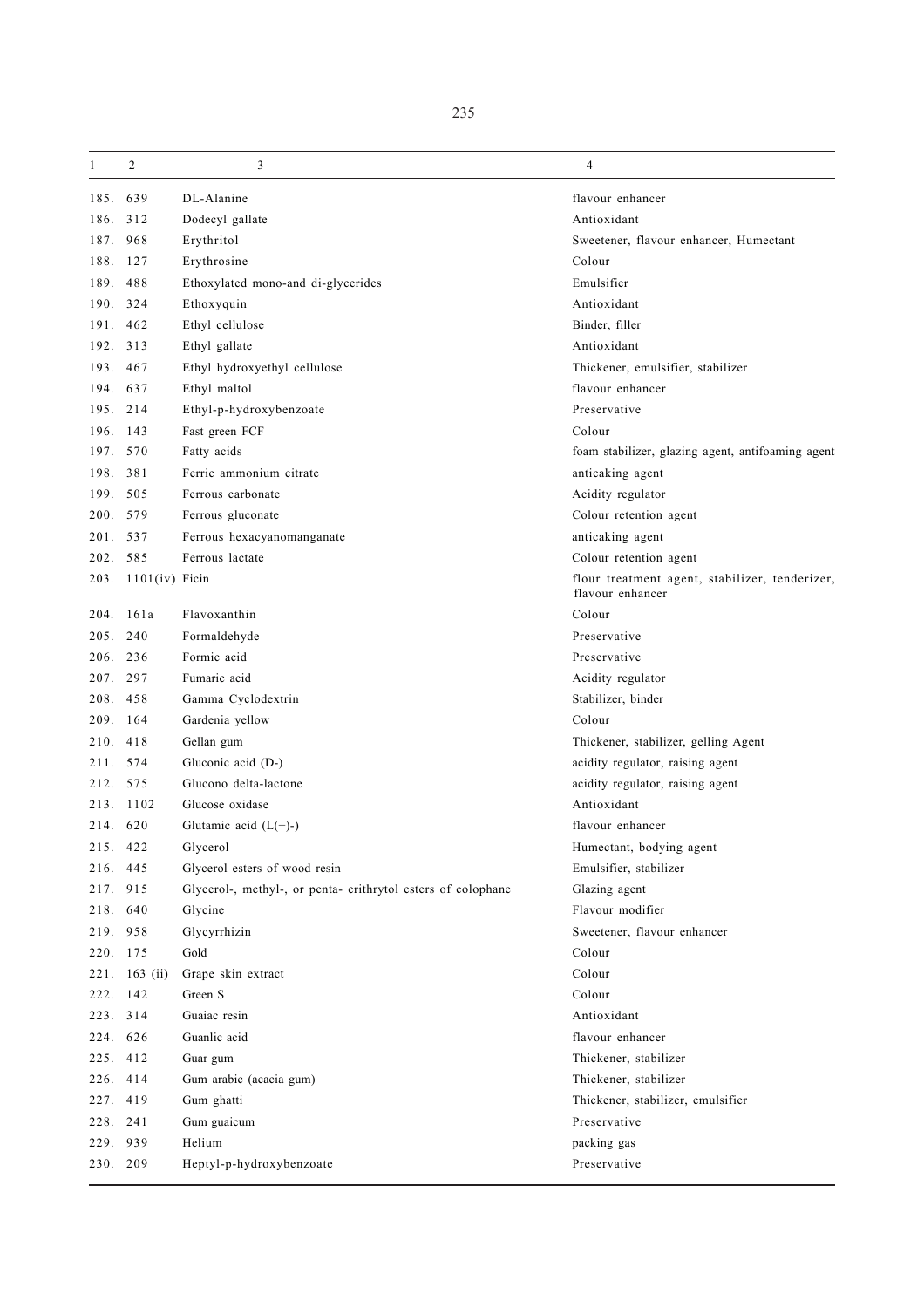| 1        | 2            | 3                                                             | 4                                                              |
|----------|--------------|---------------------------------------------------------------|----------------------------------------------------------------|
| 231. 239 |              | Hexamethylene tetramine                                       | Preservative                                                   |
| 232.     | 507          | Hydrochloric acid                                             | Acidity regulator                                              |
| 233.     | 907          | Hydrogenated poly-1-decene                                    | glazing agent                                                  |
| 234.     | 463          | Hydroxypropyl cellulose                                       | Thickener, Emulsifier, Stabilizer                              |
| 235.     | 464          | Hydroxypropyl methyl cellulose                                | Thickener, Emulsifier, Stabilizer                              |
| 236.     | 132          | Indigotine                                                    | Colour                                                         |
| 237.     | 630          | Inosinic acid                                                 | flavour enhancer                                               |
|          | 238. 1103    | Invertases                                                    | Stabilizer                                                     |
|          | 239. 172 (i) | Iron oxide, black                                             | Colour                                                         |
|          | 240. 172(ii) | Iron oxide, red                                               | Colour                                                         |
| 241.     | 172(iii)     | Iron oxide, yellow                                            | Colour                                                         |
| 242. 172 |              | Iron oxides                                                   | Colour                                                         |
| 243. 315 |              | Isoascorbic acid                                              | Antioxidant                                                    |
| 244.     | 943b         | Isobutane                                                     | Propellant                                                     |
| 245. 953 |              | Isomalt (isomaltitol)                                         | Sweetener, anticaking agent, bulking agent,<br>glazing agent   |
| 246.     | 384          | Isopropyl citrates                                            | Antioxidant, Preservative, Sequestrant                         |
| 247.     | 416.         | Karaya gum                                                    | Thickener, stabilizer                                          |
| 248.     | 425          | Lonjac flour                                                  | Thickener                                                      |
|          | 249. 161c    | Kryptoxanthin                                                 | Colour                                                         |
| 250.     | 920          | L-Cysteine and its hydrochlorides-sodium and potassium salts  | flour treatment agent                                          |
| 251.     | 921          | L-Cysteine and its hydrochlorides-sodium and potassium salts  | flour treatment agent                                          |
| 252.     | 641          | L-Leucine                                                     | flavour modifier.                                              |
| 253.     | 270          | Lactic acid (L-, D- and Dl-)                                  | Acidity regulator                                              |
| 254.     | 472b         | Lactic and fatty acid esters of glycerol                      | Emulsifier, stabilizer,                                        |
| 255.     | 966          | Lactitol                                                      | Sweetener, texturizer                                          |
| 256.     | 478          | Lactylated fatty acid esters of glycerol and propylene glycol | Emulsifier                                                     |
| 257.     | 913          | Lanolin                                                       | glazing agent                                                  |
| 258.     | 344          | Lecithin citrate                                              | Preservative                                                   |
| 259. 322 |              | Lecithins                                                     | Antioxidant, emulsifier                                        |
|          | 260. 1104    | Upases                                                        | flavour enhancer                                               |
| 261.     | 180          | Lithol rubine BK                                              | Colour                                                         |
| 262.     | 161b         | Lutein                                                        | Colour                                                         |
|          | 263. 160d    | Lucopene                                                      | Colour                                                         |
|          | 264. 642     | Lysin hydrochloride                                           | flavour enhancer                                               |
|          | 265. 1105    | Lysozyme                                                      | Preservative                                                   |
|          | 266. 504(i)  | Magnesium carbonate                                           | acidity regulator, anticaking agent, colour<br>retention agent |
|          | 267. 504     | Magnesium carbonates                                          | acidity regulator, anticaking agent, colour<br>retention agent |
| 268.     | 511          | Magnesium chloride                                            | firming agent                                                  |
| 269. 345 |              | Magnesium citrate                                             | Acidity regulator                                              |
|          | 270. 580     | Magnesium gluconate                                           | acidity regulator, firming agent                               |
| 271. 625 |              | Magnesium glutamate                                           | flavour enhancer                                               |
|          | 272. 504(ii) | Magnesium hydrogen carbonate                                  | acidity regulator, anticaking agent, colour<br>retention agent |
| 273.     | 528          | Magnesium hydroxide                                           | acidity regulator, colour retention agent                      |
|          | 274. 329     | Magnesium lactate (D-, L-)                                    | acidity regulator, flour treatment agent                       |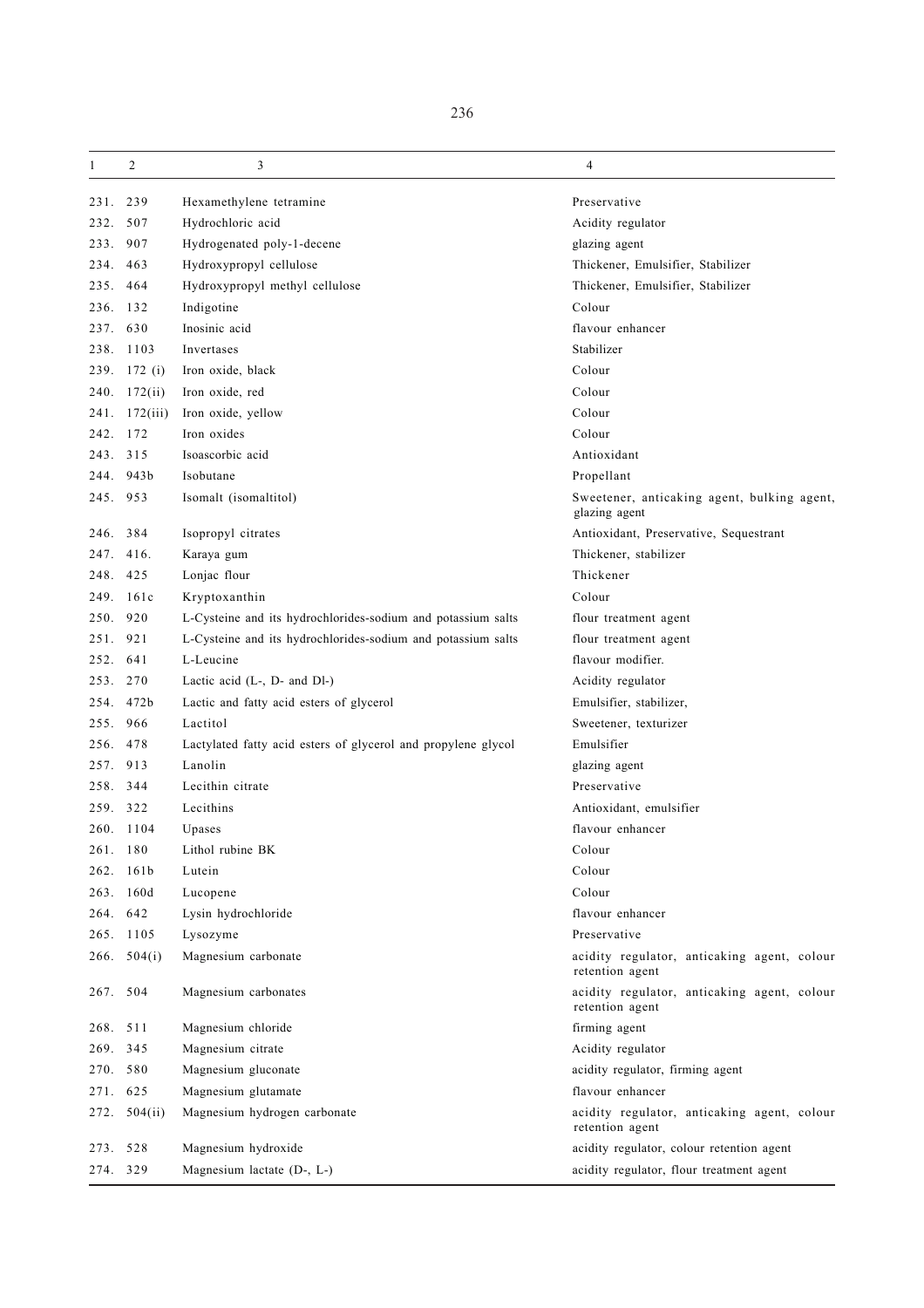| 1        | 2            | 3                                                        | 4                                                                                          |
|----------|--------------|----------------------------------------------------------|--------------------------------------------------------------------------------------------|
| 275. 530 |              | Magnesium oxide                                          | anticaking agent                                                                           |
| 276. 343 |              | Magnesium phosphates                                     | acidity regulator, anticaking Agent                                                        |
| 277.     | 553(i)       | Magnesium silicate                                       | anticaking agent, dusting Powder                                                           |
| 278.     | 553          | Magnesium Silicates                                      | anticaking agent, dusting Powder                                                           |
| 279. 518 |              | Magnesium sulphate                                       | firming agent                                                                              |
|          | 280. 553(ii) | Magnesium trisilicate                                    | anticaking agent, dusting Powder                                                           |
| 281. 296 |              | Malic acid $(D-L)$                                       | acidity regulator, flavouring Agent                                                        |
| 282. 965 |              | Maltitol and maltitol Syrup                              | Sweetener, Stabilizer, Emulsifier                                                          |
| 283. 636 |              | Maltol                                                   | flavour enhancer                                                                           |
| 284. 130 |              | Manascorubin                                             | Colour                                                                                     |
| 285.     | 421          | Mannitol                                                 | Sweetener, anticaking agent                                                                |
| 286. 353 |              | Metatartaric acid                                        | Acidity regulator                                                                          |
| 287.     | 461          | Methyl cellulose                                         | Thickener, Emulsifier, Stabilizer                                                          |
| 288.     | 911          | Methyl esters of fatty acids                             | glazing agent                                                                              |
| 289. 465 |              | Methyl ethyl cellulose                                   | Thickener, Emulsifier, stabilizer, antifoaming<br>agent                                    |
| 290.     | 489          | Methyl glucoside-coconut oil ester                       | Emulsifier                                                                                 |
| 291.     | 218          | Methyl p-hydroxybenzoate                                 | Preservative                                                                               |
| 292.     | 900 b        | Methylphenylpolysiloxane                                 | antifoaming agent                                                                          |
|          | 293.460(i)   | Microcrystalline cellulose                               | Emulsifier, anticaking agent, texturizer,<br>dispersing agent                              |
| 294.     |              | 905 c (i) Microcrystalline wax                           | glazing agent                                                                              |
| 295.     | 905a         | Mineral oil, food grade                                  | glazing agent, release agent, sealing agent                                                |
|          | 296. 472 f   | Mixed tartaric, acetic and fatty acid esters of glycerol | Emulsifier, Stabilizer, Sequestrant                                                        |
| 297.     | 306          | Mixed tocopherols concentrate                            | Antioxidant                                                                                |
| 298.     | 471          | Mono-and di-glycerides of fatty acids                    | Emulsifier, stabilizer                                                                     |
| 299.     | 624          | Monoammonium glutamate                                   | flavour enhancer                                                                           |
| 300.     | 342(i)       | Monoammonium orthophosphate                              | acidity regulator, flour treatment agent                                                   |
|          | 301. 341 (i) | Monocalcium orthophosphate                               | acidity regulator, texturizer, flour treatment<br>agent, raising Agent                     |
| 302.     | 343 $(i)$    | Monomagnesium orthophosphate                             | acidity regulator, anticaking Agent                                                        |
| 303. 622 |              | Monopotassium glutamate                                  | flavour enhancer                                                                           |
|          | 304. 340 (i) | Monopotassium orthophosphate                             | acidity regulator texturizer, sequestrant stabilizer,<br>emulsifier, water retention Agent |
|          | 305. 336 (i) | Monopotassium tartrate                                   | Stabilizer, sequestrant                                                                    |
| 306.     | 621          | Monosodium glutamate                                     | flavour enhancer                                                                           |
|          | 307. 339 (i) | Monosodium orthophosphate                                | acidity regulator texturizer, sequestrant stabilizer,<br>emulsifier, water retention Agent |
|          | 308. 364 (i) | Monosodium succinate                                     | acidity regulator, flavour Enhancer                                                        |
|          | 309. 335 (i) | Monosodium tartrate                                      | Stabilizer, sequestrant                                                                    |
|          |              | 310. 160a (ii) Natural extracts                          | Colour                                                                                     |
| 311. 959 |              | Neohesperidine dihydrochalcone                           | Sweetener                                                                                  |
| 312. 375 |              | Nicotinic acid                                           | Colour retention agent                                                                     |
| 313. 234 |              | Nisin                                                    | Preservative                                                                               |
| 314. 941 |              | Nitrogen                                                 | packing gas, freezant                                                                      |
| 315.     | 918          | Nitrogen oxides                                          | flour treatment agent                                                                      |
| 316. 919 |              | Nitrosyl chloride                                        | flour treatment agent                                                                      |
| 317. 942 |              | Nitrous oxide                                            | Propellant                                                                                 |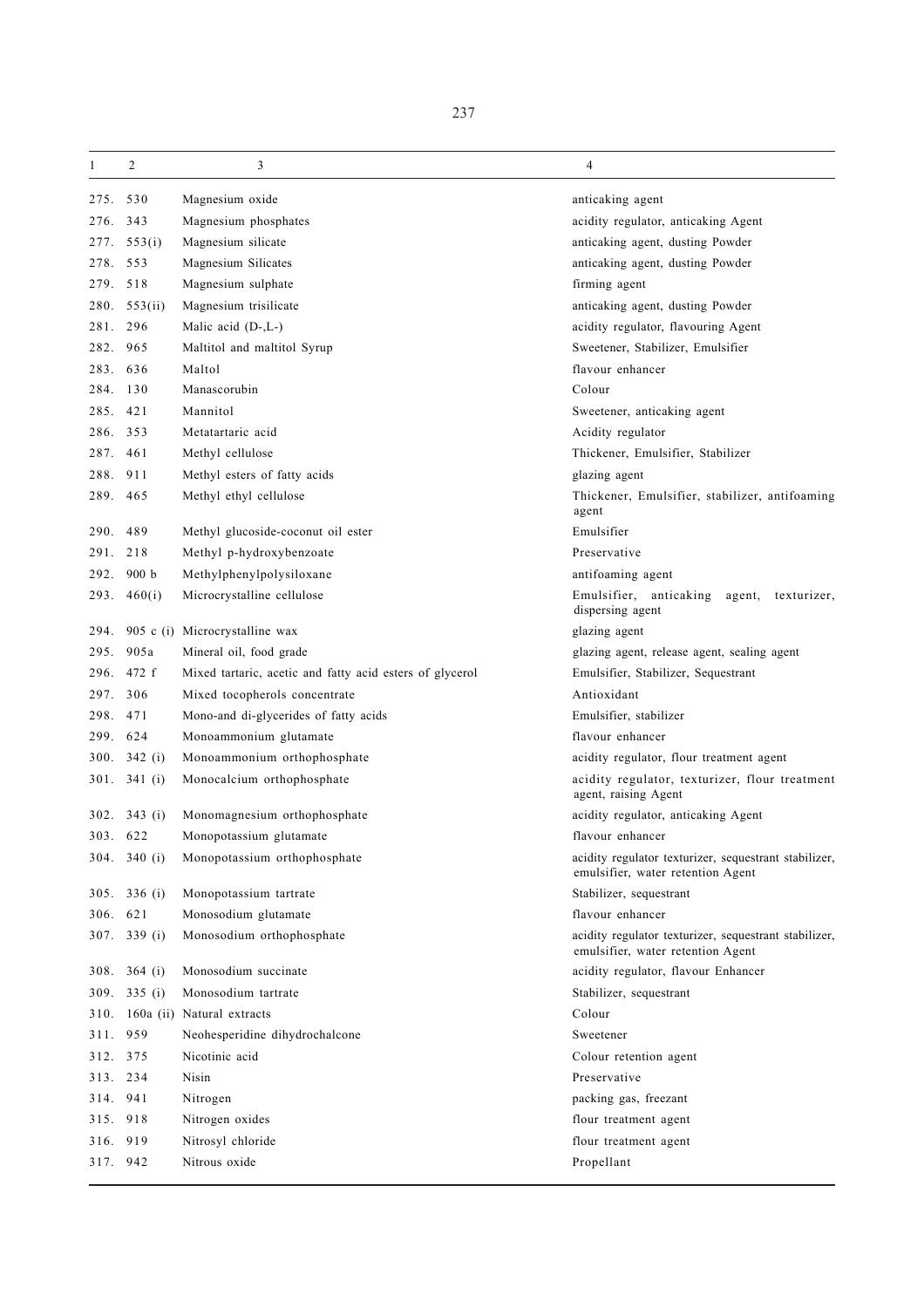| 1        | $\overline{2}$       | 3                                                      | 4                                                                                               |
|----------|----------------------|--------------------------------------------------------|-------------------------------------------------------------------------------------------------|
| 318. 411 |                      | Oat gum                                                | Thickener, stabilizer                                                                           |
| 319.     | 946                  | Octafluorocyclobutane                                  | Propellant                                                                                      |
| 320.     | 311                  | Octyl gallate                                          | Antioxidant                                                                                     |
| 321. 182 |                      | Orchil                                                 | Colour                                                                                          |
| 322.     | 231                  | Ortho-phenylphenol                                     | Preservative                                                                                    |
| 323.     | 338                  | Orthophosphoric acid                                   | acidity regulator, antioxidant, Synergist                                                       |
| 324. 948 |                      | Oxygen                                                 | packing gas                                                                                     |
| 325. 387 |                      | Oxy stearin                                            | Antioxidant, sequestrant                                                                        |
|          | 326. 1101(ii) Papain |                                                        | flour treatment agent, Stabilizer, tenderizer,<br>flavour                                       |
|          | 327. 160c            | Paprika oleoresins                                     | Colour                                                                                          |
| 328.     |                      | 905 c (ii) Paraffin wax                                | glazing agent                                                                                   |
| 329. 131 |                      | Patent blue V                                          | Colour                                                                                          |
| 330. 440 |                      | Pectins                                                | Thickener, Stabilizer, gelling Agent                                                            |
|          | 331. 451 (ii)        | Pentapotassium triphosphate                            | Sequestrant, acidity regulator, Texturizer                                                      |
|          | 332. 451 (i)         | Pentasodium triphosphate                               | Sequestrant, acidity regulator, Texturizer                                                      |
| 333. 429 |                      | Peptones                                               | Emulsifier                                                                                      |
|          | 334. 905 b           | Petrolatum (petroleum jelly)                           | glazing agent, release agent, sealing agent                                                     |
| 335.     | 905c                 | Petroleum wax                                          | glazing agent, release agent, sealing agent                                                     |
| 336.     | 391                  | Phytic acid                                            | Antioxidant                                                                                     |
| 337. 235 |                      | Pimaricin (natamycin)                                  | Preservative                                                                                    |
|          | 338. 1200            | Polydextroses A and N                                  | bulking agent, Stabilizer, thickener, Humectant,<br>texturizer                                  |
|          | 339. 990a            | Polydimethylsiloxane                                   | antifoaming agent, anticaking agent, emulsifier                                                 |
|          | 340. 1521            | Polyethylene glycol                                    | antifoaming agent                                                                               |
| 341.     | 475                  | Polyglycerol esters of fatty acids                     | Emulsifier                                                                                      |
| 342.     | 476                  | Polyglycerol esters of interesterified Ricinoleic acid | Emulsifier                                                                                      |
| 343. 964 |                      | Polyglycitol syrup                                     | Sweetener                                                                                       |
| 344. 432 |                      | Polyoxyethylene (20) sorbitan monolaurate              | Emulsifier, dispersing agent                                                                    |
| 345.     | 433                  | Polyoxyethylene (20) sorbitan Mono-oleate              | Emulsifier, dispersing agent                                                                    |
| 346. 434 |                      | Polyoxyethylene (20) sorbitan monopalmitate            | Emulsifier, dispersing agent                                                                    |
| 347. 435 |                      | Polyoxyethylene (20) sorbitan monostearate             | Emulsifier, dispersing agent                                                                    |
| 348. 436 |                      | Polyoxyethylene (20) sorbitan tristearate              | Emulsifier, dispersing agent                                                                    |
| 349. 431 |                      | Polyoxyethylene (40) stearate                          | Emulsifier                                                                                      |
| 350. 430 |                      | Polyoxyethylene (8) stearate                           | Emulsifier                                                                                      |
| 351. 452 |                      | Polyphosphates                                         | Emulsifier, Stabilizer, acidity regulator, raising<br>agent, Sequestrant, water retention Agent |
|          | 352. 1202            | Polyvinylpolypyrrolidone                               | colour stabilizer, Colloidal, Stabilizer                                                        |
|          | 353. 1201            | Polyvinylpyrrolidone                                   | bodying agent, Stabilizer, clarifying agent,<br>dispersing Agent                                |
| 354. 124 |                      | Ponceau 4R                                             | Colour                                                                                          |
| 355. 125 |                      | Ponceau SX                                             | Colour                                                                                          |
|          | 356. 261 (i)         | Potassium acetate                                      | Preservative, acidity regulator                                                                 |
| 357. 261 |                      | Potassium acetates                                     | Preservative, acidity regulator                                                                 |
| 358. 357 |                      | Potassium adipates                                     | Acidity regulator                                                                               |
| 359. 402 |                      | Potassium alginate                                     | Thickener, stabilizer                                                                           |
| 360. 555 |                      | Potassium aluminium silicate                           | anticaking agent                                                                                |
| 361. 303 |                      | Potassium ascorbate                                    | Antioxidant                                                                                     |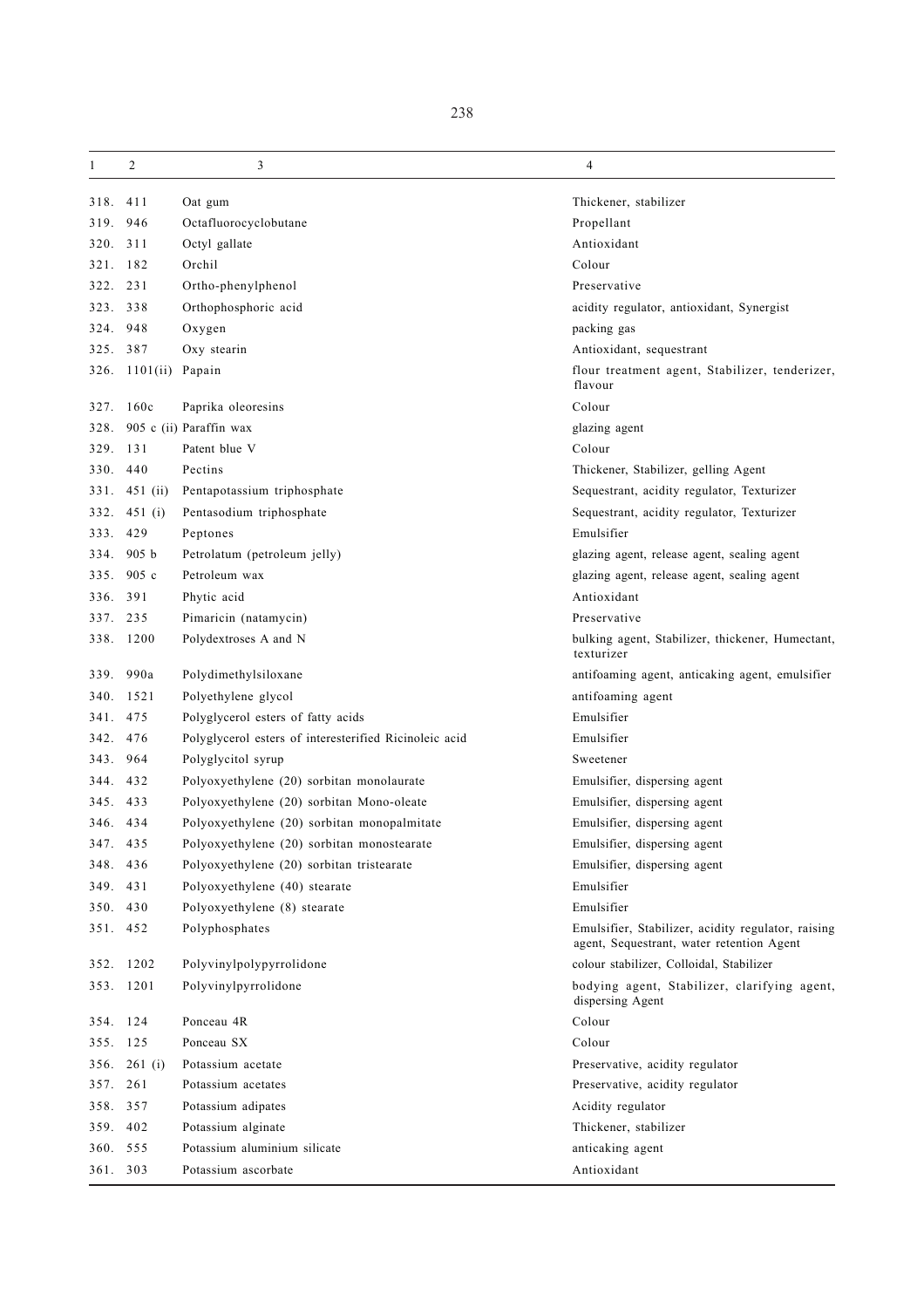| 1        | 2                      | 3                                      | 4                                                                                               |
|----------|------------------------|----------------------------------------|-------------------------------------------------------------------------------------------------|
| 362.     | 212                    | Potassium benzoate                     | Preservative                                                                                    |
| 363.     | 228                    | Potassium bisulphite                   | Preservative, antioxidant                                                                       |
| 364.     | 924 a                  | Potassium bromate                      | flour treatment agent                                                                           |
| 365.     | 501 $(i)$              | Potassium carbonate                    | acidity regulator, stabilizer                                                                   |
| 366.     | 501                    | Potassium carbonates                   | acidity regulator, stabilizer                                                                   |
| 367.     | 508                    | Potassium chloride                     | Gelling agent                                                                                   |
| 368. 332 |                        | Potassium citrates                     | acidity regulator, Sequestrant, Stabilizer                                                      |
| 369.     | $261$ (ii)             | Potassium diacetate                    | Preservative, acidity regulator                                                                 |
| 370.     | 332(i)                 | Potassium dihydrogen citrate           | acidity regulator, Sequestrant, Stabilizer                                                      |
| 371.     | 536                    | Potassium ferrocyanide                 | anticaking agent                                                                                |
| 372.     | 366                    | Potassium fumarates                    | Acidity regulator                                                                               |
| 373. 577 |                        | Potassium gluconate                    | Sequestrant                                                                                     |
| 374.     | 501 $(ii)$             | Potassium hydrogen carbonate           | acidity regulator, stabilizer                                                                   |
| 375.     | 351(i)                 | Potassium hydrogen malate              | Acidity regulator                                                                               |
| 376. 525 |                        | Potassium hydroxide                    | Acidity regulator                                                                               |
| 377.     | 632                    | Potassium Inosate                      | flavour enhancer                                                                                |
| 378.     | 917                    | Potassium iodate                       | flour treatment agent                                                                           |
| 379.     | 317                    | Potassium isoascorbate                 | Antioxidant                                                                                     |
| 380. 326 |                        | Potassium lactate                      | Antioxidant, synergist, acidity Regulator                                                       |
| 381.     | $351$ (ii)             | Potassium malate                       | Acidity regulator                                                                               |
| 382.     | 351                    | Potassium malates                      | Acidity regulator                                                                               |
| 383.     | 224                    | Potassium metabisulphite               | Preservative, antioxidant                                                                       |
| 384.     | 252                    | Potassium nitrate                      | Preservative, colour fixative                                                                   |
| 385.     | 249                    | Potassium nitrite                      | Preservative, colour fixative                                                                   |
| 386.     | 922                    | Potassium persulphate                  | flour treatment agent                                                                           |
| 387. 340 |                        | Potassium phosphates                   | acidity regulator, Sequestrant, emulsifier,<br>Texturizer, Stabilizer, water retention agent    |
| 388.     | 452 $(ii)$             | Potassium polyphosphate                | Emulsifier, Stabilizer, acidity regulator, raising<br>agent, Sequestrant, water retention Agent |
| 389.     | 283                    | Potassium propionate                   | Preservative                                                                                    |
| 390.     | 560                    | Potassium silicate                     | anticaking agent                                                                                |
| 391. 337 |                        | Potassium sodium tartrate              | Stabilizer, sequestrant                                                                         |
| 392.     | 202                    | Potassium sorbate                      | Preservative                                                                                    |
| 393.     | 515                    | Potassium sulphates                    | Acidity regulator                                                                               |
| 394. 225 |                        | Potassium sulphite                     | Preservative, antioxidant                                                                       |
| 395. 336 |                        | Potassium tartrates                    | Stabilizer, sequestrant                                                                         |
|          | 396. 460 (ii)          | Powdered cellulose                     | Emulsifier, anticaking<br>agent, texturizer,<br>dispersing agent                                |
|          | 397. 407 a             | Processed Euchema seaweed              | Thickener, stabilizer                                                                           |
| 398.     | 944                    | Propane                                | Propellant                                                                                      |
| 399. 280 |                        | Propionic acid                         | Preservative                                                                                    |
| 400. 310 |                        | Propyl gallate                         | Antioxidant                                                                                     |
| 401.     | 216                    | Propyl p-hydroxybenzoate               | Preservative                                                                                    |
|          | 402. 1520              | Propylene glycol                       | Humectant, wetting agent, dispersing agent                                                      |
| 403. 405 |                        | Propylene glycol alginate              | Thickener, emulsifier                                                                           |
| 404. 477 |                        | Propylene glycol esters of fatty acids | Emulsifier                                                                                      |
|          | 405. 1101 (i) Protease |                                        | flour treatment agent, Stabilizer, tenderizer,<br>flavour Enhancer                              |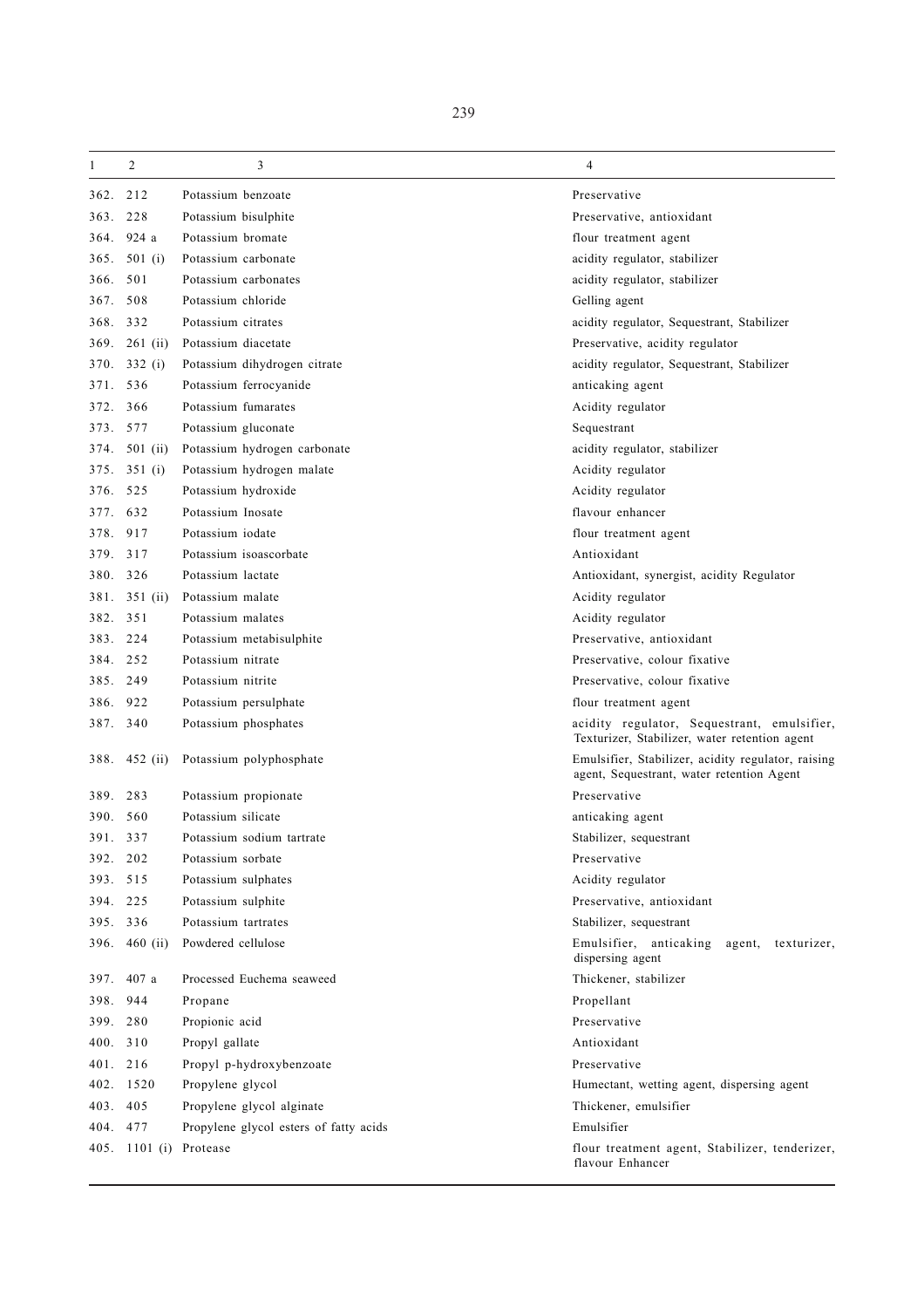|  | ۰.<br>× |
|--|---------|

| 1        | 2             | 3                                                          | 4                                                                                               |
|----------|---------------|------------------------------------------------------------|-------------------------------------------------------------------------------------------------|
|          | 406. 1101     | Proteases                                                  | flour treatment agent, Stabilizer, tenderizer,<br>flavour Enhancer                              |
| 407.     | 999           | Quillaia extracts                                          | foaming agent                                                                                   |
| 408.     | 104           | Quinoline yellow                                           | Colour                                                                                          |
| 409.     | 128           | Red 2G                                                     | Colour                                                                                          |
| 410.     | 161 f         | Rhodoxanthin                                               | Colour                                                                                          |
|          | 411. 101 (i)  | Riboflavin                                                 | Colour                                                                                          |
| 412.     | 101 $(ii)$    | Riboflavin 5' -phosphate, sodium                           | Colour                                                                                          |
| 413. 101 |               | Riboflavins                                                | Colour                                                                                          |
| 414.     | 908           | Rice bran wax                                              | glazing agent                                                                                   |
| 415.     | 161d          | Rubixanthin                                                | Colour                                                                                          |
| 416.     | 954           | Saccharin (and Na, K, Ca salts)                            | Sweetener                                                                                       |
| 417.     | 470           | Salts of fatty acids (with base Al, Ca, Na, Mg, K and NH4) | Emulsifier, Stabilizer, anti caking agent                                                       |
| 418.     | 166           | Sandalwood                                                 | Colour                                                                                          |
| 419.     | 904           | Shellac                                                    | glazing agent                                                                                   |
| 420. 551 |               | Silicon dioxide, amorphous                                 | anticaking agent                                                                                |
| 421. 174 |               | Silver                                                     | Colour                                                                                          |
| 422.     | 262(i)        | Sodium acetate                                             | Preservative, acidity regulator, Sequestrant                                                    |
| 423.     | 262           | Sodium acetates                                            | Preservative, acidity regulator, Sequestrant                                                    |
| 424. 356 |               | Sodium adipates                                            | Acidity regulator                                                                               |
| 425.     | 401           | Sodium alginate                                            | Thickener, Stabilizer, gelling Agent                                                            |
| 426.     | 541           | Sodium aluminium phosphate                                 | acidity regulator, emulsifier                                                                   |
| 427.     | 541 (i)       | Sodium aluminium phosphate-acidic                          | acidity regulator, emulsifier                                                                   |
| 428.     | 541 (ii)      | Sodium aluminium phosphate-basic                           | acidity regulator, emulsifier                                                                   |
| 429.     | 554           | Sodium alumino-silicate                                    | anticaking agent                                                                                |
| 430.     | 301           | Sodium ascorbate                                           | Antioxidant                                                                                     |
| 431.     | 211           | Sodium benzoate                                            | Preservative                                                                                    |
| 432.     | $452$ (iii)   | Sodium calcium polyphosphate                               | Emulsifier, Stabilizer, acidity regulator, raising<br>agent, Sequestrant, water retention Agent |
| 433.     | 500(i)        | Sodium carbonate                                           | acidity regulator, raising agent, anticaking agent                                              |
| 434.     | 500           | Sodium carbonates                                          | acidity regulator, raising agent, anticaking agent                                              |
| 435.     | 466           | Sodium carboxymethyl cellulose                             | Thickener, Emulsifier, Stabilizer                                                               |
| 436. 469 |               | Sodium carboxymethyl, cellulose, enzymatically, hydrolysed | Thickener, stabilizer                                                                           |
| 437. 331 |               | Sodium citrates                                            | acidity regulator, Sequestrant, emulsifier,<br>stabilizer                                       |
| 438. 266 |               | Sodium dehydroacetate                                      | Preservative                                                                                    |
| 439.     | $262$ (ii)    | Sodium diacetate                                           | Preservative, acidity regulator, Sequestrant                                                    |
|          | 440. 331 (i)  | Sodium dihydrogen citrate                                  | acidity regulator, Sequestrant, emulsifier,<br>stabilizer                                       |
| 441.     | 215           | Sodium ethyl p-hydroxybenzoate                             | Preservative                                                                                    |
| 442.     | 535           | Sodium ferrocyanide                                        | anticaking agent                                                                                |
| 443. 237 |               | Sodium formate                                             | Preservative                                                                                    |
| 444. 365 |               | Sodium fumarates                                           | Acidity regulator                                                                               |
| 445. 576 |               | Sodium gluconate                                           | Sequestrant                                                                                     |
|          | 446. 500 (ii) | Sodium hydrogen carbonate                                  | acidity regulator, raising agent, anticaking agent                                              |
|          | 447. 350 (i)  | Sodium hydrogen malate                                     | acidity regulator, humectant                                                                    |
| 448. 222 |               | Sodium hydrogen sulphite                                   | Preservative, antioxidant                                                                       |
| 449. 524 |               | Sodium hydroxide                                           | Acidity regulator                                                                               |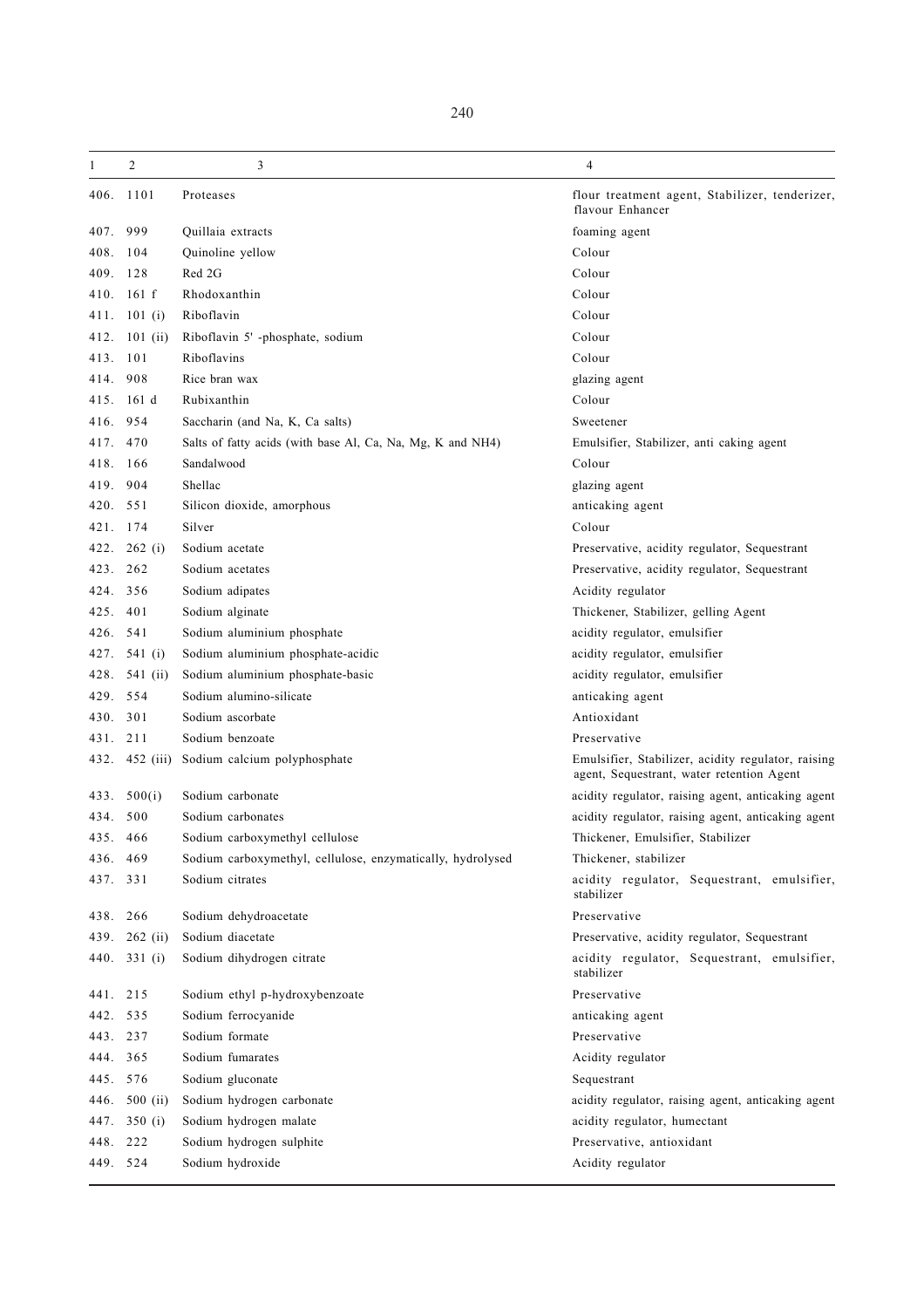$1 \quad 2 \quad 3 \quad 4$ 450. 316 Sodium isoascorbate Antioxidant 451. 638 Sodium L-Aspartate flavour enhancer 452. 325 Sodium lactate antioxidant synergist, Humectant, bulking agent 453. 481 Sodium lactylates Emulsifier, stabilizer 454. 487 Sodium laurylsulphate Emulsifier 455. 350 (ii) Sodium malate acidity regulator, humectant 456. 350 Sodium malates acidity regulator, humectant 457. 223 Sodium metabisulphite Preservative, bleaching agent, Antioxidant 458. 550 (ii) Sodium metasilicate anticaking agent 459. 219 Sodium methyl p-hydroxybenzoate Preservative 460. 251 Sodium nitrate Preservative, colour fixative 461. 250 Sodium nitrite Preservative, colour fixative 462. 232 Sodium o-phenylphenol Preservative 463. 481 (ii) Sodium oleyl lactylate Emulsifier, stabilizer 464. 339 Sodium phosphates acidity regulator, Sequestrant, emulsifier, Texturizer, Stabilizer, water retention agent 465. 452 (i) Sodium polyphosphate Emulsifier, Stabilizer, acidity regulator, raising agent, Sequestrant, water retention Agent 466. 281 Sodium propionate Preservative 467. 217 Sodium propyl p-hydroxybenzoate Preservative Preservative 468. 500 (iii) Sodium sesquicarbonate acidity regulator, raising agent, anticaking agent 469. 550 (i) Sodium silicate anticaking agent 470. 550 Sodium silicates anticaking agent 471. 201 Sodium sorbate Preservative 472. 485 Sodium stearoyl fumarate Emulsifier 473. 481 (i) Sodium stearoyl lactylate Emulsifier, stabilizer 474. 514 Sodium sulphates Acidity regulator 475. 221 Sodium sulphite Preservative, antioxidant 476. 335 Sodium tartrates Stabilizer, sequestrant 477. 539 Sodium thiosulphate Antioxidant, sequestrant 478. 200 Sorbic acid Preservative 479. 493 Sorbitan monolaurate Emulsifier 480. 494 Sorbitan mono-oleate Emulsifier 481. 495 Sorbitan monopalmitate Emulsifier 482. 491 Sorbitan monostearate Emulsifier 483. 496 Sorbitan trioleate Stabilizer, emulsifier 484. 492 Sorbitan tristearate Emulsifier 485. 420 Sorbitol and sorbitol syrup Sweetener, Humectant, sequestrant, Texturizer, Emulsifier 486. 909 Spermacetic wax glazing agent 487. 512 Stannous chloride Antioxidant, colour retention agent 488. 484 Stearyl citrate Emulsifier, sequestrant 489. 483 Stearyl tartrate flour treatment agent 490. 960 Stevioside Sweetener 491. 363 Succinic acid Acidity regulator 492. 472g Succinylated monoglycerides Emulsifier, Stabilizer, Sequestrant 493. 446 Succi stearin Emulsifier

494. 955 Sucralose Sweetener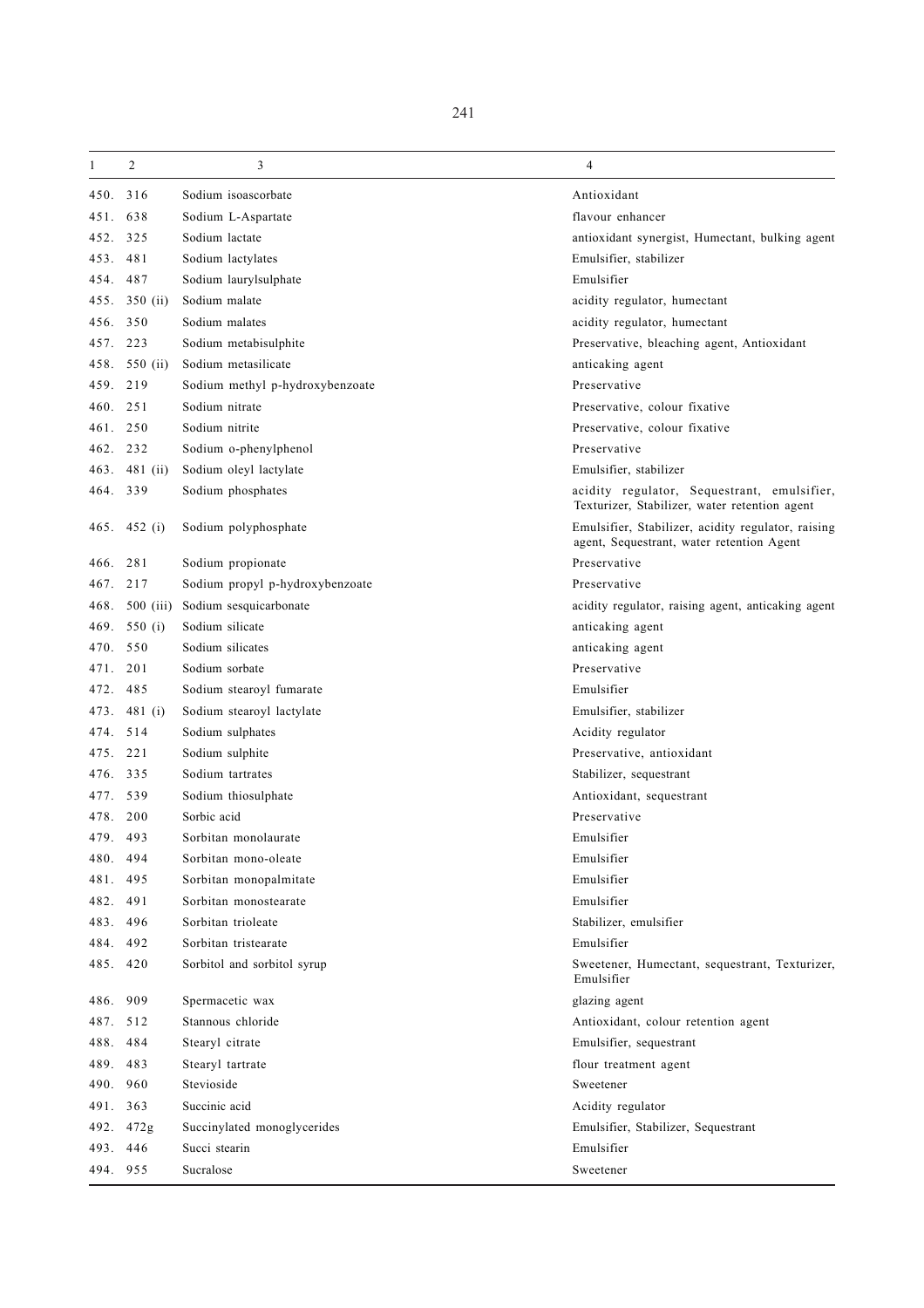| 1        | 2              | 3                                                                              | 4                                                                                                                                 |
|----------|----------------|--------------------------------------------------------------------------------|-----------------------------------------------------------------------------------------------------------------------------------|
| 495.     | 474            | Sucroglycerides                                                                | Emulsifier                                                                                                                        |
| 496.     | 444            | Sucrose acetate isobutyrate                                                    | Emulsifier, stabilizer                                                                                                            |
| 497.     | 473            | Sucrose esters of fatty acids                                                  | Emulsifier                                                                                                                        |
| 498. 220 |                | Sulphur dioxide                                                                | Preservative, antioxidant                                                                                                         |
| 499. 513 |                | Sulphuric acid                                                                 | acidity regulator                                                                                                                 |
| 500. 110 |                | Sunset yellow FCF                                                              | colour                                                                                                                            |
| 501. 441 |                | Superglycerinated hydrogenated rapeseed oil                                    | Emulsifier                                                                                                                        |
| 502. 309 |                | Synthetic delta-tocopherol                                                     | Antioxidant                                                                                                                       |
| 503. 308 |                | Synthetic gamma-tocopherol                                                     | Antioxidant                                                                                                                       |
|          | 504. 553 (iii) | Talc                                                                           | anticaking agent, dusting powder                                                                                                  |
| 505. 181 |                | Tannins, food grade                                                            | Colour, Emulsifier, Stabilizer, thickener                                                                                         |
| 506.     | 417            | Tara gum                                                                       | Thickener, stabilizer                                                                                                             |
| 507. 334 |                | Tartaric acid $(L(+)-)$                                                        | acidity regulator, Sequestrant, antioxidant<br>synergist                                                                          |
| 508.     | 472 d          | Tartaric acid esters of mono and di-glycerides of fatty acids                  | Emulsifier, Stabilizer, sequestrant                                                                                               |
| 509.     | 102            | Tartrazine                                                                     | Colour                                                                                                                            |
| 510. 319 |                | Tertiary butylhydroquinone                                                     | antioxidant                                                                                                                       |
|          | 511.450(v)     | Tetrapotassium diphosphate                                                     | emulsifier, raising agent, stabilizer sequestrant,<br>acidity regulator, water retention agent                                    |
| 512      |                | 450 (iii) Tetrasodium diphosphate                                              | Emulsifier, Stabilizer, acidity regulator, raising<br>agent, Seque-strant, water retention agent                                  |
| 513.     | 957            | Thaumatin                                                                      | Sweetener, flavour enhancer emulsifier                                                                                            |
| 514. 479 |                | Thermally oxidized soya bean oil with mono-and di-glycerides of<br>fatty acids | Emulsifier                                                                                                                        |
| 515. 233 |                | Thiabendazole                                                                  | Preservative                                                                                                                      |
| 516.     | 388            | Thiodipropionic acid                                                           | antioxidant                                                                                                                       |
| 517.     | 171            | Titanium dioxide                                                               | Colour                                                                                                                            |
| 518. 413 |                | Tragacanth gum                                                                 | Thickener, Stabilizer, emulsifier                                                                                                 |
|          | 519. 1518      | Triacetin                                                                      | Humectant                                                                                                                         |
|          | 520. 341 (iii) | Tricalcium orthophosphate                                                      | acidity regulator, texturizer, flour treatment<br>agent, raising agent, firming agent, anticaking<br>agent, water retention agent |
|          | 521. 1505      | Triethyl citrate                                                               | foam stabilizer                                                                                                                   |
| 522.     |                | 343 (iii) Trimagnesium orthophosphate                                          | acidity regulator, anticaking Agent                                                                                               |
| 523.     | 451            | Tri phosphates                                                                 | Sequestrant, acidity regulator, Texturizer                                                                                        |
| 524.     | 332 (ii)       | Tripotassium citrate                                                           | acidity regulator, Sequestrant, Stabilizer                                                                                        |
| 525.     | $340$ (iii)    | Tripotassium orthophosphate                                                    | acidity regulator, texturizer, sequestrant stabilizer,<br>Emulsifier, water retention Agent                                       |
|          | 526. 331 (ii)  | Trisodium citrate                                                              | acidity regulator, Sequestrant, emulsifier,<br>Stabilizer                                                                         |
| 527.     | 450 $(ii)$     | Trisodium diphosphate                                                          | Emulsifier, Stabilizer, acidity regulator, raising<br>agent, Sequestrant, water retention Agent                                   |
| 528.     |                | 339 (iii) Trisodium orthophosphate                                             | acidity regulator, Sequestrant, emulsifier,<br>Texturizer, Stabilizer, water retention agent                                      |
|          | 529. 100 (ii)  | Turmeric                                                                       | Colour                                                                                                                            |
| 530.     | 153            | Vegetable carbon                                                               | Colour                                                                                                                            |
| 531.     | $161$ e        | Violoxanthin                                                                   | Colour                                                                                                                            |
| 532.     | 910            | Wax esters                                                                     | glazing agent                                                                                                                     |
| 533. 415 |                | Xanthan gum                                                                    | Thickener, stabilizer                                                                                                             |